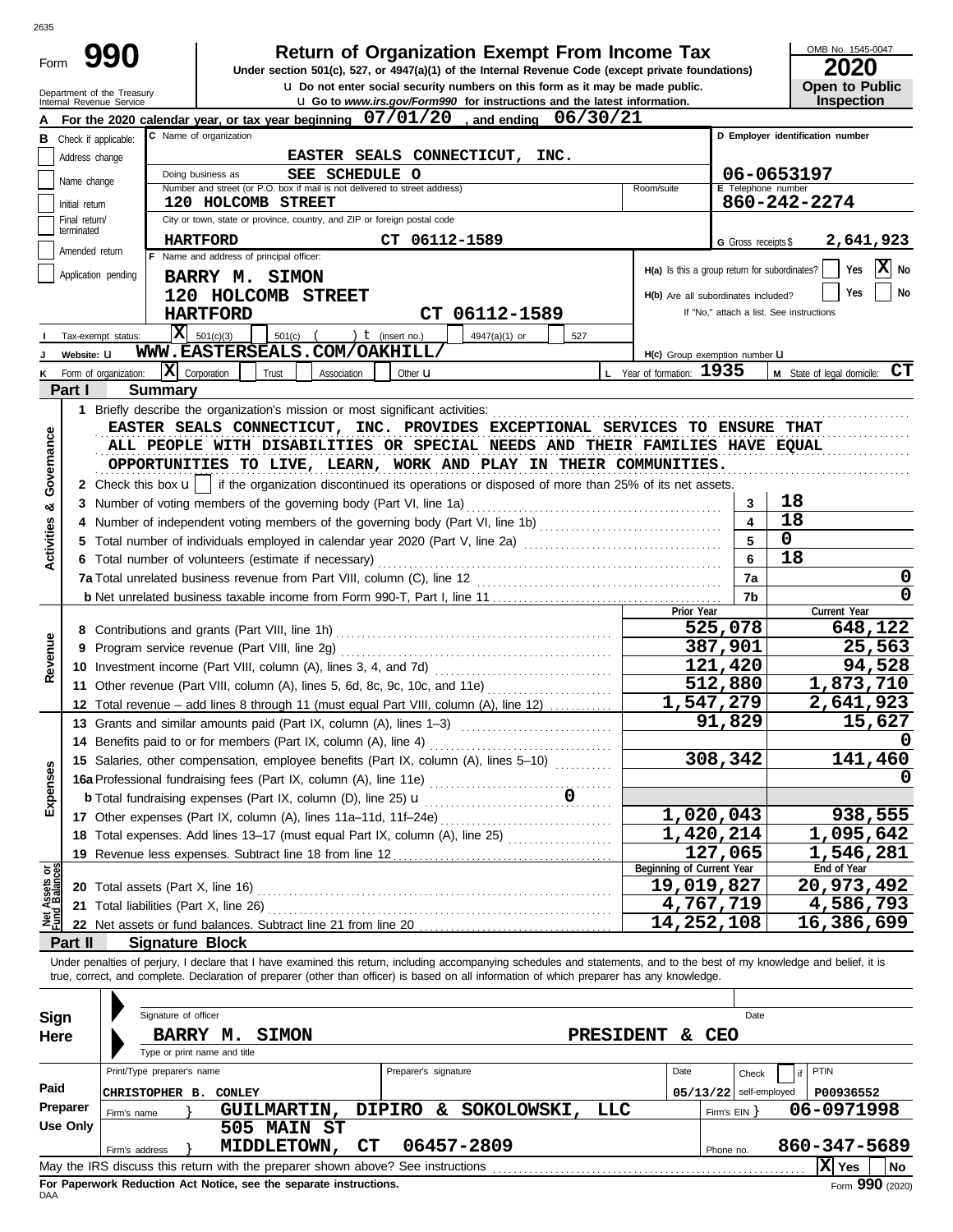|           | 06-0653197<br>Form 990 (2020) EASTER SEALS CONNECTICUT, INC.<br><b>Statement of Program Service Accomplishments</b><br>Part III                                                                                                                                                                                                                                                                                                                                                                                                                                                                                                                                                     | Page 2                     |
|-----------|-------------------------------------------------------------------------------------------------------------------------------------------------------------------------------------------------------------------------------------------------------------------------------------------------------------------------------------------------------------------------------------------------------------------------------------------------------------------------------------------------------------------------------------------------------------------------------------------------------------------------------------------------------------------------------------|----------------------------|
|           | Check if Schedule O contains a response or note to any line in this Part III<br>1 Briefly describe the organization's mission:<br>TO PROVIDE EXCEPTIONAL SERVICES TO ENSURE THAT ALL PEOPLE WITH<br>DISABILITIES OR SPECIAL NEEDS AND THEIR FAMILIES HAVE EQUAL OPPORTUNITIES<br>TO LIVE, LEARN, WORK, PLAY AND ACT IN THEIR COMMUNITIES.                                                                                                                                                                                                                                                                                                                                           |                            |
|           | 2 Did the organization undertake any significant program services during the year which were not listed on the<br>prior Form 990 or 990-EZ?<br>If "Yes," describe these new services on Schedule O.<br>3 Did the organization cease conducting, or make significant changes in how it conducts, any program<br>services?                                                                                                                                                                                                                                                                                                                                                            | Yes $ X $ No<br>Yes $X$ No |
| 4         | If "Yes," describe these changes on Schedule O.<br>Describe the organization's program service accomplishments for each of its three largest program services, as measured by<br>expenses. Section 501(c)(3) and 501(c)(4) organizations are required to report the amount of grants and allocations to others,<br>the total expenses, and revenue, if any, for each program service reported.                                                                                                                                                                                                                                                                                      |                            |
|           | $\overline{999}$ , $642$ including grants of \$<br>$15,627$ ) (Revenue \$<br>4a (Code:<br>) (Expenses \$<br>CAMP HEMLOCKS CENTERS: FEATURING BARRIER FREE DESIGN, THE HEMLOCKS CENTER<br>IS AN ENVIRONMENT WHICH ALLOWS PEOPLE WITH DISABILITIES COMPLETE ACCESS AND<br>OPTIMAL INDEPENDENCE, WHILE PERMITTING MAXIMUM PARTICIPATION.<br>THE FACILITY<br>IS APPROXIMATELY 50,000 SQ/FT, WITH LARGE MEETING ROOMS, DINING ROOM<br>CAPACITY FOR 150, OVERNIGHT ACCOMODATIONS FOR 100, A FULLY HANDICAP-<br>ACCESSIBLE 60' X 40' INDOOR POOL, AN OPEN AIR PAVILION, AND THREE LODGES.<br>THERE IS ALSO A 22 ACRE LAKE ON THE PROPERTY WHICH IS USED FOR BOATING AND<br><b>FISHING.</b> | 25,563                     |
|           | 4b (Code:                                                                                                                                                                                                                                                                                                                                                                                                                                                                                                                                                                                                                                                                           |                            |
|           | N/A                                                                                                                                                                                                                                                                                                                                                                                                                                                                                                                                                                                                                                                                                 |                            |
|           |                                                                                                                                                                                                                                                                                                                                                                                                                                                                                                                                                                                                                                                                                     |                            |
|           |                                                                                                                                                                                                                                                                                                                                                                                                                                                                                                                                                                                                                                                                                     |                            |
|           | including grants of \$<br>4c (Code:<br>) (Expenses \$<br>) (Revenue \$<br>N/A                                                                                                                                                                                                                                                                                                                                                                                                                                                                                                                                                                                                       |                            |
|           |                                                                                                                                                                                                                                                                                                                                                                                                                                                                                                                                                                                                                                                                                     |                            |
|           |                                                                                                                                                                                                                                                                                                                                                                                                                                                                                                                                                                                                                                                                                     |                            |
|           |                                                                                                                                                                                                                                                                                                                                                                                                                                                                                                                                                                                                                                                                                     |                            |
|           | 4d Other program services (Describe on Schedule O.)<br>(Expenses \$<br>including grants of \$<br>999,642<br>(Revenue \$                                                                                                                                                                                                                                                                                                                                                                                                                                                                                                                                                             |                            |
| 4e<br>DAA | Total program service expenses u                                                                                                                                                                                                                                                                                                                                                                                                                                                                                                                                                                                                                                                    | Form 990 (2020)            |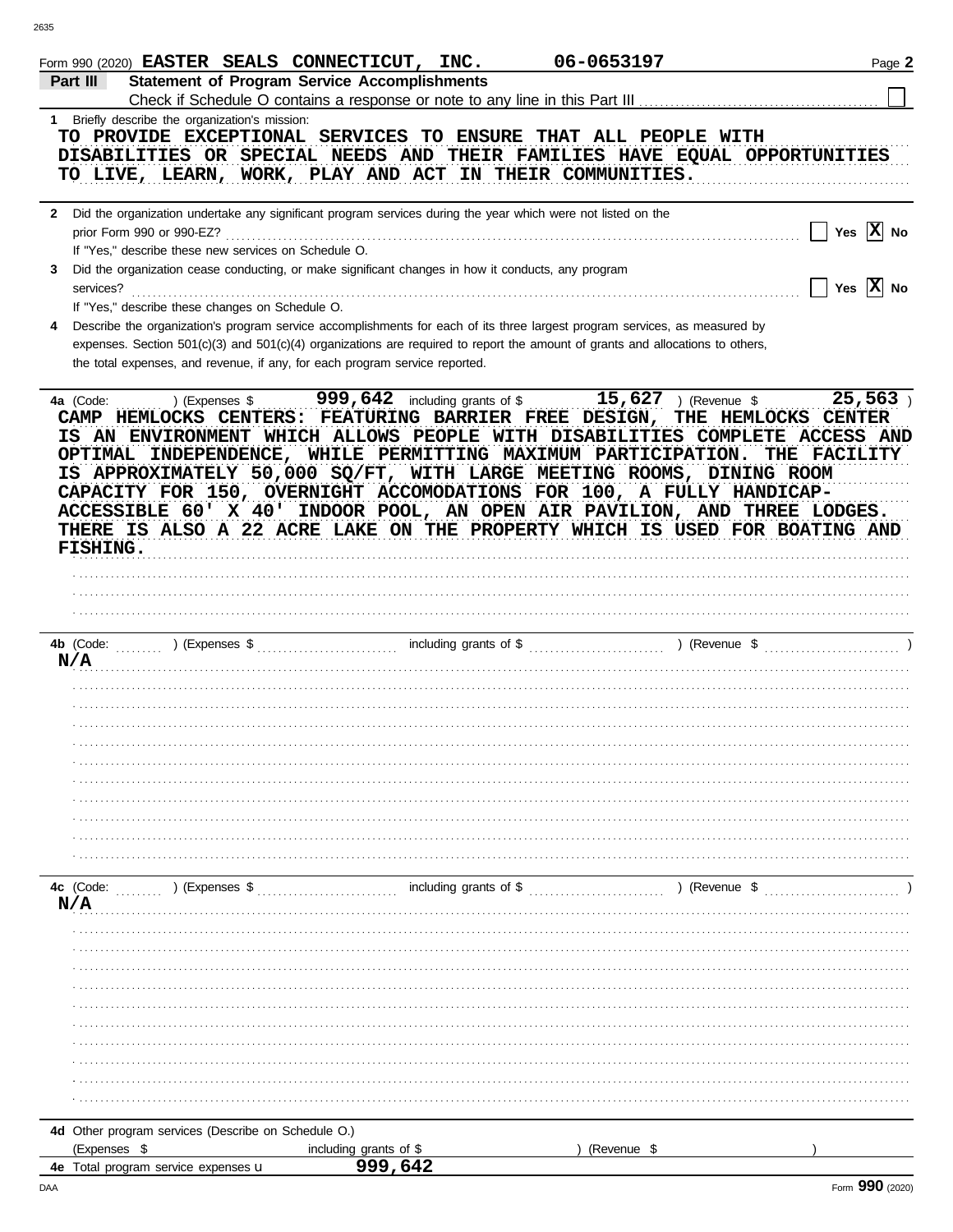|         |  | Form 990 (2020) EASTER SEALS CONNECTICUT, | INC. | 06-0653197 | $P$ age $3$ |
|---------|--|-------------------------------------------|------|------------|-------------|
| Part IV |  | <b>Checklist of Required Schedules</b>    |      |            |             |

|     |                                                                                                                                                                                                                                                   |                 | Yes | No.              |
|-----|---------------------------------------------------------------------------------------------------------------------------------------------------------------------------------------------------------------------------------------------------|-----------------|-----|------------------|
| 1   | Is the organization described in section $501(c)(3)$ or $4947(a)(1)$ (other than a private foundation)? If "Yes,"                                                                                                                                 |                 |     |                  |
|     | complete Schedule A                                                                                                                                                                                                                               | 1               | х   |                  |
| 2   |                                                                                                                                                                                                                                                   | $\mathbf{2}$    | x   |                  |
| 3   | Did the organization engage in direct or indirect political campaign activities on behalf of or in opposition to                                                                                                                                  |                 |     |                  |
|     | candidates for public office? If "Yes," complete Schedule C, Part I                                                                                                                                                                               | 3               |     | x                |
| 4   | Section 501(c)(3) organizations. Did the organization engage in lobbying activities, or have a section 501(h)                                                                                                                                     |                 |     |                  |
|     | election in effect during the tax year? If "Yes," complete Schedule C, Part II                                                                                                                                                                    | 4               |     | x                |
| 5   | Is the organization a section $501(c)(4)$ , $501(c)(5)$ , or $501(c)(6)$ organization that receives membership dues,                                                                                                                              |                 |     |                  |
|     | assessments, or similar amounts as defined in Revenue Procedure 98-19? If "Yes," complete Schedule C, Part III                                                                                                                                    | 5               |     | x                |
| 6   | Did the organization maintain any donor advised funds or any similar funds or accounts for which donors                                                                                                                                           |                 |     |                  |
|     | have the right to provide advice on the distribution or investment of amounts in such funds or accounts? If                                                                                                                                       |                 |     |                  |
|     | "Yes," complete Schedule D, Part I                                                                                                                                                                                                                | 6               |     | x                |
| 7   | Did the organization receive or hold a conservation easement, including easements to preserve open space,                                                                                                                                         |                 |     |                  |
|     | the environment, historic land areas, or historic structures? If "Yes," complete Schedule D, Part II                                                                                                                                              | 7               |     | x                |
| 8   | Did the organization maintain collections of works of art, historical treasures, or other similar assets? If "Yes,"                                                                                                                               |                 |     |                  |
|     | complete Schedule D, Part III                                                                                                                                                                                                                     | 8               |     | x                |
| 9   | Did the organization report an amount in Part X, line 21, for escrow or custodial account liability, serve as a                                                                                                                                   |                 |     |                  |
|     | custodian for amounts not listed in Part X; or provide credit counseling, debt management, credit repair, or                                                                                                                                      |                 |     |                  |
|     | debt negotiation services? If "Yes," complete Schedule D, Part IV                                                                                                                                                                                 | 9               |     | x                |
| 10  | Did the organization, directly or through a related organization, hold assets in donor-restricted endowments                                                                                                                                      |                 |     |                  |
|     | or in quasi endowments? If "Yes," complete Schedule D, Part V                                                                                                                                                                                     | 10              |     | x                |
| 11  | If the organization's answer to any of the following questions is "Yes," then complete Schedule D, Parts VI,                                                                                                                                      |                 |     |                  |
|     | VII, VIII, IX, or X as applicable.                                                                                                                                                                                                                |                 |     |                  |
| a   | Did the organization report an amount for land, buildings, and equipment in Part X, line 10? If "Yes,"                                                                                                                                            |                 |     |                  |
|     | complete Schedule D, Part VI                                                                                                                                                                                                                      | 11a             | x   |                  |
| b   | Did the organization report an amount for investments—other securities in Part X, line 12, that is 5% or more                                                                                                                                     |                 |     |                  |
|     | of its total assets reported in Part X, line 16? If "Yes," complete Schedule D, Part VII                                                                                                                                                          | 11b             | X   |                  |
|     | Did the organization report an amount for investments—program related in Part X, line 13, that is 5% or more                                                                                                                                      |                 |     |                  |
|     |                                                                                                                                                                                                                                                   | 11c             |     | x                |
| d   | Did the organization report an amount for other assets in Part X, line 15, that is 5% or more of its total assets                                                                                                                                 |                 |     |                  |
|     | reported in Part X, line 16? If "Yes," complete Schedule D, Part IX                                                                                                                                                                               | 11d             |     | X<br>$\mathbf x$ |
|     | Did the organization report an amount for other liabilities in Part X, line 25? If "Yes," complete Schedule D, Part X                                                                                                                             | 11e             |     |                  |
| f   | Did the organization's separate or consolidated financial statements for the tax year include a footnote that addresses<br>the organization's liability for uncertain tax positions under FIN 48 (ASC 740)? If "Yes," complete Schedule D, Part X | 11f             | x   |                  |
| 12a | Did the organization obtain separate, independent audited financial statements for the tax year? If "Yes," complete                                                                                                                               |                 |     |                  |
|     | Schedule D, Parts XI and XII                                                                                                                                                                                                                      | 12a             |     | x                |
| b   | Was the organization included in consolidated, independent audited financial statements for the tax year? If                                                                                                                                      |                 |     |                  |
|     | "Yes," and if the organization answered "No" to line 12a, then completing Schedule D, Parts XI and XII is optional                                                                                                                                | 12 <sub>b</sub> | X   |                  |
| 13  |                                                                                                                                                                                                                                                   | 13              |     | X                |
| 14a |                                                                                                                                                                                                                                                   | 14a             |     | X                |
| b   | Did the organization have aggregate revenues or expenses of more than \$10,000 from grantmaking,                                                                                                                                                  |                 |     |                  |
|     | fundraising, business, investment, and program service activities outside the United States, or aggregate                                                                                                                                         |                 |     |                  |
|     | foreign investments valued at \$100,000 or more? If "Yes," complete Schedule F, Parts I and IV [[[[[[[[[[[[[[[                                                                                                                                    | 14b             |     | х                |
| 15  | Did the organization report on Part IX, column (A), line 3, more than \$5,000 of grants or other assistance to or                                                                                                                                 |                 |     |                  |
|     | for any foreign organization? If "Yes," complete Schedule F, Parts II and IV                                                                                                                                                                      | 15              |     | x                |
| 16  | Did the organization report on Part IX, column (A), line 3, more than \$5,000 of aggregate grants or other                                                                                                                                        |                 |     |                  |
|     | assistance to or for foreign individuals? If "Yes," complete Schedule F, Parts III and IV                                                                                                                                                         | 16              |     | х                |
| 17  | Did the organization report a total of more than \$15,000 of expenses for professional fundraising services on                                                                                                                                    |                 |     |                  |
|     |                                                                                                                                                                                                                                                   | 17              |     | x                |
| 18  | Did the organization report more than \$15,000 total of fundraising event gross income and contributions on                                                                                                                                       |                 |     |                  |
|     | Part VIII, lines 1c and 8a? If "Yes," complete Schedule G, Part II                                                                                                                                                                                | 18              |     | х                |
| 19  | Did the organization report more than \$15,000 of gross income from gaming activities on Part VIII, line 9a?                                                                                                                                      |                 |     |                  |
|     |                                                                                                                                                                                                                                                   | 19              |     | X                |
| 20a |                                                                                                                                                                                                                                                   | 20a             |     | X                |
| b   |                                                                                                                                                                                                                                                   | 20 <sub>b</sub> |     |                  |
| 21  | Did the organization report more than \$5,000 of grants or other assistance to any domestic organization or                                                                                                                                       |                 |     |                  |
|     |                                                                                                                                                                                                                                                   | 21              |     | x                |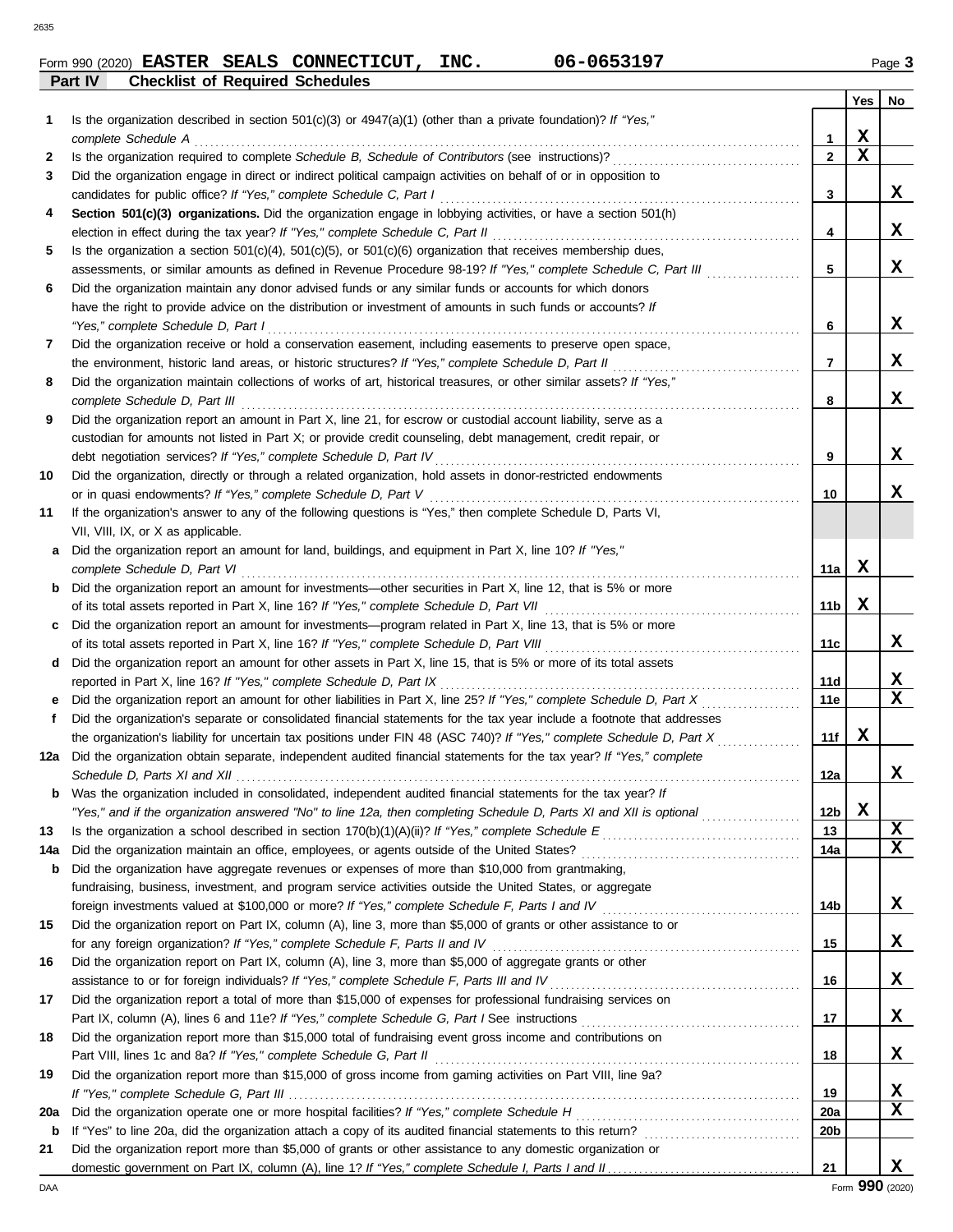**Part IV Checklist of Required Schedules** *(continued)*

**EASTER SEALS CONNECTICUT, INC. 06-0653197**

|  | Form 990 (2020) EASTER SEALS CONNECTICUT, | INC. | 06-0653197 | Page 4 |
|--|-------------------------------------------|------|------------|--------|

|     |                                                                                                                                            |    |                  |  |                 | Yes | No               |  |  |
|-----|--------------------------------------------------------------------------------------------------------------------------------------------|----|------------------|--|-----------------|-----|------------------|--|--|
| 22  | Did the organization report more than \$5,000 of grants or other assistance to or for domestic individuals on                              |    |                  |  |                 |     |                  |  |  |
|     | Part IX, column (A), line 2? If "Yes," complete Schedule I, Parts I and III                                                                |    |                  |  | 22              | X   |                  |  |  |
| 23  | Did the organization answer "Yes" to Part VII, Section A, line 3, 4, or 5 about compensation of the                                        |    |                  |  |                 |     |                  |  |  |
|     | organization's current and former officers, directors, trustees, key employees, and highest compensated                                    |    |                  |  |                 | X   |                  |  |  |
|     | employees? If "Yes," complete Schedule J                                                                                                   |    |                  |  | 23              |     |                  |  |  |
| 24a | Did the organization have a tax-exempt bond issue with an outstanding principal amount of more than                                        |    |                  |  |                 |     |                  |  |  |
|     | \$100,000 as of the last day of the year, that was issued after December 31, 2002? If "Yes," answer lines 24b                              |    |                  |  | 24a             |     | X                |  |  |
| b   | through 24d and complete Schedule K. If "No," go to line 25a                                                                               |    |                  |  | 24b             |     |                  |  |  |
| с   | Did the organization maintain an escrow account other than a refunding escrow at any time during the year                                  |    |                  |  |                 |     |                  |  |  |
|     | to defease any tax-exempt bonds?                                                                                                           |    |                  |  | 24c             |     |                  |  |  |
| d   |                                                                                                                                            |    |                  |  | 24d             |     |                  |  |  |
| 25а | Section 501(c)(3), 501(c)(4), and 501(c)(29) organizations. Did the organization engage in an excess benefit                               |    |                  |  |                 |     |                  |  |  |
|     | transaction with a disqualified person during the year? If "Yes," complete Schedule L, Part I                                              |    |                  |  | 25a             |     | x                |  |  |
| b   | Is the organization aware that it engaged in an excess benefit transaction with a disqualified person in a prior                           |    |                  |  |                 |     |                  |  |  |
|     | year, and that the transaction has not been reported on any of the organization's prior Forms 990 or 990-EZ?                               |    |                  |  |                 |     |                  |  |  |
|     | If "Yes," complete Schedule L, Part I                                                                                                      |    |                  |  | 25 <sub>b</sub> |     | x                |  |  |
| 26  | Did the organization report any amount on Part X, line 5 or 22, for receivables from or payables to any current                            |    |                  |  |                 |     |                  |  |  |
|     | or former officer, director, trustee, key employee, creator or founder, substantial contributor, or 35%                                    |    |                  |  |                 |     |                  |  |  |
|     | controlled entity or family member of any of these persons? If "Yes," complete Schedule L, Part II                                         |    |                  |  | 26              |     | x                |  |  |
| 27  | Did the organization provide a grant or other assistance to any current or former officer, director, trustee, key                          |    |                  |  |                 |     |                  |  |  |
|     | employee, creator or founder, substantial contributor or employee thereof, a grant selection committee                                     |    |                  |  |                 |     |                  |  |  |
|     | member, or to a 35% controlled entity (including an employee thereof) or family member of any of these                                     |    |                  |  |                 |     |                  |  |  |
|     | persons? If "Yes," complete Schedule L, Part III                                                                                           |    |                  |  | 27              |     | x                |  |  |
| 28  | Was the organization a party to a business transaction with one of the following parties (see Schedule L, Part                             |    |                  |  |                 |     |                  |  |  |
|     | IV instructions, for applicable filing thresholds, conditions, and exceptions):                                                            |    |                  |  |                 |     |                  |  |  |
| а   | A current or former officer, director, trustee, key employee, creator or founder, or substantial contributor? If                           |    |                  |  |                 |     |                  |  |  |
|     | "Yes," complete Schedule L, Part IV                                                                                                        |    |                  |  | 28a             |     | X                |  |  |
| b   |                                                                                                                                            |    |                  |  | 28b             |     | $\mathbf x$      |  |  |
| c   | A 35% controlled entity of one or more individuals and/or organizations described in lines 28a or 28b? If                                  |    |                  |  |                 |     |                  |  |  |
|     | "Yes," complete Schedule L, Part IV                                                                                                        |    |                  |  | 28c             |     | X                |  |  |
| 29  | Did the organization receive more than \$25,000 in non-cash contributions? If "Yes," complete Schedule M                                   |    |                  |  | 29              |     | $\mathbf x$      |  |  |
| 30  | Did the organization receive contributions of art, historical treasures, or other similar assets, or qualified                             |    |                  |  |                 |     |                  |  |  |
|     | conservation contributions? If "Yes," complete Schedule M                                                                                  |    |                  |  | 30              |     | x<br>$\mathbf x$ |  |  |
| 31  | Did the organization liquidate, terminate, or dissolve and cease operations? If "Yes," complete Schedule N, Part I                         |    |                  |  | 31              |     |                  |  |  |
| 32  | Did the organization sell, exchange, dispose of, or transfer more than 25% of its net assets? If "Yes,"                                    |    |                  |  | 32              |     | х                |  |  |
| 33  | complete Schedule N, Part II<br>Did the organization own 100% of an entity disregarded as separate from the organization under Regulations |    |                  |  |                 |     |                  |  |  |
|     | sections 301.7701-2 and 301.7701-3? If "Yes," complete Schedule R, Part I                                                                  |    |                  |  | 33              |     | X                |  |  |
| 34  | Was the organization related to any tax-exempt or taxable entity? If "Yes," complete Schedule R, Part II, III,                             |    |                  |  |                 |     |                  |  |  |
|     | or IV, and Part V, line 1                                                                                                                  |    |                  |  | 34              | X   |                  |  |  |
| 35a |                                                                                                                                            |    |                  |  | 35a             | X   |                  |  |  |
| b   | If "Yes" to line 35a, did the organization receive any payment from or engage in any transaction with a                                    |    |                  |  |                 |     |                  |  |  |
|     | controlled entity within the meaning of section 512(b)(13)? If "Yes," complete Schedule R, Part V, line 2                                  |    |                  |  | 35b             | X   |                  |  |  |
| 36  | Section 501(c)(3) organizations. Did the organization make any transfers to an exempt non-charitable                                       |    |                  |  |                 |     |                  |  |  |
|     | related organization? If "Yes," complete Schedule R, Part V, line 2                                                                        |    |                  |  | 36              |     | x                |  |  |
| 37  | Did the organization conduct more than 5% of its activities through an entity that is not a related organization                           |    |                  |  |                 |     |                  |  |  |
|     | and that is treated as a partnership for federal income tax purposes? If "Yes," complete Schedule R, Part VI                               |    |                  |  | 37              |     | x                |  |  |
| 38  | Did the organization complete Schedule O and provide explanations in Schedule O for Part VI, lines 11b and                                 |    |                  |  |                 |     |                  |  |  |
|     | 19? Note: All Form 990 filers are required to complete Schedule O.                                                                         |    |                  |  | 38              | X   |                  |  |  |
|     | Statements Regarding Other IRS Filings and Tax Compliance<br>Part V                                                                        |    |                  |  |                 |     |                  |  |  |
|     | Check if Schedule O contains a response or note to any line in this Part V                                                                 |    |                  |  |                 |     |                  |  |  |
|     |                                                                                                                                            |    |                  |  |                 | Yes | No               |  |  |
| 1a  | Enter the number reported in Box 3 of Form 1096. Enter -0- if not applicable <i>mummers</i>                                                | 1a | $\boldsymbol{0}$ |  |                 |     |                  |  |  |
| b   | $\mathbf 0$<br>1 <sub>b</sub><br>Enter the number of Forms W-2G included in line 1a. Enter -0- if not applicable                           |    |                  |  |                 |     |                  |  |  |
| c   | Did the organization comply with backup withholding rules for reportable payments to vendors and                                           |    |                  |  |                 |     |                  |  |  |
|     |                                                                                                                                            |    |                  |  | 1c              |     |                  |  |  |
| DAA |                                                                                                                                            |    |                  |  |                 |     | Form 990 (2020)  |  |  |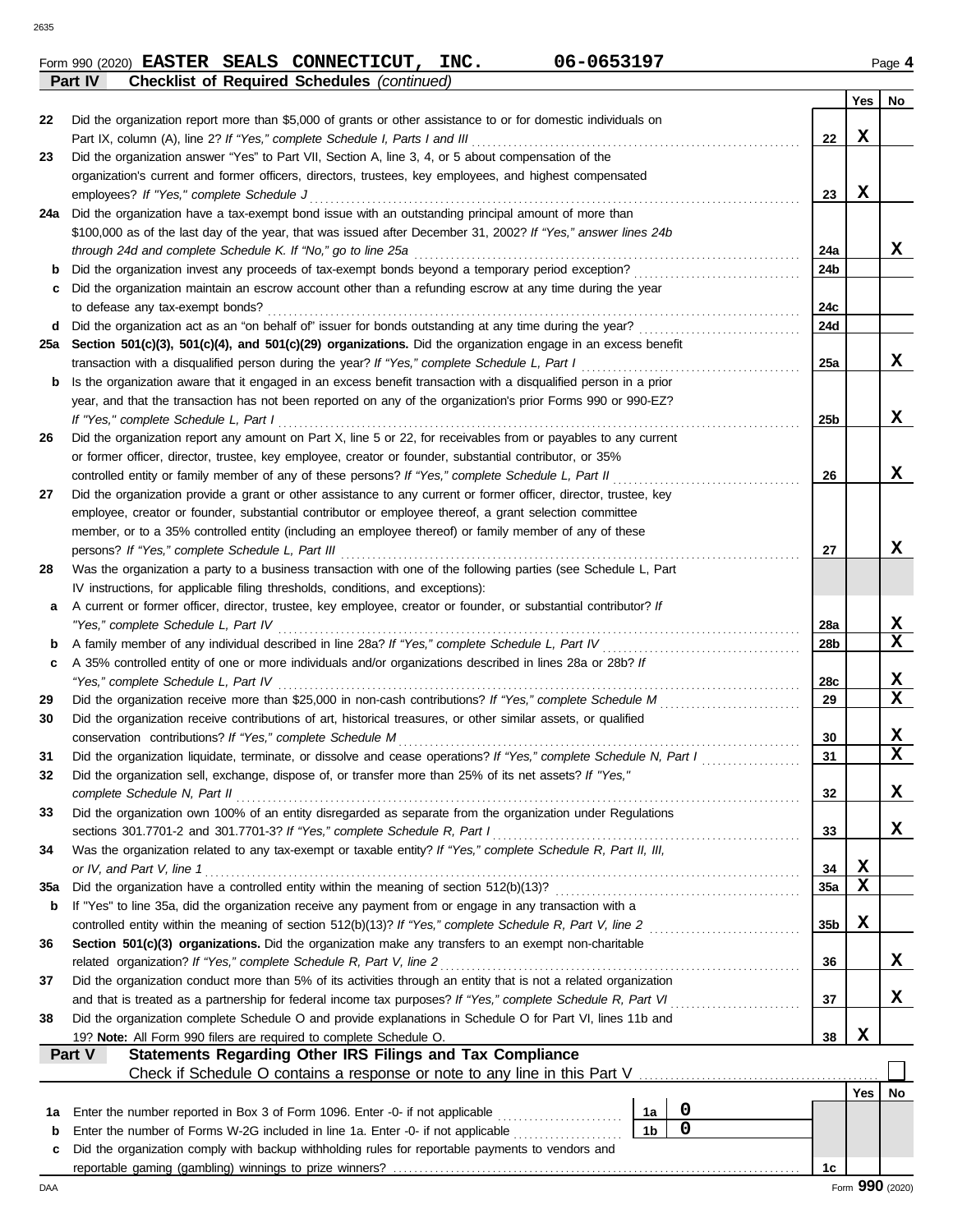DAA

|     |                                                                                                                                    |                 |   |     |  | . |                 |  |  |  |  |  |
|-----|------------------------------------------------------------------------------------------------------------------------------------|-----------------|---|-----|--|---|-----------------|--|--|--|--|--|
| 2a  | Enter the number of employees reported on Form W-3, Transmittal of Wage and Tax                                                    |                 |   |     |  |   |                 |  |  |  |  |  |
|     | Statements, filed for the calendar year ending with or within the year covered by this return                                      | 2a              | 0 |     |  |   |                 |  |  |  |  |  |
| b   | If at least one is reported on line 2a, did the organization file all required federal employment tax returns?                     |                 |   | 2b  |  |   |                 |  |  |  |  |  |
|     | <b>Note:</b> If the sum of lines 1a and 2a is greater than 250, you may be required to e-file (see instructions)                   |                 |   |     |  |   |                 |  |  |  |  |  |
| За  | Did the organization have unrelated business gross income of \$1,000 or more during the year?                                      |                 |   | За  |  |   | x               |  |  |  |  |  |
| b   | If "Yes," has it filed a Form 990-T for this year? If "No" to line 3b, provide an explanation on Schedule O                        |                 |   | 3b  |  |   |                 |  |  |  |  |  |
| 4a  | At any time during the calendar year, did the organization have an interest in, or a signature or other authority over,            |                 |   |     |  |   |                 |  |  |  |  |  |
|     | a financial account in a foreign country (such as a bank account, securities account, or other financial account)?                 |                 |   | 4a  |  |   | x               |  |  |  |  |  |
| b   | If "Yes," enter the name of the foreign country <b>u</b>                                                                           |                 |   |     |  |   |                 |  |  |  |  |  |
|     | See instructions for filing requirements for FinCEN Form 114, Report of Foreign Bank and Financial Accounts (FBAR).                |                 |   |     |  |   |                 |  |  |  |  |  |
| 5а  | Was the organization a party to a prohibited tax shelter transaction at any time during the tax year?                              |                 |   | 5a  |  |   | X               |  |  |  |  |  |
| b   | Did any taxable party notify the organization that it was or is a party to a prohibited tax shelter transaction?                   |                 |   | 5b  |  |   | $\mathbf x$     |  |  |  |  |  |
| c   | If "Yes" to line 5a or 5b, did the organization file Form 8886-T?                                                                  |                 |   | 5c  |  |   |                 |  |  |  |  |  |
| 6а  | Does the organization have annual gross receipts that are normally greater than \$100,000, and did the                             |                 |   |     |  |   |                 |  |  |  |  |  |
|     | organization solicit any contributions that were not tax deductible as charitable contributions?                                   |                 |   | 6a  |  |   | x               |  |  |  |  |  |
| b   | If "Yes," did the organization include with every solicitation an express statement that such contributions or                     |                 |   |     |  |   |                 |  |  |  |  |  |
|     | gifts were not tax deductible?                                                                                                     |                 |   |     |  |   |                 |  |  |  |  |  |
| 7   | Organizations that may receive deductible contributions under section 170(c).                                                      |                 |   |     |  |   |                 |  |  |  |  |  |
| а   | Did the organization receive a payment in excess of \$75 made partly as a contribution and partly for goods                        |                 |   |     |  |   |                 |  |  |  |  |  |
|     | and services provided to the payor?                                                                                                |                 |   | 7a  |  |   | X               |  |  |  |  |  |
| b   | If "Yes," did the organization notify the donor of the value of the goods or services provided?                                    |                 |   | 7b  |  |   |                 |  |  |  |  |  |
| с   | Did the organization sell, exchange, or otherwise dispose of tangible personal property for which it was                           |                 |   |     |  |   |                 |  |  |  |  |  |
|     | required to file Form 8282?                                                                                                        |                 |   | 7c  |  |   | x               |  |  |  |  |  |
| d   | If "Yes," indicate the number of Forms 8282 filed during the year                                                                  | 7d              |   |     |  |   |                 |  |  |  |  |  |
| е   |                                                                                                                                    |                 |   | 7е  |  |   | X<br>X          |  |  |  |  |  |
| Ť   | Did the organization, during the year, pay premiums, directly or indirectly, on a personal benefit contract?                       |                 |   |     |  |   |                 |  |  |  |  |  |
| g   | If the organization received a contribution of qualified intellectual property, did the organization file Form 8899 as required?   |                 |   |     |  |   |                 |  |  |  |  |  |
| h   | If the organization received a contribution of cars, boats, airplanes, or other vehicles, did the organization file a Form 1098-C? |                 |   |     |  |   |                 |  |  |  |  |  |
| 8   | Sponsoring organizations maintaining donor advised funds. Did a donor advised fund maintained by the                               |                 |   |     |  |   |                 |  |  |  |  |  |
|     | sponsoring organization have excess business holdings at any time during the year?                                                 |                 |   | 8   |  |   |                 |  |  |  |  |  |
| 9   | Sponsoring organizations maintaining donor advised funds.                                                                          |                 |   |     |  |   |                 |  |  |  |  |  |
| а   | Did the sponsoring organization make any taxable distributions under section 4966?                                                 |                 |   | 9a  |  |   |                 |  |  |  |  |  |
| b   | Did the sponsoring organization make a distribution to a donor, donor advisor, or related person?                                  |                 |   | 9b  |  |   |                 |  |  |  |  |  |
| 10  | Section 501(c)(7) organizations. Enter:                                                                                            |                 |   |     |  |   |                 |  |  |  |  |  |
| а   | Initiation fees and capital contributions included on Part VIII, line 12                                                           | 10a             |   |     |  |   |                 |  |  |  |  |  |
| b   | Gross receipts, included on Form 990, Part VIII, line 12, for public use of club facilities                                        | 10 <sub>b</sub> |   |     |  |   |                 |  |  |  |  |  |
| 11  | Section 501(c)(12) organizations. Enter:                                                                                           |                 |   |     |  |   |                 |  |  |  |  |  |
| а   | Gross income from members or shareholders                                                                                          | 11a             |   |     |  |   |                 |  |  |  |  |  |
| b   | Gross income from other sources (Do not net amounts due or paid to other sources                                                   |                 |   |     |  |   |                 |  |  |  |  |  |
|     | against amounts due or received from them.)                                                                                        | 11 <sub>b</sub> |   |     |  |   |                 |  |  |  |  |  |
| 12a | Section 4947(a)(1) non-exempt charitable trusts. Is the organization filing Form 990 in lieu of Form 1041?                         |                 |   | 12a |  |   |                 |  |  |  |  |  |
| b   | If "Yes," enter the amount of tax-exempt interest received or accrued during the year                                              | 12b             |   |     |  |   |                 |  |  |  |  |  |
| 13  | Section 501(c)(29) qualified nonprofit health insurance issuers.                                                                   |                 |   |     |  |   |                 |  |  |  |  |  |
| а   | Is the organization licensed to issue qualified health plans in more than one state?                                               |                 |   | 13a |  |   |                 |  |  |  |  |  |
|     | Note: See the instructions for additional information the organization must report on Schedule O.                                  |                 |   |     |  |   |                 |  |  |  |  |  |
| b   | Enter the amount of reserves the organization is required to maintain by the states in which                                       |                 |   |     |  |   |                 |  |  |  |  |  |
|     |                                                                                                                                    | 13 <sub>b</sub> |   |     |  |   |                 |  |  |  |  |  |
| c   | Enter the amount of reserves on hand                                                                                               | 13 <sub>c</sub> |   |     |  |   |                 |  |  |  |  |  |
| 14a | Did the organization receive any payments for indoor tanning services during the tax year?                                         |                 |   | 14a |  |   | X               |  |  |  |  |  |
| b   | If "Yes," has it filed a Form 720 to report these payments? If "No," provide an explanation on Schedule O                          |                 |   | 14b |  |   |                 |  |  |  |  |  |
| 15  | Is the organization subject to the section 4960 tax on payment(s) of more than \$1,000,000 in remuneration or                      |                 |   |     |  |   |                 |  |  |  |  |  |
|     | excess parachute payment(s) during the year?                                                                                       |                 |   | 15  |  |   | x               |  |  |  |  |  |
|     | If "Yes," see instructions and file Form 4720, Schedule N.                                                                         |                 |   |     |  |   |                 |  |  |  |  |  |
| 16  | Is the organization an educational institution subject to the section 4968 excise tax on net investment income?                    |                 |   | 16  |  |   | x               |  |  |  |  |  |
|     | If "Yes," complete Form 4720, Schedule O.                                                                                          |                 |   |     |  |   |                 |  |  |  |  |  |
|     |                                                                                                                                    |                 |   |     |  |   | Form 990 (2020) |  |  |  |  |  |
|     |                                                                                                                                    |                 |   |     |  |   |                 |  |  |  |  |  |

**Part V Statements Regarding Other IRS Filings and Tax Compliance** *(continued)*

Form 990 (2020) Page **5 EASTER SEALS CONNECTICUT, INC. 06-0653197**

**Yes No**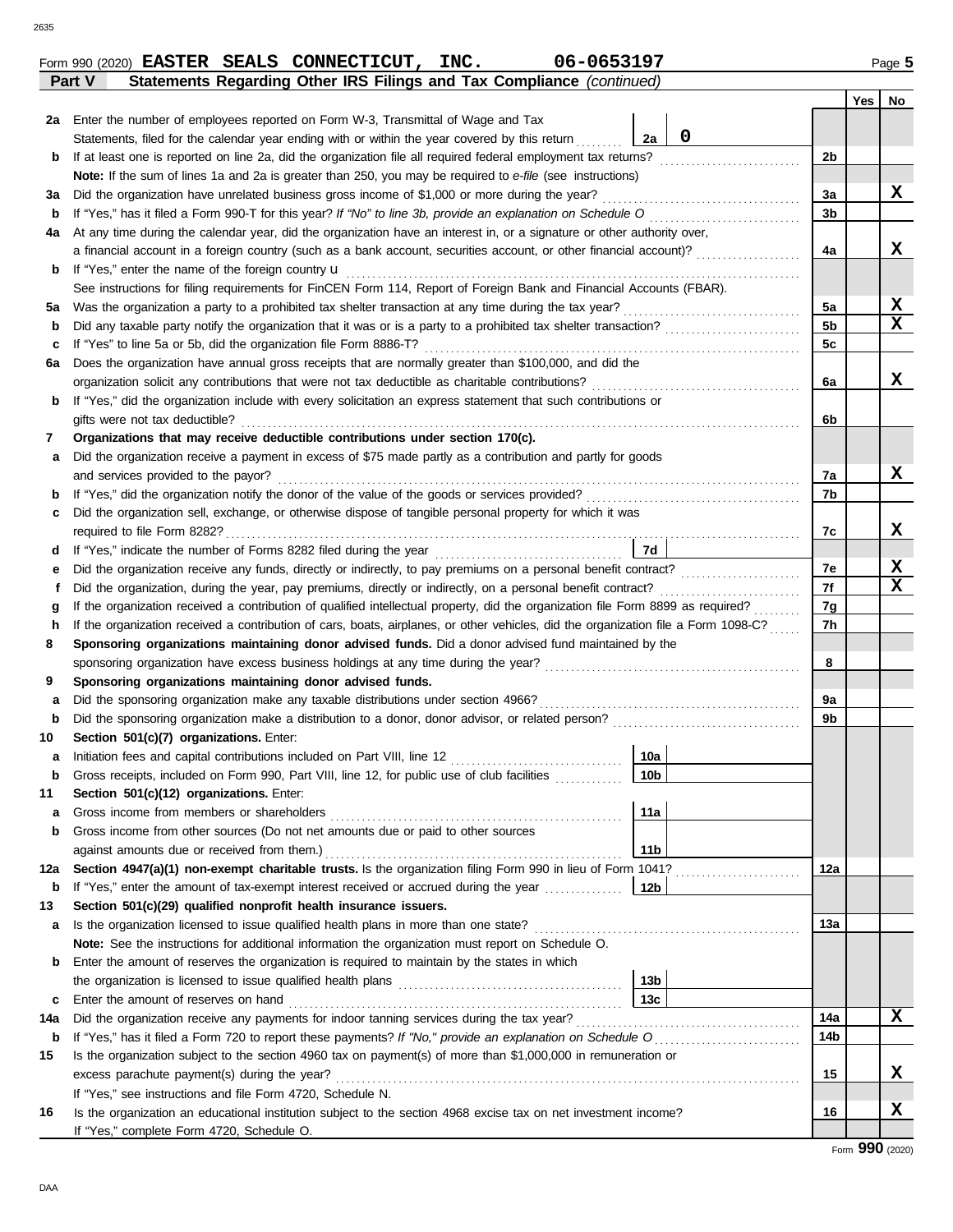| Yes<br>18<br>1a<br>Enter the number of voting members of the governing body at the end of the tax year<br>1а<br>If there are material differences in voting rights among members of the governing body, or<br>if the governing body delegated broad authority to an executive committee or similar<br>committee, explain on Schedule O.<br>18<br>1b<br>Enter the number of voting members included on line 1a, above, who are independent<br>b<br>Did any officer, director, trustee, or key employee have a family relationship or a business relationship with<br>2<br>any other officer, director, trustee, or key employee?<br>2<br>Did the organization delegate control over management duties customarily performed by or under the direct<br>3<br>3<br>supervision of officers, directors, trustees, or key employees to a management company or other person?<br>.<br>4<br>4<br>x<br>5<br>5<br>X<br>6<br>Did the organization have members or stockholders?<br>6<br>Did the organization have members, stockholders, or other persons who had the power to elect or appoint<br>7a<br>X<br>one or more members of the governing body?<br>7a<br>Are any governance decisions of the organization reserved to (or subject to approval by) members,<br>b<br>stockholders, or persons other than the governing body?<br>7b<br>Did the organization contemporaneously document the meetings held or written actions undertaken during the year by the following:<br>8<br>X<br>The governing body?<br>8a<br>а<br>X<br>Each committee with authority to act on behalf of the governing body?<br>8b<br>b<br>Is there any officer, director, trustee, or key employee listed in Part VII, Section A, who cannot be reached at<br>9<br>x<br>9<br>Section B. Policies (This Section B requests information about policies not required by the Internal Revenue Code.)<br>No<br>Yes<br>x<br>Did the organization have local chapters, branches, or affiliates?<br>10a<br>10a<br>If "Yes," did the organization have written policies and procedures governing the activities of such chapters,<br>b<br>10b<br>X<br>Has the organization provided a complete copy of this Form 990 to all members of its governing body before filing the form?<br>11a<br>Describe in Schedule O the process, if any, used by the organization to review this Form 990.<br>b<br>X<br>Did the organization have a written conflict of interest policy? If "No," go to line 13<br>12a<br>X<br>Were officers, directors, or trustees, and key employees required to disclose annually interests that could give rise to conflicts?<br>12b<br>b<br>Did the organization regularly and consistently monitor and enforce compliance with the policy? If "Yes,"<br>c<br>X<br>describe in Schedule O how this was done<br>12c<br>$\mathbf x$<br>13<br>Did the organization have a written whistleblower policy?<br>$\mathbf x$<br>14<br>Did the organization have a written document retention and destruction policy?<br>Did the process for determining compensation of the following persons include a review and approval by<br>independent persons, comparability data, and contemporaneous substantiation of the deliberation and decision?<br>X<br>The organization's CEO, Executive Director, or top management official<br>15a<br>a<br>Other officers or key employees of the organization<br>15b<br>b<br>If "Yes" to line 15a or 15b, describe the process in Schedule O (see instructions).<br>Did the organization invest in, contribute assets to, or participate in a joint venture or similar arrangement<br>with a taxable entity during the year?<br>16a<br>If "Yes," did the organization follow a written policy or procedure requiring the organization to evaluate its<br>b<br>participation in joint venture arrangements under applicable federal tax law, and take steps to safeguard the<br>16b<br><b>Section C. Disclosure</b><br>List the states with which a copy of this Form 990 is required to be filed $\mathbf{u}$ $\mathbf{CT}$<br>17<br>Section 6104 requires an organization to make its Forms 1023 (1024 or 1024-A, if applicable), 990, and 990-T (Section 501(c)<br>18<br>(3)s only) available for public inspection. Indicate how you made these available. Check all that apply.<br>Another's website $ \mathbf{X} $ Upon request<br>IXI<br>Own website<br>Other (explain on Schedule O)<br>Describe on Schedule O whether (and if so, how) the organization made its governing documents, conflict of interest policy, and<br>financial statements available to the public during the tax year.<br>State the name, address, and telephone number of the person who possesses the organization's books and records u<br>120 HOLCOMB STREET<br>CHRISTINE D. LEIBY<br>CT 06112-1589 860-242-2274<br><b>HARTFORD</b><br>Form 990 (2020) |     | <b>Section A. Governing Body and Management</b> |  |  |  |  |  |    |  |  |  |  |  |  |
|--------------------------------------------------------------------------------------------------------------------------------------------------------------------------------------------------------------------------------------------------------------------------------------------------------------------------------------------------------------------------------------------------------------------------------------------------------------------------------------------------------------------------------------------------------------------------------------------------------------------------------------------------------------------------------------------------------------------------------------------------------------------------------------------------------------------------------------------------------------------------------------------------------------------------------------------------------------------------------------------------------------------------------------------------------------------------------------------------------------------------------------------------------------------------------------------------------------------------------------------------------------------------------------------------------------------------------------------------------------------------------------------------------------------------------------------------------------------------------------------------------------------------------------------------------------------------------------------------------------------------------------------------------------------------------------------------------------------------------------------------------------------------------------------------------------------------------------------------------------------------------------------------------------------------------------------------------------------------------------------------------------------------------------------------------------------------------------------------------------------------------------------------------------------------------------------------------------------------------------------------------------------------------------------------------------------------------------------------------------------------------------------------------------------------------------------------------------------------------------------------------------------------------------------------------------------------------------------------------------------------------------------------------------------------------------------------------------------------------------------------------------------------------------------------------------------------------------------------------------------------------------------------------------------------------------------------------------------------------------------------------------------------------------------------------------------------------------------------------------------------------------------------------------------------------------------------------------------------------------------------------------------------------------------------------------------------------------------------------------------------------------------------------------------------------------------------------------------------------------------------------------------------------------------------------------------------------------------------------------------------------------------------------------------------------------------------------------------------------------------------------------------------------------------------------------------------------------------------------------------------------------------------------------------------------------------------------------------------------------------------------------------------------------------------------------------------------------------------------------------------------------------------------------------------------------------------------------------------------------------------------------------------------------------------------------------------------------------------------------------------------------------------------------------------------------------------------------------------------------------------------------------------------------------------------------------------------------------------------------------------------------------------------------------------------------------------------------------------------------------------------------------------------------------------------------------------------------------------|-----|-------------------------------------------------|--|--|--|--|--|----|--|--|--|--|--|--|
|                                                                                                                                                                                                                                                                                                                                                                                                                                                                                                                                                                                                                                                                                                                                                                                                                                                                                                                                                                                                                                                                                                                                                                                                                                                                                                                                                                                                                                                                                                                                                                                                                                                                                                                                                                                                                                                                                                                                                                                                                                                                                                                                                                                                                                                                                                                                                                                                                                                                                                                                                                                                                                                                                                                                                                                                                                                                                                                                                                                                                                                                                                                                                                                                                                                                                                                                                                                                                                                                                                                                                                                                                                                                                                                                                                                                                                                                                                                                                                                                                                                                                                                                                                                                                                                                                                                                                                                                                                                                                                                                                                                                                                                                                                                                                                                                                                                  |     |                                                 |  |  |  |  |  | No |  |  |  |  |  |  |
|                                                                                                                                                                                                                                                                                                                                                                                                                                                                                                                                                                                                                                                                                                                                                                                                                                                                                                                                                                                                                                                                                                                                                                                                                                                                                                                                                                                                                                                                                                                                                                                                                                                                                                                                                                                                                                                                                                                                                                                                                                                                                                                                                                                                                                                                                                                                                                                                                                                                                                                                                                                                                                                                                                                                                                                                                                                                                                                                                                                                                                                                                                                                                                                                                                                                                                                                                                                                                                                                                                                                                                                                                                                                                                                                                                                                                                                                                                                                                                                                                                                                                                                                                                                                                                                                                                                                                                                                                                                                                                                                                                                                                                                                                                                                                                                                                                                  |     |                                                 |  |  |  |  |  |    |  |  |  |  |  |  |
|                                                                                                                                                                                                                                                                                                                                                                                                                                                                                                                                                                                                                                                                                                                                                                                                                                                                                                                                                                                                                                                                                                                                                                                                                                                                                                                                                                                                                                                                                                                                                                                                                                                                                                                                                                                                                                                                                                                                                                                                                                                                                                                                                                                                                                                                                                                                                                                                                                                                                                                                                                                                                                                                                                                                                                                                                                                                                                                                                                                                                                                                                                                                                                                                                                                                                                                                                                                                                                                                                                                                                                                                                                                                                                                                                                                                                                                                                                                                                                                                                                                                                                                                                                                                                                                                                                                                                                                                                                                                                                                                                                                                                                                                                                                                                                                                                                                  |     |                                                 |  |  |  |  |  |    |  |  |  |  |  |  |
|                                                                                                                                                                                                                                                                                                                                                                                                                                                                                                                                                                                                                                                                                                                                                                                                                                                                                                                                                                                                                                                                                                                                                                                                                                                                                                                                                                                                                                                                                                                                                                                                                                                                                                                                                                                                                                                                                                                                                                                                                                                                                                                                                                                                                                                                                                                                                                                                                                                                                                                                                                                                                                                                                                                                                                                                                                                                                                                                                                                                                                                                                                                                                                                                                                                                                                                                                                                                                                                                                                                                                                                                                                                                                                                                                                                                                                                                                                                                                                                                                                                                                                                                                                                                                                                                                                                                                                                                                                                                                                                                                                                                                                                                                                                                                                                                                                                  |     |                                                 |  |  |  |  |  |    |  |  |  |  |  |  |
|                                                                                                                                                                                                                                                                                                                                                                                                                                                                                                                                                                                                                                                                                                                                                                                                                                                                                                                                                                                                                                                                                                                                                                                                                                                                                                                                                                                                                                                                                                                                                                                                                                                                                                                                                                                                                                                                                                                                                                                                                                                                                                                                                                                                                                                                                                                                                                                                                                                                                                                                                                                                                                                                                                                                                                                                                                                                                                                                                                                                                                                                                                                                                                                                                                                                                                                                                                                                                                                                                                                                                                                                                                                                                                                                                                                                                                                                                                                                                                                                                                                                                                                                                                                                                                                                                                                                                                                                                                                                                                                                                                                                                                                                                                                                                                                                                                                  |     |                                                 |  |  |  |  |  |    |  |  |  |  |  |  |
|                                                                                                                                                                                                                                                                                                                                                                                                                                                                                                                                                                                                                                                                                                                                                                                                                                                                                                                                                                                                                                                                                                                                                                                                                                                                                                                                                                                                                                                                                                                                                                                                                                                                                                                                                                                                                                                                                                                                                                                                                                                                                                                                                                                                                                                                                                                                                                                                                                                                                                                                                                                                                                                                                                                                                                                                                                                                                                                                                                                                                                                                                                                                                                                                                                                                                                                                                                                                                                                                                                                                                                                                                                                                                                                                                                                                                                                                                                                                                                                                                                                                                                                                                                                                                                                                                                                                                                                                                                                                                                                                                                                                                                                                                                                                                                                                                                                  |     |                                                 |  |  |  |  |  |    |  |  |  |  |  |  |
|                                                                                                                                                                                                                                                                                                                                                                                                                                                                                                                                                                                                                                                                                                                                                                                                                                                                                                                                                                                                                                                                                                                                                                                                                                                                                                                                                                                                                                                                                                                                                                                                                                                                                                                                                                                                                                                                                                                                                                                                                                                                                                                                                                                                                                                                                                                                                                                                                                                                                                                                                                                                                                                                                                                                                                                                                                                                                                                                                                                                                                                                                                                                                                                                                                                                                                                                                                                                                                                                                                                                                                                                                                                                                                                                                                                                                                                                                                                                                                                                                                                                                                                                                                                                                                                                                                                                                                                                                                                                                                                                                                                                                                                                                                                                                                                                                                                  |     |                                                 |  |  |  |  |  |    |  |  |  |  |  |  |
|                                                                                                                                                                                                                                                                                                                                                                                                                                                                                                                                                                                                                                                                                                                                                                                                                                                                                                                                                                                                                                                                                                                                                                                                                                                                                                                                                                                                                                                                                                                                                                                                                                                                                                                                                                                                                                                                                                                                                                                                                                                                                                                                                                                                                                                                                                                                                                                                                                                                                                                                                                                                                                                                                                                                                                                                                                                                                                                                                                                                                                                                                                                                                                                                                                                                                                                                                                                                                                                                                                                                                                                                                                                                                                                                                                                                                                                                                                                                                                                                                                                                                                                                                                                                                                                                                                                                                                                                                                                                                                                                                                                                                                                                                                                                                                                                                                                  |     |                                                 |  |  |  |  |  | x  |  |  |  |  |  |  |
|                                                                                                                                                                                                                                                                                                                                                                                                                                                                                                                                                                                                                                                                                                                                                                                                                                                                                                                                                                                                                                                                                                                                                                                                                                                                                                                                                                                                                                                                                                                                                                                                                                                                                                                                                                                                                                                                                                                                                                                                                                                                                                                                                                                                                                                                                                                                                                                                                                                                                                                                                                                                                                                                                                                                                                                                                                                                                                                                                                                                                                                                                                                                                                                                                                                                                                                                                                                                                                                                                                                                                                                                                                                                                                                                                                                                                                                                                                                                                                                                                                                                                                                                                                                                                                                                                                                                                                                                                                                                                                                                                                                                                                                                                                                                                                                                                                                  |     |                                                 |  |  |  |  |  |    |  |  |  |  |  |  |
|                                                                                                                                                                                                                                                                                                                                                                                                                                                                                                                                                                                                                                                                                                                                                                                                                                                                                                                                                                                                                                                                                                                                                                                                                                                                                                                                                                                                                                                                                                                                                                                                                                                                                                                                                                                                                                                                                                                                                                                                                                                                                                                                                                                                                                                                                                                                                                                                                                                                                                                                                                                                                                                                                                                                                                                                                                                                                                                                                                                                                                                                                                                                                                                                                                                                                                                                                                                                                                                                                                                                                                                                                                                                                                                                                                                                                                                                                                                                                                                                                                                                                                                                                                                                                                                                                                                                                                                                                                                                                                                                                                                                                                                                                                                                                                                                                                                  |     |                                                 |  |  |  |  |  | x  |  |  |  |  |  |  |
|                                                                                                                                                                                                                                                                                                                                                                                                                                                                                                                                                                                                                                                                                                                                                                                                                                                                                                                                                                                                                                                                                                                                                                                                                                                                                                                                                                                                                                                                                                                                                                                                                                                                                                                                                                                                                                                                                                                                                                                                                                                                                                                                                                                                                                                                                                                                                                                                                                                                                                                                                                                                                                                                                                                                                                                                                                                                                                                                                                                                                                                                                                                                                                                                                                                                                                                                                                                                                                                                                                                                                                                                                                                                                                                                                                                                                                                                                                                                                                                                                                                                                                                                                                                                                                                                                                                                                                                                                                                                                                                                                                                                                                                                                                                                                                                                                                                  |     |                                                 |  |  |  |  |  | X  |  |  |  |  |  |  |
|                                                                                                                                                                                                                                                                                                                                                                                                                                                                                                                                                                                                                                                                                                                                                                                                                                                                                                                                                                                                                                                                                                                                                                                                                                                                                                                                                                                                                                                                                                                                                                                                                                                                                                                                                                                                                                                                                                                                                                                                                                                                                                                                                                                                                                                                                                                                                                                                                                                                                                                                                                                                                                                                                                                                                                                                                                                                                                                                                                                                                                                                                                                                                                                                                                                                                                                                                                                                                                                                                                                                                                                                                                                                                                                                                                                                                                                                                                                                                                                                                                                                                                                                                                                                                                                                                                                                                                                                                                                                                                                                                                                                                                                                                                                                                                                                                                                  |     |                                                 |  |  |  |  |  |    |  |  |  |  |  |  |
|                                                                                                                                                                                                                                                                                                                                                                                                                                                                                                                                                                                                                                                                                                                                                                                                                                                                                                                                                                                                                                                                                                                                                                                                                                                                                                                                                                                                                                                                                                                                                                                                                                                                                                                                                                                                                                                                                                                                                                                                                                                                                                                                                                                                                                                                                                                                                                                                                                                                                                                                                                                                                                                                                                                                                                                                                                                                                                                                                                                                                                                                                                                                                                                                                                                                                                                                                                                                                                                                                                                                                                                                                                                                                                                                                                                                                                                                                                                                                                                                                                                                                                                                                                                                                                                                                                                                                                                                                                                                                                                                                                                                                                                                                                                                                                                                                                                  |     |                                                 |  |  |  |  |  |    |  |  |  |  |  |  |
|                                                                                                                                                                                                                                                                                                                                                                                                                                                                                                                                                                                                                                                                                                                                                                                                                                                                                                                                                                                                                                                                                                                                                                                                                                                                                                                                                                                                                                                                                                                                                                                                                                                                                                                                                                                                                                                                                                                                                                                                                                                                                                                                                                                                                                                                                                                                                                                                                                                                                                                                                                                                                                                                                                                                                                                                                                                                                                                                                                                                                                                                                                                                                                                                                                                                                                                                                                                                                                                                                                                                                                                                                                                                                                                                                                                                                                                                                                                                                                                                                                                                                                                                                                                                                                                                                                                                                                                                                                                                                                                                                                                                                                                                                                                                                                                                                                                  |     |                                                 |  |  |  |  |  |    |  |  |  |  |  |  |
|                                                                                                                                                                                                                                                                                                                                                                                                                                                                                                                                                                                                                                                                                                                                                                                                                                                                                                                                                                                                                                                                                                                                                                                                                                                                                                                                                                                                                                                                                                                                                                                                                                                                                                                                                                                                                                                                                                                                                                                                                                                                                                                                                                                                                                                                                                                                                                                                                                                                                                                                                                                                                                                                                                                                                                                                                                                                                                                                                                                                                                                                                                                                                                                                                                                                                                                                                                                                                                                                                                                                                                                                                                                                                                                                                                                                                                                                                                                                                                                                                                                                                                                                                                                                                                                                                                                                                                                                                                                                                                                                                                                                                                                                                                                                                                                                                                                  |     |                                                 |  |  |  |  |  |    |  |  |  |  |  |  |
|                                                                                                                                                                                                                                                                                                                                                                                                                                                                                                                                                                                                                                                                                                                                                                                                                                                                                                                                                                                                                                                                                                                                                                                                                                                                                                                                                                                                                                                                                                                                                                                                                                                                                                                                                                                                                                                                                                                                                                                                                                                                                                                                                                                                                                                                                                                                                                                                                                                                                                                                                                                                                                                                                                                                                                                                                                                                                                                                                                                                                                                                                                                                                                                                                                                                                                                                                                                                                                                                                                                                                                                                                                                                                                                                                                                                                                                                                                                                                                                                                                                                                                                                                                                                                                                                                                                                                                                                                                                                                                                                                                                                                                                                                                                                                                                                                                                  |     |                                                 |  |  |  |  |  |    |  |  |  |  |  |  |
|                                                                                                                                                                                                                                                                                                                                                                                                                                                                                                                                                                                                                                                                                                                                                                                                                                                                                                                                                                                                                                                                                                                                                                                                                                                                                                                                                                                                                                                                                                                                                                                                                                                                                                                                                                                                                                                                                                                                                                                                                                                                                                                                                                                                                                                                                                                                                                                                                                                                                                                                                                                                                                                                                                                                                                                                                                                                                                                                                                                                                                                                                                                                                                                                                                                                                                                                                                                                                                                                                                                                                                                                                                                                                                                                                                                                                                                                                                                                                                                                                                                                                                                                                                                                                                                                                                                                                                                                                                                                                                                                                                                                                                                                                                                                                                                                                                                  |     |                                                 |  |  |  |  |  | x  |  |  |  |  |  |  |
|                                                                                                                                                                                                                                                                                                                                                                                                                                                                                                                                                                                                                                                                                                                                                                                                                                                                                                                                                                                                                                                                                                                                                                                                                                                                                                                                                                                                                                                                                                                                                                                                                                                                                                                                                                                                                                                                                                                                                                                                                                                                                                                                                                                                                                                                                                                                                                                                                                                                                                                                                                                                                                                                                                                                                                                                                                                                                                                                                                                                                                                                                                                                                                                                                                                                                                                                                                                                                                                                                                                                                                                                                                                                                                                                                                                                                                                                                                                                                                                                                                                                                                                                                                                                                                                                                                                                                                                                                                                                                                                                                                                                                                                                                                                                                                                                                                                  |     |                                                 |  |  |  |  |  |    |  |  |  |  |  |  |
|                                                                                                                                                                                                                                                                                                                                                                                                                                                                                                                                                                                                                                                                                                                                                                                                                                                                                                                                                                                                                                                                                                                                                                                                                                                                                                                                                                                                                                                                                                                                                                                                                                                                                                                                                                                                                                                                                                                                                                                                                                                                                                                                                                                                                                                                                                                                                                                                                                                                                                                                                                                                                                                                                                                                                                                                                                                                                                                                                                                                                                                                                                                                                                                                                                                                                                                                                                                                                                                                                                                                                                                                                                                                                                                                                                                                                                                                                                                                                                                                                                                                                                                                                                                                                                                                                                                                                                                                                                                                                                                                                                                                                                                                                                                                                                                                                                                  |     |                                                 |  |  |  |  |  |    |  |  |  |  |  |  |
|                                                                                                                                                                                                                                                                                                                                                                                                                                                                                                                                                                                                                                                                                                                                                                                                                                                                                                                                                                                                                                                                                                                                                                                                                                                                                                                                                                                                                                                                                                                                                                                                                                                                                                                                                                                                                                                                                                                                                                                                                                                                                                                                                                                                                                                                                                                                                                                                                                                                                                                                                                                                                                                                                                                                                                                                                                                                                                                                                                                                                                                                                                                                                                                                                                                                                                                                                                                                                                                                                                                                                                                                                                                                                                                                                                                                                                                                                                                                                                                                                                                                                                                                                                                                                                                                                                                                                                                                                                                                                                                                                                                                                                                                                                                                                                                                                                                  |     |                                                 |  |  |  |  |  |    |  |  |  |  |  |  |
|                                                                                                                                                                                                                                                                                                                                                                                                                                                                                                                                                                                                                                                                                                                                                                                                                                                                                                                                                                                                                                                                                                                                                                                                                                                                                                                                                                                                                                                                                                                                                                                                                                                                                                                                                                                                                                                                                                                                                                                                                                                                                                                                                                                                                                                                                                                                                                                                                                                                                                                                                                                                                                                                                                                                                                                                                                                                                                                                                                                                                                                                                                                                                                                                                                                                                                                                                                                                                                                                                                                                                                                                                                                                                                                                                                                                                                                                                                                                                                                                                                                                                                                                                                                                                                                                                                                                                                                                                                                                                                                                                                                                                                                                                                                                                                                                                                                  |     |                                                 |  |  |  |  |  |    |  |  |  |  |  |  |
|                                                                                                                                                                                                                                                                                                                                                                                                                                                                                                                                                                                                                                                                                                                                                                                                                                                                                                                                                                                                                                                                                                                                                                                                                                                                                                                                                                                                                                                                                                                                                                                                                                                                                                                                                                                                                                                                                                                                                                                                                                                                                                                                                                                                                                                                                                                                                                                                                                                                                                                                                                                                                                                                                                                                                                                                                                                                                                                                                                                                                                                                                                                                                                                                                                                                                                                                                                                                                                                                                                                                                                                                                                                                                                                                                                                                                                                                                                                                                                                                                                                                                                                                                                                                                                                                                                                                                                                                                                                                                                                                                                                                                                                                                                                                                                                                                                                  |     |                                                 |  |  |  |  |  |    |  |  |  |  |  |  |
|                                                                                                                                                                                                                                                                                                                                                                                                                                                                                                                                                                                                                                                                                                                                                                                                                                                                                                                                                                                                                                                                                                                                                                                                                                                                                                                                                                                                                                                                                                                                                                                                                                                                                                                                                                                                                                                                                                                                                                                                                                                                                                                                                                                                                                                                                                                                                                                                                                                                                                                                                                                                                                                                                                                                                                                                                                                                                                                                                                                                                                                                                                                                                                                                                                                                                                                                                                                                                                                                                                                                                                                                                                                                                                                                                                                                                                                                                                                                                                                                                                                                                                                                                                                                                                                                                                                                                                                                                                                                                                                                                                                                                                                                                                                                                                                                                                                  |     |                                                 |  |  |  |  |  |    |  |  |  |  |  |  |
|                                                                                                                                                                                                                                                                                                                                                                                                                                                                                                                                                                                                                                                                                                                                                                                                                                                                                                                                                                                                                                                                                                                                                                                                                                                                                                                                                                                                                                                                                                                                                                                                                                                                                                                                                                                                                                                                                                                                                                                                                                                                                                                                                                                                                                                                                                                                                                                                                                                                                                                                                                                                                                                                                                                                                                                                                                                                                                                                                                                                                                                                                                                                                                                                                                                                                                                                                                                                                                                                                                                                                                                                                                                                                                                                                                                                                                                                                                                                                                                                                                                                                                                                                                                                                                                                                                                                                                                                                                                                                                                                                                                                                                                                                                                                                                                                                                                  |     |                                                 |  |  |  |  |  |    |  |  |  |  |  |  |
|                                                                                                                                                                                                                                                                                                                                                                                                                                                                                                                                                                                                                                                                                                                                                                                                                                                                                                                                                                                                                                                                                                                                                                                                                                                                                                                                                                                                                                                                                                                                                                                                                                                                                                                                                                                                                                                                                                                                                                                                                                                                                                                                                                                                                                                                                                                                                                                                                                                                                                                                                                                                                                                                                                                                                                                                                                                                                                                                                                                                                                                                                                                                                                                                                                                                                                                                                                                                                                                                                                                                                                                                                                                                                                                                                                                                                                                                                                                                                                                                                                                                                                                                                                                                                                                                                                                                                                                                                                                                                                                                                                                                                                                                                                                                                                                                                                                  |     |                                                 |  |  |  |  |  |    |  |  |  |  |  |  |
|                                                                                                                                                                                                                                                                                                                                                                                                                                                                                                                                                                                                                                                                                                                                                                                                                                                                                                                                                                                                                                                                                                                                                                                                                                                                                                                                                                                                                                                                                                                                                                                                                                                                                                                                                                                                                                                                                                                                                                                                                                                                                                                                                                                                                                                                                                                                                                                                                                                                                                                                                                                                                                                                                                                                                                                                                                                                                                                                                                                                                                                                                                                                                                                                                                                                                                                                                                                                                                                                                                                                                                                                                                                                                                                                                                                                                                                                                                                                                                                                                                                                                                                                                                                                                                                                                                                                                                                                                                                                                                                                                                                                                                                                                                                                                                                                                                                  |     |                                                 |  |  |  |  |  |    |  |  |  |  |  |  |
|                                                                                                                                                                                                                                                                                                                                                                                                                                                                                                                                                                                                                                                                                                                                                                                                                                                                                                                                                                                                                                                                                                                                                                                                                                                                                                                                                                                                                                                                                                                                                                                                                                                                                                                                                                                                                                                                                                                                                                                                                                                                                                                                                                                                                                                                                                                                                                                                                                                                                                                                                                                                                                                                                                                                                                                                                                                                                                                                                                                                                                                                                                                                                                                                                                                                                                                                                                                                                                                                                                                                                                                                                                                                                                                                                                                                                                                                                                                                                                                                                                                                                                                                                                                                                                                                                                                                                                                                                                                                                                                                                                                                                                                                                                                                                                                                                                                  |     |                                                 |  |  |  |  |  |    |  |  |  |  |  |  |
|                                                                                                                                                                                                                                                                                                                                                                                                                                                                                                                                                                                                                                                                                                                                                                                                                                                                                                                                                                                                                                                                                                                                                                                                                                                                                                                                                                                                                                                                                                                                                                                                                                                                                                                                                                                                                                                                                                                                                                                                                                                                                                                                                                                                                                                                                                                                                                                                                                                                                                                                                                                                                                                                                                                                                                                                                                                                                                                                                                                                                                                                                                                                                                                                                                                                                                                                                                                                                                                                                                                                                                                                                                                                                                                                                                                                                                                                                                                                                                                                                                                                                                                                                                                                                                                                                                                                                                                                                                                                                                                                                                                                                                                                                                                                                                                                                                                  |     |                                                 |  |  |  |  |  |    |  |  |  |  |  |  |
|                                                                                                                                                                                                                                                                                                                                                                                                                                                                                                                                                                                                                                                                                                                                                                                                                                                                                                                                                                                                                                                                                                                                                                                                                                                                                                                                                                                                                                                                                                                                                                                                                                                                                                                                                                                                                                                                                                                                                                                                                                                                                                                                                                                                                                                                                                                                                                                                                                                                                                                                                                                                                                                                                                                                                                                                                                                                                                                                                                                                                                                                                                                                                                                                                                                                                                                                                                                                                                                                                                                                                                                                                                                                                                                                                                                                                                                                                                                                                                                                                                                                                                                                                                                                                                                                                                                                                                                                                                                                                                                                                                                                                                                                                                                                                                                                                                                  | 11a |                                                 |  |  |  |  |  |    |  |  |  |  |  |  |
|                                                                                                                                                                                                                                                                                                                                                                                                                                                                                                                                                                                                                                                                                                                                                                                                                                                                                                                                                                                                                                                                                                                                                                                                                                                                                                                                                                                                                                                                                                                                                                                                                                                                                                                                                                                                                                                                                                                                                                                                                                                                                                                                                                                                                                                                                                                                                                                                                                                                                                                                                                                                                                                                                                                                                                                                                                                                                                                                                                                                                                                                                                                                                                                                                                                                                                                                                                                                                                                                                                                                                                                                                                                                                                                                                                                                                                                                                                                                                                                                                                                                                                                                                                                                                                                                                                                                                                                                                                                                                                                                                                                                                                                                                                                                                                                                                                                  |     |                                                 |  |  |  |  |  |    |  |  |  |  |  |  |
|                                                                                                                                                                                                                                                                                                                                                                                                                                                                                                                                                                                                                                                                                                                                                                                                                                                                                                                                                                                                                                                                                                                                                                                                                                                                                                                                                                                                                                                                                                                                                                                                                                                                                                                                                                                                                                                                                                                                                                                                                                                                                                                                                                                                                                                                                                                                                                                                                                                                                                                                                                                                                                                                                                                                                                                                                                                                                                                                                                                                                                                                                                                                                                                                                                                                                                                                                                                                                                                                                                                                                                                                                                                                                                                                                                                                                                                                                                                                                                                                                                                                                                                                                                                                                                                                                                                                                                                                                                                                                                                                                                                                                                                                                                                                                                                                                                                  | 12a |                                                 |  |  |  |  |  |    |  |  |  |  |  |  |
|                                                                                                                                                                                                                                                                                                                                                                                                                                                                                                                                                                                                                                                                                                                                                                                                                                                                                                                                                                                                                                                                                                                                                                                                                                                                                                                                                                                                                                                                                                                                                                                                                                                                                                                                                                                                                                                                                                                                                                                                                                                                                                                                                                                                                                                                                                                                                                                                                                                                                                                                                                                                                                                                                                                                                                                                                                                                                                                                                                                                                                                                                                                                                                                                                                                                                                                                                                                                                                                                                                                                                                                                                                                                                                                                                                                                                                                                                                                                                                                                                                                                                                                                                                                                                                                                                                                                                                                                                                                                                                                                                                                                                                                                                                                                                                                                                                                  |     |                                                 |  |  |  |  |  |    |  |  |  |  |  |  |
|                                                                                                                                                                                                                                                                                                                                                                                                                                                                                                                                                                                                                                                                                                                                                                                                                                                                                                                                                                                                                                                                                                                                                                                                                                                                                                                                                                                                                                                                                                                                                                                                                                                                                                                                                                                                                                                                                                                                                                                                                                                                                                                                                                                                                                                                                                                                                                                                                                                                                                                                                                                                                                                                                                                                                                                                                                                                                                                                                                                                                                                                                                                                                                                                                                                                                                                                                                                                                                                                                                                                                                                                                                                                                                                                                                                                                                                                                                                                                                                                                                                                                                                                                                                                                                                                                                                                                                                                                                                                                                                                                                                                                                                                                                                                                                                                                                                  |     |                                                 |  |  |  |  |  |    |  |  |  |  |  |  |
|                                                                                                                                                                                                                                                                                                                                                                                                                                                                                                                                                                                                                                                                                                                                                                                                                                                                                                                                                                                                                                                                                                                                                                                                                                                                                                                                                                                                                                                                                                                                                                                                                                                                                                                                                                                                                                                                                                                                                                                                                                                                                                                                                                                                                                                                                                                                                                                                                                                                                                                                                                                                                                                                                                                                                                                                                                                                                                                                                                                                                                                                                                                                                                                                                                                                                                                                                                                                                                                                                                                                                                                                                                                                                                                                                                                                                                                                                                                                                                                                                                                                                                                                                                                                                                                                                                                                                                                                                                                                                                                                                                                                                                                                                                                                                                                                                                                  |     |                                                 |  |  |  |  |  |    |  |  |  |  |  |  |
|                                                                                                                                                                                                                                                                                                                                                                                                                                                                                                                                                                                                                                                                                                                                                                                                                                                                                                                                                                                                                                                                                                                                                                                                                                                                                                                                                                                                                                                                                                                                                                                                                                                                                                                                                                                                                                                                                                                                                                                                                                                                                                                                                                                                                                                                                                                                                                                                                                                                                                                                                                                                                                                                                                                                                                                                                                                                                                                                                                                                                                                                                                                                                                                                                                                                                                                                                                                                                                                                                                                                                                                                                                                                                                                                                                                                                                                                                                                                                                                                                                                                                                                                                                                                                                                                                                                                                                                                                                                                                                                                                                                                                                                                                                                                                                                                                                                  | 13  |                                                 |  |  |  |  |  |    |  |  |  |  |  |  |
|                                                                                                                                                                                                                                                                                                                                                                                                                                                                                                                                                                                                                                                                                                                                                                                                                                                                                                                                                                                                                                                                                                                                                                                                                                                                                                                                                                                                                                                                                                                                                                                                                                                                                                                                                                                                                                                                                                                                                                                                                                                                                                                                                                                                                                                                                                                                                                                                                                                                                                                                                                                                                                                                                                                                                                                                                                                                                                                                                                                                                                                                                                                                                                                                                                                                                                                                                                                                                                                                                                                                                                                                                                                                                                                                                                                                                                                                                                                                                                                                                                                                                                                                                                                                                                                                                                                                                                                                                                                                                                                                                                                                                                                                                                                                                                                                                                                  | 14  |                                                 |  |  |  |  |  |    |  |  |  |  |  |  |
|                                                                                                                                                                                                                                                                                                                                                                                                                                                                                                                                                                                                                                                                                                                                                                                                                                                                                                                                                                                                                                                                                                                                                                                                                                                                                                                                                                                                                                                                                                                                                                                                                                                                                                                                                                                                                                                                                                                                                                                                                                                                                                                                                                                                                                                                                                                                                                                                                                                                                                                                                                                                                                                                                                                                                                                                                                                                                                                                                                                                                                                                                                                                                                                                                                                                                                                                                                                                                                                                                                                                                                                                                                                                                                                                                                                                                                                                                                                                                                                                                                                                                                                                                                                                                                                                                                                                                                                                                                                                                                                                                                                                                                                                                                                                                                                                                                                  | 15  |                                                 |  |  |  |  |  |    |  |  |  |  |  |  |
|                                                                                                                                                                                                                                                                                                                                                                                                                                                                                                                                                                                                                                                                                                                                                                                                                                                                                                                                                                                                                                                                                                                                                                                                                                                                                                                                                                                                                                                                                                                                                                                                                                                                                                                                                                                                                                                                                                                                                                                                                                                                                                                                                                                                                                                                                                                                                                                                                                                                                                                                                                                                                                                                                                                                                                                                                                                                                                                                                                                                                                                                                                                                                                                                                                                                                                                                                                                                                                                                                                                                                                                                                                                                                                                                                                                                                                                                                                                                                                                                                                                                                                                                                                                                                                                                                                                                                                                                                                                                                                                                                                                                                                                                                                                                                                                                                                                  |     |                                                 |  |  |  |  |  |    |  |  |  |  |  |  |
|                                                                                                                                                                                                                                                                                                                                                                                                                                                                                                                                                                                                                                                                                                                                                                                                                                                                                                                                                                                                                                                                                                                                                                                                                                                                                                                                                                                                                                                                                                                                                                                                                                                                                                                                                                                                                                                                                                                                                                                                                                                                                                                                                                                                                                                                                                                                                                                                                                                                                                                                                                                                                                                                                                                                                                                                                                                                                                                                                                                                                                                                                                                                                                                                                                                                                                                                                                                                                                                                                                                                                                                                                                                                                                                                                                                                                                                                                                                                                                                                                                                                                                                                                                                                                                                                                                                                                                                                                                                                                                                                                                                                                                                                                                                                                                                                                                                  |     |                                                 |  |  |  |  |  |    |  |  |  |  |  |  |
|                                                                                                                                                                                                                                                                                                                                                                                                                                                                                                                                                                                                                                                                                                                                                                                                                                                                                                                                                                                                                                                                                                                                                                                                                                                                                                                                                                                                                                                                                                                                                                                                                                                                                                                                                                                                                                                                                                                                                                                                                                                                                                                                                                                                                                                                                                                                                                                                                                                                                                                                                                                                                                                                                                                                                                                                                                                                                                                                                                                                                                                                                                                                                                                                                                                                                                                                                                                                                                                                                                                                                                                                                                                                                                                                                                                                                                                                                                                                                                                                                                                                                                                                                                                                                                                                                                                                                                                                                                                                                                                                                                                                                                                                                                                                                                                                                                                  |     |                                                 |  |  |  |  |  | х  |  |  |  |  |  |  |
|                                                                                                                                                                                                                                                                                                                                                                                                                                                                                                                                                                                                                                                                                                                                                                                                                                                                                                                                                                                                                                                                                                                                                                                                                                                                                                                                                                                                                                                                                                                                                                                                                                                                                                                                                                                                                                                                                                                                                                                                                                                                                                                                                                                                                                                                                                                                                                                                                                                                                                                                                                                                                                                                                                                                                                                                                                                                                                                                                                                                                                                                                                                                                                                                                                                                                                                                                                                                                                                                                                                                                                                                                                                                                                                                                                                                                                                                                                                                                                                                                                                                                                                                                                                                                                                                                                                                                                                                                                                                                                                                                                                                                                                                                                                                                                                                                                                  |     |                                                 |  |  |  |  |  |    |  |  |  |  |  |  |
|                                                                                                                                                                                                                                                                                                                                                                                                                                                                                                                                                                                                                                                                                                                                                                                                                                                                                                                                                                                                                                                                                                                                                                                                                                                                                                                                                                                                                                                                                                                                                                                                                                                                                                                                                                                                                                                                                                                                                                                                                                                                                                                                                                                                                                                                                                                                                                                                                                                                                                                                                                                                                                                                                                                                                                                                                                                                                                                                                                                                                                                                                                                                                                                                                                                                                                                                                                                                                                                                                                                                                                                                                                                                                                                                                                                                                                                                                                                                                                                                                                                                                                                                                                                                                                                                                                                                                                                                                                                                                                                                                                                                                                                                                                                                                                                                                                                  | 16a |                                                 |  |  |  |  |  |    |  |  |  |  |  |  |
|                                                                                                                                                                                                                                                                                                                                                                                                                                                                                                                                                                                                                                                                                                                                                                                                                                                                                                                                                                                                                                                                                                                                                                                                                                                                                                                                                                                                                                                                                                                                                                                                                                                                                                                                                                                                                                                                                                                                                                                                                                                                                                                                                                                                                                                                                                                                                                                                                                                                                                                                                                                                                                                                                                                                                                                                                                                                                                                                                                                                                                                                                                                                                                                                                                                                                                                                                                                                                                                                                                                                                                                                                                                                                                                                                                                                                                                                                                                                                                                                                                                                                                                                                                                                                                                                                                                                                                                                                                                                                                                                                                                                                                                                                                                                                                                                                                                  |     |                                                 |  |  |  |  |  | x  |  |  |  |  |  |  |
|                                                                                                                                                                                                                                                                                                                                                                                                                                                                                                                                                                                                                                                                                                                                                                                                                                                                                                                                                                                                                                                                                                                                                                                                                                                                                                                                                                                                                                                                                                                                                                                                                                                                                                                                                                                                                                                                                                                                                                                                                                                                                                                                                                                                                                                                                                                                                                                                                                                                                                                                                                                                                                                                                                                                                                                                                                                                                                                                                                                                                                                                                                                                                                                                                                                                                                                                                                                                                                                                                                                                                                                                                                                                                                                                                                                                                                                                                                                                                                                                                                                                                                                                                                                                                                                                                                                                                                                                                                                                                                                                                                                                                                                                                                                                                                                                                                                  |     |                                                 |  |  |  |  |  |    |  |  |  |  |  |  |
|                                                                                                                                                                                                                                                                                                                                                                                                                                                                                                                                                                                                                                                                                                                                                                                                                                                                                                                                                                                                                                                                                                                                                                                                                                                                                                                                                                                                                                                                                                                                                                                                                                                                                                                                                                                                                                                                                                                                                                                                                                                                                                                                                                                                                                                                                                                                                                                                                                                                                                                                                                                                                                                                                                                                                                                                                                                                                                                                                                                                                                                                                                                                                                                                                                                                                                                                                                                                                                                                                                                                                                                                                                                                                                                                                                                                                                                                                                                                                                                                                                                                                                                                                                                                                                                                                                                                                                                                                                                                                                                                                                                                                                                                                                                                                                                                                                                  |     |                                                 |  |  |  |  |  |    |  |  |  |  |  |  |
|                                                                                                                                                                                                                                                                                                                                                                                                                                                                                                                                                                                                                                                                                                                                                                                                                                                                                                                                                                                                                                                                                                                                                                                                                                                                                                                                                                                                                                                                                                                                                                                                                                                                                                                                                                                                                                                                                                                                                                                                                                                                                                                                                                                                                                                                                                                                                                                                                                                                                                                                                                                                                                                                                                                                                                                                                                                                                                                                                                                                                                                                                                                                                                                                                                                                                                                                                                                                                                                                                                                                                                                                                                                                                                                                                                                                                                                                                                                                                                                                                                                                                                                                                                                                                                                                                                                                                                                                                                                                                                                                                                                                                                                                                                                                                                                                                                                  |     |                                                 |  |  |  |  |  |    |  |  |  |  |  |  |
|                                                                                                                                                                                                                                                                                                                                                                                                                                                                                                                                                                                                                                                                                                                                                                                                                                                                                                                                                                                                                                                                                                                                                                                                                                                                                                                                                                                                                                                                                                                                                                                                                                                                                                                                                                                                                                                                                                                                                                                                                                                                                                                                                                                                                                                                                                                                                                                                                                                                                                                                                                                                                                                                                                                                                                                                                                                                                                                                                                                                                                                                                                                                                                                                                                                                                                                                                                                                                                                                                                                                                                                                                                                                                                                                                                                                                                                                                                                                                                                                                                                                                                                                                                                                                                                                                                                                                                                                                                                                                                                                                                                                                                                                                                                                                                                                                                                  |     |                                                 |  |  |  |  |  |    |  |  |  |  |  |  |
|                                                                                                                                                                                                                                                                                                                                                                                                                                                                                                                                                                                                                                                                                                                                                                                                                                                                                                                                                                                                                                                                                                                                                                                                                                                                                                                                                                                                                                                                                                                                                                                                                                                                                                                                                                                                                                                                                                                                                                                                                                                                                                                                                                                                                                                                                                                                                                                                                                                                                                                                                                                                                                                                                                                                                                                                                                                                                                                                                                                                                                                                                                                                                                                                                                                                                                                                                                                                                                                                                                                                                                                                                                                                                                                                                                                                                                                                                                                                                                                                                                                                                                                                                                                                                                                                                                                                                                                                                                                                                                                                                                                                                                                                                                                                                                                                                                                  |     |                                                 |  |  |  |  |  |    |  |  |  |  |  |  |
|                                                                                                                                                                                                                                                                                                                                                                                                                                                                                                                                                                                                                                                                                                                                                                                                                                                                                                                                                                                                                                                                                                                                                                                                                                                                                                                                                                                                                                                                                                                                                                                                                                                                                                                                                                                                                                                                                                                                                                                                                                                                                                                                                                                                                                                                                                                                                                                                                                                                                                                                                                                                                                                                                                                                                                                                                                                                                                                                                                                                                                                                                                                                                                                                                                                                                                                                                                                                                                                                                                                                                                                                                                                                                                                                                                                                                                                                                                                                                                                                                                                                                                                                                                                                                                                                                                                                                                                                                                                                                                                                                                                                                                                                                                                                                                                                                                                  |     |                                                 |  |  |  |  |  |    |  |  |  |  |  |  |
|                                                                                                                                                                                                                                                                                                                                                                                                                                                                                                                                                                                                                                                                                                                                                                                                                                                                                                                                                                                                                                                                                                                                                                                                                                                                                                                                                                                                                                                                                                                                                                                                                                                                                                                                                                                                                                                                                                                                                                                                                                                                                                                                                                                                                                                                                                                                                                                                                                                                                                                                                                                                                                                                                                                                                                                                                                                                                                                                                                                                                                                                                                                                                                                                                                                                                                                                                                                                                                                                                                                                                                                                                                                                                                                                                                                                                                                                                                                                                                                                                                                                                                                                                                                                                                                                                                                                                                                                                                                                                                                                                                                                                                                                                                                                                                                                                                                  |     |                                                 |  |  |  |  |  |    |  |  |  |  |  |  |
|                                                                                                                                                                                                                                                                                                                                                                                                                                                                                                                                                                                                                                                                                                                                                                                                                                                                                                                                                                                                                                                                                                                                                                                                                                                                                                                                                                                                                                                                                                                                                                                                                                                                                                                                                                                                                                                                                                                                                                                                                                                                                                                                                                                                                                                                                                                                                                                                                                                                                                                                                                                                                                                                                                                                                                                                                                                                                                                                                                                                                                                                                                                                                                                                                                                                                                                                                                                                                                                                                                                                                                                                                                                                                                                                                                                                                                                                                                                                                                                                                                                                                                                                                                                                                                                                                                                                                                                                                                                                                                                                                                                                                                                                                                                                                                                                                                                  |     |                                                 |  |  |  |  |  |    |  |  |  |  |  |  |
|                                                                                                                                                                                                                                                                                                                                                                                                                                                                                                                                                                                                                                                                                                                                                                                                                                                                                                                                                                                                                                                                                                                                                                                                                                                                                                                                                                                                                                                                                                                                                                                                                                                                                                                                                                                                                                                                                                                                                                                                                                                                                                                                                                                                                                                                                                                                                                                                                                                                                                                                                                                                                                                                                                                                                                                                                                                                                                                                                                                                                                                                                                                                                                                                                                                                                                                                                                                                                                                                                                                                                                                                                                                                                                                                                                                                                                                                                                                                                                                                                                                                                                                                                                                                                                                                                                                                                                                                                                                                                                                                                                                                                                                                                                                                                                                                                                                  |     |                                                 |  |  |  |  |  |    |  |  |  |  |  |  |
|                                                                                                                                                                                                                                                                                                                                                                                                                                                                                                                                                                                                                                                                                                                                                                                                                                                                                                                                                                                                                                                                                                                                                                                                                                                                                                                                                                                                                                                                                                                                                                                                                                                                                                                                                                                                                                                                                                                                                                                                                                                                                                                                                                                                                                                                                                                                                                                                                                                                                                                                                                                                                                                                                                                                                                                                                                                                                                                                                                                                                                                                                                                                                                                                                                                                                                                                                                                                                                                                                                                                                                                                                                                                                                                                                                                                                                                                                                                                                                                                                                                                                                                                                                                                                                                                                                                                                                                                                                                                                                                                                                                                                                                                                                                                                                                                                                                  | 19  |                                                 |  |  |  |  |  |    |  |  |  |  |  |  |
|                                                                                                                                                                                                                                                                                                                                                                                                                                                                                                                                                                                                                                                                                                                                                                                                                                                                                                                                                                                                                                                                                                                                                                                                                                                                                                                                                                                                                                                                                                                                                                                                                                                                                                                                                                                                                                                                                                                                                                                                                                                                                                                                                                                                                                                                                                                                                                                                                                                                                                                                                                                                                                                                                                                                                                                                                                                                                                                                                                                                                                                                                                                                                                                                                                                                                                                                                                                                                                                                                                                                                                                                                                                                                                                                                                                                                                                                                                                                                                                                                                                                                                                                                                                                                                                                                                                                                                                                                                                                                                                                                                                                                                                                                                                                                                                                                                                  |     |                                                 |  |  |  |  |  |    |  |  |  |  |  |  |
|                                                                                                                                                                                                                                                                                                                                                                                                                                                                                                                                                                                                                                                                                                                                                                                                                                                                                                                                                                                                                                                                                                                                                                                                                                                                                                                                                                                                                                                                                                                                                                                                                                                                                                                                                                                                                                                                                                                                                                                                                                                                                                                                                                                                                                                                                                                                                                                                                                                                                                                                                                                                                                                                                                                                                                                                                                                                                                                                                                                                                                                                                                                                                                                                                                                                                                                                                                                                                                                                                                                                                                                                                                                                                                                                                                                                                                                                                                                                                                                                                                                                                                                                                                                                                                                                                                                                                                                                                                                                                                                                                                                                                                                                                                                                                                                                                                                  | 20  |                                                 |  |  |  |  |  |    |  |  |  |  |  |  |
|                                                                                                                                                                                                                                                                                                                                                                                                                                                                                                                                                                                                                                                                                                                                                                                                                                                                                                                                                                                                                                                                                                                                                                                                                                                                                                                                                                                                                                                                                                                                                                                                                                                                                                                                                                                                                                                                                                                                                                                                                                                                                                                                                                                                                                                                                                                                                                                                                                                                                                                                                                                                                                                                                                                                                                                                                                                                                                                                                                                                                                                                                                                                                                                                                                                                                                                                                                                                                                                                                                                                                                                                                                                                                                                                                                                                                                                                                                                                                                                                                                                                                                                                                                                                                                                                                                                                                                                                                                                                                                                                                                                                                                                                                                                                                                                                                                                  |     |                                                 |  |  |  |  |  |    |  |  |  |  |  |  |
|                                                                                                                                                                                                                                                                                                                                                                                                                                                                                                                                                                                                                                                                                                                                                                                                                                                                                                                                                                                                                                                                                                                                                                                                                                                                                                                                                                                                                                                                                                                                                                                                                                                                                                                                                                                                                                                                                                                                                                                                                                                                                                                                                                                                                                                                                                                                                                                                                                                                                                                                                                                                                                                                                                                                                                                                                                                                                                                                                                                                                                                                                                                                                                                                                                                                                                                                                                                                                                                                                                                                                                                                                                                                                                                                                                                                                                                                                                                                                                                                                                                                                                                                                                                                                                                                                                                                                                                                                                                                                                                                                                                                                                                                                                                                                                                                                                                  |     |                                                 |  |  |  |  |  |    |  |  |  |  |  |  |
|                                                                                                                                                                                                                                                                                                                                                                                                                                                                                                                                                                                                                                                                                                                                                                                                                                                                                                                                                                                                                                                                                                                                                                                                                                                                                                                                                                                                                                                                                                                                                                                                                                                                                                                                                                                                                                                                                                                                                                                                                                                                                                                                                                                                                                                                                                                                                                                                                                                                                                                                                                                                                                                                                                                                                                                                                                                                                                                                                                                                                                                                                                                                                                                                                                                                                                                                                                                                                                                                                                                                                                                                                                                                                                                                                                                                                                                                                                                                                                                                                                                                                                                                                                                                                                                                                                                                                                                                                                                                                                                                                                                                                                                                                                                                                                                                                                                  | DAA |                                                 |  |  |  |  |  |    |  |  |  |  |  |  |

**Part VI Governance, Management, and Disclosure** *For each "Yes" response to lines 2 through 7b below, and for a "No"*

Check if Schedule O contains a response or note to any line in this Part VI

Form 990 (2020) Page **6 EASTER SEALS CONNECTICUT, INC. 06-0653197**

**X**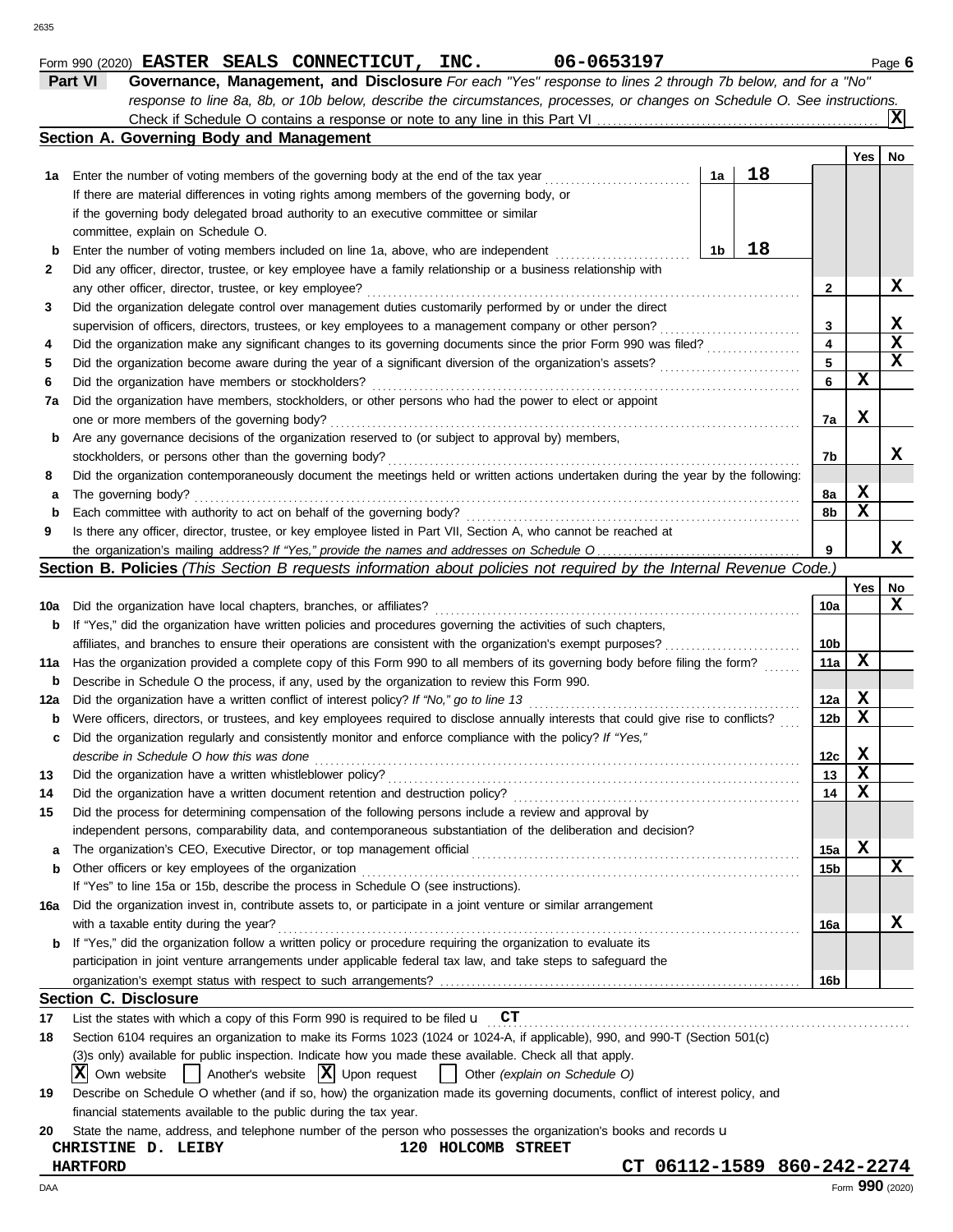# Form 990 (2020) Page **7 EASTER SEALS CONNECTICUT, INC. 06-0653197**

| <b>Part VII</b>          | Compensation of Officers, Directors, Trustees, Key Employees, Highest Compensated Employees, and                                                                                                                                                                                                                  |  |  |  |  |  |  |  |  |  |  |  |
|--------------------------|-------------------------------------------------------------------------------------------------------------------------------------------------------------------------------------------------------------------------------------------------------------------------------------------------------------------|--|--|--|--|--|--|--|--|--|--|--|
|                          | <b>Independent Contractors</b>                                                                                                                                                                                                                                                                                    |  |  |  |  |  |  |  |  |  |  |  |
|                          |                                                                                                                                                                                                                                                                                                                   |  |  |  |  |  |  |  |  |  |  |  |
| Section A.               | Officers, Directors, Trustees, Key Employees, and Highest Compensated Employees                                                                                                                                                                                                                                   |  |  |  |  |  |  |  |  |  |  |  |
| organization's tax year. | 1a Complete this table for all persons required to be listed. Report compensation for the calendar year ending with or within the                                                                                                                                                                                 |  |  |  |  |  |  |  |  |  |  |  |
|                          | • List all of the organization's current officers, directors, trustees (whether individuals or organizations), regardless of amount of<br>compensation. Enter -0- in columns $(D)$ , $(E)$ , and $(F)$ if no compensation was paid.                                                                               |  |  |  |  |  |  |  |  |  |  |  |
|                          | • List all of the organization's current key employees, if any. See instructions for definition of "key employee."                                                                                                                                                                                                |  |  |  |  |  |  |  |  |  |  |  |
|                          | • List the organization's five <b>current</b> highest compensated employees (other than an officer, director, trustee, or key employee)<br>who received reportable compensation (Box 5 of Form W-2 and/or Box 7 of Form 1099-MISC) of more than \$100,000 from the<br>organization and any related organizations. |  |  |  |  |  |  |  |  |  |  |  |

List all of the organization's **former** officers, key employees, and highest compensated employees who received more than • List all of the organization's **former** officers, key employees, and highest compensate \$100,000 of reportable compensation from the organization and any related organizations.

List all of the organization's **former directors or trustees** that received, in the capacity as a former director or trustee of the ● List all of the organization's former directors or trustees that received, in the capacity as a former director organization, more than \$10,000 of reportable compensation from the organization and any related organizati See instructions for the order in which to list the persons above.

Check this box if neither the organization nor any related organization compensated any current officer, director, or trustee.

| (A)<br>Name and title            | (B)<br>Average<br>hours<br>per week<br>(list any               |                                   |                          | (C)<br>Position |                 | (do not check more than one<br>box, unless person is both an<br>officer and a director/trustee) |        | (D)<br>Reportable<br>compensation<br>from the<br>organization<br>(W-2/1099-MISC) | (E)<br>Reportable<br>compensation<br>from related<br>organizations | (F)<br>Estimated amount<br>of other<br>compensation<br>from the |
|----------------------------------|----------------------------------------------------------------|-----------------------------------|--------------------------|-----------------|-----------------|-------------------------------------------------------------------------------------------------|--------|----------------------------------------------------------------------------------|--------------------------------------------------------------------|-----------------------------------------------------------------|
|                                  | hours for<br>related<br>organizations<br>below<br>dotted line) | Individual trustee<br>or director | Institutional<br>trustee | Officer         | Ķey<br>employee | Highest compensated<br>employee                                                                 | Former |                                                                                  | (W-2/1099-MISC)                                                    | organization and<br>related organizations                       |
| (1) BARRY M. SIMON               | 1.00                                                           |                                   |                          |                 |                 |                                                                                                 |        |                                                                                  |                                                                    |                                                                 |
| PRESIDENT & CEO                  | 42.00                                                          |                                   |                          | $\mathbf x$     |                 |                                                                                                 |        | 0                                                                                | 241,425                                                            | 47,813                                                          |
| (2) GAYLE WINTJEN                |                                                                |                                   |                          |                 |                 |                                                                                                 |        |                                                                                  |                                                                    |                                                                 |
|                                  | 1.00                                                           |                                   |                          |                 |                 |                                                                                                 |        |                                                                                  |                                                                    |                                                                 |
| GEN. COUNSEL & SECY              | 42.00                                                          |                                   |                          | $\mathbf x$     |                 |                                                                                                 |        | 0                                                                                | 140,981                                                            | 43,344                                                          |
| (3) BRUCE STOVALL                |                                                                |                                   |                          |                 |                 |                                                                                                 |        |                                                                                  |                                                                    |                                                                 |
|                                  | 1.00                                                           |                                   |                          |                 |                 |                                                                                                 |        |                                                                                  |                                                                    |                                                                 |
| COO                              | 42.00                                                          |                                   |                          |                 |                 | $\mathbf x$                                                                                     |        | 0                                                                                | 173,943                                                            | 3,743                                                           |
| (4) CHRISTINE D.<br><b>LEIBY</b> |                                                                |                                   |                          |                 |                 |                                                                                                 |        |                                                                                  |                                                                    |                                                                 |
|                                  | 1.00                                                           |                                   |                          |                 |                 |                                                                                                 |        |                                                                                  |                                                                    |                                                                 |
| TREASURER & CFO                  | 42.00                                                          |                                   |                          | $\mathbf x$     |                 |                                                                                                 |        | 0                                                                                | 143,943                                                            | 33,273                                                          |
| (5) DAVID HADDEN                 |                                                                |                                   |                          |                 |                 |                                                                                                 |        |                                                                                  |                                                                    |                                                                 |
|                                  | 0.50                                                           |                                   |                          |                 |                 |                                                                                                 |        |                                                                                  |                                                                    |                                                                 |
| <b>CHAIRPERSON</b>               | 1.00                                                           | $\mathbf x$                       |                          | $\mathbf x$     |                 |                                                                                                 |        | 0                                                                                | 0                                                                  | $\bf{0}$                                                        |
| (6) SPENCER CAIN                 |                                                                |                                   |                          |                 |                 |                                                                                                 |        |                                                                                  |                                                                    |                                                                 |
|                                  | 0.50                                                           |                                   |                          |                 |                 |                                                                                                 |        |                                                                                  |                                                                    |                                                                 |
| VICE CHAIRPERSON                 | 1.00                                                           | X                                 |                          | $\mathbf x$     |                 |                                                                                                 |        | 0                                                                                | 0                                                                  | $\bf{0}$                                                        |
| (7) CHRISTINE REPASY             | 0.50                                                           |                                   |                          |                 |                 |                                                                                                 |        |                                                                                  |                                                                    |                                                                 |
| <b>DIRECTOR</b>                  | 1.00                                                           | $\mathbf x$                       |                          |                 |                 |                                                                                                 |        | 0                                                                                | 0                                                                  | 0                                                               |
| (8) GARY WALLACE                 |                                                                |                                   |                          |                 |                 |                                                                                                 |        |                                                                                  |                                                                    |                                                                 |
|                                  | 0.50                                                           |                                   |                          |                 |                 |                                                                                                 |        |                                                                                  |                                                                    |                                                                 |
| <b>DIRECTOR</b>                  | 1.50                                                           | $\mathbf x$                       |                          |                 |                 |                                                                                                 |        | 0                                                                                | 0                                                                  | $\mathbf 0$                                                     |
| (9) GREG HYLAND                  |                                                                |                                   |                          |                 |                 |                                                                                                 |        |                                                                                  |                                                                    |                                                                 |
|                                  | 0.50                                                           |                                   |                          |                 |                 |                                                                                                 |        |                                                                                  |                                                                    |                                                                 |
| <b>DIRECTOR</b>                  | 1.00                                                           | X                                 |                          |                 |                 |                                                                                                 |        | 0                                                                                | 0                                                                  | $\pmb{0}$                                                       |
| (10) HENRY ZACHS                 |                                                                |                                   |                          |                 |                 |                                                                                                 |        |                                                                                  |                                                                    |                                                                 |
|                                  | 0.50                                                           |                                   |                          |                 |                 |                                                                                                 |        |                                                                                  |                                                                    |                                                                 |
| <b>DIRECTOR</b>                  | 1.00                                                           | $\mathbf x$                       |                          |                 |                 |                                                                                                 |        | 0                                                                                | 0                                                                  | $\mathbf 0$                                                     |
| (11) RALPH WENTWORTH             |                                                                |                                   |                          |                 |                 |                                                                                                 |        |                                                                                  |                                                                    |                                                                 |
|                                  | 0.50                                                           |                                   |                          |                 |                 |                                                                                                 |        |                                                                                  |                                                                    |                                                                 |
| <b>DIRECTOR</b>                  | 1.00                                                           | $\mathbf x$                       |                          |                 |                 |                                                                                                 |        | 0                                                                                | 0                                                                  | $\mathbf 0$                                                     |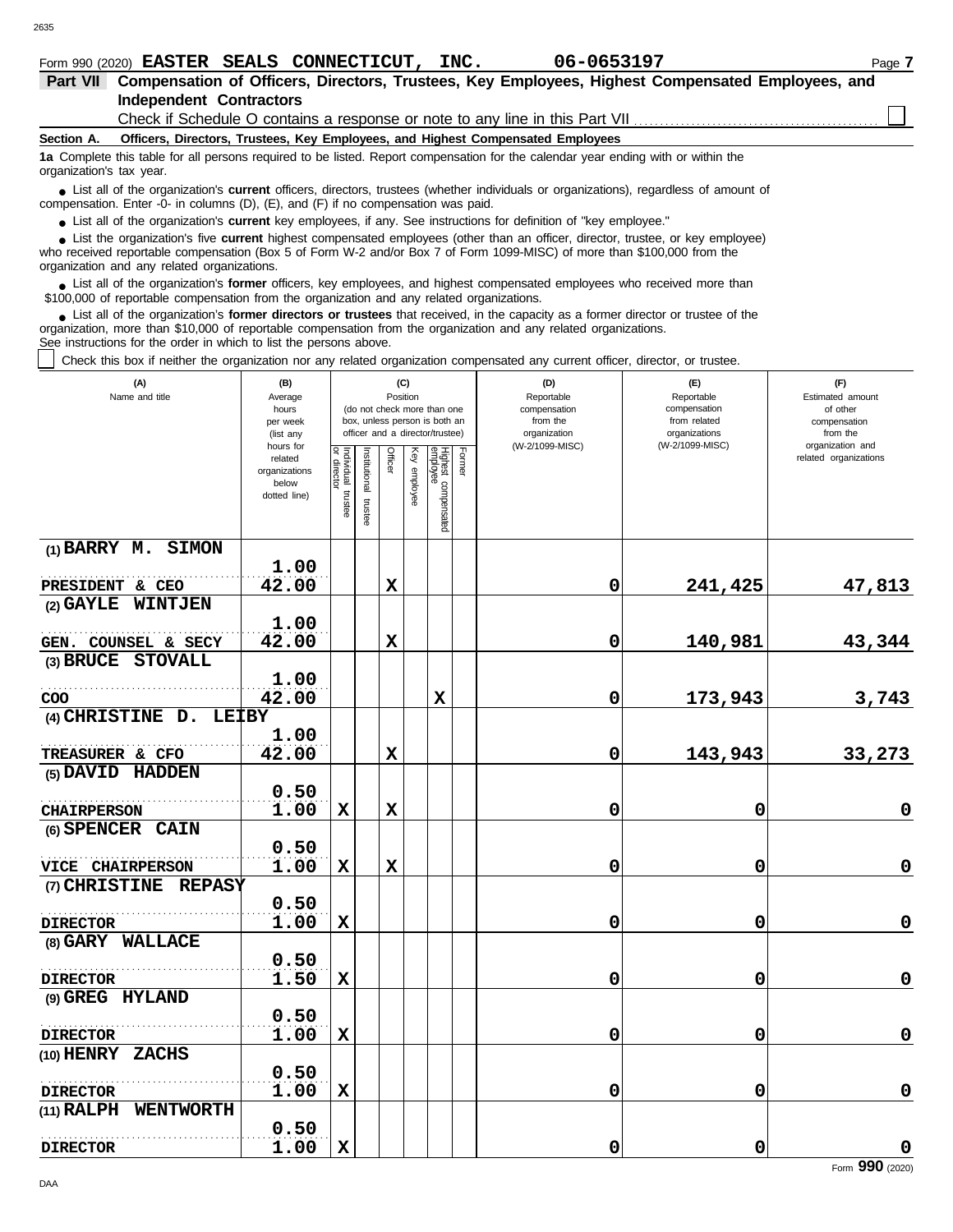| 2635<br>Form 990 (2020) EASTER SEALS CONNECTICUT, INC.<br>Part VII                                                                                                                                                                                                                                                                                         |                                                                |                                                                                                                    |                          |         |              |                                 |                  | 06-0653197<br>Section A. Officers, Directors, Trustees, Key Employees, and Highest Compensated Employees (continued) |                                                                    |   |                                                                 | Page 8      |
|------------------------------------------------------------------------------------------------------------------------------------------------------------------------------------------------------------------------------------------------------------------------------------------------------------------------------------------------------------|----------------------------------------------------------------|--------------------------------------------------------------------------------------------------------------------|--------------------------|---------|--------------|---------------------------------|------------------|----------------------------------------------------------------------------------------------------------------------|--------------------------------------------------------------------|---|-----------------------------------------------------------------|-------------|
| (A)<br>Name and title                                                                                                                                                                                                                                                                                                                                      | (B)<br>Average<br>hours<br>per week<br>(list any               | (C)<br>Position<br>(do not check more than one<br>box, unless person is both an<br>officer and a director/trustee) |                          |         |              |                                 |                  | (D)<br>Reportable<br>compensation<br>from the<br>organization                                                        | (F)<br>Reportable<br>compensation<br>from related<br>organizations |   | (F)<br>Estimated amount<br>of other<br>compensation<br>from the |             |
|                                                                                                                                                                                                                                                                                                                                                            | hours for<br>related<br>organizations<br>below<br>dotted line) | Individual<br>or director<br>trustee                                                                               | Institutional<br>trustee | Officer | Key employee | Highest compensated<br>employee | Former           | (W-2/1099-MISC)                                                                                                      | (W-2/1099-MISC)                                                    |   | organization and<br>related organizations                       |             |
| (12)<br>WILEY MULLINS                                                                                                                                                                                                                                                                                                                                      |                                                                |                                                                                                                    |                          |         |              |                                 |                  |                                                                                                                      |                                                                    |   |                                                                 |             |
| <b>DIRECTOR</b>                                                                                                                                                                                                                                                                                                                                            | 0.50<br>1.00                                                   | X                                                                                                                  |                          |         |              |                                 |                  | 0                                                                                                                    | 0                                                                  |   |                                                                 | 0           |
| (13)<br><b>ROBERT</b><br><b>EARLEY</b>                                                                                                                                                                                                                                                                                                                     |                                                                |                                                                                                                    |                          |         |              |                                 |                  |                                                                                                                      |                                                                    |   |                                                                 |             |
|                                                                                                                                                                                                                                                                                                                                                            | 0.50                                                           |                                                                                                                    |                          |         |              |                                 |                  |                                                                                                                      |                                                                    |   |                                                                 |             |
| <b>DIRECTOR</b><br><b>AMBER</b><br><b>TUCKER</b><br>(14)                                                                                                                                                                                                                                                                                                   | 1.00                                                           | X                                                                                                                  |                          |         |              |                                 |                  | 0                                                                                                                    | 0                                                                  |   |                                                                 | 0           |
| <b>DIRECTOR</b>                                                                                                                                                                                                                                                                                                                                            | 0.50<br>1.00                                                   | $\mathbf x$                                                                                                        |                          |         |              |                                 |                  | 0                                                                                                                    | 0                                                                  |   |                                                                 | 0           |
| <b>MATTHEW</b><br>(15)<br><b>ZEWINSKI</b>                                                                                                                                                                                                                                                                                                                  |                                                                |                                                                                                                    |                          |         |              |                                 |                  |                                                                                                                      |                                                                    |   |                                                                 |             |
| <b>DIRECTOR</b>                                                                                                                                                                                                                                                                                                                                            | 0.50<br>1.50                                                   | X                                                                                                                  |                          |         |              |                                 |                  | 0                                                                                                                    | 0                                                                  |   |                                                                 | 0           |
| MICHAEL HANNAH<br>(16)                                                                                                                                                                                                                                                                                                                                     |                                                                |                                                                                                                    |                          |         |              |                                 |                  |                                                                                                                      |                                                                    |   |                                                                 |             |
| <b>DIRECTOR</b>                                                                                                                                                                                                                                                                                                                                            | 0.50<br>2.00                                                   | X                                                                                                                  |                          |         |              |                                 |                  | 0                                                                                                                    | 0                                                                  |   |                                                                 | $\mathbf 0$ |
| <b>SALVATORE</b><br>(17)                                                                                                                                                                                                                                                                                                                                   | <b>CARRABBA</b>                                                |                                                                                                                    |                          |         |              |                                 |                  |                                                                                                                      |                                                                    |   |                                                                 |             |
| <b>DIRECTOR</b>                                                                                                                                                                                                                                                                                                                                            | 0.50<br>1.00                                                   | X                                                                                                                  |                          |         |              |                                 |                  | 0                                                                                                                    | 0                                                                  |   |                                                                 | $\mathbf 0$ |
| <b>BRITT-MARIE</b><br>(18)                                                                                                                                                                                                                                                                                                                                 | COLE-JOHNSON<br>0.50                                           |                                                                                                                    |                          |         |              |                                 |                  |                                                                                                                      |                                                                    |   |                                                                 |             |
| <b>DIRECTOR</b>                                                                                                                                                                                                                                                                                                                                            | 1.00                                                           | X                                                                                                                  |                          |         |              |                                 |                  | 0                                                                                                                    | 0                                                                  |   |                                                                 | $\mathbf 0$ |
| DAVE PORTEUS<br>(19)                                                                                                                                                                                                                                                                                                                                       | 0.50                                                           |                                                                                                                    |                          |         |              |                                 |                  |                                                                                                                      |                                                                    |   |                                                                 |             |
| <b>DIRECTOR</b>                                                                                                                                                                                                                                                                                                                                            | 1.00                                                           | X                                                                                                                  |                          |         |              |                                 |                  | 0                                                                                                                    | 0                                                                  |   |                                                                 |             |
| Subtotal<br>1b.                                                                                                                                                                                                                                                                                                                                            |                                                                |                                                                                                                    |                          |         |              |                                 | u                |                                                                                                                      | 700,292                                                            |   |                                                                 | 128,173     |
| c Total from continuation sheets to Part VII, Section A                                                                                                                                                                                                                                                                                                    |                                                                |                                                                                                                    |                          |         |              |                                 | u<br>$\mathbf u$ |                                                                                                                      | 700,292                                                            |   |                                                                 | 128,173     |
| Total number of individuals (including but not limited to those listed above) who received more than \$100,000 of<br>2                                                                                                                                                                                                                                     |                                                                |                                                                                                                    |                          |         |              |                                 |                  |                                                                                                                      |                                                                    |   |                                                                 |             |
| reportable compensation from the organization $\bf{u}$ 0                                                                                                                                                                                                                                                                                                   |                                                                |                                                                                                                    |                          |         |              |                                 |                  |                                                                                                                      |                                                                    |   | Yes                                                             | No          |
| Did the organization list any former officer, director, trustee, key employee, or highest compensated<br>3                                                                                                                                                                                                                                                 |                                                                |                                                                                                                    |                          |         |              |                                 |                  |                                                                                                                      |                                                                    |   |                                                                 | x           |
| employee on line 1a? If "Yes," complete Schedule J for such individual<br>For any individual listed on line 1a, is the sum of reportable compensation and other compensation from the<br>4                                                                                                                                                                 |                                                                |                                                                                                                    |                          |         |              |                                 |                  |                                                                                                                      |                                                                    |   | 3                                                               |             |
| organization and related organizations greater than \$150,000? If "Yes," complete Schedule J for such                                                                                                                                                                                                                                                      |                                                                |                                                                                                                    |                          |         |              |                                 |                  |                                                                                                                      |                                                                    |   | x<br>4                                                          |             |
| individual <b>construction in the construction of the construction of the construction of the construction of the construction of the construction of the construction of the construction of the construction of the constructi</b><br>Did any person listed on line 1a receive or accrue compensation from any unrelated organization or individual<br>5 |                                                                |                                                                                                                    |                          |         |              |                                 |                  |                                                                                                                      |                                                                    |   |                                                                 |             |
| Section B. Independent Contractors                                                                                                                                                                                                                                                                                                                         |                                                                |                                                                                                                    |                          |         |              |                                 |                  |                                                                                                                      |                                                                    | 5 |                                                                 | x           |
| Complete this table for your five highest compensated independent contractors that received more than \$100,000 of<br>1<br>compensation from the organization. Report compensation for the calendar year ending with or within the organization's tax year.                                                                                                |                                                                |                                                                                                                    |                          |         |              |                                 |                  |                                                                                                                      |                                                                    |   |                                                                 |             |
|                                                                                                                                                                                                                                                                                                                                                            | (A)<br>Name and business address                               |                                                                                                                    |                          |         |              |                                 |                  |                                                                                                                      | (B)<br>Description of services                                     |   | (C)<br>Compensation                                             |             |
|                                                                                                                                                                                                                                                                                                                                                            |                                                                |                                                                                                                    |                          |         |              |                                 |                  |                                                                                                                      |                                                                    |   |                                                                 |             |
|                                                                                                                                                                                                                                                                                                                                                            |                                                                |                                                                                                                    |                          |         |              |                                 |                  |                                                                                                                      |                                                                    |   |                                                                 |             |
|                                                                                                                                                                                                                                                                                                                                                            |                                                                |                                                                                                                    |                          |         |              |                                 |                  |                                                                                                                      |                                                                    |   |                                                                 |             |
|                                                                                                                                                                                                                                                                                                                                                            |                                                                |                                                                                                                    |                          |         |              |                                 |                  |                                                                                                                      |                                                                    |   |                                                                 |             |
|                                                                                                                                                                                                                                                                                                                                                            |                                                                |                                                                                                                    |                          |         |              |                                 |                  |                                                                                                                      |                                                                    |   |                                                                 |             |
|                                                                                                                                                                                                                                                                                                                                                            |                                                                |                                                                                                                    |                          |         |              |                                 |                  |                                                                                                                      |                                                                    |   |                                                                 |             |
| Total number of independent contractors (including but not limited to those listed above) who<br>$\mathbf{2}$<br>received more than \$100,000 of compensation from the organization u                                                                                                                                                                      |                                                                |                                                                                                                    |                          |         |              |                                 |                  |                                                                                                                      | 0                                                                  |   |                                                                 |             |

|     | S100,000 of compensation from<br>received<br>more than<br>the organization <b>u</b> |                |
|-----|-------------------------------------------------------------------------------------|----------------|
| DAA |                                                                                     | (2020)<br>Form |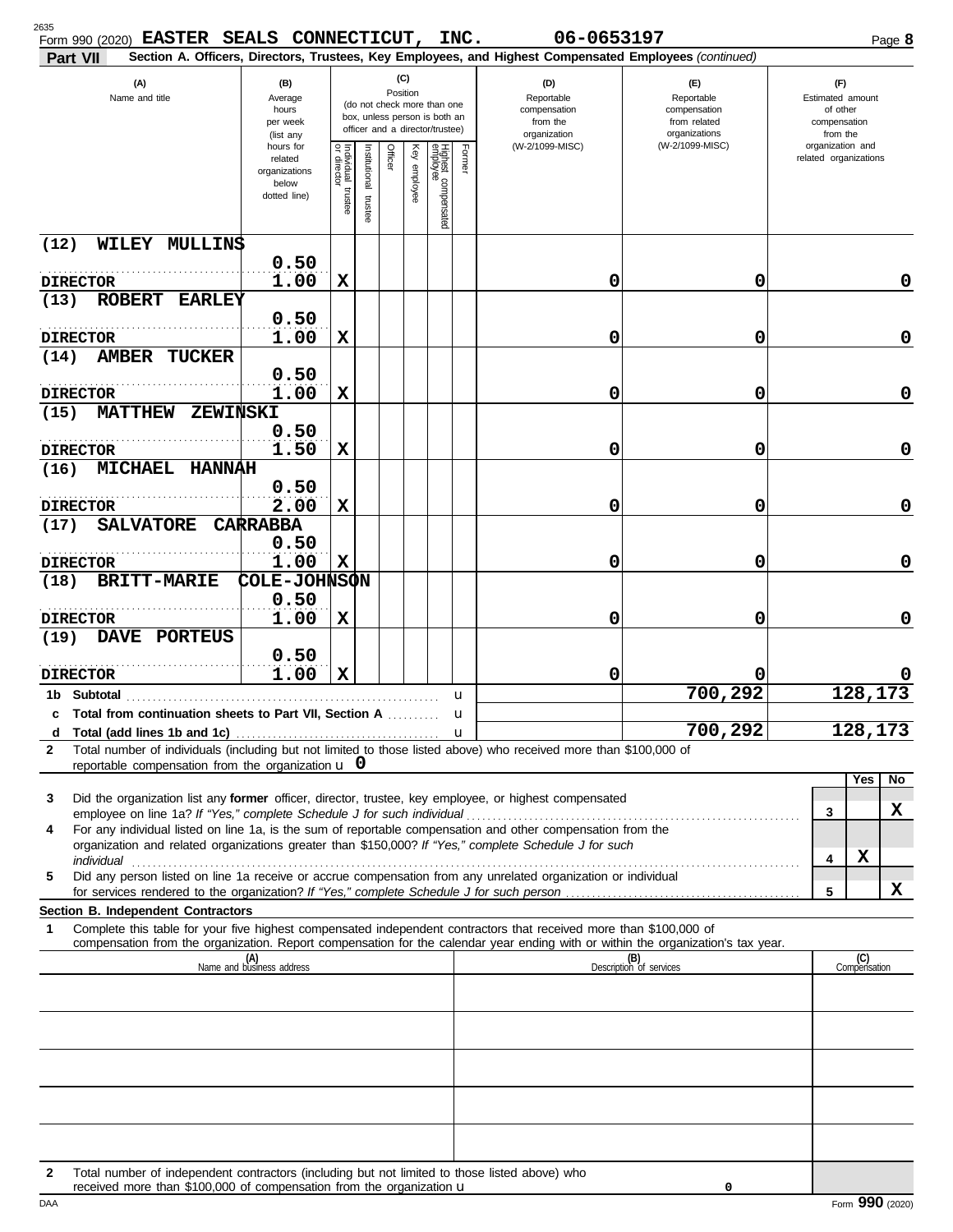Check if Schedule O contains a response or note to any line in this Part VIII.

**Part VIII Statement of Revenue**

#### **(A) (B) (C) (D)** Total revenue (C)<br>Total revenue Unrelated Revenue Excluded<br>Traction revenue business revenue from tax under husiness revenue sections 512-514 Grants **Contributions, Gifts, Grants and Other Similar Amounts 1a** i, Gifts, Grants<br><u>milar Amounts</u> **1a** Federated campaigns **. . . . . . . . . . . . 1b b** Membership dues . . . . . . . . . . . . . . . . **1c c** Fundraising events . . . . . . . . . . . . . . . **1d 597,597 d** Related organizations . . . . . . . . . . . . . **1e e** Government grants (contributions) . . . . . . . . . . . . Contributions,<br>and Other Sin **f** All other contributions, gifts, grants, and similar amounts not included above ........ **50,525 1f 1g g** Noncash contributions included in lines 1a-1f . . . . .  $\frac{1}{2}$ **648,122** u **h Total.** Add lines 1a–1f . . . . . . . . . . . . . . . . . . . . . . . . . . . . . . . . . . . . . . . . Business Code . . . . . . . . . . . . . . . . . . . . . . . . . . . . . . . . . . . . . . . . . . . . . . . . . . . . . . . **CAMP HEMLOCK CENTERS 900099 25,563 25,563 Program Service 2a Program Service b** . . . . . . . . . . . . . . . . . . . . . . . . . . . . . . . . . . . . . . . . . . . . . . . . . . . . . . . **c** . . . . . . . . . . . . . . . . . . . . . . . . . . . . . . . . . . . . . . . . . . . . . . . . . . . . . . . **d** . . . . . . . . . . . . . . . . . . . . . . . . . . . . . . . . . . . . . . . . . . . . . . . . . . . . . . . **e** . . . . . . . . . . . . . . . . . . . . . . . . . . . . . . . . . . . . . . . . . . . . . . . . . . . . . . . **f** All other program service revenue . . . . . . . . . . . . . . . . . . . **25,563 g Total.** Add lines 2a–2f . . . . . . . . . . . . . . . . . . . . . . . . . . . . . . . . . . . . . . . . u **3** Investment income (including dividends, interest, and **94,528 94,528** other similar amounts) . . . . . . . . . . . . . . . . . . . . . . . . . . . . . . . . . . . . . . . u **4** Income from investment of tax-exempt bond proceeds ...... u **5** Royalties ..... u (i) Real (ii) Personal **6a 6a** Gross rents **6b b** Less: rental expenses **6c c** Rental inc. or (loss) **d** Net rental income or (loss) . . . . . . . . . . . . . . . . . . . . . . . . . . . . . . . . . . . u **7a** Gross amount from (i) Securities (ii) Other sales of assets **7a** other than inventory **Other Revenue b** Less: cost or other **Other Revenue** basis and sales exps. **7b 7c c** Gain or (loss) **d** u Net gain or (loss) . . . . . . . . . . . . . . . . . . . . . . . . . . . . . . . . . . . . . . . . . . . . . **8a** Gross income from fundraising events (not including \$ . . . . . . . . . . . . . . . . . . . . . . of contributions reported on line 1c). See Part IV, line 18 . . . . . . . . . . . . . . . . . . . . **8a 8b b** Less: direct expenses . . . . . . . . . . . . . u **c** Net income or (loss) from fundraising events ................ **9a** Gross income from gaming activities. See Part IV, line 19 . . . . . . . . . . . . . . . . . . . . **9a 9b b** Less: direct expenses ............... Net income or (loss) from gaming activities . . . . . . . . . . . . . . . . . . **c** u 10a Gross sales of inventory, less returns and allowances . . . . . . . . **10a 10b b** Less: cost of goods sold ...... Net income or (loss) from sales of inventory . . . . . . . . . . . . . . . . . **c** u Business Code liscellaneous<br>Revenue **Miscellaneous** . . . . . . . . . . . . . . . . . . . . . . . . . . . . . . . . . . . . . . . . . . . . . . . . . . . . . . . **THIRD PARTY TR GAINS/LOSSES 900099 1,628,064 1,628,064 11a** . . . . . . . . . . . . . . . . . . . . . . . . . . . . . . . . . . . . . . . . . . . . . . . . . . . . . . . **INC FROM OUTSIDE TRUSTS 900099 245,646 245,646 b c** . . . . . . . . . . . . . . . . . . . . . . . . . . . . . . . . . . . . . . . . . . . . . . . . . . . . . . . **d** All other revenue . . . . . . . . . . . . . . . . . . . . . . . . . . . . . . . . . . . . . **1,873,710** u **e Total.** Add lines 11a–11d . . . . . . . . . . . . . . . . . . . . . . . . . . . . . . . . . . . . **2,641,923 25,563 0 1,968,238 Total revenue.** See instructions **12** u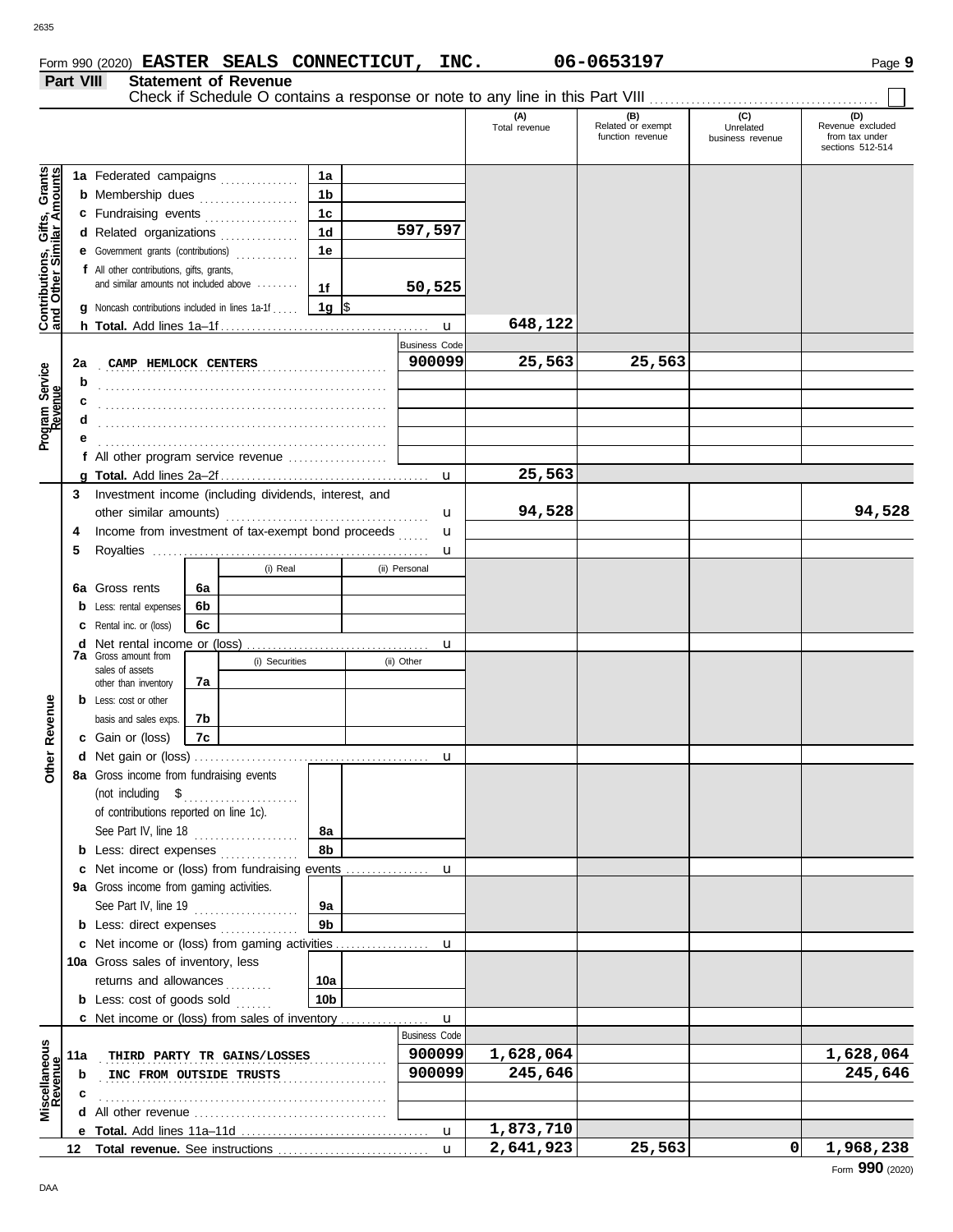### **Part IX Statement of Functional Expenses** Form 990 (2020) Page **10 EASTER SEALS CONNECTICUT, INC. 06-0653197**

| Section 501(c)(3) and 501(c)(4) organizations must complete all columns. All other organizations must complete column (A). |                                                                                                                                                                                                                                                                                                                                                                                                                                                                                                                         |                       |                        |                       |                    |  |  |  |  |
|----------------------------------------------------------------------------------------------------------------------------|-------------------------------------------------------------------------------------------------------------------------------------------------------------------------------------------------------------------------------------------------------------------------------------------------------------------------------------------------------------------------------------------------------------------------------------------------------------------------------------------------------------------------|-----------------------|------------------------|-----------------------|--------------------|--|--|--|--|
|                                                                                                                            | Check if Schedule O contains a response or note to any line in this Part IX                                                                                                                                                                                                                                                                                                                                                                                                                                             |                       |                        |                       |                    |  |  |  |  |
|                                                                                                                            | Do not include amounts reported on lines 6b,                                                                                                                                                                                                                                                                                                                                                                                                                                                                            | (A)<br>Total expenses | (B)<br>Program service | (C)<br>Management and | (D)<br>Fundraising |  |  |  |  |
|                                                                                                                            | 7b, 8b, 9b, and 10b of Part VIII.                                                                                                                                                                                                                                                                                                                                                                                                                                                                                       |                       | expenses               | general expenses      | expenses           |  |  |  |  |
|                                                                                                                            | 1 Grants and other assistance to domestic organizations                                                                                                                                                                                                                                                                                                                                                                                                                                                                 |                       |                        |                       |                    |  |  |  |  |
|                                                                                                                            | and domestic governments. See Part IV, line 21                                                                                                                                                                                                                                                                                                                                                                                                                                                                          |                       |                        |                       |                    |  |  |  |  |
| 2                                                                                                                          | Grants and other assistance to domestic                                                                                                                                                                                                                                                                                                                                                                                                                                                                                 |                       |                        |                       |                    |  |  |  |  |
|                                                                                                                            | individuals. See Part IV, line 22                                                                                                                                                                                                                                                                                                                                                                                                                                                                                       | 15,627                | 15,627                 |                       |                    |  |  |  |  |
| 3                                                                                                                          | Grants and other assistance to foreign                                                                                                                                                                                                                                                                                                                                                                                                                                                                                  |                       |                        |                       |                    |  |  |  |  |
|                                                                                                                            | organizations, foreign governments, and foreign                                                                                                                                                                                                                                                                                                                                                                                                                                                                         |                       |                        |                       |                    |  |  |  |  |
|                                                                                                                            | individuals. See Part IV, lines 15 and 16                                                                                                                                                                                                                                                                                                                                                                                                                                                                               |                       |                        |                       |                    |  |  |  |  |
| 4                                                                                                                          | Benefits paid to or for members                                                                                                                                                                                                                                                                                                                                                                                                                                                                                         |                       |                        |                       |                    |  |  |  |  |
| 5                                                                                                                          | Compensation of current officers, directors,                                                                                                                                                                                                                                                                                                                                                                                                                                                                            |                       |                        |                       |                    |  |  |  |  |
|                                                                                                                            |                                                                                                                                                                                                                                                                                                                                                                                                                                                                                                                         |                       |                        |                       |                    |  |  |  |  |
| 6                                                                                                                          | Compensation not included above to disqualified                                                                                                                                                                                                                                                                                                                                                                                                                                                                         |                       |                        |                       |                    |  |  |  |  |
|                                                                                                                            | persons (as defined under section 4958(f)(1)) and                                                                                                                                                                                                                                                                                                                                                                                                                                                                       |                       |                        |                       |                    |  |  |  |  |
|                                                                                                                            | persons described in section 4958(c)(3)(B)                                                                                                                                                                                                                                                                                                                                                                                                                                                                              |                       |                        |                       |                    |  |  |  |  |
| 7                                                                                                                          | Other salaries and wages                                                                                                                                                                                                                                                                                                                                                                                                                                                                                                | 102,111               | 102,111                |                       |                    |  |  |  |  |
| 8                                                                                                                          | Pension plan accruals and contributions (include                                                                                                                                                                                                                                                                                                                                                                                                                                                                        |                       |                        |                       |                    |  |  |  |  |
|                                                                                                                            | section 401(k) and 403(b) employer contributions)                                                                                                                                                                                                                                                                                                                                                                                                                                                                       | 3,903                 | 3,903                  |                       |                    |  |  |  |  |
| 9                                                                                                                          | Other employee benefits                                                                                                                                                                                                                                                                                                                                                                                                                                                                                                 | 27,743                | 27,743                 |                       |                    |  |  |  |  |
| 10                                                                                                                         |                                                                                                                                                                                                                                                                                                                                                                                                                                                                                                                         | 7,703                 | 7,703                  |                       |                    |  |  |  |  |
| 11                                                                                                                         | Fees for services (nonemployees):                                                                                                                                                                                                                                                                                                                                                                                                                                                                                       |                       |                        |                       |                    |  |  |  |  |
| a                                                                                                                          | Management                                                                                                                                                                                                                                                                                                                                                                                                                                                                                                              | 96,000                |                        | 96,000                |                    |  |  |  |  |
| b                                                                                                                          |                                                                                                                                                                                                                                                                                                                                                                                                                                                                                                                         |                       |                        |                       |                    |  |  |  |  |
|                                                                                                                            |                                                                                                                                                                                                                                                                                                                                                                                                                                                                                                                         |                       |                        |                       |                    |  |  |  |  |
| d                                                                                                                          |                                                                                                                                                                                                                                                                                                                                                                                                                                                                                                                         |                       |                        |                       |                    |  |  |  |  |
| е                                                                                                                          | Professional fundraising services. See Part IV, line 17                                                                                                                                                                                                                                                                                                                                                                                                                                                                 |                       |                        |                       |                    |  |  |  |  |
| t                                                                                                                          | Investment management fees                                                                                                                                                                                                                                                                                                                                                                                                                                                                                              |                       |                        |                       |                    |  |  |  |  |
| g                                                                                                                          | Other. (If line 11g amount exceeds 10% of line 25, column                                                                                                                                                                                                                                                                                                                                                                                                                                                               |                       |                        |                       |                    |  |  |  |  |
|                                                                                                                            | (A) amount, list line 11g expenses on Schedule O.)                                                                                                                                                                                                                                                                                                                                                                                                                                                                      |                       |                        |                       |                    |  |  |  |  |
| 12                                                                                                                         | Advertising and promotion                                                                                                                                                                                                                                                                                                                                                                                                                                                                                               | 166                   | 166                    |                       |                    |  |  |  |  |
| 13                                                                                                                         |                                                                                                                                                                                                                                                                                                                                                                                                                                                                                                                         | 3,236                 | 3,236                  |                       |                    |  |  |  |  |
| 14                                                                                                                         | Information technology                                                                                                                                                                                                                                                                                                                                                                                                                                                                                                  | 3,558                 | 3,558                  |                       |                    |  |  |  |  |
| 15                                                                                                                         |                                                                                                                                                                                                                                                                                                                                                                                                                                                                                                                         |                       |                        |                       |                    |  |  |  |  |
| 16                                                                                                                         | Occupancy                                                                                                                                                                                                                                                                                                                                                                                                                                                                                                               | 249,717               | 249,717                |                       |                    |  |  |  |  |
| 17                                                                                                                         | $\begin{minipage}[c]{0.9\linewidth} \begin{tabular}{l} \hline \textbf{Travel} \end{tabular} \end{minipage} \end{minipage} \begin{minipage}[c]{0.9\linewidth} \begin{tabular}{l} \hline \textbf{True} \end{tabular} \end{minipage} \end{minipage} \begin{minipage}[c]{0.9\linewidth} \begin{tabular}{l} \hline \textbf{True} \end{tabular} \end{minipage} \end{minipage} \begin{minipage}[c]{0.9\linewidth} \begin{tabular}{l} \hline \textbf{True} \end{tabular} \end{minipage} \end{minipage} \begin{minipage}[c]{0.9$ | 5,047                 | 5,047                  |                       |                    |  |  |  |  |
|                                                                                                                            | 18 Payments of travel or entertainment expenses                                                                                                                                                                                                                                                                                                                                                                                                                                                                         |                       |                        |                       |                    |  |  |  |  |
|                                                                                                                            | for any federal, state, or local public officials                                                                                                                                                                                                                                                                                                                                                                                                                                                                       |                       |                        |                       |                    |  |  |  |  |
| 19                                                                                                                         | Conferences, conventions, and meetings                                                                                                                                                                                                                                                                                                                                                                                                                                                                                  |                       |                        |                       |                    |  |  |  |  |
| 20                                                                                                                         | Interest                                                                                                                                                                                                                                                                                                                                                                                                                                                                                                                | 80,783                | 80,783                 |                       |                    |  |  |  |  |
| 21                                                                                                                         |                                                                                                                                                                                                                                                                                                                                                                                                                                                                                                                         |                       |                        |                       |                    |  |  |  |  |
| 22                                                                                                                         | Depreciation, depletion, and amortization                                                                                                                                                                                                                                                                                                                                                                                                                                                                               | 381,032               | 381,032                |                       |                    |  |  |  |  |
| 23                                                                                                                         | Insurance <i>manufacture in the continuum of the continuum of the continuum of the continuum of the continuum of the continuum of the continuum of the continuum of the continuum of the continuum of the continuum of the conti</i>                                                                                                                                                                                                                                                                                    | 28,370                | 28,370                 |                       |                    |  |  |  |  |
| 24                                                                                                                         | Other expenses. Itemize expenses not covered                                                                                                                                                                                                                                                                                                                                                                                                                                                                            |                       |                        |                       |                    |  |  |  |  |
|                                                                                                                            | above (List miscellaneous expenses on line 24e. If                                                                                                                                                                                                                                                                                                                                                                                                                                                                      |                       |                        |                       |                    |  |  |  |  |
|                                                                                                                            | line 24e amount exceeds 10% of line 25, column                                                                                                                                                                                                                                                                                                                                                                                                                                                                          |                       |                        |                       |                    |  |  |  |  |
|                                                                                                                            | (A) amount, list line 24e expenses on Schedule O.)                                                                                                                                                                                                                                                                                                                                                                                                                                                                      |                       |                        |                       |                    |  |  |  |  |
| a                                                                                                                          | MEMBERSHIP FEES                                                                                                                                                                                                                                                                                                                                                                                                                                                                                                         | 54,719                | 54,719                 |                       |                    |  |  |  |  |
| b                                                                                                                          | <b>BANK FEES</b>                                                                                                                                                                                                                                                                                                                                                                                                                                                                                                        | 27,776                | 27,776                 |                       |                    |  |  |  |  |
| c                                                                                                                          | MISC EXPENSE                                                                                                                                                                                                                                                                                                                                                                                                                                                                                                            | 5,809                 | 5,809                  |                       |                    |  |  |  |  |
| d                                                                                                                          | PURCHASED SERVICES                                                                                                                                                                                                                                                                                                                                                                                                                                                                                                      | 2,280                 | 2,280                  |                       |                    |  |  |  |  |
| е                                                                                                                          | All other expenses                                                                                                                                                                                                                                                                                                                                                                                                                                                                                                      | 62                    | 62                     |                       |                    |  |  |  |  |
| 25                                                                                                                         | Total functional expenses. Add lines 1 through 24e                                                                                                                                                                                                                                                                                                                                                                                                                                                                      | 1,095,642             | 999,642                | 96,000                | 0                  |  |  |  |  |
| 26                                                                                                                         | Joint costs. Complete this line only if the<br>organization reported in column (B) joint costs                                                                                                                                                                                                                                                                                                                                                                                                                          |                       |                        |                       |                    |  |  |  |  |
|                                                                                                                            | from a combined educational campaign and                                                                                                                                                                                                                                                                                                                                                                                                                                                                                |                       |                        |                       |                    |  |  |  |  |
|                                                                                                                            | fundraising solicitation. Check here u<br>if                                                                                                                                                                                                                                                                                                                                                                                                                                                                            |                       |                        |                       |                    |  |  |  |  |
|                                                                                                                            | following SOP 98-2 (ASC 958-720)                                                                                                                                                                                                                                                                                                                                                                                                                                                                                        |                       |                        |                       |                    |  |  |  |  |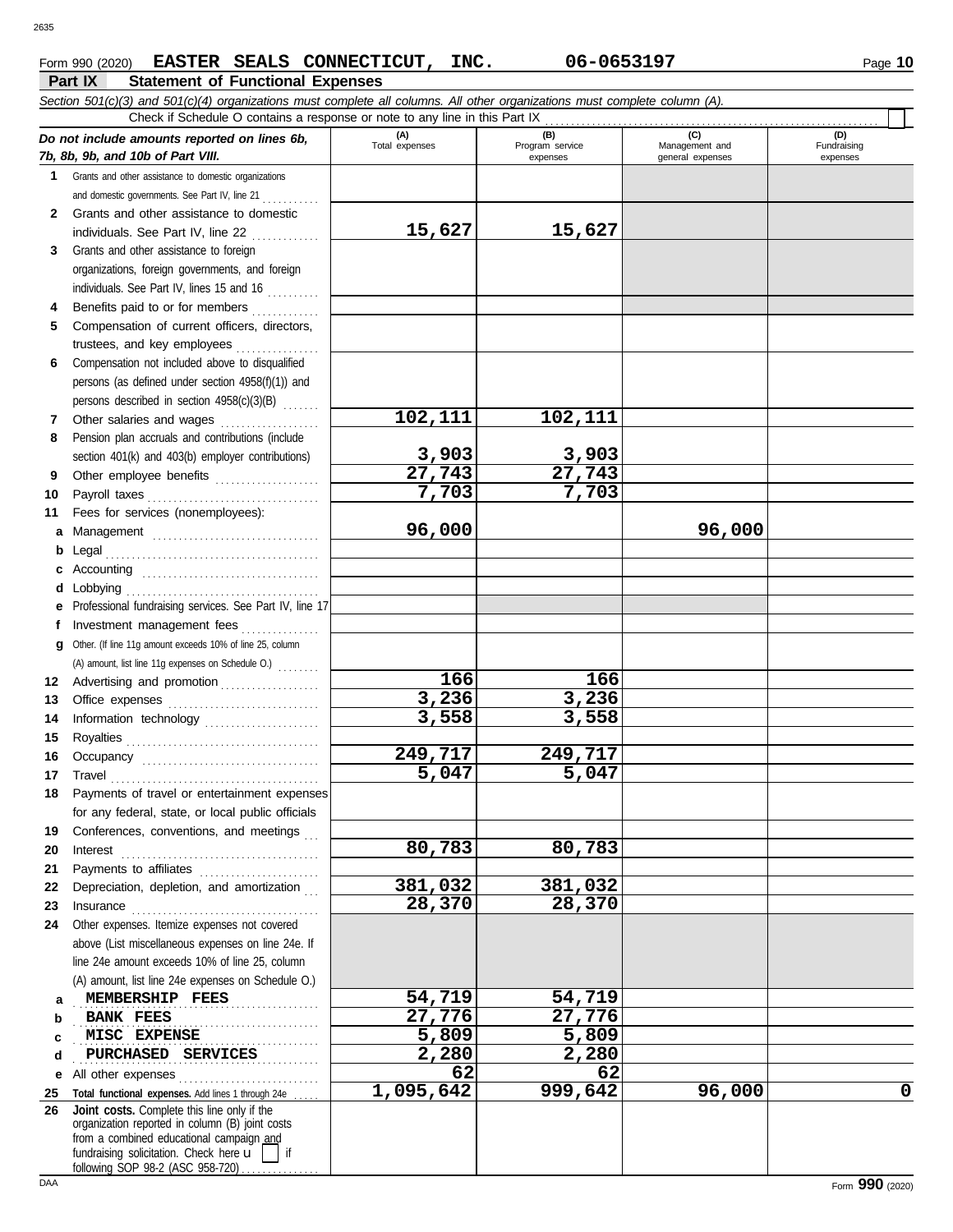### Form 990 (2020) Page **11 EASTER SEALS CONNECTICUT, INC. 06-0653197 Part X Balance Sheet**

|                         |    | Check if Schedule O contains a response or note to any line in this Part X                                                                                                                                                           |  |            |                          |                        |                        |
|-------------------------|----|--------------------------------------------------------------------------------------------------------------------------------------------------------------------------------------------------------------------------------------|--|------------|--------------------------|------------------------|------------------------|
|                         |    |                                                                                                                                                                                                                                      |  |            | (A)<br>Beginning of year |                        | (B)<br>End of year     |
|                         | 1. | Cash-non-interest-bearing                                                                                                                                                                                                            |  |            | 114,803                  | $\mathbf{1}$           | 89,364                 |
|                         | 2  |                                                                                                                                                                                                                                      |  |            |                          | $\overline{2}$         |                        |
|                         | 3  |                                                                                                                                                                                                                                      |  |            |                          | 3                      | 2,500                  |
|                         | 4  |                                                                                                                                                                                                                                      |  |            |                          | 4                      |                        |
|                         | 5  | Loans and other receivables from any current or former officer, director,                                                                                                                                                            |  |            |                          |                        |                        |
|                         |    | trustee, key employee, creator or founder, substantial contributor, or 35%                                                                                                                                                           |  |            |                          |                        |                        |
|                         |    | controlled entity or family member of any of these persons                                                                                                                                                                           |  |            |                          | 5                      |                        |
|                         | 6  | Loans and other receivables from other disqualified persons (as defined                                                                                                                                                              |  |            |                          |                        |                        |
|                         |    | under section 4958(f)(1)), and persons described in section 4958(c)(3)(B)                                                                                                                                                            |  | 6          |                          |                        |                        |
| Assets                  | 7  | Notes and loans receivable, net construction of the state and loans receivable, net                                                                                                                                                  |  |            |                          | 7                      |                        |
|                         | 8  | Inventories for sale or use                                                                                                                                                                                                          |  |            |                          | 8                      |                        |
|                         | 9  | Prepaid expenses and deferred charges                                                                                                                                                                                                |  |            | 1,208                    | 9                      |                        |
|                         |    | 10a Land, buildings, and equipment: cost or other                                                                                                                                                                                    |  |            |                          |                        |                        |
|                         |    |                                                                                                                                                                                                                                      |  | 10,829,579 |                          |                        |                        |
|                         |    |                                                                                                                                                                                                                                      |  | 2,154,884  | 8,982,090                | 10 <sub>c</sub>        | 8,674,695              |
|                         | 11 |                                                                                                                                                                                                                                      |  |            | 2,937,545                | 11                     | 3,594,688              |
|                         | 12 |                                                                                                                                                                                                                                      |  | 6,984,181  | 12                       | 8,612,245              |                        |
|                         | 13 |                                                                                                                                                                                                                                      |  | 13         |                          |                        |                        |
|                         | 14 | Intangible assets                                                                                                                                                                                                                    |  |            |                          | 14                     |                        |
|                         | 15 |                                                                                                                                                                                                                                      |  | 15         |                          |                        |                        |
|                         | 16 |                                                                                                                                                                                                                                      |  |            | 19,019,827               | 16                     | 20,973,492             |
|                         | 17 |                                                                                                                                                                                                                                      |  |            |                          | 17                     | 4,182                  |
|                         | 18 | Grants payable                                                                                                                                                                                                                       |  |            |                          | 18                     |                        |
|                         | 19 | Deferred revenue <b>contract and the contract of the contract of the contract of the contract of the contract of the contract of the contract of the contract of the contract of the contract of the contract of the contract of</b> |  | 1,933,552  | 19                       | $\overline{1,938,444}$ |                        |
|                         | 20 |                                                                                                                                                                                                                                      |  |            |                          | 20                     |                        |
|                         | 21 | Escrow or custodial account liability. Complete Part IV of Schedule D                                                                                                                                                                |  |            |                          | 21                     |                        |
|                         | 22 | Loans and other payables to any current or former officer, director,                                                                                                                                                                 |  |            |                          |                        |                        |
| Liabilities             |    | trustee, key employee, creator or founder, substantial contributor, or 35%                                                                                                                                                           |  |            |                          |                        |                        |
|                         |    | controlled entity or family member of any of these persons                                                                                                                                                                           |  |            |                          | 22                     |                        |
|                         | 23 | Secured mortgages and notes payable to unrelated third parties                                                                                                                                                                       |  |            | 2,834,167                | 23                     | 2,644,167              |
|                         | 24 | Unsecured notes and loans payable to unrelated third parties                                                                                                                                                                         |  |            |                          | 24                     |                        |
|                         | 25 | Other liabilities (including federal income tax, payables to related third                                                                                                                                                           |  |            |                          |                        |                        |
|                         |    | parties, and other liabilities not included on lines 17-24). Complete Part X                                                                                                                                                         |  |            |                          |                        |                        |
|                         |    | of Schedule D                                                                                                                                                                                                                        |  |            |                          | 25                     |                        |
|                         | 26 |                                                                                                                                                                                                                                      |  |            | 4,767,719                | 26                     | 4,586,793              |
|                         |    | Organizations that follow FASB ASC 958, check here $\mathbf{u}[\overline{\mathbf{X}}]$                                                                                                                                               |  |            |                          |                        |                        |
|                         |    | and complete lines 27, 28, 32, and 33.                                                                                                                                                                                               |  |            |                          |                        |                        |
|                         | 27 | Net assets without donor restrictions                                                                                                                                                                                                |  |            | 7, 177, 745              | 27                     | 7,041,372<br>9,345,327 |
|                         | 28 | Net assets with donor restrictions                                                                                                                                                                                                   |  |            | 7,074,363                | 28                     |                        |
|                         |    | Organizations that do not follow FASB ASC 958, check here u                                                                                                                                                                          |  |            |                          |                        |                        |
|                         |    | and complete lines 29 through 33.                                                                                                                                                                                                    |  |            |                          |                        |                        |
| Assets or Fund Balances | 29 | Capital stock or trust principal, or current funds                                                                                                                                                                                   |  |            |                          | 29                     |                        |
|                         | 30 | Paid-in or capital surplus, or land, building, or equipment fund                                                                                                                                                                     |  |            |                          | 30                     |                        |
|                         | 31 | Retained earnings, endowment, accumulated income, or other funds                                                                                                                                                                     |  |            |                          | 31                     |                        |
| $\frac{1}{2}$           | 32 | Total net assets or fund balances                                                                                                                                                                                                    |  |            | 14,252,108               | 32                     | 16,386,699             |
|                         | 33 |                                                                                                                                                                                                                                      |  |            | 19,019,827               | 33                     | 20,973,492             |

Form **990** (2020)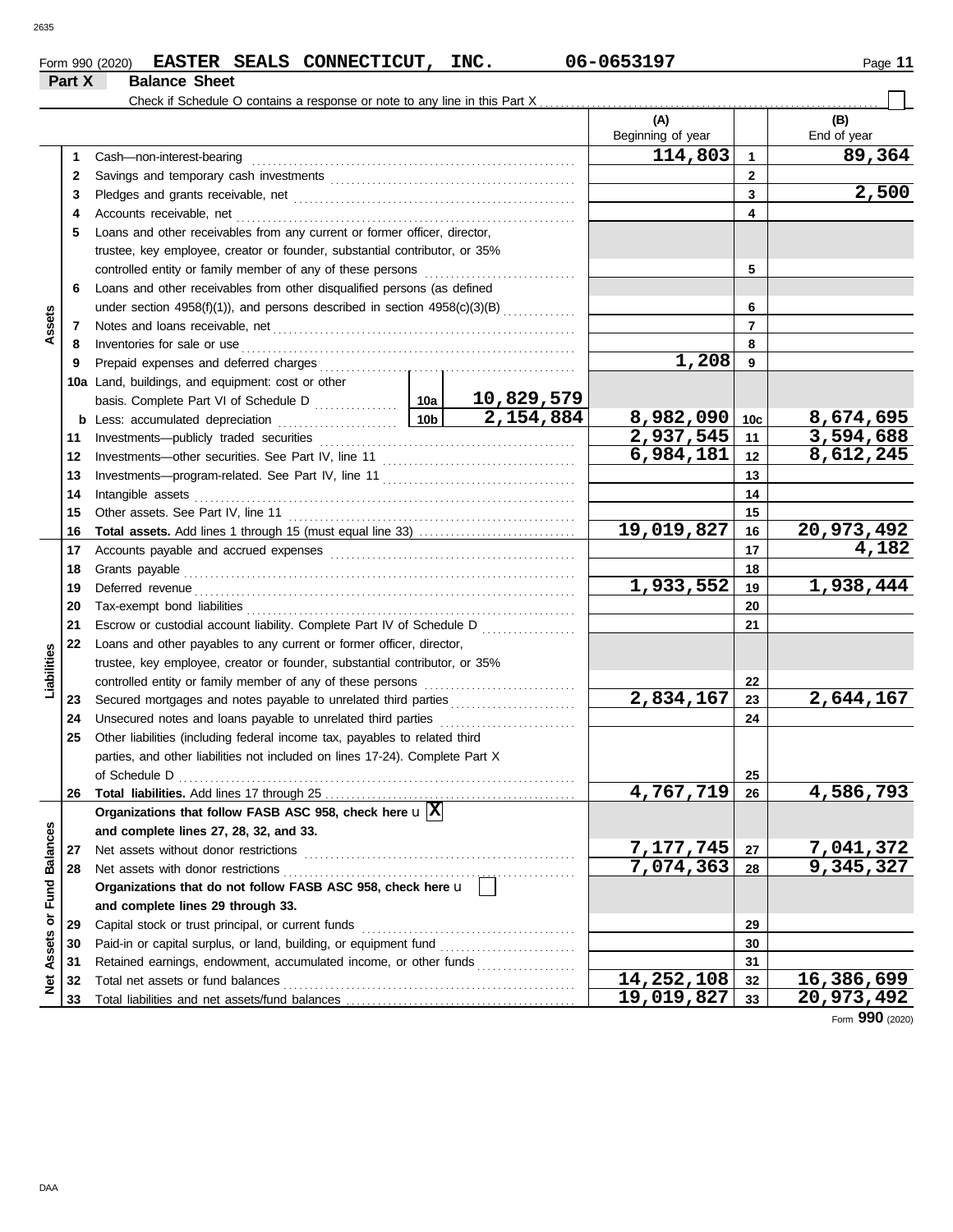|    | 06-0653197<br>Form 990 (2020) EASTER SEALS CONNECTICUT, INC.                                                       |                         |                |         | Page 12 |
|----|--------------------------------------------------------------------------------------------------------------------|-------------------------|----------------|---------|---------|
|    | Part XI<br><b>Reconciliation of Net Assets</b>                                                                     |                         |                |         |         |
|    |                                                                                                                    |                         |                |         |         |
| 1  |                                                                                                                    | $\mathbf{1}$            | 2,641,923      |         |         |
| 2  |                                                                                                                    | $\mathbf{2}$            | 1,095,642      |         |         |
| 3  |                                                                                                                    | $\overline{\mathbf{3}}$ | 1,546,281      |         |         |
| 4  |                                                                                                                    | $\overline{\mathbf{4}}$ | 14,252,108     |         |         |
| 5  |                                                                                                                    | 5                       |                | 588,310 |         |
| 6  |                                                                                                                    | 6                       |                |         |         |
| 7  |                                                                                                                    | $\overline{7}$          |                |         |         |
| 8  |                                                                                                                    | 8                       |                |         |         |
| 9  | Other changes in net assets or fund balances (explain on Schedule O)                                               | 9                       |                |         |         |
| 10 | Net assets or fund balances at end of year. Combine lines 3 through 9 (must equal Part X, line                     |                         |                |         |         |
|    |                                                                                                                    | 10                      | 16,386,699     |         |         |
|    | <b>Financial Statements and Reporting</b><br>Part XII                                                              |                         |                |         |         |
|    |                                                                                                                    |                         |                |         |         |
|    |                                                                                                                    |                         |                | Yes     | No      |
| 1. | X <br>Cash<br>Accounting method used to prepare the Form 990:<br>Accrual<br>Other                                  |                         |                |         |         |
|    | If the organization changed its method of accounting from a prior year or checked "Other," explain in              |                         |                |         |         |
|    | Schedule O.                                                                                                        |                         |                |         |         |
|    | 2a Were the organization's financial statements compiled or reviewed by an independent accountant?                 |                         | 2a             |         | x       |
|    | If "Yes," check a box below to indicate whether the financial statements for the year were compiled or             |                         |                |         |         |
|    | reviewed on a separate basis, consolidated basis, or both:                                                         |                         |                |         |         |
|    | Consolidated basis<br>Both consolidated and separate basis<br>Separate basis<br>$\mathbf{1}$                       |                         |                |         |         |
|    | <b>b</b> Were the organization's financial statements audited by an independent accountant?                        |                         | 2b             | х       |         |
|    | If "Yes," check a box below to indicate whether the financial statements for the year were audited on a            |                         |                |         |         |
|    | separate basis, consolidated basis, or both:                                                                       |                         |                |         |         |
|    | $ \mathbf{X} $ Consolidated basis<br>  Both consolidated and separate basis<br>Separate basis                      |                         |                |         |         |
|    | c If "Yes" to line 2a or 2b, does the organization have a committee that assumes responsibility for oversight of   |                         |                |         |         |
|    | the audit, review, or compilation of its financial statements and selection of an independent accountant?          |                         | 2c             | X       |         |
|    | If the organization changed either its oversight process or selection process during the tax year, explain on      |                         |                |         |         |
|    | Schedule O.                                                                                                        |                         |                |         |         |
|    | 3a As a result of a federal award, was the organization required to undergo an audit or audits as set forth in the |                         |                |         |         |
|    | Single Audit Act and OMB Circular A-133?                                                                           |                         | 3a             |         | X       |
|    | b If "Yes," did the organization undergo the required audit or audits? If the organization did not undergo the     |                         |                |         |         |
|    |                                                                                                                    |                         | 3 <sub>b</sub> |         |         |
|    |                                                                                                                    |                         |                |         |         |

Form **990** (2020)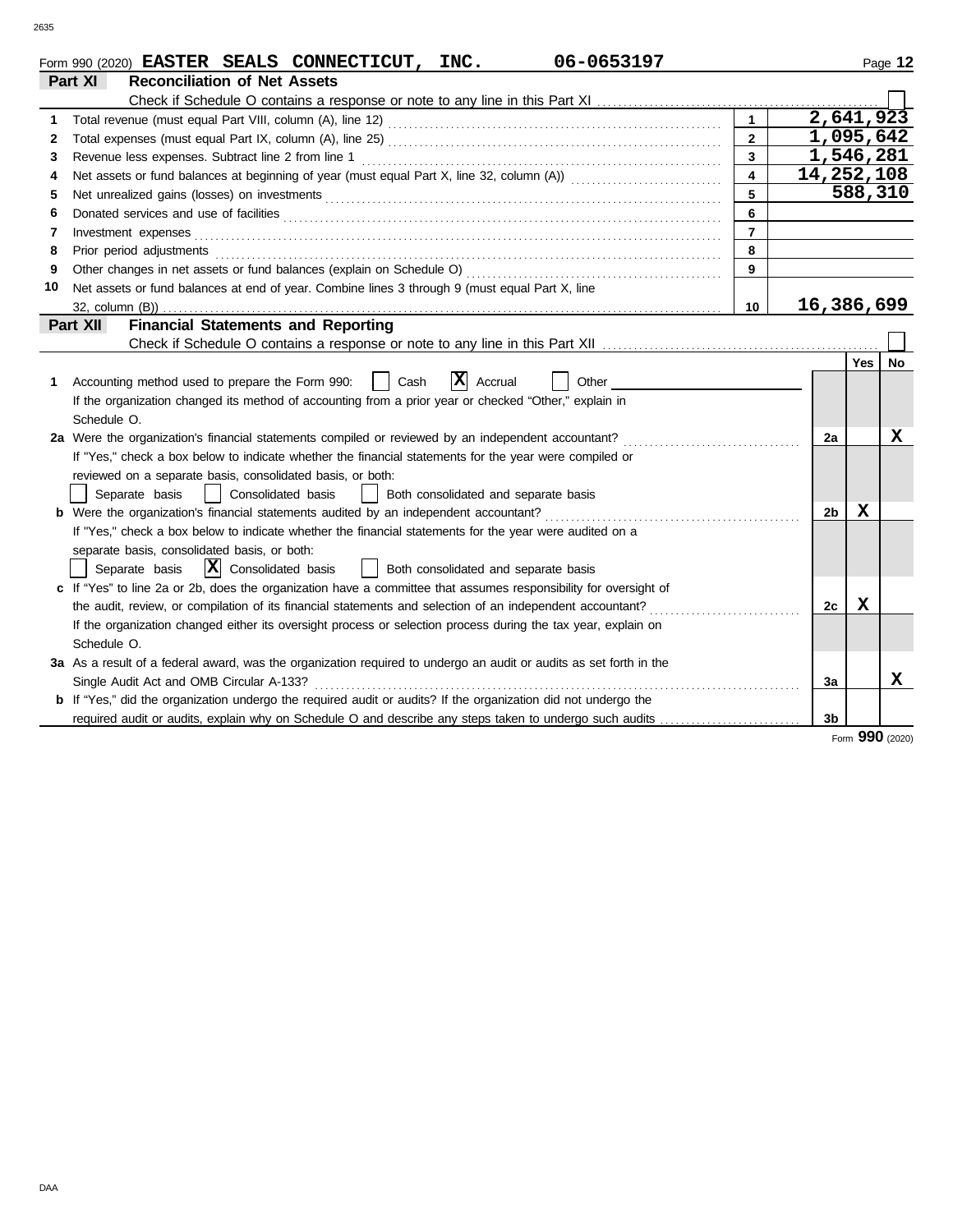| 2635   | Form 990 (2020) EASTER SEALS CONNECTICUT, INC.<br>Part VII                                                                                                                                                                                             |                                                                |                                                                                                                    |                      |         |              |                                                               |                                                                    | 06-0653197<br>Section A. Officers, Directors, Trustees, Key Employees, and Highest Compensated Employees (continued) |                                | Page 8                                    |
|--------|--------------------------------------------------------------------------------------------------------------------------------------------------------------------------------------------------------------------------------------------------------|----------------------------------------------------------------|--------------------------------------------------------------------------------------------------------------------|----------------------|---------|--------------|---------------------------------------------------------------|--------------------------------------------------------------------|----------------------------------------------------------------------------------------------------------------------|--------------------------------|-------------------------------------------|
|        | (A)<br>(B)<br>Name and title<br>Average<br>hours<br>per week<br>(list any                                                                                                                                                                              |                                                                | (C)<br>Position<br>(do not check more than one<br>box, unless person is both an<br>officer and a director/trustee) |                      |         |              | (D)<br>Reportable<br>compensation<br>from the<br>organization | (E)<br>Reportable<br>compensation<br>from related<br>organizations | (F)<br>Estimated amount<br>of other<br>compensation<br>from the                                                      |                                |                                           |
|        |                                                                                                                                                                                                                                                        | hours for<br>related<br>organizations<br>below<br>dotted line) | Individual 1<br>trustee                                                                                            | nstitutional trustee | Officer | Key employee | Highest compensated<br>employee                               | Former                                                             | (W-2/1099-MISC)                                                                                                      | (W-2/1099-MISC)                | organization and<br>related organizations |
| (20)   | <b>GREGORY</b><br><b>THOMAS</b>                                                                                                                                                                                                                        |                                                                |                                                                                                                    |                      |         |              |                                                               |                                                                    |                                                                                                                      |                                |                                           |
|        | <b>DIRECTOR</b>                                                                                                                                                                                                                                        | 0.50<br>1.00                                                   | X                                                                                                                  |                      |         |              |                                                               |                                                                    | 0                                                                                                                    | 0                              | 0                                         |
| (21)   | <b>KAREN NEAG</b>                                                                                                                                                                                                                                      |                                                                |                                                                                                                    |                      |         |              |                                                               |                                                                    |                                                                                                                      |                                |                                           |
|        | <b>DIRECTOR</b>                                                                                                                                                                                                                                        | 0.50<br>1.00                                                   | X                                                                                                                  |                      |         |              |                                                               |                                                                    | 0                                                                                                                    | 0                              | $\mathbf 0$                               |
| (22)   | <b>JAMES</b><br><b>MANAFORT</b>                                                                                                                                                                                                                        |                                                                |                                                                                                                    |                      |         |              |                                                               |                                                                    |                                                                                                                      |                                |                                           |
|        | <b>DIRECTOR</b>                                                                                                                                                                                                                                        | 0.50<br>1.00                                                   | X                                                                                                                  |                      |         |              |                                                               |                                                                    | 0                                                                                                                    | 0                              | $\mathbf 0$                               |
|        |                                                                                                                                                                                                                                                        |                                                                |                                                                                                                    |                      |         |              |                                                               |                                                                    |                                                                                                                      |                                |                                           |
|        |                                                                                                                                                                                                                                                        |                                                                |                                                                                                                    |                      |         |              |                                                               |                                                                    |                                                                                                                      |                                |                                           |
|        |                                                                                                                                                                                                                                                        |                                                                |                                                                                                                    |                      |         |              |                                                               |                                                                    |                                                                                                                      |                                |                                           |
|        |                                                                                                                                                                                                                                                        |                                                                |                                                                                                                    |                      |         |              |                                                               |                                                                    |                                                                                                                      |                                |                                           |
|        |                                                                                                                                                                                                                                                        |                                                                |                                                                                                                    |                      |         |              |                                                               |                                                                    |                                                                                                                      |                                |                                           |
|        |                                                                                                                                                                                                                                                        |                                                                |                                                                                                                    |                      |         |              |                                                               |                                                                    |                                                                                                                      |                                |                                           |
| 1b     |                                                                                                                                                                                                                                                        |                                                                |                                                                                                                    |                      |         |              |                                                               | u                                                                  |                                                                                                                      |                                |                                           |
| c      | Total from continuation sheets to Part VII, Section A                                                                                                                                                                                                  |                                                                |                                                                                                                    |                      |         |              |                                                               | u                                                                  |                                                                                                                      |                                |                                           |
| d<br>2 | Total number of individuals (including but not limited to those listed above) who received more than \$100,000 of                                                                                                                                      |                                                                |                                                                                                                    |                      |         |              |                                                               | $\mathbf{u}$                                                       |                                                                                                                      |                                |                                           |
|        | reportable compensation from the organization u                                                                                                                                                                                                        |                                                                |                                                                                                                    |                      |         |              |                                                               |                                                                    |                                                                                                                      |                                |                                           |
| 3      | Did the organization list any former officer, director, trustee, key employee, or highest compensated                                                                                                                                                  |                                                                |                                                                                                                    |                      |         |              |                                                               |                                                                    |                                                                                                                      |                                | Yes<br>No.                                |
|        |                                                                                                                                                                                                                                                        |                                                                |                                                                                                                    |                      |         |              |                                                               |                                                                    |                                                                                                                      |                                | 3                                         |
| 4      | For any individual listed on line 1a, is the sum of reportable compensation and other compensation from the<br>organization and related organizations greater than \$150,000? If "Yes," complete Schedule J for such                                   |                                                                |                                                                                                                    |                      |         |              |                                                               |                                                                    |                                                                                                                      |                                |                                           |
|        |                                                                                                                                                                                                                                                        |                                                                |                                                                                                                    |                      |         |              |                                                               |                                                                    |                                                                                                                      |                                | 4                                         |
| 5      | Did any person listed on line 1a receive or accrue compensation from any unrelated organization or individual                                                                                                                                          |                                                                |                                                                                                                    |                      |         |              |                                                               |                                                                    |                                                                                                                      |                                | 5                                         |
|        | Section B. Independent Contractors                                                                                                                                                                                                                     |                                                                |                                                                                                                    |                      |         |              |                                                               |                                                                    |                                                                                                                      |                                |                                           |
| 1      | Complete this table for your five highest compensated independent contractors that received more than \$100,000 of<br>compensation from the organization. Report compensation for the calendar year ending with or within the organization's tax year. |                                                                |                                                                                                                    |                      |         |              |                                                               |                                                                    |                                                                                                                      |                                |                                           |
|        |                                                                                                                                                                                                                                                        | (A)<br>Name and business address                               |                                                                                                                    |                      |         |              |                                                               |                                                                    |                                                                                                                      | (B)<br>Description of services | (C)<br>Compensation                       |
|        |                                                                                                                                                                                                                                                        |                                                                |                                                                                                                    |                      |         |              |                                                               |                                                                    |                                                                                                                      |                                |                                           |
|        |                                                                                                                                                                                                                                                        |                                                                |                                                                                                                    |                      |         |              |                                                               |                                                                    |                                                                                                                      |                                |                                           |
|        |                                                                                                                                                                                                                                                        |                                                                |                                                                                                                    |                      |         |              |                                                               |                                                                    |                                                                                                                      |                                |                                           |
|        |                                                                                                                                                                                                                                                        |                                                                |                                                                                                                    |                      |         |              |                                                               |                                                                    |                                                                                                                      |                                |                                           |
|        |                                                                                                                                                                                                                                                        |                                                                |                                                                                                                    |                      |         |              |                                                               |                                                                    |                                                                                                                      |                                |                                           |
| 2      | Total number of independent contractors (including but not limited to those listed above) who                                                                                                                                                          |                                                                |                                                                                                                    |                      |         |              |                                                               |                                                                    |                                                                                                                      |                                |                                           |

| received more than \$100,000 of compensation from the organization $\mathbf u$ |  |
|--------------------------------------------------------------------------------|--|
|--------------------------------------------------------------------------------|--|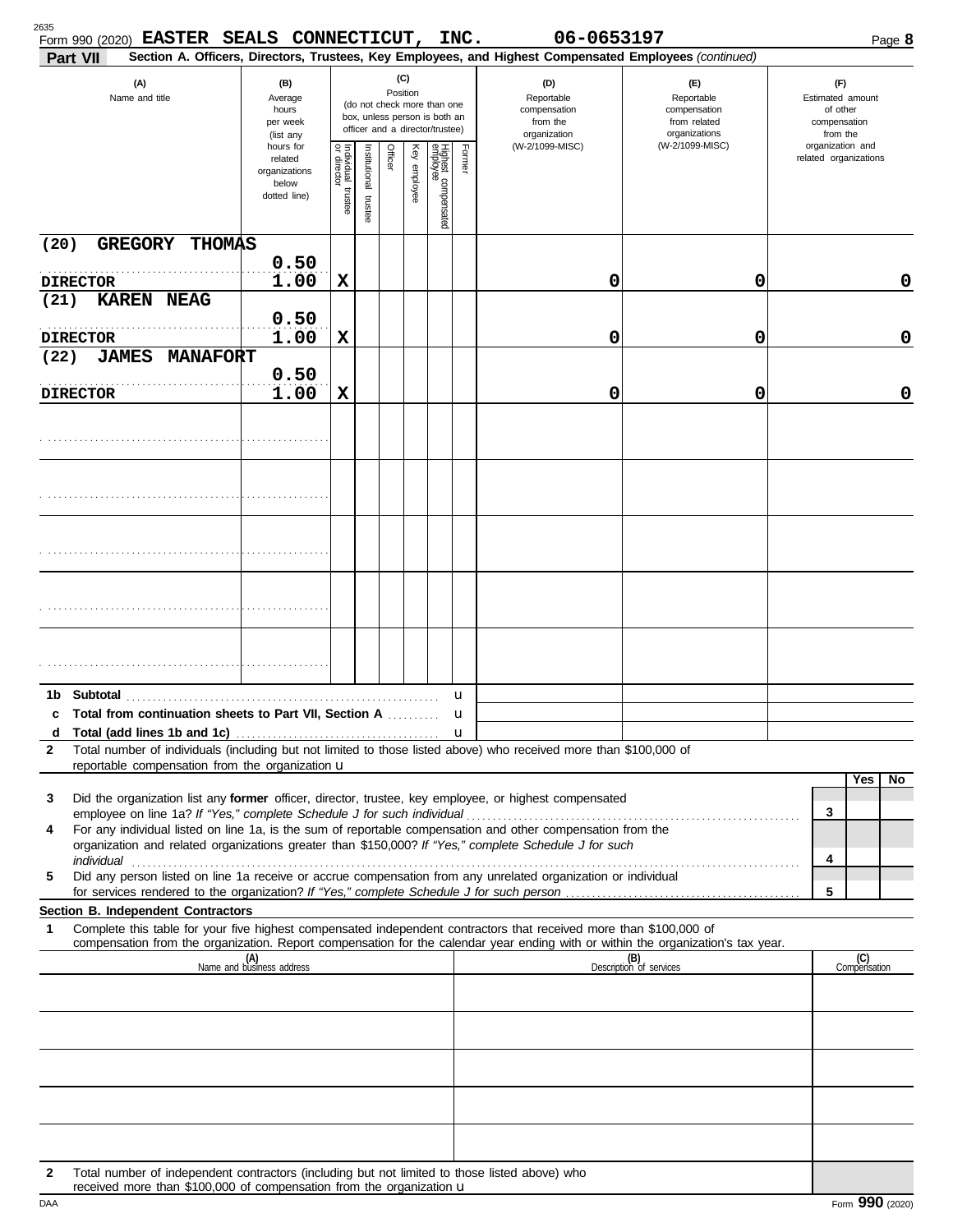| <b>SCHEDULE A</b>                                      |                                                            | <b>Public Charity Status and Public Support</b>                                                                                                                                                                                                                                                                                                                  |                          |    |                        | OMB No. 1545-0047                                   |  |  |  |
|--------------------------------------------------------|------------------------------------------------------------|------------------------------------------------------------------------------------------------------------------------------------------------------------------------------------------------------------------------------------------------------------------------------------------------------------------------------------------------------------------|--------------------------|----|------------------------|-----------------------------------------------------|--|--|--|
| (Form 990 or 990-EZ)                                   |                                                            | Complete if the organization is a section 501(c)(3) organization or a section 4947(a)(1) nonexempt charitable trust.                                                                                                                                                                                                                                             |                          |    |                        |                                                     |  |  |  |
|                                                        |                                                            |                                                                                                                                                                                                                                                                                                                                                                  |                          |    |                        |                                                     |  |  |  |
| Department of the Treasury<br>Internal Revenue Service |                                                            | La Attach to Form 990 or Form 990-EZ.<br>Open to Public<br><b>u</b> Go to <i>www.irs.gov/Form990</i> for instructions and the latest information.                                                                                                                                                                                                                |                          |    |                        |                                                     |  |  |  |
| Name of the organization                               |                                                            |                                                                                                                                                                                                                                                                                                                                                                  |                          |    |                        | <b>Inspection</b><br>Employer identification number |  |  |  |
|                                                        |                                                            | EASTER SEALS CONNECTICUT, INC.                                                                                                                                                                                                                                                                                                                                   |                          |    | 06-0653197             |                                                     |  |  |  |
| Part I                                                 |                                                            | Reason for Public Charity Status. (All organizations must complete this part.) See instructions.                                                                                                                                                                                                                                                                 |                          |    |                        |                                                     |  |  |  |
|                                                        |                                                            | The organization is not a private foundation because it is: (For lines 1 through 12, check only one box.)                                                                                                                                                                                                                                                        |                          |    |                        |                                                     |  |  |  |
| 1                                                      |                                                            | A church, convention of churches, or association of churches described in section 170(b)(1)(A)(i).                                                                                                                                                                                                                                                               |                          |    |                        |                                                     |  |  |  |
| 2                                                      |                                                            | A school described in section 170(b)(1)(A)(ii). (Attach Schedule E (Form 990 or 990-EZ).)                                                                                                                                                                                                                                                                        |                          |    |                        |                                                     |  |  |  |
| 3                                                      |                                                            | A hospital or a cooperative hospital service organization described in section 170(b)(1)(A)(iii).                                                                                                                                                                                                                                                                |                          |    |                        |                                                     |  |  |  |
| 4                                                      |                                                            | A medical research organization operated in conjunction with a hospital described in section 170(b)(1)(A)(iii). Enter the hospital's name,<br>city, and state: <b>contract and state: contract and state: contract and state: contract and state: contract and state: contract and state: contract and state: contract and state: contract and state: contra</b> |                          |    |                        |                                                     |  |  |  |
| 5                                                      |                                                            | An organization operated for the benefit of a college or university owned or operated by a governmental unit described in                                                                                                                                                                                                                                        |                          |    |                        |                                                     |  |  |  |
|                                                        | section 170(b)(1)(A)(iv). (Complete Part II.)              |                                                                                                                                                                                                                                                                                                                                                                  |                          |    |                        |                                                     |  |  |  |
| 6<br> X<br>7                                           |                                                            | A federal, state, or local government or governmental unit described in section 170(b)(1)(A)(v).<br>An organization that normally receives a substantial part of its support from a governmental unit or from the general public                                                                                                                                 |                          |    |                        |                                                     |  |  |  |
|                                                        | described in section 170(b)(1)(A)(vi). (Complete Part II.) |                                                                                                                                                                                                                                                                                                                                                                  |                          |    |                        |                                                     |  |  |  |
| 8                                                      |                                                            | A community trust described in section 170(b)(1)(A)(vi). (Complete Part II.)                                                                                                                                                                                                                                                                                     |                          |    |                        |                                                     |  |  |  |
| 9<br>university:                                       |                                                            | An agricultural research organization described in section 170(b)(1)(A)(ix) operated in conjunction with a land-grant college<br>or university or a non-land-grant college of agriculture (see instructions). Enter the name, city, and state of the college or                                                                                                  |                          |    |                        |                                                     |  |  |  |
| 10                                                     |                                                            | An organization that normally receives: (1) more than 33 1/3% of its support from contributions, membership fees, and gross                                                                                                                                                                                                                                      |                          |    |                        |                                                     |  |  |  |
|                                                        |                                                            | receipts from activities related to its exempt functions, subject to certain exceptions; and (2) no more than 331/3% of its                                                                                                                                                                                                                                      |                          |    |                        |                                                     |  |  |  |
|                                                        |                                                            | support from gross investment income and unrelated business taxable income (less section 511 tax) from businesses<br>acquired by the organization after June 30, 1975. See section 509(a)(2). (Complete Part III.)                                                                                                                                               |                          |    |                        |                                                     |  |  |  |
| 11                                                     |                                                            | An organization organized and operated exclusively to test for public safety. See section 509(a)(4).                                                                                                                                                                                                                                                             |                          |    |                        |                                                     |  |  |  |
| 12                                                     |                                                            | An organization organized and operated exclusively for the benefit of, to perform the functions of, or to carry out the purposes                                                                                                                                                                                                                                 |                          |    |                        |                                                     |  |  |  |
|                                                        |                                                            | of one or more publicly supported organizations described in section 509(a)(1) or section 509(a)(2). See section 509(a)(3).                                                                                                                                                                                                                                      |                          |    |                        |                                                     |  |  |  |
|                                                        |                                                            | Check the box in lines 12a through 12d that describes the type of supporting organization and complete lines 12e, 12f, and 12g.                                                                                                                                                                                                                                  |                          |    |                        |                                                     |  |  |  |
| a                                                      |                                                            | Type I. A supporting organization operated, supervised, or controlled by its supported organization(s), typically by giving<br>the supported organization(s) the power to regularly appoint or elect a majority of the directors or trustees of the                                                                                                              |                          |    |                        |                                                     |  |  |  |
|                                                        |                                                            | supporting organization. You must complete Part IV, Sections A and B.                                                                                                                                                                                                                                                                                            |                          |    |                        |                                                     |  |  |  |
| b                                                      |                                                            | Type II. A supporting organization supervised or controlled in connection with its supported organization(s), by having                                                                                                                                                                                                                                          |                          |    |                        |                                                     |  |  |  |
|                                                        |                                                            | control or management of the supporting organization vested in the same persons that control or manage the supported<br>organization(s). You must complete Part IV, Sections A and C.                                                                                                                                                                            |                          |    |                        |                                                     |  |  |  |
| c                                                      |                                                            | Type III functionally integrated. A supporting organization operated in connection with, and functionally integrated with,                                                                                                                                                                                                                                       |                          |    |                        |                                                     |  |  |  |
|                                                        |                                                            | its supported organization(s) (see instructions). You must complete Part IV, Sections A, D, and E.                                                                                                                                                                                                                                                               |                          |    |                        |                                                     |  |  |  |
| d                                                      |                                                            | Type III non-functionally integrated. A supporting organization operated in connection with its supported organization(s)<br>that is not functionally integrated. The organization generally must satisfy a distribution requirement and an attentiveness                                                                                                        |                          |    |                        |                                                     |  |  |  |
|                                                        |                                                            | requirement (see instructions). You must complete Part IV, Sections A and D, and Part V.                                                                                                                                                                                                                                                                         |                          |    |                        |                                                     |  |  |  |
| е                                                      |                                                            | Check this box if the organization received a written determination from the IRS that it is a Type I, Type II, Type III                                                                                                                                                                                                                                          |                          |    |                        |                                                     |  |  |  |
|                                                        |                                                            | functionally integrated, or Type III non-functionally integrated supporting organization.                                                                                                                                                                                                                                                                        |                          |    |                        |                                                     |  |  |  |
| f<br>g                                                 | Enter the number of supported organizations                | Provide the following information about the supported organization(s).                                                                                                                                                                                                                                                                                           |                          |    |                        |                                                     |  |  |  |
| (i) Name of supported                                  | (ii) EIN                                                   | (iii) Type of organization                                                                                                                                                                                                                                                                                                                                       | (iv) Is the organization |    | (v) Amount of monetary | (vi) Amount of                                      |  |  |  |
| organization                                           |                                                            | (described on lines 1-10                                                                                                                                                                                                                                                                                                                                         | listed in your governing |    | support (see           | other support (see                                  |  |  |  |
|                                                        |                                                            | above (see instructions))                                                                                                                                                                                                                                                                                                                                        | document?                | No | instructions)          | instructions)                                       |  |  |  |
| (A)                                                    |                                                            |                                                                                                                                                                                                                                                                                                                                                                  | Yes                      |    |                        |                                                     |  |  |  |
|                                                        |                                                            |                                                                                                                                                                                                                                                                                                                                                                  |                          |    |                        |                                                     |  |  |  |
| (B)                                                    |                                                            |                                                                                                                                                                                                                                                                                                                                                                  |                          |    |                        |                                                     |  |  |  |
| (C)                                                    |                                                            |                                                                                                                                                                                                                                                                                                                                                                  |                          |    |                        |                                                     |  |  |  |
| (D)                                                    |                                                            |                                                                                                                                                                                                                                                                                                                                                                  |                          |    |                        |                                                     |  |  |  |
| (E)                                                    |                                                            |                                                                                                                                                                                                                                                                                                                                                                  |                          |    |                        |                                                     |  |  |  |
| Total                                                  |                                                            |                                                                                                                                                                                                                                                                                                                                                                  |                          |    |                        |                                                     |  |  |  |
|                                                        |                                                            |                                                                                                                                                                                                                                                                                                                                                                  |                          |    |                        | $\mathbf{A}$<br>$0.00 - 0.00E - 7$                  |  |  |  |

**For Paperwork Reduction Act Notice, see the Instructions for Form 990 or 990-EZ.**

DAA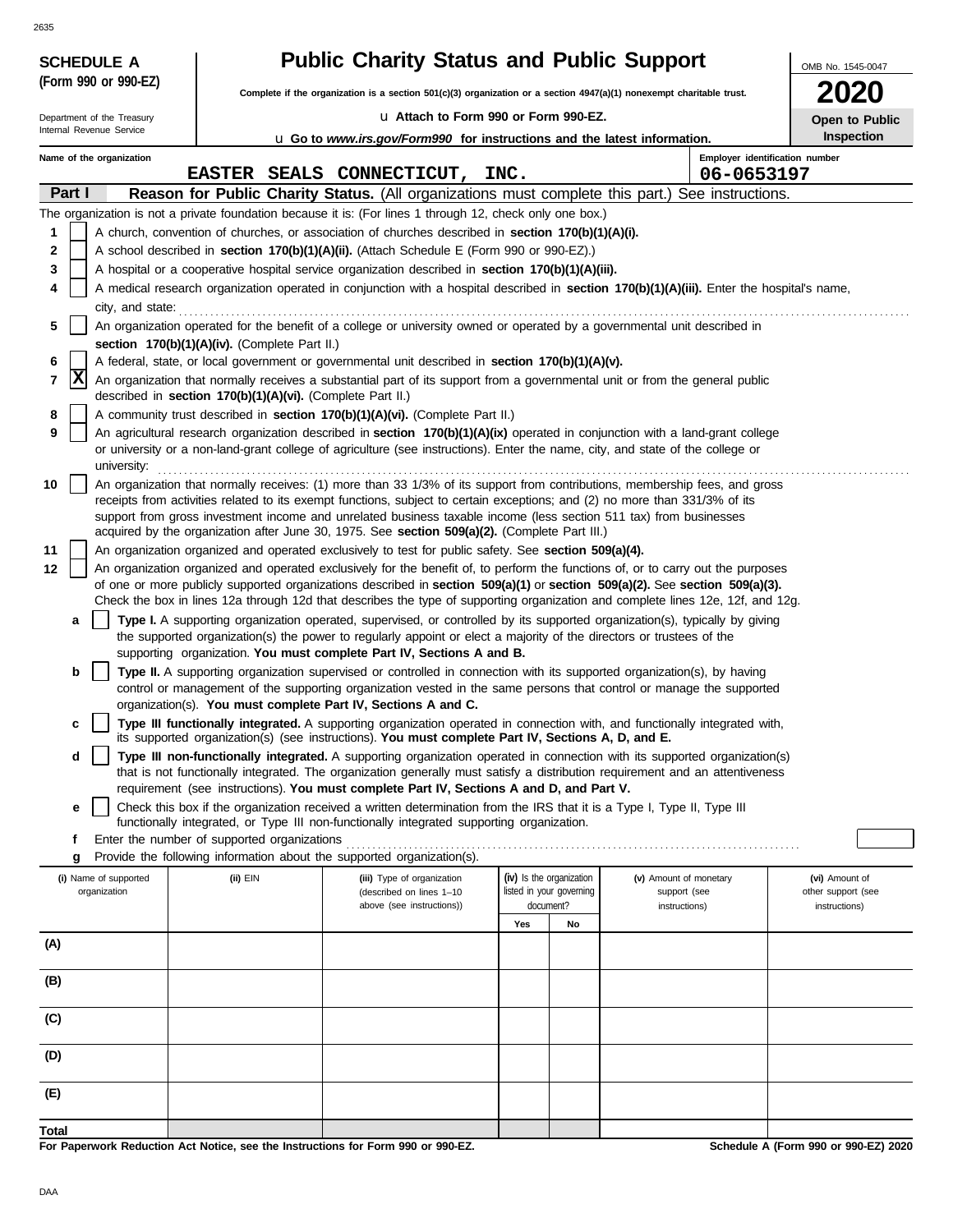| 635          |                                                                                                                                                                                                                    |                                           |            |            |            |            |                                         |
|--------------|--------------------------------------------------------------------------------------------------------------------------------------------------------------------------------------------------------------------|-------------------------------------------|------------|------------|------------|------------|-----------------------------------------|
|              | Schedule A (Form 990 or 990-EZ) 2020                                                                                                                                                                               | EASTER SEALS CONNECTICUT, INC. 06-0653197 |            |            |            |            | Page 2                                  |
|              | Support Schedule for Organizations Described in Sections 170(b)(1)(A)(iv) and 170(b)(1)(A)(vi)<br>Part II                                                                                                          |                                           |            |            |            |            |                                         |
|              | (Complete only if you checked the box on line 5, 7, or 8 of Part I or if the organization failed to qualify under                                                                                                  |                                           |            |            |            |            |                                         |
|              | Part III. If the organization fails to qualify under the tests listed below, please complete Part III.)                                                                                                            |                                           |            |            |            |            |                                         |
|              | <b>Section A. Public Support</b>                                                                                                                                                                                   |                                           |            |            |            |            |                                         |
|              | Calendar year (or fiscal year beginning in)<br>$\mathbf{u}$                                                                                                                                                        | (a) 2016                                  | (b) 2017   | $(c)$ 2018 | $(d)$ 2019 | (e) $2020$ | (f) Total                               |
| 1            | Gifts, grants, contributions, and<br>membership fees received. (Do not<br>include any "unusual grants.")                                                                                                           | 1,139,749                                 | 1,189,713  | 695,706    | 525,078    | 648,122    | 4,198,368                               |
| $\mathbf{2}$ | Tax revenues levied for the<br>organization's benefit and either paid<br>to or expended on its behalf                                                                                                              |                                           |            |            |            |            |                                         |
| 3            | The value of services or facilities<br>furnished by a governmental unit to the<br>organization without charge                                                                                                      |                                           |            |            |            |            |                                         |
| 4            | Total. Add lines 1 through 3                                                                                                                                                                                       | 1,139,749                                 | 1,189,713  | 695,706    | 525,078    | 648,122    | 4,198,368                               |
| 5            | The portion of total contributions by<br>each person (other than a<br>governmental unit or publicly<br>supported organization) included on<br>line 1 that exceeds 2% of the amount<br>shown on line 11, column (f) |                                           |            |            |            |            |                                         |
| 6            | Public_support. Subtract line 5 from line 4                                                                                                                                                                        |                                           |            |            |            |            | 4, 198, 368                             |
|              | <b>Section B. Total Support</b>                                                                                                                                                                                    |                                           |            |            |            |            |                                         |
|              | Calendar year (or fiscal year beginning in)<br>$\mathbf{u}$                                                                                                                                                        | (a) 2016                                  | (b) $2017$ | $(c)$ 2018 | $(d)$ 2019 | (e) $2020$ | (f) Total                               |
| 7            | Amounts from line 4                                                                                                                                                                                                | 1,139,749                                 | 1,189,713  | 695,706    | 525,078    | 648,122    | 4,198,368                               |
| 8            | Gross income from interest, dividends,<br>payments received on securities loans,<br>rents, royalties, and income from<br>similar sources                                                                           | 163,472                                   | 58,403     | 69,635     | 71,971     | 94,528     | 458,009                                 |
| 9            | Net income from unrelated business<br>activities, whether or not the business                                                                                                                                      |                                           |            |            |            |            |                                         |
|              | is regularly carried on                                                                                                                                                                                            |                                           |            |            |            |            |                                         |
| 10           | Other income. Do not include gain or<br>loss from the sale of capital assets<br>(Explain in Part VI.)                                                                                                              |                                           |            |            |            |            |                                         |
| 11           | Total support. Add lines 7 through 10                                                                                                                                                                              |                                           |            |            |            |            | 4,656,377                               |
| 12           |                                                                                                                                                                                                                    |                                           |            |            |            | 12         | 1,754,221                               |
| 13           | First 5 years. If the Form 990 is for the organization's first, second, third, fourth, or fifth tax year as a section 501(c)(3)                                                                                    |                                           |            |            |            |            |                                         |
|              | organization, check this box and stop here                                                                                                                                                                         |                                           |            |            |            |            | ▶                                       |
|              | Section C. Computation of Public Support Percentage                                                                                                                                                                |                                           |            |            |            |            |                                         |
| 14           |                                                                                                                                                                                                                    |                                           |            |            |            | 14         | 90.16%                                  |
| 15           | Public support percentage from 2019 Schedule A, Part II, line 14                                                                                                                                                   |                                           |            |            |            | 15         | 93.06%                                  |
| 16a          | 33 1/3% support test-2020. If the organization did not check the box on line 13, and line 14 is 33 1/3% or more, check this                                                                                        |                                           |            |            |            |            |                                         |
|              | box and stop here. The organization qualifies as a publicly supported organization                                                                                                                                 |                                           |            |            |            |            | $\blacktriangleright$ $\vert$ X $\vert$ |
| b            | 33 1/3% support test-2019. If the organization did not check a box on line 13 or 16a, and line 15 is 33 1/3% or more, check                                                                                        |                                           |            |            |            |            |                                         |
|              | this box and stop here. The organization qualifies as a publicly supported organization                                                                                                                            |                                           |            |            |            |            |                                         |
| 17a          | 10%-facts-and-circumstances test-2020. If the organization did not check a box on line 13, 16a, or 16b, and line 14 is                                                                                             |                                           |            |            |            |            |                                         |
|              | 10% or more, and if the organization meets the "facts-and-circumstances" test, check this box and stop here. Explain in                                                                                            |                                           |            |            |            |            |                                         |
|              | Part VI how the organization meets the "facts-and-circumstances" test. The organization qualifies as a publicly supported                                                                                          |                                           |            |            |            |            |                                         |
|              | organization                                                                                                                                                                                                       |                                           |            |            |            |            |                                         |
| b            | 10%-facts-and-circumstances test-2019. If the organization did not check a box on line 13, 16a, 16b, or 17a, and line                                                                                              |                                           |            |            |            |            |                                         |
|              | 15 is 10% or more, and if the organization meets the "facts-and-circumstances" test, check this box and stop here. Explain                                                                                         |                                           |            |            |            |            |                                         |
|              | in Part VI how the organization meets the "facts-and-circumstances" test. The organization qualifies as a publicly supported                                                                                       |                                           |            |            |            |            |                                         |
| 18           | organization<br>Private foundation. If the organization did not check a box on line 13, 16a, 16b, 17a, or 17b, check this box and see                                                                              |                                           |            |            |            |            |                                         |
|              | <b>instructions</b>                                                                                                                                                                                                |                                           |            |            |            |            |                                         |

**Schedule A (Form 990 or 990-EZ) 2020**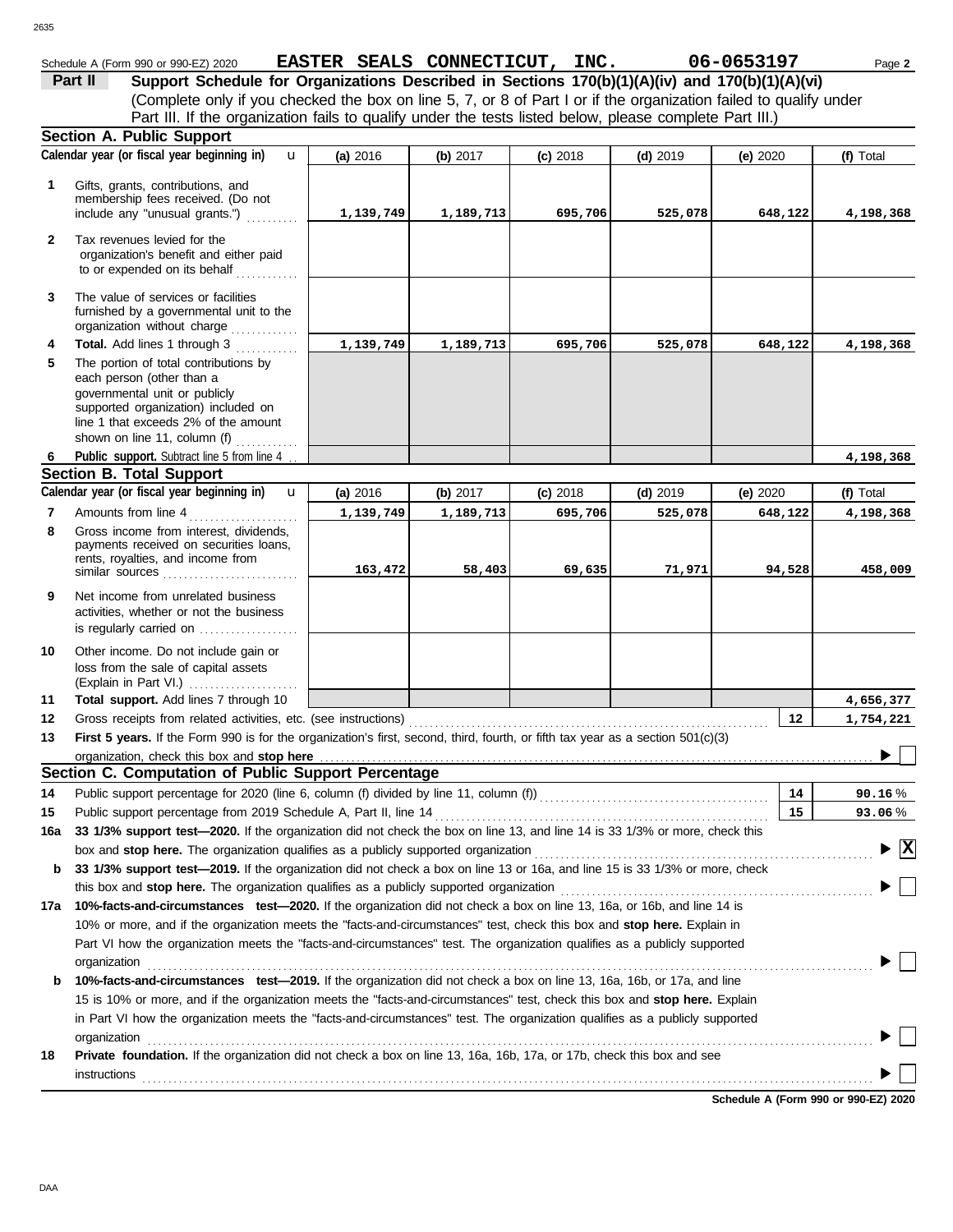| Schedule A (Form 990 or 990-EZ) 2020 | <b>EASTER</b> | <b>SEALS</b> | <b>CONNECTICUT,</b> | INC. | 06-0653197 | Page 3 |
|--------------------------------------|---------------|--------------|---------------------|------|------------|--------|
|--------------------------------------|---------------|--------------|---------------------|------|------------|--------|

**EASTER SEALS CONNECTICUT, INC. 06-0653197**

|     | Support Schedule for Organizations Described in Section 509(a)(2)<br>Part III<br>(Complete only if you checked the box on line 10 of Part I or if the organization failed to qualify under Part II. |          |          |            |            |          |           |
|-----|-----------------------------------------------------------------------------------------------------------------------------------------------------------------------------------------------------|----------|----------|------------|------------|----------|-----------|
|     | If the organization fails to qualify under the tests listed below, please complete Part II.)                                                                                                        |          |          |            |            |          |           |
|     | Section A. Public Support                                                                                                                                                                           |          |          |            |            |          |           |
|     | Calendar year (or fiscal year beginning in)<br>$\mathbf{u}$                                                                                                                                         | (a) 2016 | (b) 2017 | $(c)$ 2018 | $(d)$ 2019 | (e) 2020 | (f) Total |
| 1   | Gifts, grants, contributions, and membership fees<br>received. (Do not include any "unusual grants.")                                                                                               |          |          |            |            |          |           |
| 2   | Gross receipts from admissions, merchandise<br>sold or services performed, or facilities<br>furnished in any activity that is related to the<br>organization's tax-exempt purpose                   |          |          |            |            |          |           |
| 3   | Gross receipts from activities that are not an<br>unrelated trade or business under section 513                                                                                                     |          |          |            |            |          |           |
| 4   | Tax revenues levied for the<br>organization's benefit and either paid<br>to or expended on its behalf                                                                                               |          |          |            |            |          |           |
| 5   | The value of services or facilities<br>furnished by a governmental unit to the<br>organization without charge                                                                                       |          |          |            |            |          |           |
| 6   | Total. Add lines 1 through 5<br>.                                                                                                                                                                   |          |          |            |            |          |           |
| 7а  | Amounts included on lines 1, 2, and 3<br>received from disqualified persons                                                                                                                         |          |          |            |            |          |           |
| b   | Amounts included on lines 2 and 3<br>received from other than disqualified<br>persons that exceed the greater of \$5,000<br>or 1% of the amount on line 13 for the year                             |          |          |            |            |          |           |
| c   | Add lines 7a and 7b<br>.                                                                                                                                                                            |          |          |            |            |          |           |
| 8   | Public support. (Subtract line 7c from<br>line $6.$ )                                                                                                                                               |          |          |            |            |          |           |
|     | <b>Section B. Total Support</b>                                                                                                                                                                     |          |          |            |            |          |           |
|     | Calendar year (or fiscal year beginning in)<br>$\mathbf{u}$                                                                                                                                         | (a) 2016 | (b) 2017 | $(c)$ 2018 | $(d)$ 2019 | (e) 2020 | (f) Total |
| 9   | Amounts from line 6                                                                                                                                                                                 |          |          |            |            |          |           |
| 10a | Gross income from interest, dividends,<br>payments received on securities loans, rents,<br>royalties, and income from similar sources                                                               |          |          |            |            |          |           |
| b   | Unrelated business taxable income (less<br>section 511 taxes) from businesses<br>acquired after June 30, 1975                                                                                       |          |          |            |            |          |           |
|     | c Add lines 10a and 10b                                                                                                                                                                             |          |          |            |            |          |           |
| 11  | Net income from unrelated business<br>activities not included in line 10b, whether<br>or not the business is regularly carried on                                                                   |          |          |            |            |          |           |
| 12  | Other income. Do not include gain or<br>loss from the sale of capital assets<br>(Explain in Part VI.)                                                                                               |          |          |            |            |          |           |
| 13  | Total support. (Add lines 9, 10c, 11,<br>and $12.$ )                                                                                                                                                |          |          |            |            |          |           |
| 14  | First 5 years. If the Form 990 is for the organization's first, second, third, fourth, or fifth tax year as a section 501(c)(3)                                                                     |          |          |            |            |          |           |
|     | organization, check this box and stop here                                                                                                                                                          |          |          |            |            |          |           |
|     | Section C. Computation of Public Support Percentage                                                                                                                                                 |          |          |            |            |          |           |
| 15  |                                                                                                                                                                                                     |          |          |            |            | 15       | %         |
| 16  |                                                                                                                                                                                                     |          |          |            |            | 16       | %         |
|     | Section D. Computation of Investment Income Percentage                                                                                                                                              |          |          |            |            |          |           |
| 17  |                                                                                                                                                                                                     |          |          |            |            | 17       | %         |
| 18  |                                                                                                                                                                                                     |          |          |            |            | 18       | %         |
| 19a | 33 1/3% support tests-2020. If the organization did not check the box on line 14, and line 15 is more than 33 1/3%, and line                                                                        |          |          |            |            |          |           |
|     | 17 is not more than 33 1/3%, check this box and stop here. The organization qualifies as a publicly supported organization                                                                          |          |          |            |            |          |           |
|     | b 33 1/3% support tests-2019. If the organization did not check a box on line 14 or line 19a, and line 16 is more than 33 1/3%, and                                                                 |          |          |            |            |          |           |

line 18 is not more than 33 1/3%, check this box and **stop here.** The organization qualifies as a publicly supported organization . . . . . . . . . . . . . . . . .

**20 Private foundation.** If the organization did not check a box on line 14, 19a, or 19b, check this box and see instructions . . . . . . . . . . . . . . . . . . . . . . . . .

**Schedule A (Form 990 or 990-EZ) 2020**

 $\blacktriangleright$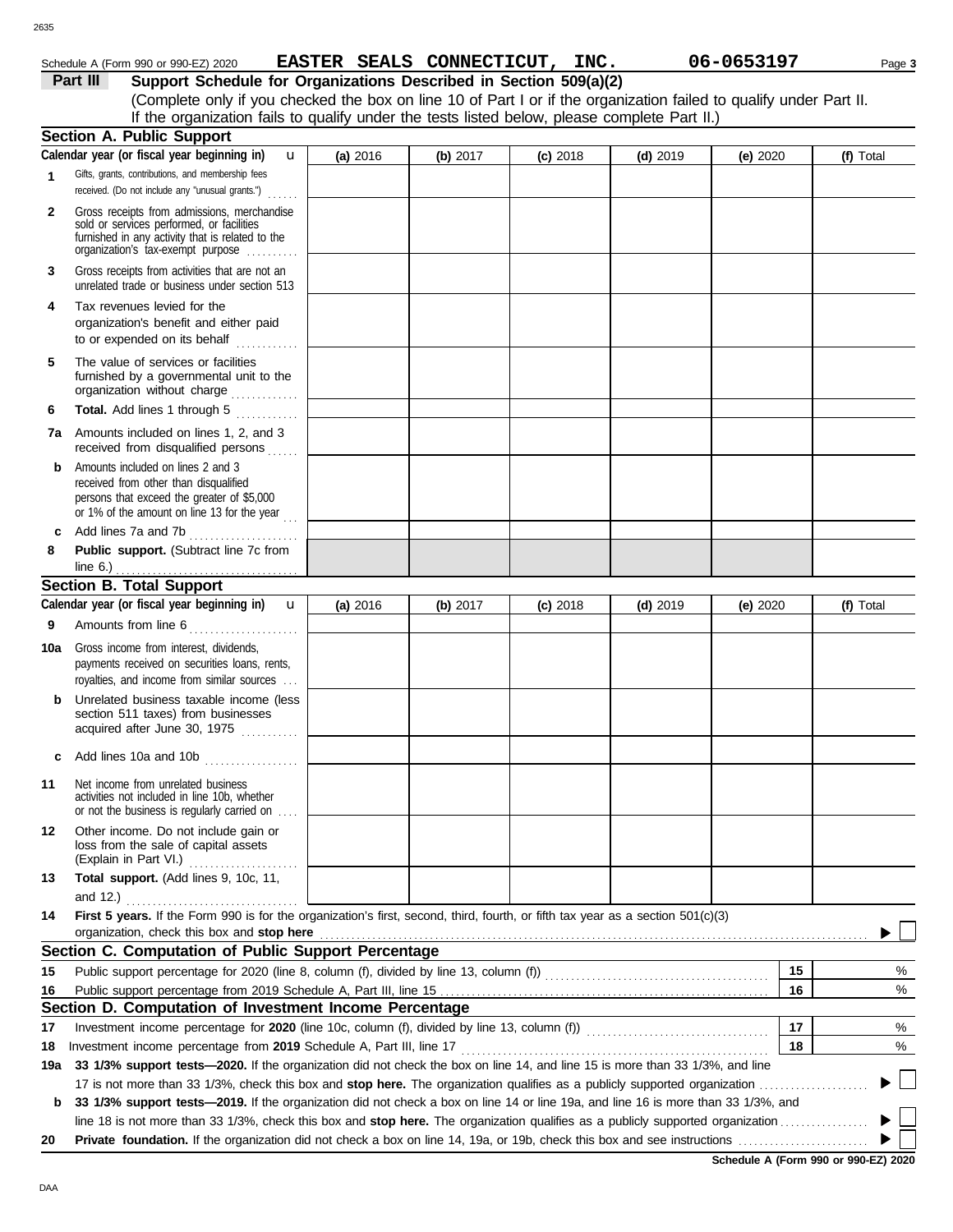|     | 06-0653197<br>EASTER SEALS CONNECTICUT, INC.<br>Schedule A (Form 990 or 990-EZ) 2020                                                                                                                                               |     |     | Page 4 |
|-----|------------------------------------------------------------------------------------------------------------------------------------------------------------------------------------------------------------------------------------|-----|-----|--------|
|     | <b>Supporting Organizations</b><br>Part IV                                                                                                                                                                                         |     |     |        |
|     | (Complete only if you checked a box in line 12 on Part I. If you checked box 12a, Part I, complete Sections A                                                                                                                      |     |     |        |
|     | and B. If you checked box 12b, Part I, complete Sections A and C. If you checked box 12c, Part I, complete<br>Sections A, D, and E. If you checked box 12d, Part I, complete Sections A and D, and complete Part V.)               |     |     |        |
|     | <b>Section A. All Supporting Organizations</b>                                                                                                                                                                                     |     |     |        |
|     |                                                                                                                                                                                                                                    |     | Yes | No     |
| 1   | Are all of the organization's supported organizations listed by name in the organization's governing                                                                                                                               |     |     |        |
|     | documents? If "No," describe in Part VI how the supported organizations are designated. If designated by                                                                                                                           |     |     |        |
|     | class or purpose, describe the designation. If historic and continuing relationship, explain.                                                                                                                                      | 1   |     |        |
| 2   | Did the organization have any supported organization that does not have an IRS determination of status                                                                                                                             |     |     |        |
|     | under section 509(a)(1) or (2)? If "Yes," explain in Part VI how the organization determined that the supported                                                                                                                    |     |     |        |
|     | organization was described in section 509(a)(1) or (2).                                                                                                                                                                            | 2   |     |        |
| За  | Did the organization have a supported organization described in section $501(c)(4)$ , (5), or (6)? If "Yes," answer                                                                                                                |     |     |        |
|     | lines 3b and 3c below.                                                                                                                                                                                                             | 3a  |     |        |
| b   | Did the organization confirm that each supported organization qualified under section $501(c)(4)$ , $(5)$ , or $(6)$ and                                                                                                           |     |     |        |
|     | satisfied the public support tests under section 509(a)(2)? If "Yes," describe in Part VI when and how the                                                                                                                         |     |     |        |
|     | organization made the determination.                                                                                                                                                                                               | 3b  |     |        |
| c   | Did the organization ensure that all support to such organizations was used exclusively for section $170(c)(2)(B)$                                                                                                                 |     |     |        |
|     | purposes? If "Yes," explain in Part VI what controls the organization put in place to ensure such use.                                                                                                                             | 3c  |     |        |
| 4a  | Was any supported organization not organized in the United States ("foreign supported organization")? If                                                                                                                           |     |     |        |
| b   | "Yes," and if you checked 12a or 12b in Part I, answer (b) and (c) below.<br>Did the organization have ultimate control and discretion in deciding whether to make grants to the foreign                                           | 4a  |     |        |
|     | supported organization? If "Yes," describe in Part VI how the organization had such control and discretion                                                                                                                         |     |     |        |
|     | despite being controlled or supervised by or in connection with its supported organizations.                                                                                                                                       | 4b  |     |        |
| c   | Did the organization support any foreign supported organization that does not have an IRS determination                                                                                                                            |     |     |        |
|     | under sections $501(c)(3)$ and $509(a)(1)$ or (2)? If "Yes," explain in Part VI what controls the organization used                                                                                                                |     |     |        |
|     | to ensure that all support to the foreign supported organization was used exclusively for section $170(c)(2)(B)$                                                                                                                   |     |     |        |
|     | purposes.                                                                                                                                                                                                                          | 4c  |     |        |
| 5a  | Did the organization add, substitute, or remove any supported organizations during the tax year? If "Yes,"                                                                                                                         |     |     |        |
|     | answer lines 5b and 5c below (if applicable). Also, provide detail in Part VI, including (i) the names and EIN                                                                                                                     |     |     |        |
|     | numbers of the supported organizations added, substituted, or removed; (ii) the reasons for each such action;                                                                                                                      |     |     |        |
|     | (iii) the authority under the organization's organizing document authorizing such action; and (iv) how the action                                                                                                                  |     |     |        |
|     | was accomplished (such as by amendment to the organizing document).                                                                                                                                                                | 5a  |     |        |
| b   | Type I or Type II only. Was any added or substituted supported organization part of a class already                                                                                                                                |     |     |        |
|     | designated in the organization's organizing document?                                                                                                                                                                              | 5b  |     |        |
| c   | Substitutions only. Was the substitution the result of an event beyond the organization's control?                                                                                                                                 | 5c  |     |        |
| 6   | Did the organization provide support (whether in the form of grants or the provision of services or facilities) to                                                                                                                 |     |     |        |
|     | anyone other than (i) its supported organizations, (ii) individuals that are part of the charitable class benefited<br>by one or more of its supported organizations, or (iii) other supporting organizations that also support or |     |     |        |
|     | benefit one or more of the filing organization's supported organizations? If "Yes," provide detail in Part VI.                                                                                                                     | 6   |     |        |
| 7   | Did the organization provide a grant, loan, compensation, or other similar payment to a substantial contributor                                                                                                                    |     |     |        |
|     | (as defined in section $4958(c)(3)(C)$ ), a family member of a substantial contributor, or a 35% controlled entity                                                                                                                 |     |     |        |
|     | with regard to a substantial contributor? If "Yes," complete Part I of Schedule L (Form 990 or 990-EZ).                                                                                                                            | 7   |     |        |
| 8   | Did the organization make a loan to a disqualified person (as defined in section 4958) not described in line 7?                                                                                                                    |     |     |        |
|     | If "Yes," complete Part I of Schedule L (Form 990 or 990-EZ).                                                                                                                                                                      | 8   |     |        |
| 9а  | Was the organization controlled directly or indirectly at any time during the tax year by one or more                                                                                                                              |     |     |        |
|     | disqualified persons, as defined in section 4946 (other than foundation managers and organizations                                                                                                                                 |     |     |        |
|     | described in section 509(a)(1) or (2))? If "Yes," provide detail in Part VI.                                                                                                                                                       | 9a  |     |        |
| b   | Did one or more disqualified persons (as defined in line 9a) hold a controlling interest in any entity in which                                                                                                                    |     |     |        |
|     | the supporting organization had an interest? If "Yes," provide detail in Part VI.                                                                                                                                                  | 9b  |     |        |
| c   | Did a disqualified person (as defined in line 9a) have an ownership interest in, or derive any personal benefit                                                                                                                    |     |     |        |
|     | from, assets in which the supporting organization also had an interest? If "Yes," provide detail in Part VI.                                                                                                                       | 9c  |     |        |
| 10a | Was the organization subject to the excess business holdings rules of section 4943 because of section                                                                                                                              |     |     |        |
|     | 4943(f) (regarding certain Type II supporting organizations, and all Type III non-functionally integrated                                                                                                                          |     |     |        |
|     | supporting organizations)? If "Yes," answer line 10b below.                                                                                                                                                                        | 10a |     |        |

**b** Did the organization have any excess business holdings in the tax year? *(Use Schedule C, Form 4720, to determine whether the organization had excess business holdings.)*

**Schedule A (Form 990 or 990-EZ) 2020 10b**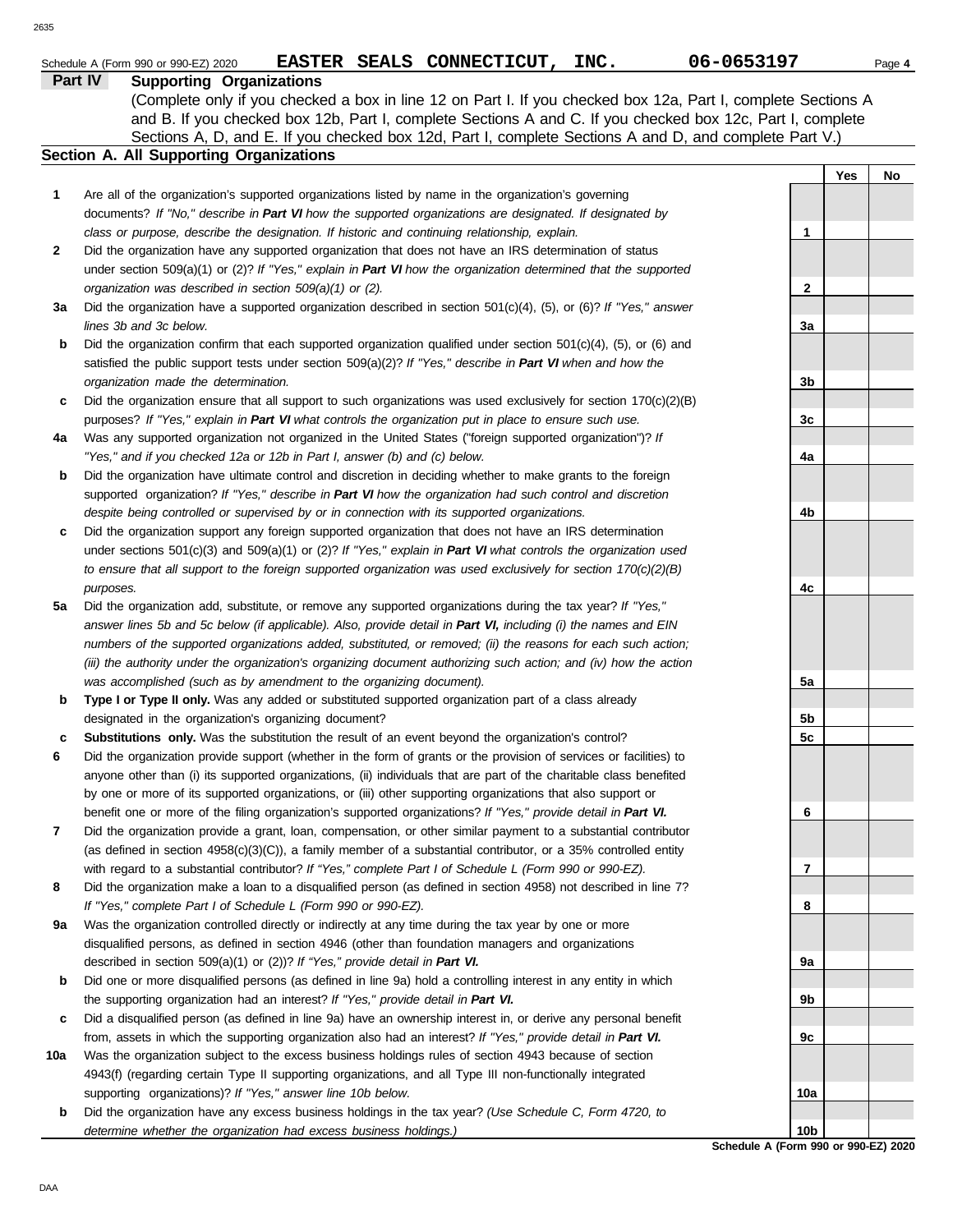Schedule A (Form 990 or 990-EZ) 2020 **EASTER SEALS CONNECTICUT, INC.** 06-0653197 Page 5 **EASTER SEALS CONNECTICUT, INC. 06-0653197**

|    | Part IV<br><b>Supporting Organizations (continued)</b>                                                             |                 |     |    |  |  |  |
|----|--------------------------------------------------------------------------------------------------------------------|-----------------|-----|----|--|--|--|
|    |                                                                                                                    |                 | Yes | No |  |  |  |
| 11 | Has the organization accepted a gift or contribution from any of the following persons?                            |                 |     |    |  |  |  |
| a  | A person who directly or indirectly controls, either alone or together with persons described in lines 11b and     |                 |     |    |  |  |  |
|    | 11c below, the governing body of a supported organization?                                                         | 11a             |     |    |  |  |  |
| b  | A family member of a person described in line 11a above?                                                           | 11 <sub>b</sub> |     |    |  |  |  |
|    | A 35% controlled entity of a person described in line 11a or 11b above? If "Yes" to line 11a, 11b, or 11c, provide |                 |     |    |  |  |  |
|    | detail in Part VI.                                                                                                 | 11c             |     |    |  |  |  |
|    | Section B. Type I Supporting Organizations                                                                         |                 |     |    |  |  |  |

|                |                                                                                                                                |   | Yes | No. |
|----------------|--------------------------------------------------------------------------------------------------------------------------------|---|-----|-----|
|                | Did the governing body, members of the governing body, officers acting in their official capacity, or membership of one or     |   |     |     |
|                | more supported organizations have the power to regularly appoint or elect at least a majority of the organization's officers,  |   |     |     |
|                | directors, or trustees at all times during the tax year? If "No," describe in Part VI how the supported organization(s)        |   |     |     |
|                | effectively operated, supervised, or controlled the organization's activities. If the organization had more than one supported |   |     |     |
|                | organization, describe how the powers to appoint and/or remove officers, directors, or trustees were allocated among the       |   |     |     |
|                | supported organizations and what conditions or restrictions, if any, applied to such powers during the tax year.               |   |     |     |
| $\overline{2}$ | Did the organization operate for the benefit of any supported organization other than the supported                            |   |     |     |
|                | organization(s) that operated, supervised, or controlled the supporting organization? If "Yes," explain in Part                |   |     |     |
|                | VI how providing such benefit carried out the purposes of the supported organization(s) that operated,                         |   |     |     |
|                | supervised, or controlled the supporting organization.                                                                         | າ |     |     |

| Section C. Type II Supporting Organizations                                                                      |  |    |
|------------------------------------------------------------------------------------------------------------------|--|----|
|                                                                                                                  |  | Nc |
| Were a majority of the organization's directors or trustees during the tax year also a majority of the directors |  |    |
| or trustees of each of the organization's supported organization(s)? If "No," describe in Part VI how control    |  |    |
| or management of the supporting organization was vested in the same persons that controlled or managed           |  |    |
| the supported organization(s).                                                                                   |  |    |

#### **Section D. All Type III Supporting Organizations**

|              |                                                                                                                        | Yes | No |
|--------------|------------------------------------------------------------------------------------------------------------------------|-----|----|
| $\mathbf{1}$ | Did the organization provide to each of its supported organizations, by the last day of the fifth month of the         |     |    |
|              | organization's tax year, (i) a written notice describing the type and amount of support provided during the prior tax  |     |    |
|              | year, (ii) a copy of the Form 990 that was most recently filed as of the date of notification, and (iii) copies of the |     |    |
|              | organization's governing documents in effect on the date of notification, to the extent not previously provided?       |     |    |
| $\mathbf{2}$ | Were any of the organization's officers, directors, or trustees either (i) appointed or elected by the supported       |     |    |
|              | organization(s) or (ii) serving on the governing body of a supported organization? If "No," explain in Part VI how     |     |    |
|              | the organization maintained a close and continuous working relationship with the supported organization(s).            |     |    |
| $\mathbf{3}$ | By reason of the relationship described in line 2, above, did the organization's supported organizations have          |     |    |
|              | a significant voice in the organization's investment policies and in directing the use of the organization's           |     |    |
|              | income or assets at all times during the tax year? If "Yes," describe in Part VI the role the organization's           |     |    |
|              | supported organizations played in this regard.                                                                         |     |    |

### **Section E. Type III Functionally-Integrated Supporting Organizations**

| Check the box next to the method that the organization used to satisfy the Integral Part Test during the year (see instructions). |  |  |
|-----------------------------------------------------------------------------------------------------------------------------------|--|--|
|                                                                                                                                   |  |  |

- The organization satisfied the Activities Test. *Complete line 2 below.* **a**
- The organization is the parent of each of its supported organizations. *Complete line 3 below.* **b**

The organization supported a governmental entity. *Describe in Part VI how you supported a governmental entity (see instructions).* **c**

- **2** Activities Test. *Answer lines 2a and 2b below.*
- **a** Did substantially all of the organization's activities during the tax year directly further the exempt purposes of the supported organization(s) to which the organization was responsive? *If "Yes," then in Part VI identify those supported organizations and explain how these activities directly furthered their exempt purposes,*  how the organization was responsive to those supported organizations, and how the organization determined *that these activities constituted substantially all of its activities.*
- **b** Did the activities described in line 2a, above, constitute activities that, but for the organization's involvement, one or more of the organization's supported organization(s) would have been engaged in? If "Yes," explain in *Part VI the reasons for the organization's position that its supported organization(s) would have engaged in these activities but for the organization's involvement.*
- **3** Parent of Supported Organizations. *Answer lines 3a and 3b below.*
- **a** Did the organization have the power to regularly appoint or elect a majority of the officers, directors, or trustees of each of the supported organizations? *If "Yes" or "No," provide details in Part VI.*
- DAA **Schedule A (Form 990 or 990-EZ) 2020 b** Did the organization exercise a substantial degree of direction over the policies, programs, and activities of each of its supported organizations? *If "Yes," describe in Part VI the role played by the organization in this regard.*

**3b**

**2a**

**2b**

**3a**

**Yes No**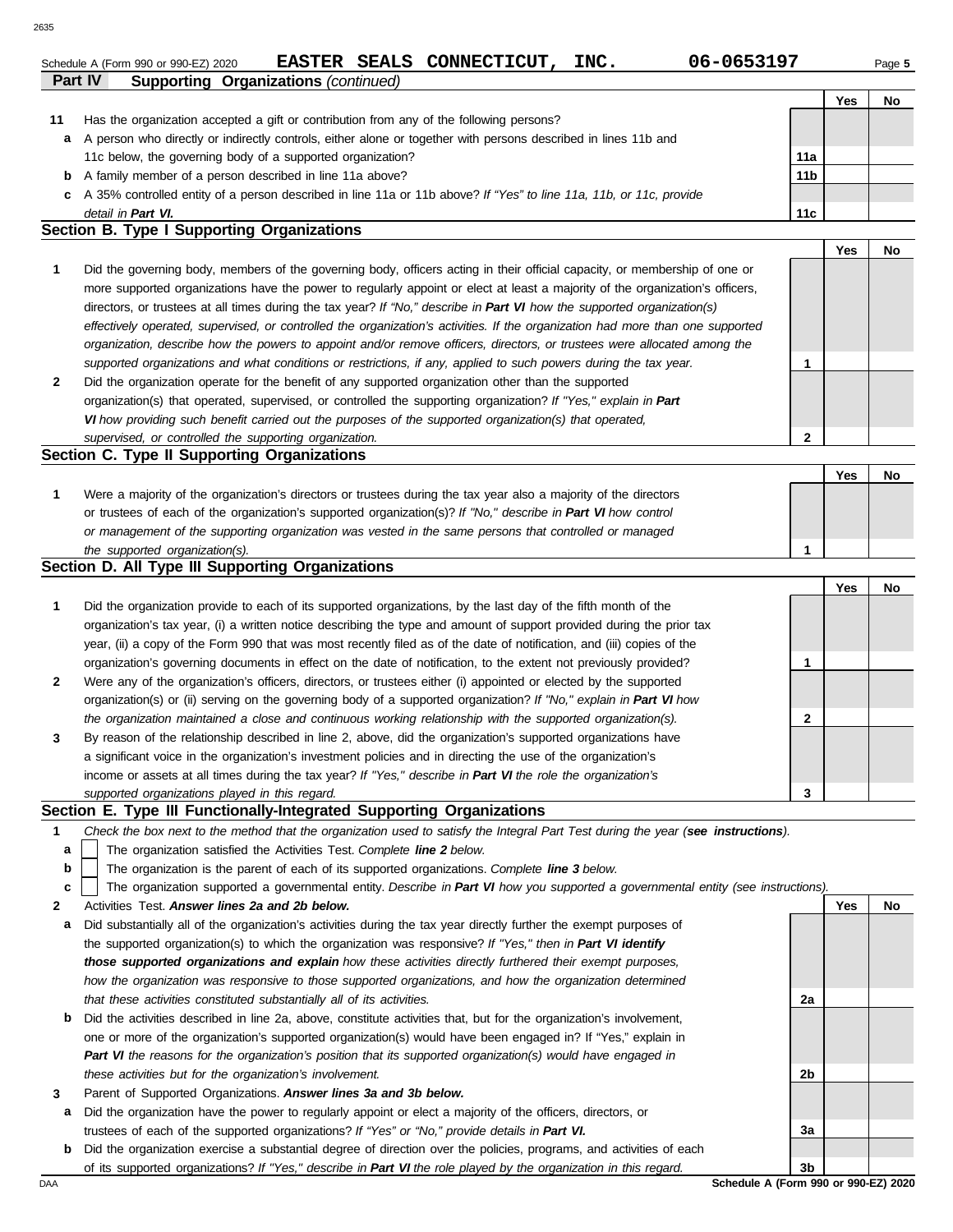| 2635   |                                                                                                                                              |                |                |                                |
|--------|----------------------------------------------------------------------------------------------------------------------------------------------|----------------|----------------|--------------------------------|
| Part V | EASTER SEALS CONNECTICUT,<br>Schedule A (Form 990 or 990-EZ) 2020<br>Type III Non-Functionally Integrated 509(a)(3) Supporting Organizations | INC.           | 06-0653197     | Page 6                         |
| 1      | Check here if the organization satisfied the Integral Part Test as a qualifying trust on Nov. 20, 1970 (explain in Part VI). See             |                |                |                                |
|        | instructions. All other Type III non-functionally integrated supporting organizations must complete Sections A through E.                    |                |                |                                |
|        | Section A - Adjusted Net Income                                                                                                              |                | (A) Prior Year | (B) Current Year<br>(optional) |
|        | Net short-term capital gain                                                                                                                  | 1              |                |                                |
|        | Recoveries of prior-year distributions                                                                                                       | $\overline{2}$ |                |                                |
|        | Other gross income (see instructions)                                                                                                        | 3              |                |                                |
| 4      | Add lines 1 through 3.                                                                                                                       | 4              |                |                                |
| 5      | Depreciation and depletion                                                                                                                   | 5              |                |                                |
| 6      | Portion of operating expenses paid or incurred for production or collection of                                                               |                |                |                                |
|        | gross income or for management, conservation, or maintenance of property                                                                     |                |                |                                |
|        | held for production of income (see instructions)                                                                                             | 6              |                |                                |
|        | Other expenses (see instructions)                                                                                                            | $\overline{7}$ |                |                                |
|        | Adjusted Net Income (subtract lines 5, 6, and 7 from line 4)                                                                                 | 8              |                |                                |
|        | Section B - Minimum Asset Amount                                                                                                             |                | (A) Prior Year | (B) Current Year<br>(optional) |
|        | Aggregate fair market value of all non-exempt-use assets (see                                                                                |                |                |                                |
|        | instructions for short tax year or assets held for part of year):                                                                            |                |                |                                |
|        | a Average monthly value of securities                                                                                                        | 1a             |                |                                |
|        | <b>b</b> Average monthly cash balances                                                                                                       | 1 <sub>b</sub> |                |                                |
|        | c Fair market value of other non-exempt-use assets                                                                                           | 1c             |                |                                |
|        | <b>d Total</b> (add lines 1a, 1b, and 1c)                                                                                                    | 1 <sub>d</sub> |                |                                |
|        | e Discount claimed for blockage or other factors                                                                                             |                |                |                                |

**2 3**

**4 5 6**

**8 7** Recoveries of prior-year distributions **Minimum Asset Amount (add line 7 to line 6) Section C – Distributable Amount 7 6 5 4 3 2 1** Adjusted net income for prior year (from Section A, line 8, column A) Enter 0.85 of line 1. Minimum asset amount for prior year (from Section B, line 8, column A) Enter greater of line 2 or line 3. Income tax imposed in prior year **Distributable Amount.** Subtract line 5 from line 4, unless subject to emergency temporary reduction (see instructions). Check here if the current year is the organization's first as a non-functionally integrated Type III supporting organization **7 8 3 2 1 6 5 4**

**Schedule A (Form 990 or 990-EZ) 2020**

Current Year

*(explain in detail in Part VI)*:

Subtract line 2 from line 1d.

see instructions).

Multiply line 5 by 0.035.

(see instructions).

**5** Net value of non-exempt-use assets (subtract line 4 from line 3)

Cash deemed held for exempt use. Enter 0.015 of line 3 (for greater amount,

**2** Acquisition indebtedness applicable to non-exempt-use assets

**6**

**4 3**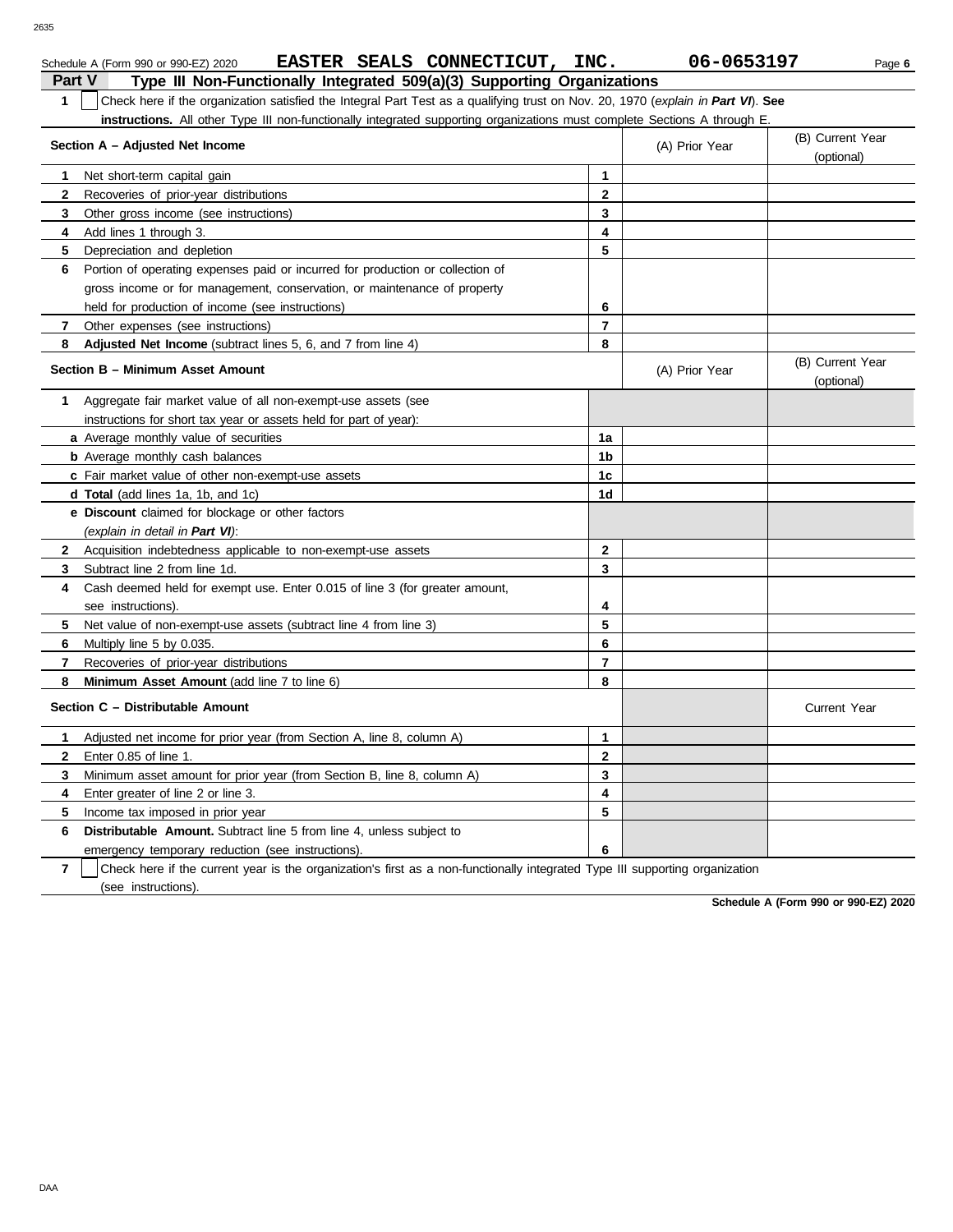# Schedule A (Form 990 or 990-EZ) 2020 **EASTER SEALS CONNECTICUT, INC.** 06-0653197 Page 7

| Part V<br>Type III Non-Functionally Integrated 509(a)(3) Supporting Organizations (continued) |                                                                                                                                               |                             |                                       |                                         |  |  |  |  |  |
|-----------------------------------------------------------------------------------------------|-----------------------------------------------------------------------------------------------------------------------------------------------|-----------------------------|---------------------------------------|-----------------------------------------|--|--|--|--|--|
|                                                                                               | Section D - Distributions                                                                                                                     |                             |                                       | <b>Current Year</b>                     |  |  |  |  |  |
| 1                                                                                             | Amounts paid to supported organizations to accomplish exempt purposes                                                                         |                             |                                       |                                         |  |  |  |  |  |
| $\mathbf{2}$                                                                                  | Amounts paid to perform activity that directly furthers exempt purposes of supported                                                          |                             |                                       |                                         |  |  |  |  |  |
|                                                                                               | organizations, in excess of income from activity                                                                                              |                             |                                       |                                         |  |  |  |  |  |
| 3                                                                                             | Administrative expenses paid to accomplish exempt purposes of supported organizations                                                         |                             |                                       |                                         |  |  |  |  |  |
| 4                                                                                             | Amounts paid to acquire exempt-use assets                                                                                                     |                             |                                       |                                         |  |  |  |  |  |
| 5                                                                                             | Qualified set-aside amounts (prior IRS approval required—provide details in Part VI)                                                          |                             |                                       |                                         |  |  |  |  |  |
| 6                                                                                             | Other distributions (describe in Part VI). See instructions.                                                                                  |                             |                                       |                                         |  |  |  |  |  |
| 7                                                                                             | Total annual distributions. Add lines 1 through 6.                                                                                            |                             |                                       |                                         |  |  |  |  |  |
| 8                                                                                             | Distributions to attentive supported organizations to which the organization is responsive<br>(provide details in Part VI). See instructions. |                             |                                       |                                         |  |  |  |  |  |
| 9                                                                                             | Distributable amount for 2020 from Section C, line 6                                                                                          |                             |                                       |                                         |  |  |  |  |  |
| 10                                                                                            | Line 8 amount divided by line 9 amount                                                                                                        |                             |                                       |                                         |  |  |  |  |  |
|                                                                                               |                                                                                                                                               | (i)                         | (ii)                                  | (iii)                                   |  |  |  |  |  |
|                                                                                               | <b>Section E - Distribution Allocations (see instructions)</b>                                                                                | <b>Excess Distributions</b> | <b>Underdistributions</b><br>Pre-2020 | <b>Distributable</b><br>Amount for 2020 |  |  |  |  |  |
| 1                                                                                             | Distributable amount for 2020 from Section C, line 6                                                                                          |                             |                                       |                                         |  |  |  |  |  |
| $\mathbf{2}$                                                                                  | Underdistributions, if any, for years prior to 2020                                                                                           |                             |                                       |                                         |  |  |  |  |  |
|                                                                                               | (reasonable cause required-explain in Part VI). See                                                                                           |                             |                                       |                                         |  |  |  |  |  |
|                                                                                               | instructions.                                                                                                                                 |                             |                                       |                                         |  |  |  |  |  |
| 3.                                                                                            | Excess distributions carryover, if any, to 2020                                                                                               |                             |                                       |                                         |  |  |  |  |  |
|                                                                                               |                                                                                                                                               |                             |                                       |                                         |  |  |  |  |  |
|                                                                                               |                                                                                                                                               |                             |                                       |                                         |  |  |  |  |  |
|                                                                                               |                                                                                                                                               |                             |                                       |                                         |  |  |  |  |  |
|                                                                                               |                                                                                                                                               |                             |                                       |                                         |  |  |  |  |  |
|                                                                                               |                                                                                                                                               |                             |                                       |                                         |  |  |  |  |  |
|                                                                                               | f Total of lines 3a through 3e                                                                                                                |                             |                                       |                                         |  |  |  |  |  |
|                                                                                               | g Applied to underdistributions of prior years                                                                                                |                             |                                       |                                         |  |  |  |  |  |
|                                                                                               | h Applied to 2020 distributable amount                                                                                                        |                             |                                       |                                         |  |  |  |  |  |
|                                                                                               | Carryover from 2015 not applied (see instructions)                                                                                            |                             |                                       |                                         |  |  |  |  |  |
|                                                                                               | Remainder. Subtract lines 3g, 3h, and 3i from line 3f.                                                                                        |                             |                                       |                                         |  |  |  |  |  |
| 4                                                                                             | Distributions for 2020 from                                                                                                                   |                             |                                       |                                         |  |  |  |  |  |
|                                                                                               | Section D, line 7:<br>\$                                                                                                                      |                             |                                       |                                         |  |  |  |  |  |
|                                                                                               | a Applied to underdistributions of prior years                                                                                                |                             |                                       |                                         |  |  |  |  |  |
|                                                                                               | <b>b</b> Applied to 2020 distributable amount                                                                                                 |                             |                                       |                                         |  |  |  |  |  |
|                                                                                               | Remainder. Subtract lines 4a and 4b from line 4.                                                                                              |                             |                                       |                                         |  |  |  |  |  |
| 5                                                                                             | Remaining underdistributions for years prior to 2020, if                                                                                      |                             |                                       |                                         |  |  |  |  |  |
|                                                                                               | any. Subtract lines 3g and 4a from line 2. For result                                                                                         |                             |                                       |                                         |  |  |  |  |  |
|                                                                                               | greater than zero, explain in Part VI. See instructions.                                                                                      |                             |                                       |                                         |  |  |  |  |  |
| 6                                                                                             | Remaining underdistributions for 2020 Subtract lines 3h                                                                                       |                             |                                       |                                         |  |  |  |  |  |
|                                                                                               | and 4b from line 1. For result greater than zero, explain in                                                                                  |                             |                                       |                                         |  |  |  |  |  |
|                                                                                               | Part VI. See instructions.                                                                                                                    |                             |                                       |                                         |  |  |  |  |  |
| 7                                                                                             | Excess distributions carryover to 2021. Add lines 3j                                                                                          |                             |                                       |                                         |  |  |  |  |  |
|                                                                                               | and 4c.                                                                                                                                       |                             |                                       |                                         |  |  |  |  |  |
| 8                                                                                             | Breakdown of line 7:                                                                                                                          |                             |                                       |                                         |  |  |  |  |  |
|                                                                                               | a Excess from 2016                                                                                                                            |                             |                                       |                                         |  |  |  |  |  |
|                                                                                               |                                                                                                                                               |                             |                                       |                                         |  |  |  |  |  |
|                                                                                               |                                                                                                                                               |                             |                                       |                                         |  |  |  |  |  |
|                                                                                               |                                                                                                                                               |                             |                                       |                                         |  |  |  |  |  |
|                                                                                               | e Excess from 2020.                                                                                                                           |                             |                                       |                                         |  |  |  |  |  |

**Schedule A (Form 990 or 990-EZ) 2020**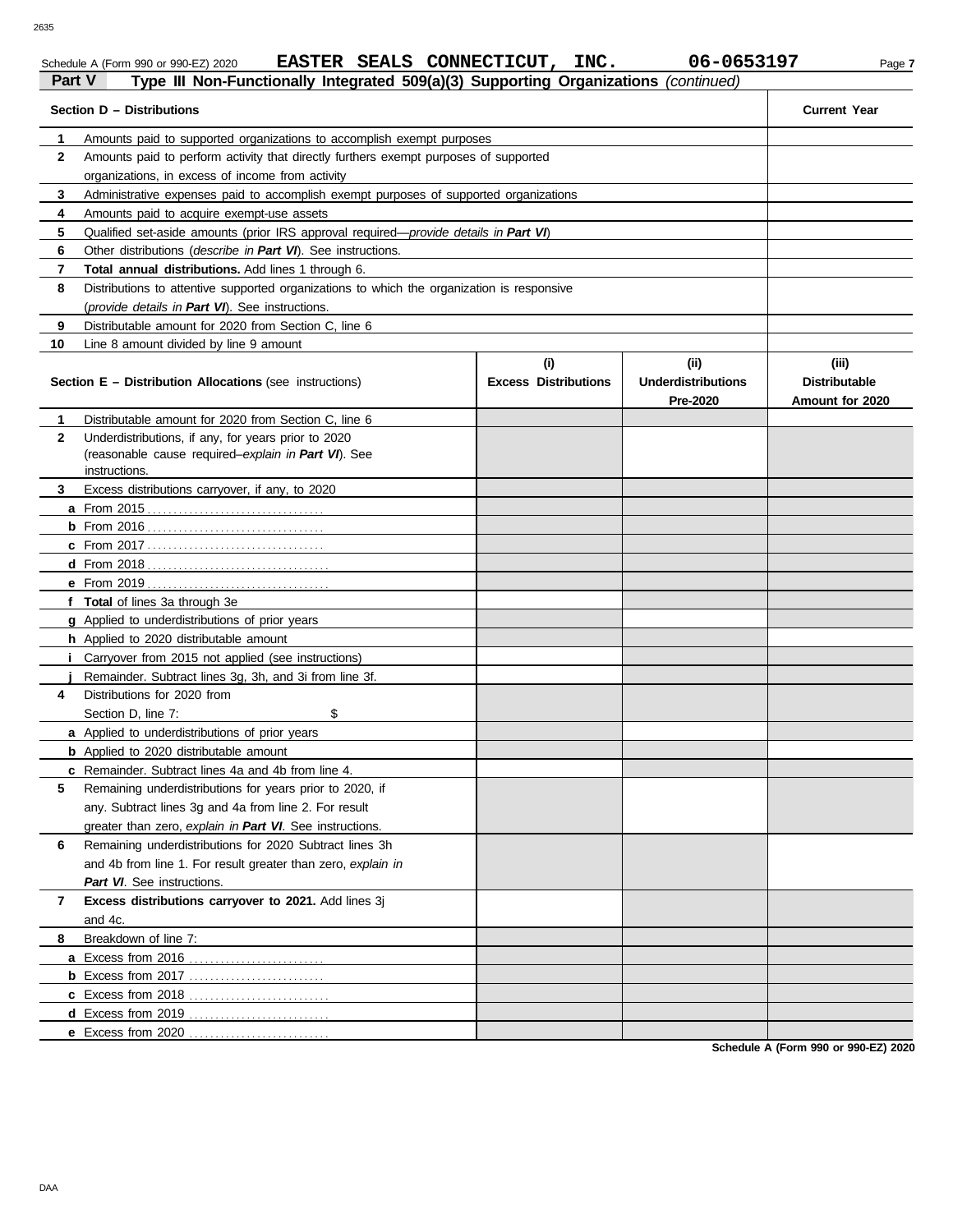|         | Schedule A (Form 990 or 990-EZ) 2020 |  | EASTER SEALS CONNECTICUT, INC.                                                                 | 06-0653197                                                                                                                                                                                                                                                                                                                                                                                                                                                                                | Page 8 |
|---------|--------------------------------------|--|------------------------------------------------------------------------------------------------|-------------------------------------------------------------------------------------------------------------------------------------------------------------------------------------------------------------------------------------------------------------------------------------------------------------------------------------------------------------------------------------------------------------------------------------------------------------------------------------------|--------|
| Part VI |                                      |  | lines 2, 5, and 6. Also complete this part for any additional information. (See instructions.) | Supplemental Information. Provide the explanations required by Part II, line 10; Part II, line 17a or 17b; Part<br>III, line 12; Part IV, Section A, lines 1, 2, 3b, 3c, 4b, 4c, 5a, 6, 9a, 9b, 9c, 11a, 11b, and 11c; Part IV, Section<br>B, lines 1 and 2; Part IV, Section C, line 1; Part IV, Section D, lines 2 and 3; Part IV, Section E, lines 1c, 2a, 2b,<br>3a, and 3b; Part V, line 1; Part V, Section B, line 1e; Part V, Section D, lines 5, 6, and 8; and Part V, Section E, |        |
|         |                                      |  |                                                                                                |                                                                                                                                                                                                                                                                                                                                                                                                                                                                                           |        |
|         |                                      |  |                                                                                                |                                                                                                                                                                                                                                                                                                                                                                                                                                                                                           |        |
|         |                                      |  |                                                                                                |                                                                                                                                                                                                                                                                                                                                                                                                                                                                                           |        |
|         |                                      |  |                                                                                                |                                                                                                                                                                                                                                                                                                                                                                                                                                                                                           |        |
|         |                                      |  |                                                                                                |                                                                                                                                                                                                                                                                                                                                                                                                                                                                                           |        |
|         |                                      |  |                                                                                                |                                                                                                                                                                                                                                                                                                                                                                                                                                                                                           |        |
|         |                                      |  |                                                                                                |                                                                                                                                                                                                                                                                                                                                                                                                                                                                                           |        |
|         |                                      |  |                                                                                                |                                                                                                                                                                                                                                                                                                                                                                                                                                                                                           |        |
|         |                                      |  |                                                                                                |                                                                                                                                                                                                                                                                                                                                                                                                                                                                                           |        |
|         |                                      |  |                                                                                                |                                                                                                                                                                                                                                                                                                                                                                                                                                                                                           |        |
|         |                                      |  |                                                                                                |                                                                                                                                                                                                                                                                                                                                                                                                                                                                                           |        |
|         |                                      |  |                                                                                                |                                                                                                                                                                                                                                                                                                                                                                                                                                                                                           |        |
|         |                                      |  |                                                                                                |                                                                                                                                                                                                                                                                                                                                                                                                                                                                                           |        |
|         |                                      |  |                                                                                                |                                                                                                                                                                                                                                                                                                                                                                                                                                                                                           |        |
|         |                                      |  |                                                                                                |                                                                                                                                                                                                                                                                                                                                                                                                                                                                                           |        |
|         |                                      |  |                                                                                                |                                                                                                                                                                                                                                                                                                                                                                                                                                                                                           |        |
|         |                                      |  |                                                                                                |                                                                                                                                                                                                                                                                                                                                                                                                                                                                                           |        |
|         |                                      |  |                                                                                                |                                                                                                                                                                                                                                                                                                                                                                                                                                                                                           |        |
|         |                                      |  |                                                                                                |                                                                                                                                                                                                                                                                                                                                                                                                                                                                                           |        |
|         |                                      |  |                                                                                                |                                                                                                                                                                                                                                                                                                                                                                                                                                                                                           |        |
|         |                                      |  |                                                                                                |                                                                                                                                                                                                                                                                                                                                                                                                                                                                                           |        |
|         |                                      |  |                                                                                                |                                                                                                                                                                                                                                                                                                                                                                                                                                                                                           |        |
|         |                                      |  |                                                                                                |                                                                                                                                                                                                                                                                                                                                                                                                                                                                                           |        |
|         |                                      |  |                                                                                                |                                                                                                                                                                                                                                                                                                                                                                                                                                                                                           |        |
|         |                                      |  |                                                                                                |                                                                                                                                                                                                                                                                                                                                                                                                                                                                                           |        |
|         |                                      |  |                                                                                                |                                                                                                                                                                                                                                                                                                                                                                                                                                                                                           |        |
|         |                                      |  |                                                                                                |                                                                                                                                                                                                                                                                                                                                                                                                                                                                                           |        |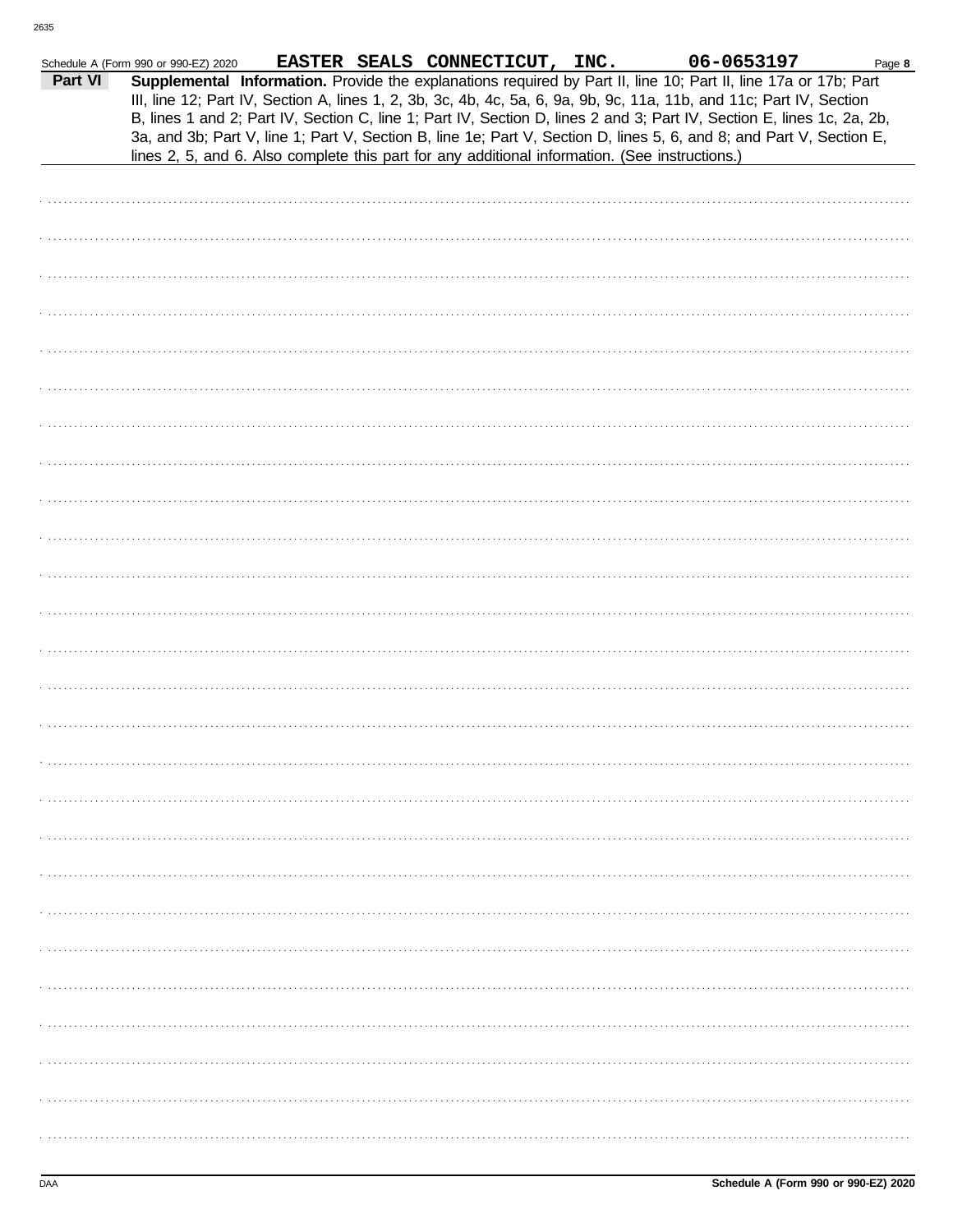| u Complete if the organization answered "Yes" on Form 990,<br>Part IV, line 6, 7, 8, 9, 10, 11a, 11b, 11c, 11d, 11e, 11f, 12a, or 12b.<br>Open to Public<br>u Attach to Form 990.<br>Department of the Treasury<br><b>Inspection</b><br>Internal Revenue Service<br><b>u</b> Go to www.irs.gov/Form990 for instructions and the latest information.<br>Employer identification number<br>Name of the organization<br>06-0653197<br>EASTER SEALS CONNECTICUT, INC.<br>Organizations Maintaining Donor Advised Funds or Other Similar Funds or Accounts.<br>Part I<br>Complete if the organization answered "Yes" on Form 990, Part IV, line 6.<br>(a) Donor advised funds<br>(b) Funds and other accounts<br>1<br>2<br>3<br>4<br>Did the organization inform all donors and donor advisors in writing that the assets held in donor advised<br>5<br>Yes<br>No<br>Did the organization inform all grantees, donors, and donor advisors in writing that grant funds can be used<br>6<br>only for charitable purposes and not for the benefit of the donor or donor advisor, or for any other purpose<br>Yes<br>conferring impermissible private benefit?<br>No<br><b>Conservation Easements.</b><br>Part II<br>Complete if the organization answered "Yes" on Form 990, Part IV, line 7.<br>Purpose(s) of conservation easements held by the organization (check all that apply).<br>1<br>Preservation of land for public use (for example, recreation or education)<br>Preservation of a historically important land area<br>Protection of natural habitat<br>Preservation of a certified historic structure<br>Preservation of open space<br>Complete lines 2a through 2d if the organization held a qualified conservation contribution in the form of a conservation<br>2<br>easement on the last day of the tax year.<br>Held at the End of the Tax Year<br>2a<br>а<br>2b<br>b<br>2c<br>Number of conservation easements on a certified historic structure included in (a) [[[[[[[[[[[[[[[[[[[[[[[[[]]]]]]]<br>c<br>Number of conservation easements included in (c) acquired after 7/25/06, and not on a<br>d<br>2d<br>Number of conservation easements modified, transferred, released, extinguished, or terminated by the organization during the<br>3.<br>tax year $\mathbf u$<br>Number of states where property subject to conservation easement is located <b>u</b><br>Does the organization have a written policy regarding the periodic monitoring, inspection, handling of<br>5<br>Yes<br>No<br>Staff and volunteer hours devoted to monitoring, inspecting, handling of violations, and enforcing conservation easements during the year<br>6<br>$\mathbf{u}$<br>Amount of expenses incurred in monitoring, inspecting, handling of violations, and enforcing conservation easements during the year<br>7<br>Does each conservation easement reported on line 2(d) above satisfy the requirements of section 170(h)(4)(B)(i)<br>8<br>Yes<br>No<br>In Part XIII, describe how the organization reports conservation easements in its revenue and expense statement and<br>9<br>balance sheet, and include, if applicable, the text of the footnote to the organization's financial statements that describes the<br>organization's accounting for conservation easements.<br>Organizations Maintaining Collections of Art, Historical Treasures, or Other Similar Assets.<br>Part III<br>Complete if the organization answered "Yes" on Form 990, Part IV, line 8.<br>1a If the organization elected, as permitted under FASB ASC 958, not to report in its revenue statement and balance sheet works<br>of art, historical treasures, or other similar assets held for public exhibition, education, or research in furtherance of public<br>service, provide in Part XIII the text of the footnote to its financial statements that describes these items.<br><b>b</b> If the organization elected, as permitted under FASB ASC 958, to report in its revenue statement and balance sheet works of<br>art, historical treasures, or other similar assets held for public exhibition, education, or research in furtherance of public service,<br>provide the following amounts relating to these items:<br>(i)<br>$\mathbf{u}$ \$<br>If the organization received or held works of art, historical treasures, or other similar assets for financial gain, provide the<br>2<br>following amounts required to be reported under FASB ASC 958 relating to these items:<br>а<br>b<br>For Paperwork Reduction Act Notice, see the Instructions for Form 990.<br>Schedule D (Form 990) 2020 |            | <b>SCHEDULE D</b> |  |  | Supplemental Financial Statements |  |  | OMB No. 1545-0047 |
|-----------------------------------------------------------------------------------------------------------------------------------------------------------------------------------------------------------------------------------------------------------------------------------------------------------------------------------------------------------------------------------------------------------------------------------------------------------------------------------------------------------------------------------------------------------------------------------------------------------------------------------------------------------------------------------------------------------------------------------------------------------------------------------------------------------------------------------------------------------------------------------------------------------------------------------------------------------------------------------------------------------------------------------------------------------------------------------------------------------------------------------------------------------------------------------------------------------------------------------------------------------------------------------------------------------------------------------------------------------------------------------------------------------------------------------------------------------------------------------------------------------------------------------------------------------------------------------------------------------------------------------------------------------------------------------------------------------------------------------------------------------------------------------------------------------------------------------------------------------------------------------------------------------------------------------------------------------------------------------------------------------------------------------------------------------------------------------------------------------------------------------------------------------------------------------------------------------------------------------------------------------------------------------------------------------------------------------------------------------------------------------------------------------------------------------------------------------------------------------------------------------------------------------------------------------------------------------------------------------------------------------------------------------------------------------------------------------------------------------------------------------------------------------------------------------------------------------------------------------------------------------------------------------------------------------------------------------------------------------------------------------------------------------------------------------------------------------------------------------------------------------------------------------------------------------------------------------------------------------------------------------------------------------------------------------------------------------------------------------------------------------------------------------------------------------------------------------------------------------------------------------------------------------------------------------------------------------------------------------------------------------------------------------------------------------------------------------------------------------------------------------------------------------------------------------------------------------------------------------------------------------------------------------------------------------------------------------------------------------------------------------------------------------------------------------------------------------------------------------------------------------------------------------------------------------------------------------------------------------------------------------------------------------------------------------------------------------------------------------------------------------------------------------------------------------------------------------------------------------------------------------------------------------------------------------------------------------------------------|------------|-------------------|--|--|-----------------------------------|--|--|-------------------|
|                                                                                                                                                                                                                                                                                                                                                                                                                                                                                                                                                                                                                                                                                                                                                                                                                                                                                                                                                                                                                                                                                                                                                                                                                                                                                                                                                                                                                                                                                                                                                                                                                                                                                                                                                                                                                                                                                                                                                                                                                                                                                                                                                                                                                                                                                                                                                                                                                                                                                                                                                                                                                                                                                                                                                                                                                                                                                                                                                                                                                                                                                                                                                                                                                                                                                                                                                                                                                                                                                                                                                                                                                                                                                                                                                                                                                                                                                                                                                                                                                                                                                                                                                                                                                                                                                                                                                                                                                                                                                                                                                                                                     | (Form 990) |                   |  |  |                                   |  |  |                   |
|                                                                                                                                                                                                                                                                                                                                                                                                                                                                                                                                                                                                                                                                                                                                                                                                                                                                                                                                                                                                                                                                                                                                                                                                                                                                                                                                                                                                                                                                                                                                                                                                                                                                                                                                                                                                                                                                                                                                                                                                                                                                                                                                                                                                                                                                                                                                                                                                                                                                                                                                                                                                                                                                                                                                                                                                                                                                                                                                                                                                                                                                                                                                                                                                                                                                                                                                                                                                                                                                                                                                                                                                                                                                                                                                                                                                                                                                                                                                                                                                                                                                                                                                                                                                                                                                                                                                                                                                                                                                                                                                                                                                     |            |                   |  |  |                                   |  |  |                   |
|                                                                                                                                                                                                                                                                                                                                                                                                                                                                                                                                                                                                                                                                                                                                                                                                                                                                                                                                                                                                                                                                                                                                                                                                                                                                                                                                                                                                                                                                                                                                                                                                                                                                                                                                                                                                                                                                                                                                                                                                                                                                                                                                                                                                                                                                                                                                                                                                                                                                                                                                                                                                                                                                                                                                                                                                                                                                                                                                                                                                                                                                                                                                                                                                                                                                                                                                                                                                                                                                                                                                                                                                                                                                                                                                                                                                                                                                                                                                                                                                                                                                                                                                                                                                                                                                                                                                                                                                                                                                                                                                                                                                     |            |                   |  |  |                                   |  |  |                   |
|                                                                                                                                                                                                                                                                                                                                                                                                                                                                                                                                                                                                                                                                                                                                                                                                                                                                                                                                                                                                                                                                                                                                                                                                                                                                                                                                                                                                                                                                                                                                                                                                                                                                                                                                                                                                                                                                                                                                                                                                                                                                                                                                                                                                                                                                                                                                                                                                                                                                                                                                                                                                                                                                                                                                                                                                                                                                                                                                                                                                                                                                                                                                                                                                                                                                                                                                                                                                                                                                                                                                                                                                                                                                                                                                                                                                                                                                                                                                                                                                                                                                                                                                                                                                                                                                                                                                                                                                                                                                                                                                                                                                     |            |                   |  |  |                                   |  |  |                   |
|                                                                                                                                                                                                                                                                                                                                                                                                                                                                                                                                                                                                                                                                                                                                                                                                                                                                                                                                                                                                                                                                                                                                                                                                                                                                                                                                                                                                                                                                                                                                                                                                                                                                                                                                                                                                                                                                                                                                                                                                                                                                                                                                                                                                                                                                                                                                                                                                                                                                                                                                                                                                                                                                                                                                                                                                                                                                                                                                                                                                                                                                                                                                                                                                                                                                                                                                                                                                                                                                                                                                                                                                                                                                                                                                                                                                                                                                                                                                                                                                                                                                                                                                                                                                                                                                                                                                                                                                                                                                                                                                                                                                     |            |                   |  |  |                                   |  |  |                   |
|                                                                                                                                                                                                                                                                                                                                                                                                                                                                                                                                                                                                                                                                                                                                                                                                                                                                                                                                                                                                                                                                                                                                                                                                                                                                                                                                                                                                                                                                                                                                                                                                                                                                                                                                                                                                                                                                                                                                                                                                                                                                                                                                                                                                                                                                                                                                                                                                                                                                                                                                                                                                                                                                                                                                                                                                                                                                                                                                                                                                                                                                                                                                                                                                                                                                                                                                                                                                                                                                                                                                                                                                                                                                                                                                                                                                                                                                                                                                                                                                                                                                                                                                                                                                                                                                                                                                                                                                                                                                                                                                                                                                     |            |                   |  |  |                                   |  |  |                   |
|                                                                                                                                                                                                                                                                                                                                                                                                                                                                                                                                                                                                                                                                                                                                                                                                                                                                                                                                                                                                                                                                                                                                                                                                                                                                                                                                                                                                                                                                                                                                                                                                                                                                                                                                                                                                                                                                                                                                                                                                                                                                                                                                                                                                                                                                                                                                                                                                                                                                                                                                                                                                                                                                                                                                                                                                                                                                                                                                                                                                                                                                                                                                                                                                                                                                                                                                                                                                                                                                                                                                                                                                                                                                                                                                                                                                                                                                                                                                                                                                                                                                                                                                                                                                                                                                                                                                                                                                                                                                                                                                                                                                     |            |                   |  |  |                                   |  |  |                   |
|                                                                                                                                                                                                                                                                                                                                                                                                                                                                                                                                                                                                                                                                                                                                                                                                                                                                                                                                                                                                                                                                                                                                                                                                                                                                                                                                                                                                                                                                                                                                                                                                                                                                                                                                                                                                                                                                                                                                                                                                                                                                                                                                                                                                                                                                                                                                                                                                                                                                                                                                                                                                                                                                                                                                                                                                                                                                                                                                                                                                                                                                                                                                                                                                                                                                                                                                                                                                                                                                                                                                                                                                                                                                                                                                                                                                                                                                                                                                                                                                                                                                                                                                                                                                                                                                                                                                                                                                                                                                                                                                                                                                     |            |                   |  |  |                                   |  |  |                   |
|                                                                                                                                                                                                                                                                                                                                                                                                                                                                                                                                                                                                                                                                                                                                                                                                                                                                                                                                                                                                                                                                                                                                                                                                                                                                                                                                                                                                                                                                                                                                                                                                                                                                                                                                                                                                                                                                                                                                                                                                                                                                                                                                                                                                                                                                                                                                                                                                                                                                                                                                                                                                                                                                                                                                                                                                                                                                                                                                                                                                                                                                                                                                                                                                                                                                                                                                                                                                                                                                                                                                                                                                                                                                                                                                                                                                                                                                                                                                                                                                                                                                                                                                                                                                                                                                                                                                                                                                                                                                                                                                                                                                     |            |                   |  |  |                                   |  |  |                   |
|                                                                                                                                                                                                                                                                                                                                                                                                                                                                                                                                                                                                                                                                                                                                                                                                                                                                                                                                                                                                                                                                                                                                                                                                                                                                                                                                                                                                                                                                                                                                                                                                                                                                                                                                                                                                                                                                                                                                                                                                                                                                                                                                                                                                                                                                                                                                                                                                                                                                                                                                                                                                                                                                                                                                                                                                                                                                                                                                                                                                                                                                                                                                                                                                                                                                                                                                                                                                                                                                                                                                                                                                                                                                                                                                                                                                                                                                                                                                                                                                                                                                                                                                                                                                                                                                                                                                                                                                                                                                                                                                                                                                     |            |                   |  |  |                                   |  |  |                   |
|                                                                                                                                                                                                                                                                                                                                                                                                                                                                                                                                                                                                                                                                                                                                                                                                                                                                                                                                                                                                                                                                                                                                                                                                                                                                                                                                                                                                                                                                                                                                                                                                                                                                                                                                                                                                                                                                                                                                                                                                                                                                                                                                                                                                                                                                                                                                                                                                                                                                                                                                                                                                                                                                                                                                                                                                                                                                                                                                                                                                                                                                                                                                                                                                                                                                                                                                                                                                                                                                                                                                                                                                                                                                                                                                                                                                                                                                                                                                                                                                                                                                                                                                                                                                                                                                                                                                                                                                                                                                                                                                                                                                     |            |                   |  |  |                                   |  |  |                   |
|                                                                                                                                                                                                                                                                                                                                                                                                                                                                                                                                                                                                                                                                                                                                                                                                                                                                                                                                                                                                                                                                                                                                                                                                                                                                                                                                                                                                                                                                                                                                                                                                                                                                                                                                                                                                                                                                                                                                                                                                                                                                                                                                                                                                                                                                                                                                                                                                                                                                                                                                                                                                                                                                                                                                                                                                                                                                                                                                                                                                                                                                                                                                                                                                                                                                                                                                                                                                                                                                                                                                                                                                                                                                                                                                                                                                                                                                                                                                                                                                                                                                                                                                                                                                                                                                                                                                                                                                                                                                                                                                                                                                     |            |                   |  |  |                                   |  |  |                   |
|                                                                                                                                                                                                                                                                                                                                                                                                                                                                                                                                                                                                                                                                                                                                                                                                                                                                                                                                                                                                                                                                                                                                                                                                                                                                                                                                                                                                                                                                                                                                                                                                                                                                                                                                                                                                                                                                                                                                                                                                                                                                                                                                                                                                                                                                                                                                                                                                                                                                                                                                                                                                                                                                                                                                                                                                                                                                                                                                                                                                                                                                                                                                                                                                                                                                                                                                                                                                                                                                                                                                                                                                                                                                                                                                                                                                                                                                                                                                                                                                                                                                                                                                                                                                                                                                                                                                                                                                                                                                                                                                                                                                     |            |                   |  |  |                                   |  |  |                   |
|                                                                                                                                                                                                                                                                                                                                                                                                                                                                                                                                                                                                                                                                                                                                                                                                                                                                                                                                                                                                                                                                                                                                                                                                                                                                                                                                                                                                                                                                                                                                                                                                                                                                                                                                                                                                                                                                                                                                                                                                                                                                                                                                                                                                                                                                                                                                                                                                                                                                                                                                                                                                                                                                                                                                                                                                                                                                                                                                                                                                                                                                                                                                                                                                                                                                                                                                                                                                                                                                                                                                                                                                                                                                                                                                                                                                                                                                                                                                                                                                                                                                                                                                                                                                                                                                                                                                                                                                                                                                                                                                                                                                     |            |                   |  |  |                                   |  |  |                   |
|                                                                                                                                                                                                                                                                                                                                                                                                                                                                                                                                                                                                                                                                                                                                                                                                                                                                                                                                                                                                                                                                                                                                                                                                                                                                                                                                                                                                                                                                                                                                                                                                                                                                                                                                                                                                                                                                                                                                                                                                                                                                                                                                                                                                                                                                                                                                                                                                                                                                                                                                                                                                                                                                                                                                                                                                                                                                                                                                                                                                                                                                                                                                                                                                                                                                                                                                                                                                                                                                                                                                                                                                                                                                                                                                                                                                                                                                                                                                                                                                                                                                                                                                                                                                                                                                                                                                                                                                                                                                                                                                                                                                     |            |                   |  |  |                                   |  |  |                   |
|                                                                                                                                                                                                                                                                                                                                                                                                                                                                                                                                                                                                                                                                                                                                                                                                                                                                                                                                                                                                                                                                                                                                                                                                                                                                                                                                                                                                                                                                                                                                                                                                                                                                                                                                                                                                                                                                                                                                                                                                                                                                                                                                                                                                                                                                                                                                                                                                                                                                                                                                                                                                                                                                                                                                                                                                                                                                                                                                                                                                                                                                                                                                                                                                                                                                                                                                                                                                                                                                                                                                                                                                                                                                                                                                                                                                                                                                                                                                                                                                                                                                                                                                                                                                                                                                                                                                                                                                                                                                                                                                                                                                     |            |                   |  |  |                                   |  |  |                   |
|                                                                                                                                                                                                                                                                                                                                                                                                                                                                                                                                                                                                                                                                                                                                                                                                                                                                                                                                                                                                                                                                                                                                                                                                                                                                                                                                                                                                                                                                                                                                                                                                                                                                                                                                                                                                                                                                                                                                                                                                                                                                                                                                                                                                                                                                                                                                                                                                                                                                                                                                                                                                                                                                                                                                                                                                                                                                                                                                                                                                                                                                                                                                                                                                                                                                                                                                                                                                                                                                                                                                                                                                                                                                                                                                                                                                                                                                                                                                                                                                                                                                                                                                                                                                                                                                                                                                                                                                                                                                                                                                                                                                     |            |                   |  |  |                                   |  |  |                   |
|                                                                                                                                                                                                                                                                                                                                                                                                                                                                                                                                                                                                                                                                                                                                                                                                                                                                                                                                                                                                                                                                                                                                                                                                                                                                                                                                                                                                                                                                                                                                                                                                                                                                                                                                                                                                                                                                                                                                                                                                                                                                                                                                                                                                                                                                                                                                                                                                                                                                                                                                                                                                                                                                                                                                                                                                                                                                                                                                                                                                                                                                                                                                                                                                                                                                                                                                                                                                                                                                                                                                                                                                                                                                                                                                                                                                                                                                                                                                                                                                                                                                                                                                                                                                                                                                                                                                                                                                                                                                                                                                                                                                     |            |                   |  |  |                                   |  |  |                   |
|                                                                                                                                                                                                                                                                                                                                                                                                                                                                                                                                                                                                                                                                                                                                                                                                                                                                                                                                                                                                                                                                                                                                                                                                                                                                                                                                                                                                                                                                                                                                                                                                                                                                                                                                                                                                                                                                                                                                                                                                                                                                                                                                                                                                                                                                                                                                                                                                                                                                                                                                                                                                                                                                                                                                                                                                                                                                                                                                                                                                                                                                                                                                                                                                                                                                                                                                                                                                                                                                                                                                                                                                                                                                                                                                                                                                                                                                                                                                                                                                                                                                                                                                                                                                                                                                                                                                                                                                                                                                                                                                                                                                     |            |                   |  |  |                                   |  |  |                   |
|                                                                                                                                                                                                                                                                                                                                                                                                                                                                                                                                                                                                                                                                                                                                                                                                                                                                                                                                                                                                                                                                                                                                                                                                                                                                                                                                                                                                                                                                                                                                                                                                                                                                                                                                                                                                                                                                                                                                                                                                                                                                                                                                                                                                                                                                                                                                                                                                                                                                                                                                                                                                                                                                                                                                                                                                                                                                                                                                                                                                                                                                                                                                                                                                                                                                                                                                                                                                                                                                                                                                                                                                                                                                                                                                                                                                                                                                                                                                                                                                                                                                                                                                                                                                                                                                                                                                                                                                                                                                                                                                                                                                     |            |                   |  |  |                                   |  |  |                   |
|                                                                                                                                                                                                                                                                                                                                                                                                                                                                                                                                                                                                                                                                                                                                                                                                                                                                                                                                                                                                                                                                                                                                                                                                                                                                                                                                                                                                                                                                                                                                                                                                                                                                                                                                                                                                                                                                                                                                                                                                                                                                                                                                                                                                                                                                                                                                                                                                                                                                                                                                                                                                                                                                                                                                                                                                                                                                                                                                                                                                                                                                                                                                                                                                                                                                                                                                                                                                                                                                                                                                                                                                                                                                                                                                                                                                                                                                                                                                                                                                                                                                                                                                                                                                                                                                                                                                                                                                                                                                                                                                                                                                     |            |                   |  |  |                                   |  |  |                   |
|                                                                                                                                                                                                                                                                                                                                                                                                                                                                                                                                                                                                                                                                                                                                                                                                                                                                                                                                                                                                                                                                                                                                                                                                                                                                                                                                                                                                                                                                                                                                                                                                                                                                                                                                                                                                                                                                                                                                                                                                                                                                                                                                                                                                                                                                                                                                                                                                                                                                                                                                                                                                                                                                                                                                                                                                                                                                                                                                                                                                                                                                                                                                                                                                                                                                                                                                                                                                                                                                                                                                                                                                                                                                                                                                                                                                                                                                                                                                                                                                                                                                                                                                                                                                                                                                                                                                                                                                                                                                                                                                                                                                     |            |                   |  |  |                                   |  |  |                   |
|                                                                                                                                                                                                                                                                                                                                                                                                                                                                                                                                                                                                                                                                                                                                                                                                                                                                                                                                                                                                                                                                                                                                                                                                                                                                                                                                                                                                                                                                                                                                                                                                                                                                                                                                                                                                                                                                                                                                                                                                                                                                                                                                                                                                                                                                                                                                                                                                                                                                                                                                                                                                                                                                                                                                                                                                                                                                                                                                                                                                                                                                                                                                                                                                                                                                                                                                                                                                                                                                                                                                                                                                                                                                                                                                                                                                                                                                                                                                                                                                                                                                                                                                                                                                                                                                                                                                                                                                                                                                                                                                                                                                     |            |                   |  |  |                                   |  |  |                   |
|                                                                                                                                                                                                                                                                                                                                                                                                                                                                                                                                                                                                                                                                                                                                                                                                                                                                                                                                                                                                                                                                                                                                                                                                                                                                                                                                                                                                                                                                                                                                                                                                                                                                                                                                                                                                                                                                                                                                                                                                                                                                                                                                                                                                                                                                                                                                                                                                                                                                                                                                                                                                                                                                                                                                                                                                                                                                                                                                                                                                                                                                                                                                                                                                                                                                                                                                                                                                                                                                                                                                                                                                                                                                                                                                                                                                                                                                                                                                                                                                                                                                                                                                                                                                                                                                                                                                                                                                                                                                                                                                                                                                     |            |                   |  |  |                                   |  |  |                   |
|                                                                                                                                                                                                                                                                                                                                                                                                                                                                                                                                                                                                                                                                                                                                                                                                                                                                                                                                                                                                                                                                                                                                                                                                                                                                                                                                                                                                                                                                                                                                                                                                                                                                                                                                                                                                                                                                                                                                                                                                                                                                                                                                                                                                                                                                                                                                                                                                                                                                                                                                                                                                                                                                                                                                                                                                                                                                                                                                                                                                                                                                                                                                                                                                                                                                                                                                                                                                                                                                                                                                                                                                                                                                                                                                                                                                                                                                                                                                                                                                                                                                                                                                                                                                                                                                                                                                                                                                                                                                                                                                                                                                     |            |                   |  |  |                                   |  |  |                   |
|                                                                                                                                                                                                                                                                                                                                                                                                                                                                                                                                                                                                                                                                                                                                                                                                                                                                                                                                                                                                                                                                                                                                                                                                                                                                                                                                                                                                                                                                                                                                                                                                                                                                                                                                                                                                                                                                                                                                                                                                                                                                                                                                                                                                                                                                                                                                                                                                                                                                                                                                                                                                                                                                                                                                                                                                                                                                                                                                                                                                                                                                                                                                                                                                                                                                                                                                                                                                                                                                                                                                                                                                                                                                                                                                                                                                                                                                                                                                                                                                                                                                                                                                                                                                                                                                                                                                                                                                                                                                                                                                                                                                     |            |                   |  |  |                                   |  |  |                   |
|                                                                                                                                                                                                                                                                                                                                                                                                                                                                                                                                                                                                                                                                                                                                                                                                                                                                                                                                                                                                                                                                                                                                                                                                                                                                                                                                                                                                                                                                                                                                                                                                                                                                                                                                                                                                                                                                                                                                                                                                                                                                                                                                                                                                                                                                                                                                                                                                                                                                                                                                                                                                                                                                                                                                                                                                                                                                                                                                                                                                                                                                                                                                                                                                                                                                                                                                                                                                                                                                                                                                                                                                                                                                                                                                                                                                                                                                                                                                                                                                                                                                                                                                                                                                                                                                                                                                                                                                                                                                                                                                                                                                     |            |                   |  |  |                                   |  |  |                   |
|                                                                                                                                                                                                                                                                                                                                                                                                                                                                                                                                                                                                                                                                                                                                                                                                                                                                                                                                                                                                                                                                                                                                                                                                                                                                                                                                                                                                                                                                                                                                                                                                                                                                                                                                                                                                                                                                                                                                                                                                                                                                                                                                                                                                                                                                                                                                                                                                                                                                                                                                                                                                                                                                                                                                                                                                                                                                                                                                                                                                                                                                                                                                                                                                                                                                                                                                                                                                                                                                                                                                                                                                                                                                                                                                                                                                                                                                                                                                                                                                                                                                                                                                                                                                                                                                                                                                                                                                                                                                                                                                                                                                     |            |                   |  |  |                                   |  |  |                   |
|                                                                                                                                                                                                                                                                                                                                                                                                                                                                                                                                                                                                                                                                                                                                                                                                                                                                                                                                                                                                                                                                                                                                                                                                                                                                                                                                                                                                                                                                                                                                                                                                                                                                                                                                                                                                                                                                                                                                                                                                                                                                                                                                                                                                                                                                                                                                                                                                                                                                                                                                                                                                                                                                                                                                                                                                                                                                                                                                                                                                                                                                                                                                                                                                                                                                                                                                                                                                                                                                                                                                                                                                                                                                                                                                                                                                                                                                                                                                                                                                                                                                                                                                                                                                                                                                                                                                                                                                                                                                                                                                                                                                     |            |                   |  |  |                                   |  |  |                   |
|                                                                                                                                                                                                                                                                                                                                                                                                                                                                                                                                                                                                                                                                                                                                                                                                                                                                                                                                                                                                                                                                                                                                                                                                                                                                                                                                                                                                                                                                                                                                                                                                                                                                                                                                                                                                                                                                                                                                                                                                                                                                                                                                                                                                                                                                                                                                                                                                                                                                                                                                                                                                                                                                                                                                                                                                                                                                                                                                                                                                                                                                                                                                                                                                                                                                                                                                                                                                                                                                                                                                                                                                                                                                                                                                                                                                                                                                                                                                                                                                                                                                                                                                                                                                                                                                                                                                                                                                                                                                                                                                                                                                     |            |                   |  |  |                                   |  |  |                   |
|                                                                                                                                                                                                                                                                                                                                                                                                                                                                                                                                                                                                                                                                                                                                                                                                                                                                                                                                                                                                                                                                                                                                                                                                                                                                                                                                                                                                                                                                                                                                                                                                                                                                                                                                                                                                                                                                                                                                                                                                                                                                                                                                                                                                                                                                                                                                                                                                                                                                                                                                                                                                                                                                                                                                                                                                                                                                                                                                                                                                                                                                                                                                                                                                                                                                                                                                                                                                                                                                                                                                                                                                                                                                                                                                                                                                                                                                                                                                                                                                                                                                                                                                                                                                                                                                                                                                                                                                                                                                                                                                                                                                     |            |                   |  |  |                                   |  |  |                   |
|                                                                                                                                                                                                                                                                                                                                                                                                                                                                                                                                                                                                                                                                                                                                                                                                                                                                                                                                                                                                                                                                                                                                                                                                                                                                                                                                                                                                                                                                                                                                                                                                                                                                                                                                                                                                                                                                                                                                                                                                                                                                                                                                                                                                                                                                                                                                                                                                                                                                                                                                                                                                                                                                                                                                                                                                                                                                                                                                                                                                                                                                                                                                                                                                                                                                                                                                                                                                                                                                                                                                                                                                                                                                                                                                                                                                                                                                                                                                                                                                                                                                                                                                                                                                                                                                                                                                                                                                                                                                                                                                                                                                     |            |                   |  |  |                                   |  |  |                   |
|                                                                                                                                                                                                                                                                                                                                                                                                                                                                                                                                                                                                                                                                                                                                                                                                                                                                                                                                                                                                                                                                                                                                                                                                                                                                                                                                                                                                                                                                                                                                                                                                                                                                                                                                                                                                                                                                                                                                                                                                                                                                                                                                                                                                                                                                                                                                                                                                                                                                                                                                                                                                                                                                                                                                                                                                                                                                                                                                                                                                                                                                                                                                                                                                                                                                                                                                                                                                                                                                                                                                                                                                                                                                                                                                                                                                                                                                                                                                                                                                                                                                                                                                                                                                                                                                                                                                                                                                                                                                                                                                                                                                     |            |                   |  |  |                                   |  |  |                   |
|                                                                                                                                                                                                                                                                                                                                                                                                                                                                                                                                                                                                                                                                                                                                                                                                                                                                                                                                                                                                                                                                                                                                                                                                                                                                                                                                                                                                                                                                                                                                                                                                                                                                                                                                                                                                                                                                                                                                                                                                                                                                                                                                                                                                                                                                                                                                                                                                                                                                                                                                                                                                                                                                                                                                                                                                                                                                                                                                                                                                                                                                                                                                                                                                                                                                                                                                                                                                                                                                                                                                                                                                                                                                                                                                                                                                                                                                                                                                                                                                                                                                                                                                                                                                                                                                                                                                                                                                                                                                                                                                                                                                     |            |                   |  |  |                                   |  |  |                   |
|                                                                                                                                                                                                                                                                                                                                                                                                                                                                                                                                                                                                                                                                                                                                                                                                                                                                                                                                                                                                                                                                                                                                                                                                                                                                                                                                                                                                                                                                                                                                                                                                                                                                                                                                                                                                                                                                                                                                                                                                                                                                                                                                                                                                                                                                                                                                                                                                                                                                                                                                                                                                                                                                                                                                                                                                                                                                                                                                                                                                                                                                                                                                                                                                                                                                                                                                                                                                                                                                                                                                                                                                                                                                                                                                                                                                                                                                                                                                                                                                                                                                                                                                                                                                                                                                                                                                                                                                                                                                                                                                                                                                     |            |                   |  |  |                                   |  |  |                   |
|                                                                                                                                                                                                                                                                                                                                                                                                                                                                                                                                                                                                                                                                                                                                                                                                                                                                                                                                                                                                                                                                                                                                                                                                                                                                                                                                                                                                                                                                                                                                                                                                                                                                                                                                                                                                                                                                                                                                                                                                                                                                                                                                                                                                                                                                                                                                                                                                                                                                                                                                                                                                                                                                                                                                                                                                                                                                                                                                                                                                                                                                                                                                                                                                                                                                                                                                                                                                                                                                                                                                                                                                                                                                                                                                                                                                                                                                                                                                                                                                                                                                                                                                                                                                                                                                                                                                                                                                                                                                                                                                                                                                     |            |                   |  |  |                                   |  |  |                   |
|                                                                                                                                                                                                                                                                                                                                                                                                                                                                                                                                                                                                                                                                                                                                                                                                                                                                                                                                                                                                                                                                                                                                                                                                                                                                                                                                                                                                                                                                                                                                                                                                                                                                                                                                                                                                                                                                                                                                                                                                                                                                                                                                                                                                                                                                                                                                                                                                                                                                                                                                                                                                                                                                                                                                                                                                                                                                                                                                                                                                                                                                                                                                                                                                                                                                                                                                                                                                                                                                                                                                                                                                                                                                                                                                                                                                                                                                                                                                                                                                                                                                                                                                                                                                                                                                                                                                                                                                                                                                                                                                                                                                     |            |                   |  |  |                                   |  |  |                   |
|                                                                                                                                                                                                                                                                                                                                                                                                                                                                                                                                                                                                                                                                                                                                                                                                                                                                                                                                                                                                                                                                                                                                                                                                                                                                                                                                                                                                                                                                                                                                                                                                                                                                                                                                                                                                                                                                                                                                                                                                                                                                                                                                                                                                                                                                                                                                                                                                                                                                                                                                                                                                                                                                                                                                                                                                                                                                                                                                                                                                                                                                                                                                                                                                                                                                                                                                                                                                                                                                                                                                                                                                                                                                                                                                                                                                                                                                                                                                                                                                                                                                                                                                                                                                                                                                                                                                                                                                                                                                                                                                                                                                     |            |                   |  |  |                                   |  |  |                   |
|                                                                                                                                                                                                                                                                                                                                                                                                                                                                                                                                                                                                                                                                                                                                                                                                                                                                                                                                                                                                                                                                                                                                                                                                                                                                                                                                                                                                                                                                                                                                                                                                                                                                                                                                                                                                                                                                                                                                                                                                                                                                                                                                                                                                                                                                                                                                                                                                                                                                                                                                                                                                                                                                                                                                                                                                                                                                                                                                                                                                                                                                                                                                                                                                                                                                                                                                                                                                                                                                                                                                                                                                                                                                                                                                                                                                                                                                                                                                                                                                                                                                                                                                                                                                                                                                                                                                                                                                                                                                                                                                                                                                     |            |                   |  |  |                                   |  |  |                   |
|                                                                                                                                                                                                                                                                                                                                                                                                                                                                                                                                                                                                                                                                                                                                                                                                                                                                                                                                                                                                                                                                                                                                                                                                                                                                                                                                                                                                                                                                                                                                                                                                                                                                                                                                                                                                                                                                                                                                                                                                                                                                                                                                                                                                                                                                                                                                                                                                                                                                                                                                                                                                                                                                                                                                                                                                                                                                                                                                                                                                                                                                                                                                                                                                                                                                                                                                                                                                                                                                                                                                                                                                                                                                                                                                                                                                                                                                                                                                                                                                                                                                                                                                                                                                                                                                                                                                                                                                                                                                                                                                                                                                     |            |                   |  |  |                                   |  |  |                   |
|                                                                                                                                                                                                                                                                                                                                                                                                                                                                                                                                                                                                                                                                                                                                                                                                                                                                                                                                                                                                                                                                                                                                                                                                                                                                                                                                                                                                                                                                                                                                                                                                                                                                                                                                                                                                                                                                                                                                                                                                                                                                                                                                                                                                                                                                                                                                                                                                                                                                                                                                                                                                                                                                                                                                                                                                                                                                                                                                                                                                                                                                                                                                                                                                                                                                                                                                                                                                                                                                                                                                                                                                                                                                                                                                                                                                                                                                                                                                                                                                                                                                                                                                                                                                                                                                                                                                                                                                                                                                                                                                                                                                     |            |                   |  |  |                                   |  |  |                   |
|                                                                                                                                                                                                                                                                                                                                                                                                                                                                                                                                                                                                                                                                                                                                                                                                                                                                                                                                                                                                                                                                                                                                                                                                                                                                                                                                                                                                                                                                                                                                                                                                                                                                                                                                                                                                                                                                                                                                                                                                                                                                                                                                                                                                                                                                                                                                                                                                                                                                                                                                                                                                                                                                                                                                                                                                                                                                                                                                                                                                                                                                                                                                                                                                                                                                                                                                                                                                                                                                                                                                                                                                                                                                                                                                                                                                                                                                                                                                                                                                                                                                                                                                                                                                                                                                                                                                                                                                                                                                                                                                                                                                     |            |                   |  |  |                                   |  |  |                   |
|                                                                                                                                                                                                                                                                                                                                                                                                                                                                                                                                                                                                                                                                                                                                                                                                                                                                                                                                                                                                                                                                                                                                                                                                                                                                                                                                                                                                                                                                                                                                                                                                                                                                                                                                                                                                                                                                                                                                                                                                                                                                                                                                                                                                                                                                                                                                                                                                                                                                                                                                                                                                                                                                                                                                                                                                                                                                                                                                                                                                                                                                                                                                                                                                                                                                                                                                                                                                                                                                                                                                                                                                                                                                                                                                                                                                                                                                                                                                                                                                                                                                                                                                                                                                                                                                                                                                                                                                                                                                                                                                                                                                     |            |                   |  |  |                                   |  |  |                   |
|                                                                                                                                                                                                                                                                                                                                                                                                                                                                                                                                                                                                                                                                                                                                                                                                                                                                                                                                                                                                                                                                                                                                                                                                                                                                                                                                                                                                                                                                                                                                                                                                                                                                                                                                                                                                                                                                                                                                                                                                                                                                                                                                                                                                                                                                                                                                                                                                                                                                                                                                                                                                                                                                                                                                                                                                                                                                                                                                                                                                                                                                                                                                                                                                                                                                                                                                                                                                                                                                                                                                                                                                                                                                                                                                                                                                                                                                                                                                                                                                                                                                                                                                                                                                                                                                                                                                                                                                                                                                                                                                                                                                     |            |                   |  |  |                                   |  |  |                   |
|                                                                                                                                                                                                                                                                                                                                                                                                                                                                                                                                                                                                                                                                                                                                                                                                                                                                                                                                                                                                                                                                                                                                                                                                                                                                                                                                                                                                                                                                                                                                                                                                                                                                                                                                                                                                                                                                                                                                                                                                                                                                                                                                                                                                                                                                                                                                                                                                                                                                                                                                                                                                                                                                                                                                                                                                                                                                                                                                                                                                                                                                                                                                                                                                                                                                                                                                                                                                                                                                                                                                                                                                                                                                                                                                                                                                                                                                                                                                                                                                                                                                                                                                                                                                                                                                                                                                                                                                                                                                                                                                                                                                     |            |                   |  |  |                                   |  |  |                   |
|                                                                                                                                                                                                                                                                                                                                                                                                                                                                                                                                                                                                                                                                                                                                                                                                                                                                                                                                                                                                                                                                                                                                                                                                                                                                                                                                                                                                                                                                                                                                                                                                                                                                                                                                                                                                                                                                                                                                                                                                                                                                                                                                                                                                                                                                                                                                                                                                                                                                                                                                                                                                                                                                                                                                                                                                                                                                                                                                                                                                                                                                                                                                                                                                                                                                                                                                                                                                                                                                                                                                                                                                                                                                                                                                                                                                                                                                                                                                                                                                                                                                                                                                                                                                                                                                                                                                                                                                                                                                                                                                                                                                     |            |                   |  |  |                                   |  |  |                   |
|                                                                                                                                                                                                                                                                                                                                                                                                                                                                                                                                                                                                                                                                                                                                                                                                                                                                                                                                                                                                                                                                                                                                                                                                                                                                                                                                                                                                                                                                                                                                                                                                                                                                                                                                                                                                                                                                                                                                                                                                                                                                                                                                                                                                                                                                                                                                                                                                                                                                                                                                                                                                                                                                                                                                                                                                                                                                                                                                                                                                                                                                                                                                                                                                                                                                                                                                                                                                                                                                                                                                                                                                                                                                                                                                                                                                                                                                                                                                                                                                                                                                                                                                                                                                                                                                                                                                                                                                                                                                                                                                                                                                     |            |                   |  |  |                                   |  |  |                   |
|                                                                                                                                                                                                                                                                                                                                                                                                                                                                                                                                                                                                                                                                                                                                                                                                                                                                                                                                                                                                                                                                                                                                                                                                                                                                                                                                                                                                                                                                                                                                                                                                                                                                                                                                                                                                                                                                                                                                                                                                                                                                                                                                                                                                                                                                                                                                                                                                                                                                                                                                                                                                                                                                                                                                                                                                                                                                                                                                                                                                                                                                                                                                                                                                                                                                                                                                                                                                                                                                                                                                                                                                                                                                                                                                                                                                                                                                                                                                                                                                                                                                                                                                                                                                                                                                                                                                                                                                                                                                                                                                                                                                     |            |                   |  |  |                                   |  |  |                   |
|                                                                                                                                                                                                                                                                                                                                                                                                                                                                                                                                                                                                                                                                                                                                                                                                                                                                                                                                                                                                                                                                                                                                                                                                                                                                                                                                                                                                                                                                                                                                                                                                                                                                                                                                                                                                                                                                                                                                                                                                                                                                                                                                                                                                                                                                                                                                                                                                                                                                                                                                                                                                                                                                                                                                                                                                                                                                                                                                                                                                                                                                                                                                                                                                                                                                                                                                                                                                                                                                                                                                                                                                                                                                                                                                                                                                                                                                                                                                                                                                                                                                                                                                                                                                                                                                                                                                                                                                                                                                                                                                                                                                     |            |                   |  |  |                                   |  |  |                   |
|                                                                                                                                                                                                                                                                                                                                                                                                                                                                                                                                                                                                                                                                                                                                                                                                                                                                                                                                                                                                                                                                                                                                                                                                                                                                                                                                                                                                                                                                                                                                                                                                                                                                                                                                                                                                                                                                                                                                                                                                                                                                                                                                                                                                                                                                                                                                                                                                                                                                                                                                                                                                                                                                                                                                                                                                                                                                                                                                                                                                                                                                                                                                                                                                                                                                                                                                                                                                                                                                                                                                                                                                                                                                                                                                                                                                                                                                                                                                                                                                                                                                                                                                                                                                                                                                                                                                                                                                                                                                                                                                                                                                     |            |                   |  |  |                                   |  |  |                   |
|                                                                                                                                                                                                                                                                                                                                                                                                                                                                                                                                                                                                                                                                                                                                                                                                                                                                                                                                                                                                                                                                                                                                                                                                                                                                                                                                                                                                                                                                                                                                                                                                                                                                                                                                                                                                                                                                                                                                                                                                                                                                                                                                                                                                                                                                                                                                                                                                                                                                                                                                                                                                                                                                                                                                                                                                                                                                                                                                                                                                                                                                                                                                                                                                                                                                                                                                                                                                                                                                                                                                                                                                                                                                                                                                                                                                                                                                                                                                                                                                                                                                                                                                                                                                                                                                                                                                                                                                                                                                                                                                                                                                     |            |                   |  |  |                                   |  |  |                   |
|                                                                                                                                                                                                                                                                                                                                                                                                                                                                                                                                                                                                                                                                                                                                                                                                                                                                                                                                                                                                                                                                                                                                                                                                                                                                                                                                                                                                                                                                                                                                                                                                                                                                                                                                                                                                                                                                                                                                                                                                                                                                                                                                                                                                                                                                                                                                                                                                                                                                                                                                                                                                                                                                                                                                                                                                                                                                                                                                                                                                                                                                                                                                                                                                                                                                                                                                                                                                                                                                                                                                                                                                                                                                                                                                                                                                                                                                                                                                                                                                                                                                                                                                                                                                                                                                                                                                                                                                                                                                                                                                                                                                     |            |                   |  |  |                                   |  |  |                   |
|                                                                                                                                                                                                                                                                                                                                                                                                                                                                                                                                                                                                                                                                                                                                                                                                                                                                                                                                                                                                                                                                                                                                                                                                                                                                                                                                                                                                                                                                                                                                                                                                                                                                                                                                                                                                                                                                                                                                                                                                                                                                                                                                                                                                                                                                                                                                                                                                                                                                                                                                                                                                                                                                                                                                                                                                                                                                                                                                                                                                                                                                                                                                                                                                                                                                                                                                                                                                                                                                                                                                                                                                                                                                                                                                                                                                                                                                                                                                                                                                                                                                                                                                                                                                                                                                                                                                                                                                                                                                                                                                                                                                     |            |                   |  |  |                                   |  |  |                   |
|                                                                                                                                                                                                                                                                                                                                                                                                                                                                                                                                                                                                                                                                                                                                                                                                                                                                                                                                                                                                                                                                                                                                                                                                                                                                                                                                                                                                                                                                                                                                                                                                                                                                                                                                                                                                                                                                                                                                                                                                                                                                                                                                                                                                                                                                                                                                                                                                                                                                                                                                                                                                                                                                                                                                                                                                                                                                                                                                                                                                                                                                                                                                                                                                                                                                                                                                                                                                                                                                                                                                                                                                                                                                                                                                                                                                                                                                                                                                                                                                                                                                                                                                                                                                                                                                                                                                                                                                                                                                                                                                                                                                     |            |                   |  |  |                                   |  |  |                   |
|                                                                                                                                                                                                                                                                                                                                                                                                                                                                                                                                                                                                                                                                                                                                                                                                                                                                                                                                                                                                                                                                                                                                                                                                                                                                                                                                                                                                                                                                                                                                                                                                                                                                                                                                                                                                                                                                                                                                                                                                                                                                                                                                                                                                                                                                                                                                                                                                                                                                                                                                                                                                                                                                                                                                                                                                                                                                                                                                                                                                                                                                                                                                                                                                                                                                                                                                                                                                                                                                                                                                                                                                                                                                                                                                                                                                                                                                                                                                                                                                                                                                                                                                                                                                                                                                                                                                                                                                                                                                                                                                                                                                     |            |                   |  |  |                                   |  |  |                   |
|                                                                                                                                                                                                                                                                                                                                                                                                                                                                                                                                                                                                                                                                                                                                                                                                                                                                                                                                                                                                                                                                                                                                                                                                                                                                                                                                                                                                                                                                                                                                                                                                                                                                                                                                                                                                                                                                                                                                                                                                                                                                                                                                                                                                                                                                                                                                                                                                                                                                                                                                                                                                                                                                                                                                                                                                                                                                                                                                                                                                                                                                                                                                                                                                                                                                                                                                                                                                                                                                                                                                                                                                                                                                                                                                                                                                                                                                                                                                                                                                                                                                                                                                                                                                                                                                                                                                                                                                                                                                                                                                                                                                     |            |                   |  |  |                                   |  |  |                   |

DAA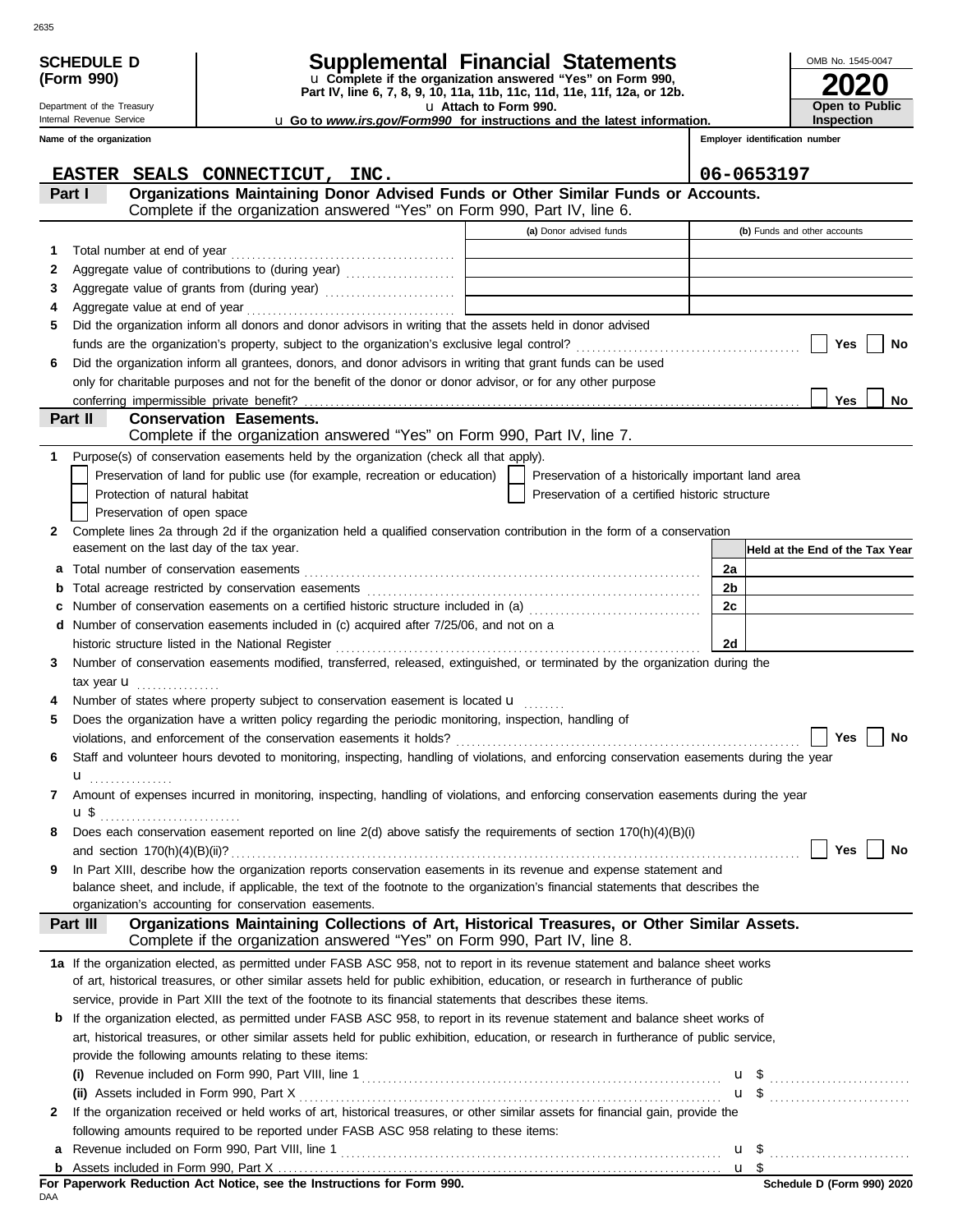|   | Schedule D (Form 990) 2020 EASTER SEALS CONNECTICUT, INC.                                                                                                                                                                      |                         |                          |                         |                    | 06-0653197           |                |                     | Page 2 |
|---|--------------------------------------------------------------------------------------------------------------------------------------------------------------------------------------------------------------------------------|-------------------------|--------------------------|-------------------------|--------------------|----------------------|----------------|---------------------|--------|
|   | Organizations Maintaining Collections of Art, Historical Treasures, or Other Similar Assets (continued)<br>Part III                                                                                                            |                         |                          |                         |                    |                      |                |                     |        |
|   | Using the organization's acquisition, accession, and other records, check any of the following that make significant use of its<br>collection items (check all that apply):                                                    |                         |                          |                         |                    |                      |                |                     |        |
| a | Public exhibition                                                                                                                                                                                                              | d                       | Loan or exchange program |                         |                    |                      |                |                     |        |
| b | Scholarly research                                                                                                                                                                                                             | е                       |                          |                         |                    |                      |                |                     |        |
|   | Preservation for future generations                                                                                                                                                                                            |                         |                          |                         |                    |                      |                |                     |        |
| c |                                                                                                                                                                                                                                |                         |                          |                         |                    |                      |                |                     |        |
|   | Provide a description of the organization's collections and explain how they further the organization's exempt purpose in Part                                                                                                 |                         |                          |                         |                    |                      |                |                     |        |
|   | XIII.                                                                                                                                                                                                                          |                         |                          |                         |                    |                      |                |                     |        |
| 5 | During the year, did the organization solicit or receive donations of art, historical treasures, or other similar                                                                                                              |                         |                          |                         |                    |                      |                |                     |        |
|   |                                                                                                                                                                                                                                |                         |                          |                         |                    |                      | <b>Yes</b>     |                     | No     |
|   | <b>Escrow and Custodial Arrangements.</b><br>Part IV                                                                                                                                                                           |                         |                          |                         |                    |                      |                |                     |        |
|   | Complete if the organization answered "Yes" on Form 990, Part IV, line 9, or reported an amount on Form                                                                                                                        |                         |                          |                         |                    |                      |                |                     |        |
|   | 990, Part X, line 21.                                                                                                                                                                                                          |                         |                          |                         |                    |                      |                |                     |        |
|   | 1a Is the organization an agent, trustee, custodian or other intermediary for contributions or other assets not                                                                                                                |                         |                          |                         |                    |                      |                |                     |        |
|   |                                                                                                                                                                                                                                |                         |                          |                         |                    |                      |                | Yes                 | No     |
|   | <b>b</b> If "Yes," explain the arrangement in Part XIII and complete the following table:                                                                                                                                      |                         |                          |                         |                    |                      |                |                     |        |
|   |                                                                                                                                                                                                                                |                         |                          |                         |                    |                      | Amount         |                     |        |
| C |                                                                                                                                                                                                                                |                         |                          |                         |                    | 1c                   |                |                     |        |
|   |                                                                                                                                                                                                                                |                         |                          |                         |                    | 1 <sub>d</sub>       |                |                     |        |
|   |                                                                                                                                                                                                                                |                         |                          |                         |                    | 1e                   |                |                     |        |
|   | Ending balance contains and account of the contact of the contact of the contact of the contact of the contact of the contact of the contact of the contact of the contact of the contact of the contact of the contact of the |                         |                          |                         |                    | 1f                   |                |                     |        |
|   |                                                                                                                                                                                                                                |                         |                          |                         |                    |                      | Yes            |                     | No     |
|   |                                                                                                                                                                                                                                |                         |                          |                         |                    |                      |                |                     |        |
|   | Part V<br><b>Endowment Funds.</b>                                                                                                                                                                                              |                         |                          |                         |                    |                      |                |                     |        |
|   | Complete if the organization answered "Yes" on Form 990, Part IV, line 10.                                                                                                                                                     |                         |                          |                         |                    |                      |                |                     |        |
|   |                                                                                                                                                                                                                                | (a) Current year        | (b) Prior year           |                         | (c) Two years back | (d) Three years back |                | (e) Four years back |        |
|   | 1a Beginning of year balance                                                                                                                                                                                                   |                         |                          |                         |                    |                      |                |                     |        |
|   | Contributions                                                                                                                                                                                                                  |                         |                          |                         |                    |                      |                |                     |        |
|   | Net investment earnings, gains, and                                                                                                                                                                                            |                         |                          |                         |                    |                      |                |                     |        |
|   |                                                                                                                                                                                                                                |                         |                          |                         |                    |                      |                |                     |        |
|   | d Grants or scholarships                                                                                                                                                                                                       |                         |                          |                         |                    |                      |                |                     |        |
|   | e Other expenditures for facilities and                                                                                                                                                                                        |                         |                          |                         |                    |                      |                |                     |        |
|   |                                                                                                                                                                                                                                |                         |                          |                         |                    |                      |                |                     |        |
|   | f Administrative expenses                                                                                                                                                                                                      |                         |                          |                         |                    |                      |                |                     |        |
|   |                                                                                                                                                                                                                                |                         |                          |                         |                    |                      |                |                     |        |
|   | Provide the estimated percentage of the current year end balance (line 1g, column (a)) held as:                                                                                                                                |                         |                          |                         |                    |                      |                |                     |        |
| а | Board designated or quasi-endowment <b>u</b> %                                                                                                                                                                                 |                         |                          |                         |                    |                      |                |                     |        |
|   | <b>b</b> Permanent endowment <b>u</b> %                                                                                                                                                                                        |                         |                          |                         |                    |                      |                |                     |        |
|   | c Term endowment <b>u</b><br>%                                                                                                                                                                                                 |                         |                          |                         |                    |                      |                |                     |        |
|   | .<br>The percentages on lines 2a, 2b, and 2c should equal 100%.                                                                                                                                                                |                         |                          |                         |                    |                      |                |                     |        |
|   | 3a Are there endowment funds not in the possession of the organization that are held and administered for the                                                                                                                  |                         |                          |                         |                    |                      |                |                     |        |
|   |                                                                                                                                                                                                                                |                         |                          |                         |                    |                      |                |                     |        |
|   | organization by:                                                                                                                                                                                                               |                         |                          |                         |                    |                      |                | Yes                 | No.    |
|   |                                                                                                                                                                                                                                |                         |                          |                         |                    |                      | 3a(i)          |                     |        |
|   | (ii) Related organizations                                                                                                                                                                                                     |                         |                          |                         |                    |                      | 3a(ii)         |                     |        |
|   |                                                                                                                                                                                                                                |                         |                          |                         |                    |                      | 3b             |                     |        |
|   | Describe in Part XIII the intended uses of the organization's endowment funds.                                                                                                                                                 |                         |                          |                         |                    |                      |                |                     |        |
|   | Land, Buildings, and Equipment.<br>Part VI                                                                                                                                                                                     |                         |                          |                         |                    |                      |                |                     |        |
|   | Complete if the organization answered "Yes" on Form 990, Part IV, line 11a. See Form 990, Part X, line 10.                                                                                                                     |                         |                          |                         |                    |                      |                |                     |        |
|   | Description of property                                                                                                                                                                                                        | (a) Cost or other basis |                          | (b) Cost or other basis |                    | (c) Accumulated      | (d) Book value |                     |        |
|   |                                                                                                                                                                                                                                | (investment)            |                          | (other)                 |                    | depreciation         |                |                     |        |
|   |                                                                                                                                                                                                                                |                         |                          | 815,000                 |                    |                      |                | 815,000             |        |
|   |                                                                                                                                                                                                                                |                         |                          | 9,484,170               |                    | 1,804,201            |                | 7,679,969           |        |
|   | c Leasehold improvements                                                                                                                                                                                                       |                         |                          | 167,911                 |                    | 43,235               |                | 124,676             |        |
|   |                                                                                                                                                                                                                                |                         |                          | 350,705                 |                    | 295,655              |                | 55,050              |        |
|   |                                                                                                                                                                                                                                |                         |                          |                         | 11,793             | 11,793               |                |                     |        |
|   | Total. Add lines 1a through 1e. (Column (d) must equal Form 990, Part X, column (B), line 10c.)                                                                                                                                |                         |                          |                         |                    | u                    |                | 8,674,695           |        |

**Schedule D (Form 990) 2020**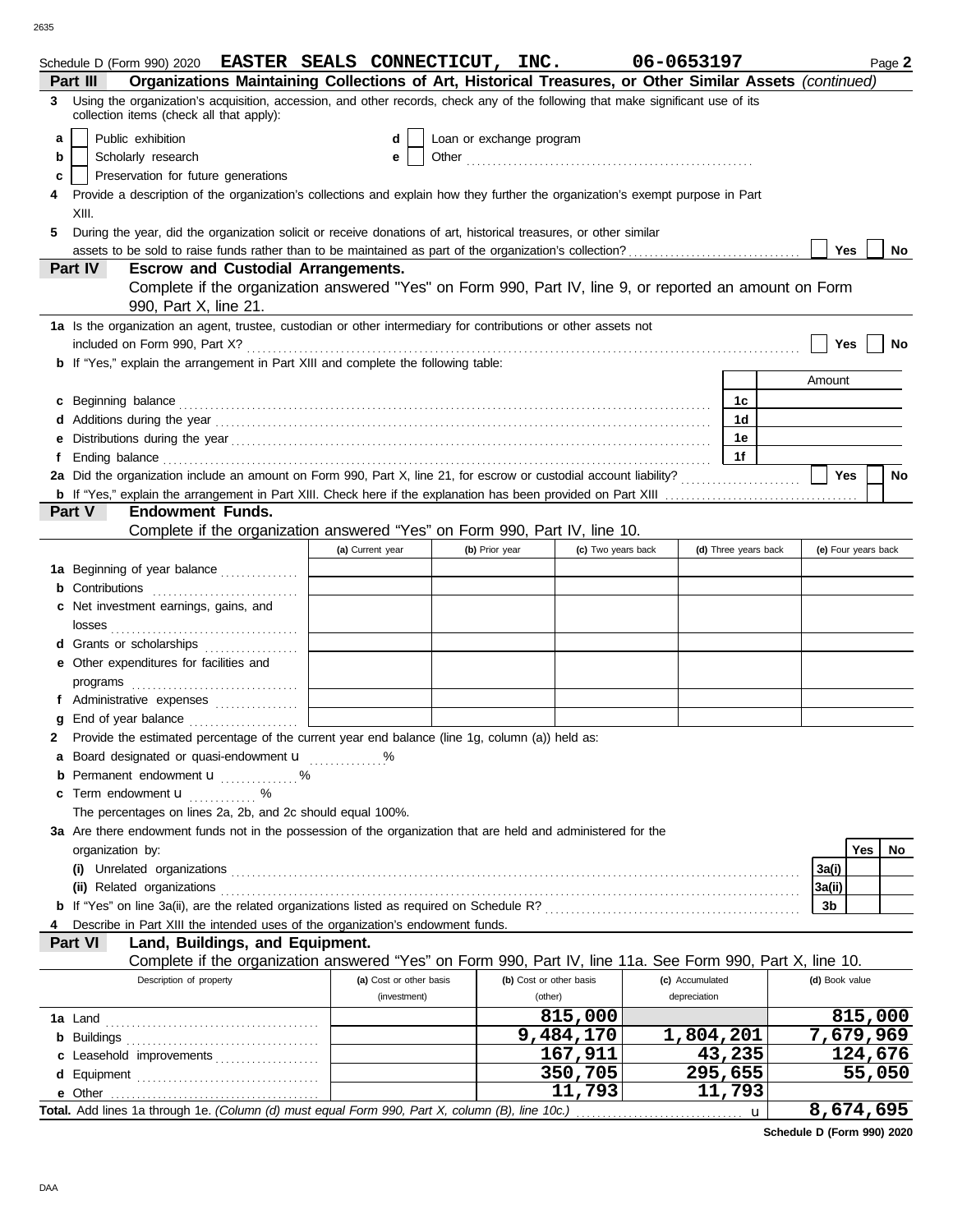|                           | EASTER SEALS CONNECTICUT,<br>Schedule D (Form 990) 2020                                                                                              | INC.           | 06-0653197                       | Page 3         |
|---------------------------|------------------------------------------------------------------------------------------------------------------------------------------------------|----------------|----------------------------------|----------------|
| Part VII                  | <b>Investments - Other Securities.</b>                                                                                                               |                |                                  |                |
|                           | Complete if the organization answered "Yes" on Form 990, Part IV, line 11b. See Form 990, Part X, line 12.                                           |                |                                  |                |
|                           | (a) Description of security or category                                                                                                              | (b) Book value | (c) Method of valuation:         |                |
|                           | (including name of security)                                                                                                                         |                | Cost or end-of-year market value |                |
| (1) Financial derivatives |                                                                                                                                                      |                |                                  |                |
|                           | (2) Closely held equity interests                                                                                                                    |                |                                  |                |
|                           | (3) Other BENEFICIAL INT. IN PERPETUAL T                                                                                                             | 8,612,245      | <b>MARKET</b>                    |                |
| $(A)$ .                   |                                                                                                                                                      |                |                                  |                |
| (B)                       |                                                                                                                                                      |                |                                  |                |
| (C)                       |                                                                                                                                                      |                |                                  |                |
| (D)                       |                                                                                                                                                      |                |                                  |                |
| (E)<br>(F)                |                                                                                                                                                      |                |                                  |                |
| (G)                       |                                                                                                                                                      |                |                                  |                |
| (H)                       |                                                                                                                                                      |                |                                  |                |
|                           | Total. (Column (b) must equal Form 990, Part X, col. (B) line 12.)<br>u                                                                              | 8,612,245      |                                  |                |
| Part VIII                 | Investments - Program Related.                                                                                                                       |                |                                  |                |
|                           | Complete if the organization answered "Yes" on Form 990, Part IV, line 11c. See Form 990, Part X, line 13.                                           |                |                                  |                |
|                           | (a) Description of investment                                                                                                                        | (b) Book value | (c) Method of valuation:         |                |
|                           |                                                                                                                                                      |                | Cost or end-of-year market value |                |
| (1)                       |                                                                                                                                                      |                |                                  |                |
| (2)                       |                                                                                                                                                      |                |                                  |                |
| (3)                       |                                                                                                                                                      |                |                                  |                |
| (4)                       |                                                                                                                                                      |                |                                  |                |
| (5)                       |                                                                                                                                                      |                |                                  |                |
| (6)                       |                                                                                                                                                      |                |                                  |                |
| (7)                       |                                                                                                                                                      |                |                                  |                |
| (8)<br>(9)                |                                                                                                                                                      |                |                                  |                |
|                           | Total. (Column (b) must equal Form 990, Part X, col. (B) line 13.)                                                                                   |                |                                  |                |
| Part IX                   | u<br>Other Assets.                                                                                                                                   |                |                                  |                |
|                           | Complete if the organization answered "Yes" on Form 990, Part IV, line 11d. See Form 990, Part X, line 15.                                           |                |                                  |                |
|                           | (a) Description                                                                                                                                      |                |                                  | (b) Book value |
| (1)                       |                                                                                                                                                      |                |                                  |                |
| (2)                       |                                                                                                                                                      |                |                                  |                |
| (3)                       |                                                                                                                                                      |                |                                  |                |
| (4)                       |                                                                                                                                                      |                |                                  |                |
| (5)                       |                                                                                                                                                      |                |                                  |                |
| (6)                       |                                                                                                                                                      |                |                                  |                |
| (7)                       |                                                                                                                                                      |                |                                  |                |
| (8)                       |                                                                                                                                                      |                |                                  |                |
| (9)                       |                                                                                                                                                      |                |                                  |                |
| Part X                    | Total. (Column (b) must equal Form 990, Part X, col. (B) line 15.)<br>Other Liabilities.                                                             |                | u                                |                |
|                           | Complete if the organization answered "Yes" on Form 990, Part IV, line 11e or 11f. See Form 990, Part X,                                             |                |                                  |                |
|                           | line 25.                                                                                                                                             |                |                                  |                |
| 1.                        | (a) Description of liability                                                                                                                         |                |                                  | (b) Book value |
| (1)                       | Federal income taxes                                                                                                                                 |                |                                  |                |
| (2)                       |                                                                                                                                                      |                |                                  |                |
| (3)                       |                                                                                                                                                      |                |                                  |                |
| (4)                       |                                                                                                                                                      |                |                                  |                |
| (5)                       |                                                                                                                                                      |                |                                  |                |
| (6)                       |                                                                                                                                                      |                |                                  |                |
| (7)                       |                                                                                                                                                      |                |                                  |                |
| (8)                       |                                                                                                                                                      |                |                                  |                |
| (9)                       |                                                                                                                                                      |                |                                  |                |
|                           | Total. (Column (b) must equal Form 990, Part X, col. (B) line 25.)                                                                                   |                | u                                |                |
|                           | 2. Liability for uncertain tax positions. In Part XIII, provide the text of the footnote to the organization's financial statements that reports the |                |                                  |                |

organization's liability for uncertain tax positions under FASB ASC 740. Check here if the text of the footnote has been provided in Part XIII

**X**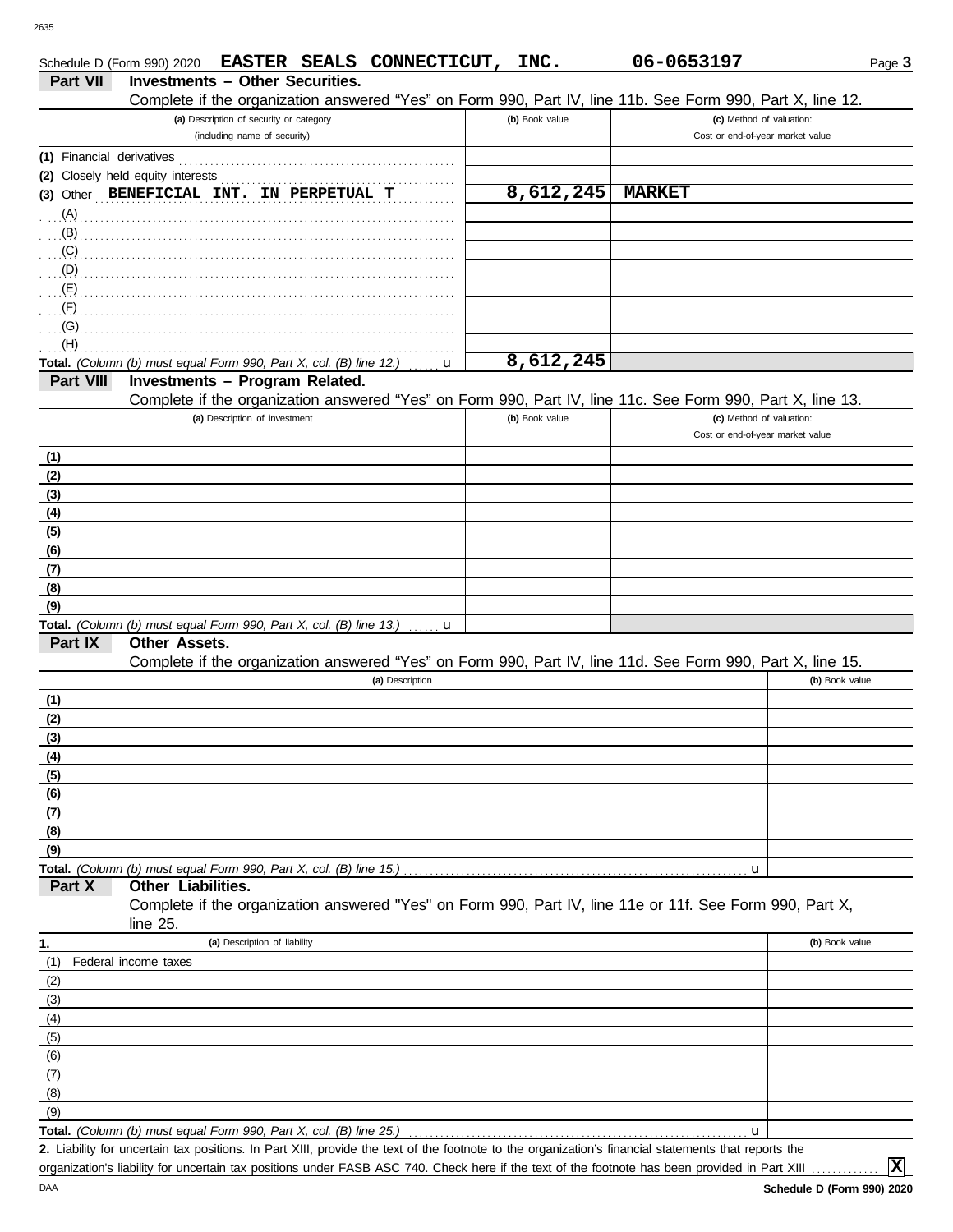| Schedule D (Form 990) 2020 EASTER SEALS CONNECTICUT, INC.                                                                                                                                                                           |                | 06-0653197 |             | Page 4 |
|-------------------------------------------------------------------------------------------------------------------------------------------------------------------------------------------------------------------------------------|----------------|------------|-------------|--------|
| Reconciliation of Revenue per Audited Financial Statements With Revenue per Return.<br>Part XI                                                                                                                                      |                |            |             |        |
| Complete if the organization answered "Yes" on Form 990, Part IV, line 12a.                                                                                                                                                         |                |            |             |        |
| 1.                                                                                                                                                                                                                                  |                |            | 1           |        |
| Amounts included on line 1 but not on Form 990, Part VIII, line 12:<br>2                                                                                                                                                            |                |            |             |        |
| а                                                                                                                                                                                                                                   | 2a             |            |             |        |
| b                                                                                                                                                                                                                                   | 2 <sub>b</sub> |            |             |        |
| c                                                                                                                                                                                                                                   | 2c             |            |             |        |
| d                                                                                                                                                                                                                                   | 2d             |            |             |        |
| Add lines 2a through 2d [11] Additional Additional Additional Additional Additional Additional Additional Additional Additional Additional Additional Additional Additional Additional Additional Additional Additional Additi<br>е |                |            | 2e<br>3     |        |
| З<br>Amounts included on Form 990, Part VIII, line 12, but not on line 1:<br>4                                                                                                                                                      |                |            |             |        |
| а                                                                                                                                                                                                                                   | 4а             |            |             |        |
|                                                                                                                                                                                                                                     | 4b             |            |             |        |
| c Add lines 4a and 4b                                                                                                                                                                                                               |                |            | 4c          |        |
| 5.                                                                                                                                                                                                                                  |                |            | 5           |        |
| Part XII Reconciliation of Expenses per Audited Financial Statements With Expenses per Return.                                                                                                                                      |                |            |             |        |
| Complete if the organization answered "Yes" on Form 990, Part IV, line 12a.                                                                                                                                                         |                |            |             |        |
| Total expenses and losses per audited financial statements<br>1.                                                                                                                                                                    |                |            | $\mathbf 1$ |        |
| Amounts included on line 1 but not on Form 990, Part IX, line 25:<br>2                                                                                                                                                              |                |            |             |        |
|                                                                                                                                                                                                                                     | 2a             |            |             |        |
|                                                                                                                                                                                                                                     | 2 <sub>b</sub> |            |             |        |
| Other losses                                                                                                                                                                                                                        | 2c             |            |             |        |
| d                                                                                                                                                                                                                                   | 2d             |            |             |        |
| Add lines 2a through 2d [11, 12] Add lines 2a through 2d [11, 12] Add lines 2a through 2d [11, 12] Add lines 2a through 2d [11, 12] Add and the set of the set of the set of the set of the set of the set of the set of the s<br>е |                |            | 2e          |        |
| З                                                                                                                                                                                                                                   |                |            | 3           |        |
| Amounts included on Form 990, Part IX, line 25, but not on line 1:                                                                                                                                                                  |                |            |             |        |
| Investment expenses not included on Form 990, Part VIII, line 7b [<br>а                                                                                                                                                             | 4а             |            |             |        |
|                                                                                                                                                                                                                                     | 4 <sub>b</sub> |            |             |        |
| c Add lines 4a and 4b                                                                                                                                                                                                               |                |            | 4c          |        |
|                                                                                                                                                                                                                                     |                |            | 5           |        |
| Part XIII Supplemental Information.                                                                                                                                                                                                 |                |            |             |        |
| Provide the descriptions required for Part II, lines 3, 5, and 9; Part III, lines 1a and 4; Part IV, lines 1b and 2b; Part V, line 4; Part X, line                                                                                  |                |            |             |        |
| 2; Part XI, lines 2d and 4b; and Part XII, lines 2d and 4b. Also complete this part to provide any additional information.                                                                                                          |                |            |             |        |
| PART X - FIN 48 FOOTNOTE                                                                                                                                                                                                            |                |            |             |        |
| EASTER SEALS OF OAK HILL HAS RECEIVED EXEMPTION FROM FEDERAL INCOME TAX                                                                                                                                                             |                |            |             |        |
|                                                                                                                                                                                                                                     |                |            |             |        |
| UNDER SECTION 501 $(C)(3)$ OF THE INTERNAL REVENUE CODE. EASTER SEALS OF OAK                                                                                                                                                        |                |            |             |        |
|                                                                                                                                                                                                                                     |                |            |             |        |
| HILL HAS ALSO BEEN CLASSIFIED AS AN ENTITY THAT IS NOT A PRIVATE FOUNDATION                                                                                                                                                         |                |            |             |        |
|                                                                                                                                                                                                                                     |                |            |             |        |
| WITHIN THE MEANING OF SECTION 509(A) OF THE INTERNAL REVENUE CODE AND                                                                                                                                                               |                |            |             |        |
|                                                                                                                                                                                                                                     |                |            |             |        |
| QUALIFIES FOR DEDUCTIBLE CONTRIBUTIONS AS PROVIDED IN SECTION                                                                                                                                                                       |                |            |             |        |
|                                                                                                                                                                                                                                     |                |            |             |        |
| 170(B)(1)(A)(II).                                                                                                                                                                                                                   |                |            |             |        |
|                                                                                                                                                                                                                                     |                |            |             |        |
| MANAGEMENT HAS REVIEWED EASTER SEALS OF OAK HILL'S REPORTING AND BELIEVE                                                                                                                                                            |                |            |             |        |
|                                                                                                                                                                                                                                     |                |            |             |        |
| THEY HAVE NOT TAKEN TAX POSITIONS THAT ARE MORE LIKELY THAN NOT TO BE                                                                                                                                                               |                |            |             |        |
|                                                                                                                                                                                                                                     |                |            |             |        |
| DETERMINED TO BE INCORRECT BY THE INTERNAL REVENUE SERVICE AND THEREFORE,                                                                                                                                                           |                |            |             |        |
|                                                                                                                                                                                                                                     |                |            |             |        |
| NO ADJUSTMENTS OR DISCLOSURES ARE REQUIRED. EASTER SEALS OF OAK HILL IS                                                                                                                                                             |                |            |             |        |
|                                                                                                                                                                                                                                     |                |            |             |        |
| SUBJECT TO ROUTINE AUDITS BY TAXING JURISDICTIONS; HOWEVER, THERE ARE                                                                                                                                                               |                |            |             |        |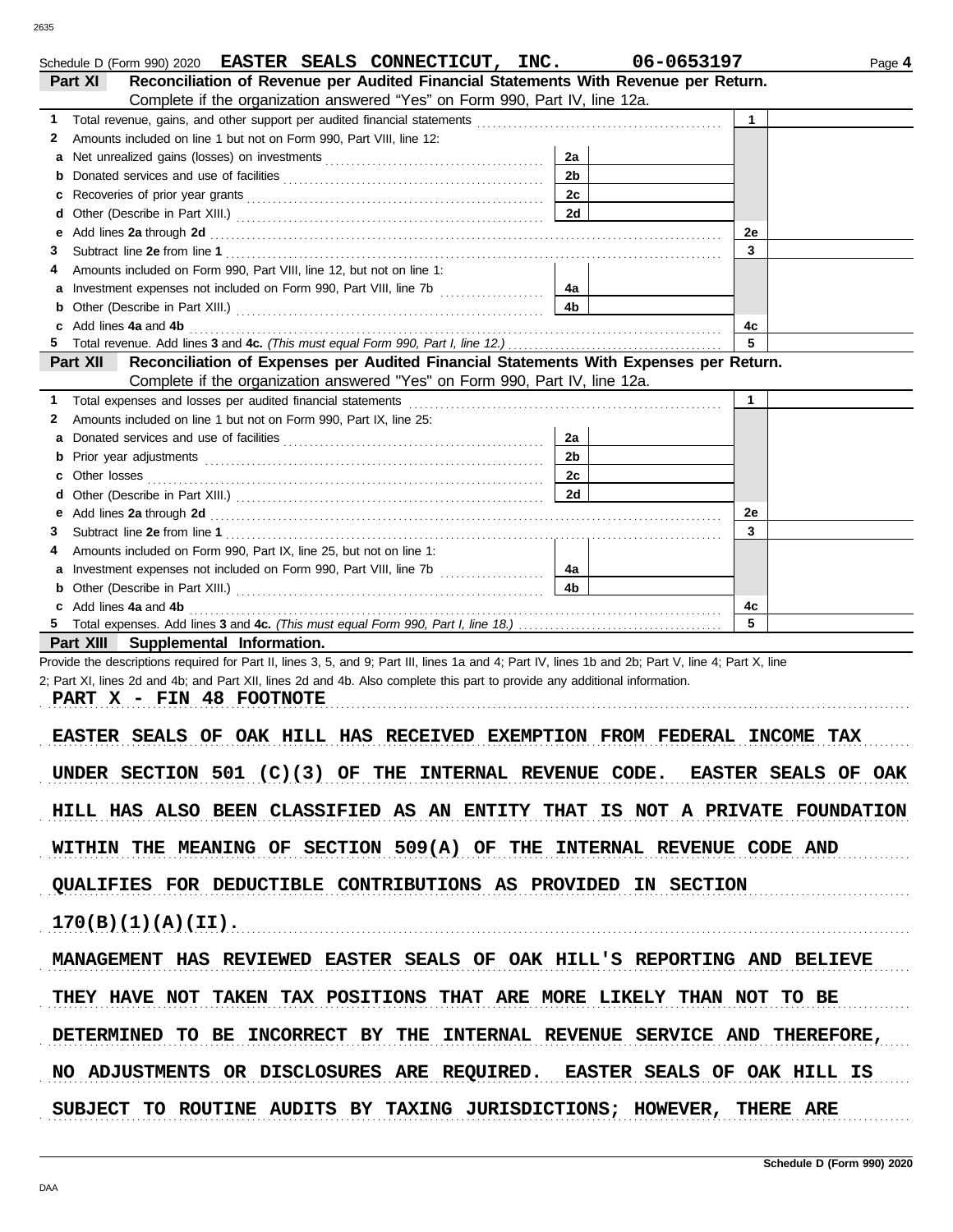| Part XIII | Schedule D (Form 990) 2020 EASTER SEALS CONNECTICUT, INC. | Supplemental Information (continued) |  |  |  | 06-0653197                                                      | Page 5 |
|-----------|-----------------------------------------------------------|--------------------------------------|--|--|--|-----------------------------------------------------------------|--------|
|           |                                                           |                                      |  |  |  |                                                                 |        |
|           |                                                           |                                      |  |  |  | CURRENTLY NO AUDITS FOR ANY TAX PERIODS PENDING OR IN PROGRESS. |        |
|           |                                                           |                                      |  |  |  |                                                                 |        |
|           |                                                           |                                      |  |  |  |                                                                 |        |
|           |                                                           |                                      |  |  |  |                                                                 |        |
|           |                                                           |                                      |  |  |  |                                                                 |        |
|           |                                                           |                                      |  |  |  |                                                                 |        |
|           |                                                           |                                      |  |  |  |                                                                 |        |
|           |                                                           |                                      |  |  |  |                                                                 |        |
|           |                                                           |                                      |  |  |  |                                                                 |        |
|           |                                                           |                                      |  |  |  |                                                                 |        |
|           |                                                           |                                      |  |  |  |                                                                 |        |
|           |                                                           |                                      |  |  |  |                                                                 |        |
|           |                                                           |                                      |  |  |  |                                                                 |        |
|           |                                                           |                                      |  |  |  |                                                                 |        |
|           |                                                           |                                      |  |  |  |                                                                 |        |
|           |                                                           |                                      |  |  |  |                                                                 |        |
|           |                                                           |                                      |  |  |  |                                                                 |        |
|           |                                                           |                                      |  |  |  |                                                                 |        |
|           |                                                           |                                      |  |  |  |                                                                 |        |
|           |                                                           |                                      |  |  |  |                                                                 |        |
|           |                                                           |                                      |  |  |  |                                                                 |        |
|           |                                                           |                                      |  |  |  |                                                                 |        |
|           |                                                           |                                      |  |  |  |                                                                 |        |
|           |                                                           |                                      |  |  |  |                                                                 |        |
|           |                                                           |                                      |  |  |  |                                                                 |        |
|           |                                                           |                                      |  |  |  |                                                                 |        |
|           |                                                           |                                      |  |  |  |                                                                 |        |
|           |                                                           |                                      |  |  |  |                                                                 |        |
|           |                                                           |                                      |  |  |  |                                                                 |        |
|           |                                                           |                                      |  |  |  |                                                                 |        |
|           |                                                           |                                      |  |  |  |                                                                 |        |
|           |                                                           |                                      |  |  |  |                                                                 |        |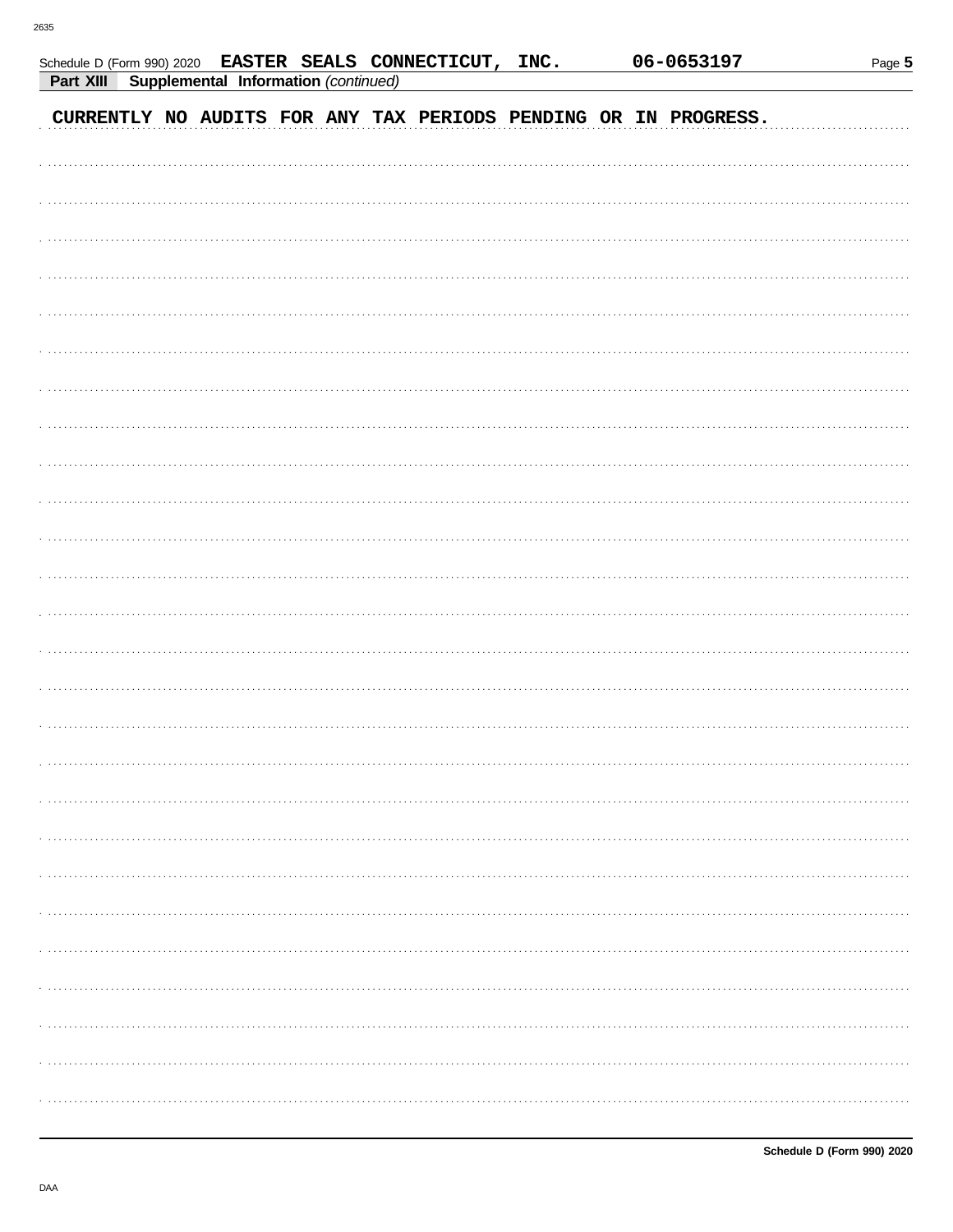| <b>SCHEDULE I</b>                                             |                                                                                                                                                                                                                                                                               |           |                                         | Grants and Other Assistance to Organizations,                                                             |                                       |                                                             |                                          | OMB No. 1545-0047                            |  |  |
|---------------------------------------------------------------|-------------------------------------------------------------------------------------------------------------------------------------------------------------------------------------------------------------------------------------------------------------------------------|-----------|-----------------------------------------|-----------------------------------------------------------------------------------------------------------|---------------------------------------|-------------------------------------------------------------|------------------------------------------|----------------------------------------------|--|--|
| (Form 990)                                                    |                                                                                                                                                                                                                                                                               |           |                                         | Governments, and Individuals in the United States                                                         |                                       |                                                             |                                          |                                              |  |  |
|                                                               |                                                                                                                                                                                                                                                                               |           |                                         | Complete if the organization answered "Yes" on Form 990, Part IV, line 21 or 22.<br>u Attach to Form 990. |                                       |                                                             |                                          | <b>Open to Public</b>                        |  |  |
| Department of the Treasury<br>Internal Revenue Service        |                                                                                                                                                                                                                                                                               |           |                                         | u Go to www.irs.gov/Form990 for the latest information.                                                   |                                       |                                                             |                                          | Inspection                                   |  |  |
| Name of the organization                                      | EASTER SEALS CONNECTICUT,                                                                                                                                                                                                                                                     |           | INC.                                    |                                                                                                           |                                       |                                                             |                                          | Employer identification number<br>06-0653197 |  |  |
| <b>General Information on Grants and Assistance</b><br>Part I |                                                                                                                                                                                                                                                                               |           |                                         |                                                                                                           |                                       |                                                             |                                          |                                              |  |  |
| $\mathbf 1$                                                   | Does the organization maintain records to substantiate the amount of the grants or assistance, the grantees' eligibility for the grants or assistance, and<br>2 Describe in Part IV the organization's procedures for monitoring the use of grant funds in the United States. |           |                                         |                                                                                                           |                                       |                                                             |                                          | $ \mathbf{X} $ Yes<br>No.                    |  |  |
| Part II                                                       | Grants and Other Assistance to Domestic Organizations and Domestic Governments. Complete if the organization answered "Yes" on Form 990,                                                                                                                                      |           |                                         |                                                                                                           |                                       |                                                             |                                          |                                              |  |  |
|                                                               | Part IV, line 21, for any recipient that received more than \$5,000. Part II can be duplicated if additional space is needed.                                                                                                                                                 |           |                                         |                                                                                                           |                                       |                                                             |                                          |                                              |  |  |
| $\mathbf 1$                                                   | (a) Name and address of organization<br>or government                                                                                                                                                                                                                         | $(b)$ EIN | $(c)$ IRC<br>section<br>(if applicable) | (d) Amount of cash<br>grant                                                                               | (e) Amount of non-<br>cash assistance | (f) Method of valuation<br>(book, FMV, appraisal,<br>other) | (q) Description of<br>noncash assistance | (h) Purpose of grant<br>or assistance        |  |  |
| (1)                                                           |                                                                                                                                                                                                                                                                               |           |                                         |                                                                                                           |                                       |                                                             |                                          |                                              |  |  |
|                                                               |                                                                                                                                                                                                                                                                               |           |                                         |                                                                                                           |                                       |                                                             |                                          |                                              |  |  |
| (2)                                                           |                                                                                                                                                                                                                                                                               |           |                                         |                                                                                                           |                                       |                                                             |                                          |                                              |  |  |
|                                                               |                                                                                                                                                                                                                                                                               |           |                                         |                                                                                                           |                                       |                                                             |                                          |                                              |  |  |
| (3)                                                           |                                                                                                                                                                                                                                                                               |           |                                         |                                                                                                           |                                       |                                                             |                                          |                                              |  |  |
|                                                               |                                                                                                                                                                                                                                                                               |           |                                         |                                                                                                           |                                       |                                                             |                                          |                                              |  |  |
| (4)                                                           |                                                                                                                                                                                                                                                                               |           |                                         |                                                                                                           |                                       |                                                             |                                          |                                              |  |  |
|                                                               |                                                                                                                                                                                                                                                                               |           |                                         |                                                                                                           |                                       |                                                             |                                          |                                              |  |  |
| (5)                                                           |                                                                                                                                                                                                                                                                               |           |                                         |                                                                                                           |                                       |                                                             |                                          |                                              |  |  |
|                                                               |                                                                                                                                                                                                                                                                               |           |                                         |                                                                                                           |                                       |                                                             |                                          |                                              |  |  |
| (6)                                                           |                                                                                                                                                                                                                                                                               |           |                                         |                                                                                                           |                                       |                                                             |                                          |                                              |  |  |
|                                                               |                                                                                                                                                                                                                                                                               |           |                                         |                                                                                                           |                                       |                                                             |                                          |                                              |  |  |
| (7)                                                           |                                                                                                                                                                                                                                                                               |           |                                         |                                                                                                           |                                       |                                                             |                                          |                                              |  |  |
|                                                               |                                                                                                                                                                                                                                                                               |           |                                         |                                                                                                           |                                       |                                                             |                                          |                                              |  |  |
| (8)                                                           |                                                                                                                                                                                                                                                                               |           |                                         |                                                                                                           |                                       |                                                             |                                          |                                              |  |  |
|                                                               |                                                                                                                                                                                                                                                                               |           |                                         |                                                                                                           |                                       |                                                             |                                          |                                              |  |  |
| (9)                                                           |                                                                                                                                                                                                                                                                               |           |                                         |                                                                                                           |                                       |                                                             |                                          |                                              |  |  |
|                                                               |                                                                                                                                                                                                                                                                               |           |                                         |                                                                                                           |                                       |                                                             |                                          |                                              |  |  |
| $\mathbf{2}$                                                  |                                                                                                                                                                                                                                                                               |           |                                         |                                                                                                           |                                       |                                                             |                                          | u                                            |  |  |
| 3                                                             | Enter total number of other organizations listed in the line 1 table<br>For Penerwork Peduction, Act Notice, see the Instructions for Form 000                                                                                                                                |           |                                         |                                                                                                           |                                       |                                                             |                                          | Schodule I (Form 000) (2020)                 |  |  |

**For Paperwork Reduction Act Notice, see the Instructions for Form 990. Schedule I (Form 990) (2020)** DAA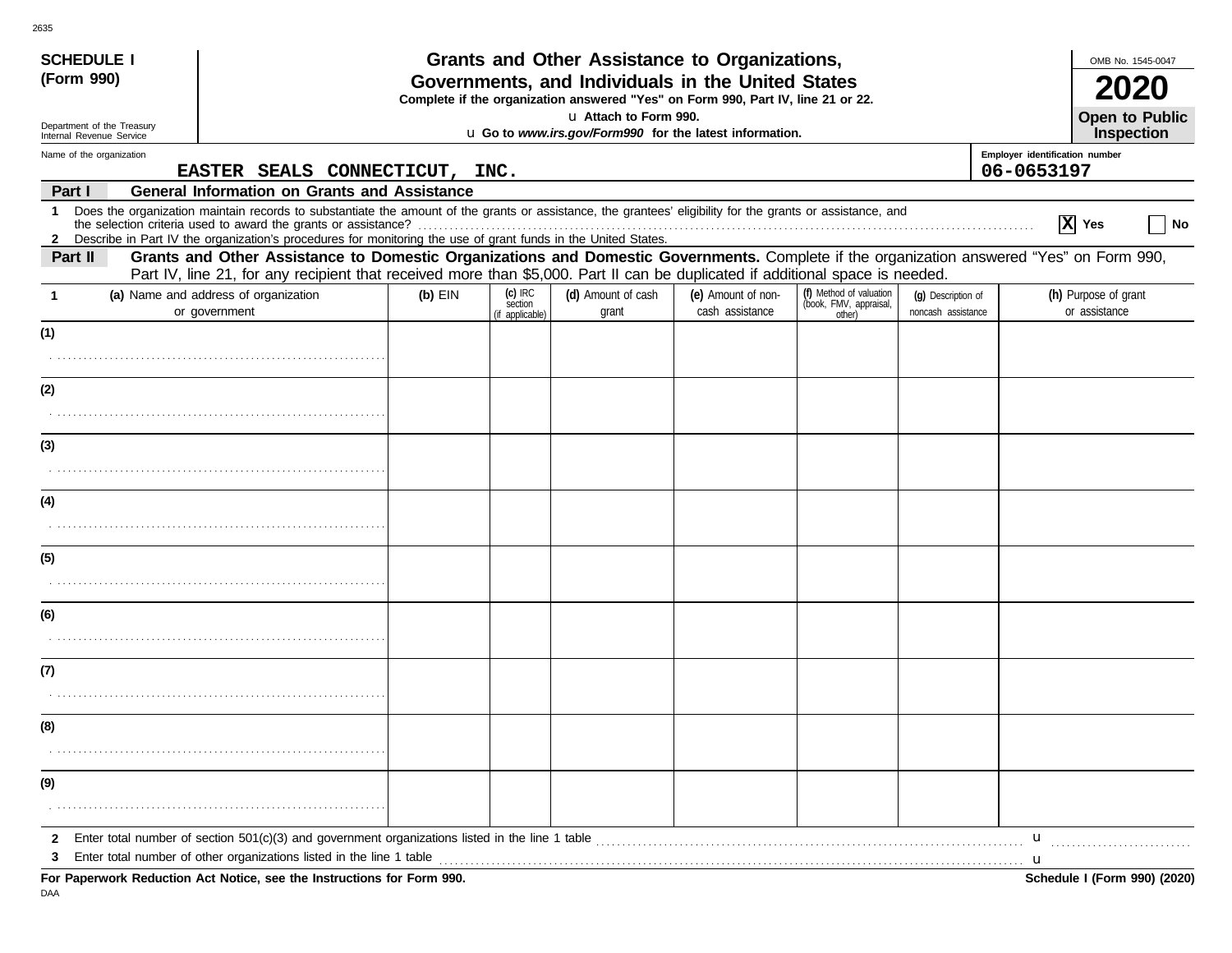Schedule I (Form 990) (2020) EASTER SEALS CONNECTICUT, INC.

| Part III<br>Grants and Other Assistance to Domestic Individuals. Complete if the organization answered "Yes" on Form 990, Part IV, line 22.<br>Part III can be duplicated if additional space is needed. |                             |                             |                                     |                                                          |                                       |  |  |  |  |
|----------------------------------------------------------------------------------------------------------------------------------------------------------------------------------------------------------|-----------------------------|-----------------------------|-------------------------------------|----------------------------------------------------------|---------------------------------------|--|--|--|--|
| (a) Type of grant or assistance                                                                                                                                                                          | (b) Number of<br>recipients | (c) Amount of<br>cash grant | (d) Amount of<br>noncash assistance | (e) Method of valuation (book,<br>FMV, appraisal, other) | (f) Description of noncash assistance |  |  |  |  |
| 1 INDIVIDUAL VARIOUS GRANTS                                                                                                                                                                              | $\overline{2}$              | 15,627                      |                                     |                                                          |                                       |  |  |  |  |
| $\mathbf{2}$                                                                                                                                                                                             |                             |                             |                                     |                                                          |                                       |  |  |  |  |
| $\mathbf{3}$                                                                                                                                                                                             |                             |                             |                                     |                                                          |                                       |  |  |  |  |
|                                                                                                                                                                                                          |                             |                             |                                     |                                                          |                                       |  |  |  |  |
| 5                                                                                                                                                                                                        |                             |                             |                                     |                                                          |                                       |  |  |  |  |
|                                                                                                                                                                                                          |                             |                             |                                     |                                                          |                                       |  |  |  |  |
|                                                                                                                                                                                                          |                             |                             |                                     |                                                          |                                       |  |  |  |  |
| Supplemental Information. Provide the information required in Part I, line 2; Part III, column (b); and any other additional information.<br>Part IV                                                     |                             |                             |                                     |                                                          |                                       |  |  |  |  |
| PART I, LINE 2 - PROCEDURES FOR MONITORING THE USE OF GRANT FUNDS<br>GRANTS ARE DISBURSED TO PROVIDE FOR PERSONAL NEEDS, CLOTHING AND RECREATION                                                         |                             |                             |                                     |                                                          |                                       |  |  |  |  |
| FOR PERSONS WITH DISABILITIES.                                                                                                                                                                           |                             |                             |                                     |                                                          |                                       |  |  |  |  |
|                                                                                                                                                                                                          |                             |                             |                                     |                                                          |                                       |  |  |  |  |
|                                                                                                                                                                                                          |                             |                             |                                     |                                                          |                                       |  |  |  |  |
|                                                                                                                                                                                                          |                             |                             |                                     |                                                          |                                       |  |  |  |  |
|                                                                                                                                                                                                          |                             |                             |                                     |                                                          |                                       |  |  |  |  |
|                                                                                                                                                                                                          |                             |                             |                                     |                                                          |                                       |  |  |  |  |
|                                                                                                                                                                                                          |                             |                             |                                     |                                                          |                                       |  |  |  |  |
|                                                                                                                                                                                                          |                             |                             |                                     |                                                          |                                       |  |  |  |  |

06-0653197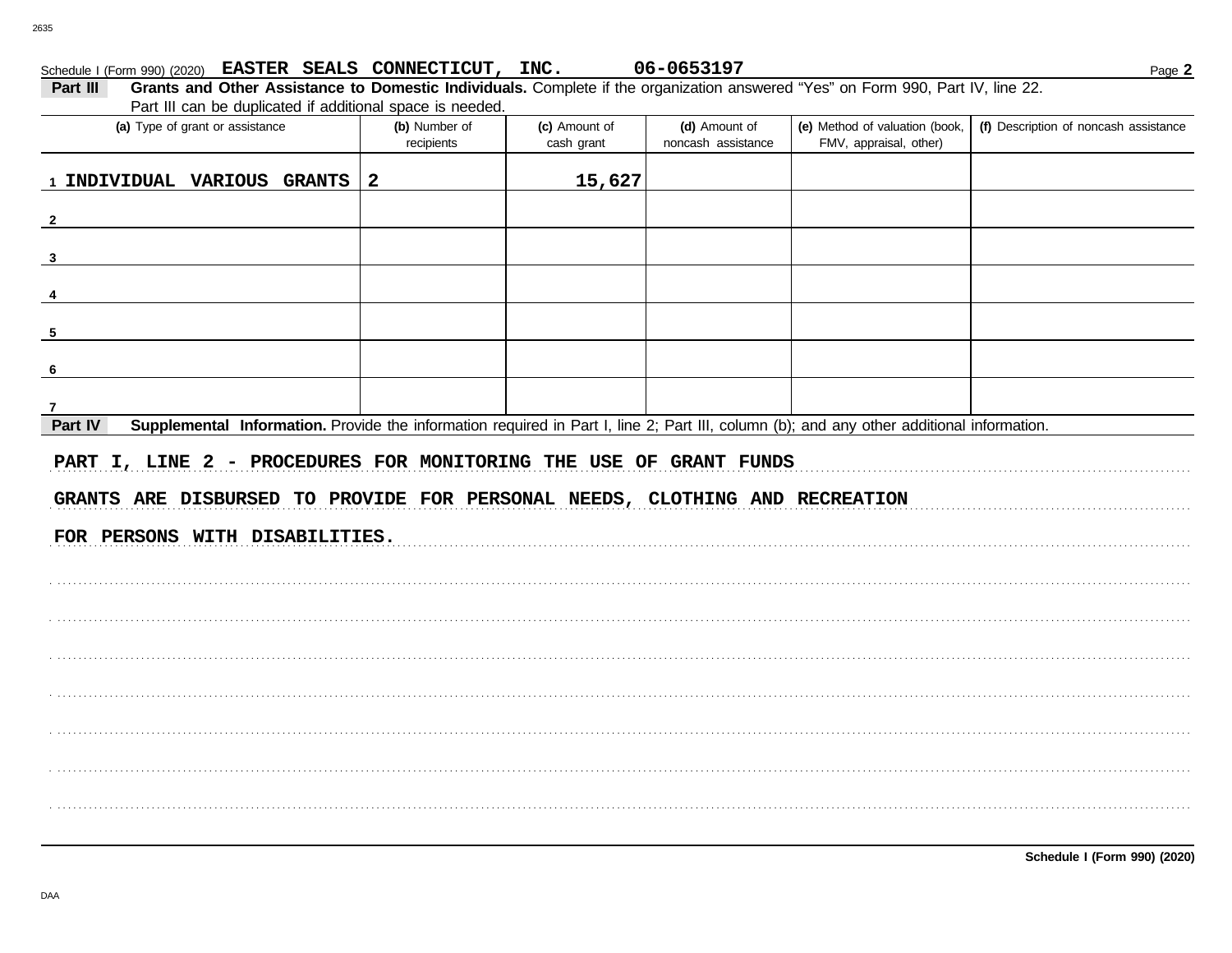| <b>Compensation Information</b><br><b>SCHEDULE J</b><br>OMB No. 1545-0047<br>For certain Officers, Directors, Trustees, Key Employees, and Highest<br>(Form 990) |                                                                                                                                                                                                                  |                                |                              |      |                         |  |
|------------------------------------------------------------------------------------------------------------------------------------------------------------------|------------------------------------------------------------------------------------------------------------------------------------------------------------------------------------------------------------------|--------------------------------|------------------------------|------|-------------------------|--|
|                                                                                                                                                                  | <b>Compensated Employees</b><br>u Complete if the organization answered "Yes" on Form 990, Part IV, line 23.                                                                                                     |                                |                              | 2020 |                         |  |
| Department of the Treasury                                                                                                                                       | u Attach to Form 990.<br>uGo to www.irs.gov/Form990 for instructions and the latest information.                                                                                                                 |                                | Open to Public<br>Inspection |      |                         |  |
| Internal Revenue Service<br>Name of the organization                                                                                                             |                                                                                                                                                                                                                  | Employer identification number |                              |      |                         |  |
|                                                                                                                                                                  | EASTER SEALS CONNECTICUT, INC.                                                                                                                                                                                   | 06-0653197                     |                              |      |                         |  |
| Part I                                                                                                                                                           | Questions Regarding Compensation                                                                                                                                                                                 |                                |                              |      |                         |  |
|                                                                                                                                                                  | 1a Check the appropriate box(es) if the organization provided any of the following to or for a person listed on Form                                                                                             |                                |                              | Yes  | No                      |  |
|                                                                                                                                                                  | 990, Part VII, Section A, line 1a. Complete Part III to provide any relevant information regarding these items.                                                                                                  |                                |                              |      |                         |  |
| First-class or charter travel                                                                                                                                    | Housing allowance or residence for personal use                                                                                                                                                                  |                                |                              |      |                         |  |
| Travel for companions                                                                                                                                            | Payments for business use of personal residence                                                                                                                                                                  |                                |                              |      |                         |  |
|                                                                                                                                                                  | Tax indemnification and gross-up payments<br>Health or social club dues or initiation fees                                                                                                                       |                                |                              |      |                         |  |
| Discretionary spending account                                                                                                                                   | Personal services (such as maid, chauffeur, chef)                                                                                                                                                                |                                |                              |      |                         |  |
|                                                                                                                                                                  |                                                                                                                                                                                                                  |                                |                              |      |                         |  |
|                                                                                                                                                                  | <b>b</b> If any of the boxes on line 1a are checked, did the organization follow a written policy regarding payment                                                                                              |                                |                              |      |                         |  |
|                                                                                                                                                                  | or reimbursement or provision of all of the expenses described above? If "No," complete Part III to                                                                                                              |                                | 1b                           |      |                         |  |
|                                                                                                                                                                  |                                                                                                                                                                                                                  |                                |                              |      |                         |  |
| 2                                                                                                                                                                | Did the organization require substantiation prior to reimbursing or allowing expenses incurred by all                                                                                                            |                                |                              |      |                         |  |
|                                                                                                                                                                  | directors, trustees, and officers, including the CEO/Executive Director, regarding the items checked on line                                                                                                     |                                |                              |      |                         |  |
|                                                                                                                                                                  |                                                                                                                                                                                                                  |                                | 2                            |      |                         |  |
|                                                                                                                                                                  |                                                                                                                                                                                                                  |                                |                              |      |                         |  |
| 3                                                                                                                                                                | Indicate which, if any, of the following the organization used to establish the compensation of the<br>organization's CEO/Executive Director. Check all that apply. Do not check any boxes for methods used by a |                                |                              |      |                         |  |
|                                                                                                                                                                  | related organization to establish compensation of the CEO/Executive Director, but explain in Part III.                                                                                                           |                                |                              |      |                         |  |
| Compensation committee                                                                                                                                           | Written employment contract                                                                                                                                                                                      |                                |                              |      |                         |  |
|                                                                                                                                                                  | Independent compensation consultant<br>Compensation survey or study                                                                                                                                              |                                |                              |      |                         |  |
| Form 990 of other organizations                                                                                                                                  | Approval by the board or compensation committee                                                                                                                                                                  |                                |                              |      |                         |  |
|                                                                                                                                                                  |                                                                                                                                                                                                                  |                                |                              |      |                         |  |
|                                                                                                                                                                  | During the year, did any person listed on Form 990, Part VII, Section A, line 1a, with respect to the filing                                                                                                     |                                |                              |      |                         |  |
| organization or a related organization:                                                                                                                          |                                                                                                                                                                                                                  |                                |                              |      | x                       |  |
|                                                                                                                                                                  | a Receive a severance payment or change-of-control payment?                                                                                                                                                      |                                | 4a<br>4b                     |      | $\mathbf x$             |  |
|                                                                                                                                                                  |                                                                                                                                                                                                                  |                                | 4с                           |      | $\overline{\mathbf{x}}$ |  |
|                                                                                                                                                                  | If "Yes" to any of lines 4a–c, list the persons and provide the applicable amounts for each item in Part III.                                                                                                    |                                |                              |      |                         |  |
|                                                                                                                                                                  |                                                                                                                                                                                                                  |                                |                              |      |                         |  |
|                                                                                                                                                                  | Only section $501(c)(3)$ , $501(c)(4)$ , and $501(c)(29)$ organizations must complete lines $5-9$ .                                                                                                              |                                |                              |      |                         |  |
| 5                                                                                                                                                                | For persons listed on Form 990, Part VII, Section A, line 1a, did the organization pay or accrue any                                                                                                             |                                |                              |      |                         |  |
|                                                                                                                                                                  | compensation contingent on the revenues of:                                                                                                                                                                      |                                |                              |      |                         |  |
|                                                                                                                                                                  |                                                                                                                                                                                                                  |                                | 5а                           |      | <u>x</u><br>$\mathbf x$ |  |
|                                                                                                                                                                  | If "Yes" on line 5a or 5b, describe in Part III.                                                                                                                                                                 |                                | 5b                           |      |                         |  |
|                                                                                                                                                                  |                                                                                                                                                                                                                  |                                |                              |      |                         |  |
| 6                                                                                                                                                                | For persons listed on Form 990, Part VII, Section A, line 1a, did the organization pay or accrue any                                                                                                             |                                |                              |      |                         |  |
|                                                                                                                                                                  | compensation contingent on the net earnings of:                                                                                                                                                                  |                                |                              |      |                         |  |
|                                                                                                                                                                  |                                                                                                                                                                                                                  |                                | 6a                           |      | x                       |  |
|                                                                                                                                                                  |                                                                                                                                                                                                                  |                                | 6b                           |      | $\mathbf x$             |  |
|                                                                                                                                                                  | If "Yes" on line 6a or 6b, describe in Part III.                                                                                                                                                                 |                                |                              |      |                         |  |
| 7                                                                                                                                                                | For persons listed on Form 990, Part VII, Section A, line 1a, did the organization provide any nonfixed                                                                                                          |                                |                              |      |                         |  |
|                                                                                                                                                                  |                                                                                                                                                                                                                  |                                | -7                           |      | X                       |  |
| 8                                                                                                                                                                | Were any amounts reported on Form 990, Part VII, paid or accrued pursuant to a contract that was subject                                                                                                         |                                |                              |      |                         |  |
|                                                                                                                                                                  | to the initial contract exception described in Regulations section 53.4958-4(a)(3)? If "Yes," describe                                                                                                           |                                |                              |      |                         |  |
|                                                                                                                                                                  | $\ $ n Part III $\ $                                                                                                                                                                                             |                                | 8                            |      | x                       |  |
|                                                                                                                                                                  |                                                                                                                                                                                                                  |                                |                              |      |                         |  |
| 9                                                                                                                                                                | If "Yes" on line 8, did the organization also follow the rebuttable presumption procedure described in                                                                                                           |                                |                              |      |                         |  |
|                                                                                                                                                                  |                                                                                                                                                                                                                  |                                | 9                            |      |                         |  |

DAA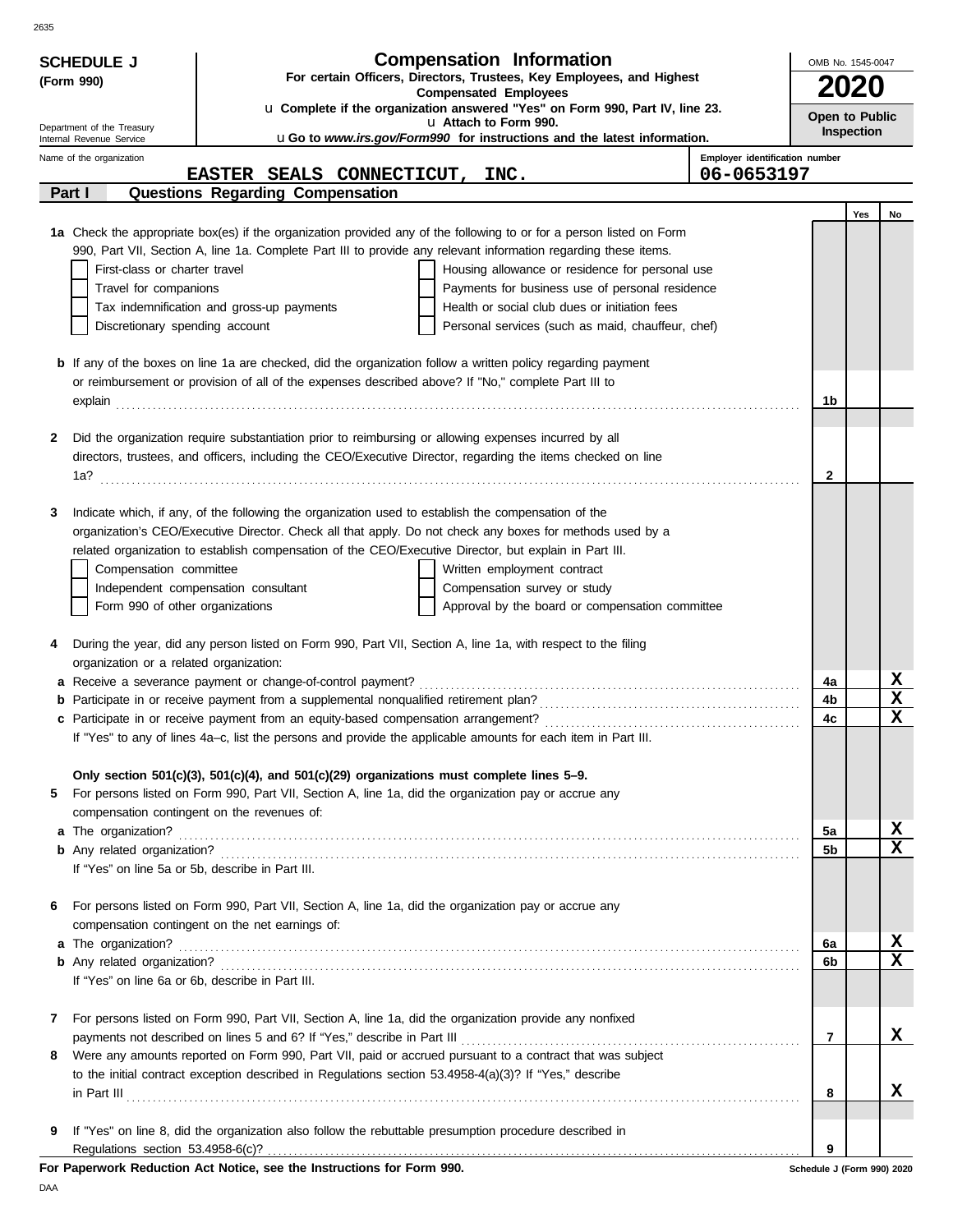# **Schedule J (Form 990) 2020 • EASTER SEALS CONNECTICUT, INC. 06-0653197** Page 2

### **Part II Officers, Directors, Trustees, Key Employees, and Highest Compensated Employees.** Use duplicate copies if additional space is needed.

For each individual whose compensation must be reported on Schedule J, report compensation from the organization on row (i) and from related organizations, described in the instructions, on row (ii). Do not list any individuals that aren't listed on Form 990, Part VII.

Note: The sum of columns (B)(i)–(iii) for each listed individual must equal the total amount of Form 990, Part VII, Section A, line 1a, applicable column (D) and (E) amounts for that individual.

|                             |                          | (B) Breakdown of W-2 and/or 1099-MISC compensation |                                           | (C) Retirement and             | (D) Nontaxable | (E) Total of columns | (F) Compensation                                           |  |
|-----------------------------|--------------------------|----------------------------------------------------|-------------------------------------------|--------------------------------|----------------|----------------------|------------------------------------------------------------|--|
| (A) Name and Title          | (i) Base<br>compensation | (ii) Bonus & incentive<br>compensation             | (iii) Other<br>reportable<br>compensation | other deferred<br>compensation | benefits       | $(B)(i)$ – $(D)$     | in column (B) reported<br>as deferred on prior<br>Form 990 |  |
| BARRY M. SIMON              | O                        |                                                    |                                           |                                | O              |                      |                                                            |  |
| 1 PRESIDENT & CEO           | 241,425                  |                                                    |                                           | 11,285                         | 36,528         | 289,238              |                                                            |  |
| <b>GAYLE WINTJEN</b>        |                          |                                                    |                                           |                                | U              |                      |                                                            |  |
| 2 GEN. COUNSEL & SECY       | 140,981                  |                                                    |                                           | 7,483                          | 35,861         | 184,325              |                                                            |  |
| <b>BRUCE STOVALL</b><br>(i) | O<br>.                   |                                                    |                                           |                                | n              |                      |                                                            |  |
| 3 COO                       | 173,943                  |                                                    |                                           | 2,969                          | 774            | 177,686              |                                                            |  |
| CHRISTINE D. LEIBY          | $\Omega$                 |                                                    |                                           |                                | 0              |                      |                                                            |  |
| 4 TREASURER & CFO<br>(ii)   | 143,943                  |                                                    |                                           | 7,948                          | 25,325         | 177,216              |                                                            |  |
|                             |                          |                                                    |                                           |                                |                |                      |                                                            |  |
| $5\phantom{.0}$             |                          |                                                    |                                           |                                |                |                      |                                                            |  |
|                             |                          |                                                    |                                           |                                |                |                      |                                                            |  |
| 6                           |                          |                                                    |                                           |                                |                |                      |                                                            |  |
|                             |                          |                                                    |                                           |                                |                |                      |                                                            |  |
| $\overline{7}$              |                          |                                                    |                                           |                                |                |                      |                                                            |  |
|                             |                          |                                                    |                                           |                                |                |                      |                                                            |  |
|                             |                          |                                                    |                                           |                                |                |                      |                                                            |  |
|                             |                          |                                                    |                                           |                                |                |                      |                                                            |  |
| 9                           |                          |                                                    |                                           |                                |                |                      |                                                            |  |
|                             |                          |                                                    |                                           |                                |                |                      |                                                            |  |
| 10                          |                          |                                                    |                                           |                                |                |                      |                                                            |  |
|                             |                          |                                                    |                                           |                                |                |                      |                                                            |  |
| 11                          |                          |                                                    |                                           |                                |                |                      |                                                            |  |
|                             |                          |                                                    |                                           |                                |                |                      |                                                            |  |
| 12                          |                          |                                                    |                                           |                                |                |                      |                                                            |  |
|                             |                          |                                                    |                                           |                                |                |                      |                                                            |  |
| 13                          |                          |                                                    |                                           |                                |                |                      |                                                            |  |
|                             |                          |                                                    |                                           |                                |                |                      |                                                            |  |
| 14                          |                          |                                                    |                                           |                                |                |                      |                                                            |  |
|                             |                          |                                                    |                                           |                                |                |                      |                                                            |  |
| 15                          |                          |                                                    |                                           |                                |                |                      |                                                            |  |
|                             |                          |                                                    |                                           |                                |                |                      |                                                            |  |
| 16                          |                          |                                                    |                                           |                                |                |                      |                                                            |  |

**Schedule J (Form 990) 2020**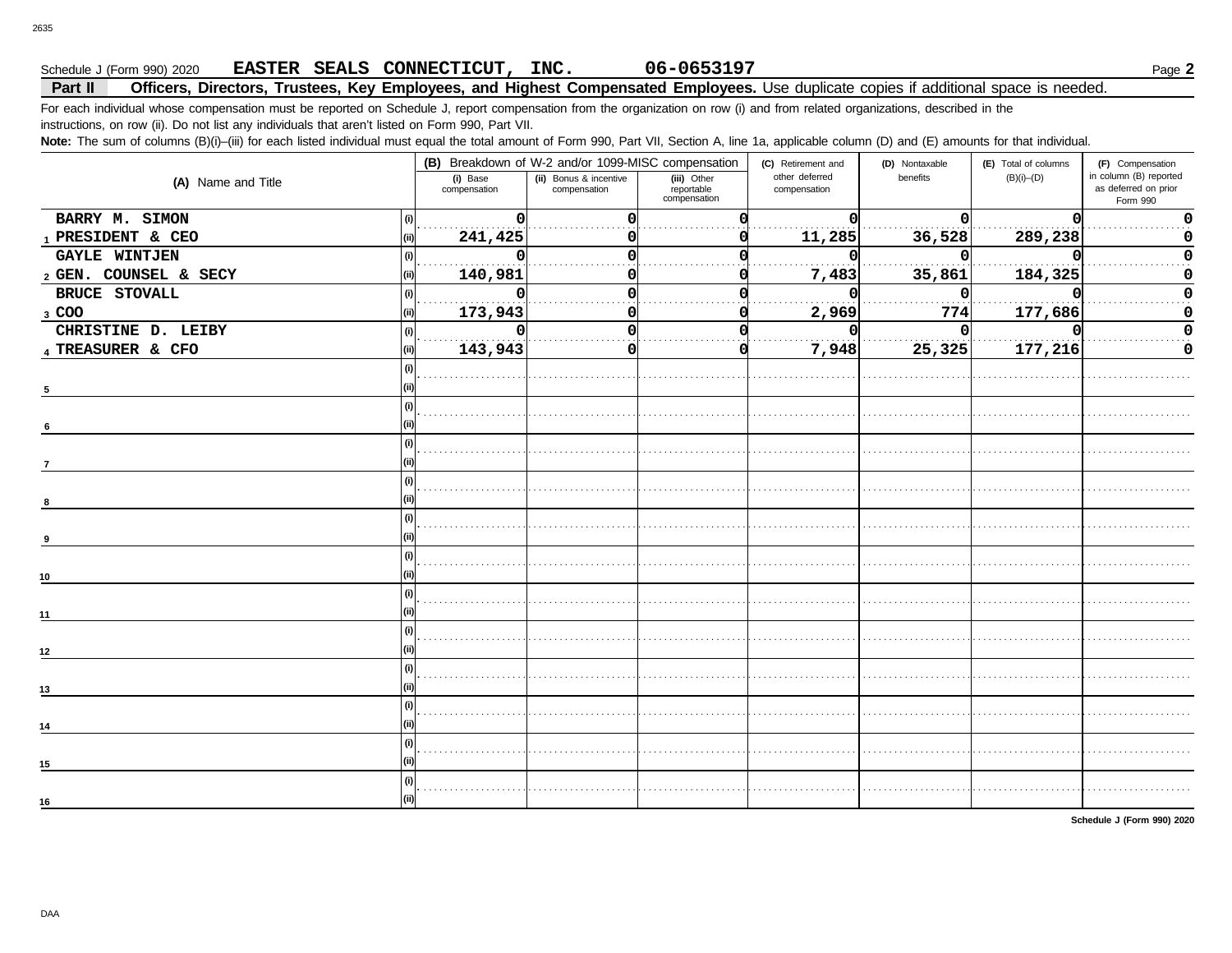| 06-0653197<br>Schedule J (Form 990) 2020 EASTER SEALS CONNECTICUT, INC.                                                                                                    | Page 3                     |
|----------------------------------------------------------------------------------------------------------------------------------------------------------------------------|----------------------------|
| Supplemental Information<br>Part III                                                                                                                                       |                            |
| Provide the information, explanation, or descriptions required for Part I, lines 1a, 1b, 3, 4a, 4b, 4c, 5a, 5b, 6a, 6b, 7, and 8, and for Part II. Also complete this part |                            |
| for any additional information.                                                                                                                                            |                            |
| PART I, LINE 3 - RELATED ORG METHODS USED FOR COMPENSATION EXPLANATION<br>COMPENSATION OF THE PRESIDENT AND CEO IS DETERMINED BY THE EXECUTIVE                             |                            |
| COMMITTEE OF THE BOARD OF DIRECTORS FROM CONNECTICUT INSTITUTE FOR THE                                                                                                     |                            |
| BLIND, INC., A RELATED 501(C)(3), WHICH RELIES UPON COMPARATIVE DATA, THE                                                                                                  |                            |
| AMOUNT OF STATE FUNDING AND OTHER FINANCIAL RESOURCES. AN INDEPENDENT                                                                                                      |                            |
| CONTRACTOR WAS RETAINED TO PROVIDE THE COMPARATIVE DATA.                                                                                                                   |                            |
|                                                                                                                                                                            |                            |
|                                                                                                                                                                            |                            |
|                                                                                                                                                                            |                            |
|                                                                                                                                                                            |                            |
|                                                                                                                                                                            |                            |
|                                                                                                                                                                            |                            |
|                                                                                                                                                                            |                            |
|                                                                                                                                                                            |                            |
|                                                                                                                                                                            |                            |
|                                                                                                                                                                            |                            |
|                                                                                                                                                                            |                            |
|                                                                                                                                                                            |                            |
|                                                                                                                                                                            | Schedule J (Form 990) 2020 |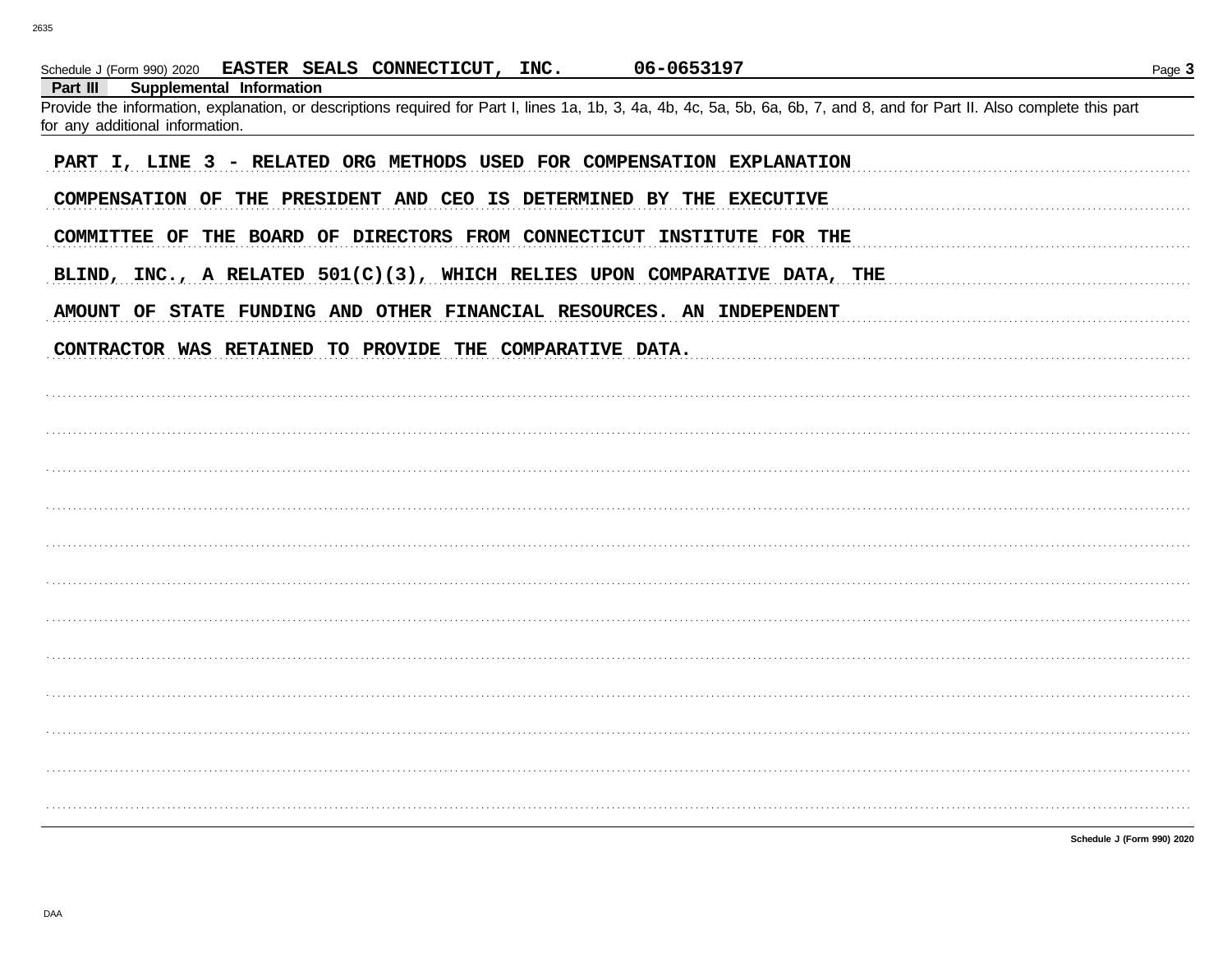| <b>SCHEDULE O</b>              |               | Supplemental Information to Form 990 or 990-EZ                                                                                         |                                   |                                              | OMB No. 1545-0047        |
|--------------------------------|---------------|----------------------------------------------------------------------------------------------------------------------------------------|-----------------------------------|----------------------------------------------|--------------------------|
| (Form 990 or 990-EZ)           |               | Complete to provide information for responses to specific questions on<br>Form 990 or 990-EZ or to provide any additional information. |                                   |                                              | 2020                     |
| Department of the Treasury     |               |                                                                                                                                        | La Attach to Form 990 or 990-EZ.  |                                              | <b>Open to Public</b>    |
| Internal Revenue Service       |               | <b>u</b> Go to www.irs.gov/Form990 for the latest information.                                                                         |                                   |                                              | <b>Inspection</b>        |
| Name of the organization       | <b>EASTER</b> | SEALS CONNECTICUT,                                                                                                                     | INC.                              | Employer identification number<br>06-0653197 |                          |
|                                |               |                                                                                                                                        |                                   |                                              |                          |
| DOING BUSINESS AS              |               | ADDITIONAL NAMES                                                                                                                       |                                   |                                              |                          |
| EASTER SEALS COASTAL FAIRFIELD |               |                                                                                                                                        |                                   |                                              |                          |
| <b>COUNTY</b>                  |               |                                                                                                                                        |                                   |                                              |                          |
|                                |               |                                                                                                                                        |                                   |                                              |                          |
|                                |               | FORM 990, PART VI, LINE 6 - CLASSES OF MEMBERS OR STOCKHOLDERS                                                                         |                                   |                                              |                          |
|                                |               | EASTER SEALS CONNECTICUT, INC. D/B/A EASTER SEALS COASTAL FAIRFIELD COUNTY                                                             |                                   |                                              |                          |
|                                |               | BECAME A WHOLLY OWNED SUBSIDIARY OF THE CONNECTICUT INSTITUTE FOR THE                                                                  |                                   |                                              |                          |
|                                |               | BLIND, INC. D/B/A OAK HILL AS OF AUGUST 1, 2014.                                                                                       |                                   |                                              |                          |
|                                |               |                                                                                                                                        |                                   |                                              |                          |
|                                |               | FORM 990, PART VI, LINE 7A - ELECTION OF MEMBERS AND THEIR RIGHTS                                                                      |                                   |                                              |                          |
|                                |               | EASTER SEALS CONNECTICUT, INC. D/B/A EASTER SEALS                                                                                      |                                   |                                              | COASTAL FAIRFIELD COUNTY |
|                                |               | BECAME A WHOLLY OWNED SUBSIDIARY OF                                                                                                    | THE CONNECTICUT INSTITUTE FOR THE |                                              |                          |
|                                |               | BLIND, INC. D/B/A OAK HILL AS OF AUGUST 1, 2014.                                                                                       |                                   |                                              |                          |
|                                |               |                                                                                                                                        |                                   |                                              |                          |
|                                |               | FORM 990, PART VI, LINE 11B - ORGANIZATION'S PROCESS TO REVIEW FORM 990                                                                |                                   |                                              |                          |
|                                |               | THE 990 IS PROVIDED TO ALL BOARD MEMBERS AND IS REVIEWED BY MANAGEMENT                                                                 |                                   |                                              |                          |
| PRIOR TO FILING.               |               |                                                                                                                                        |                                   |                                              |                          |
|                                |               |                                                                                                                                        |                                   |                                              |                          |
|                                |               | FORM 990, PART VI, LINE 12C - ENFORCEMENT OF CONFLICTS POLICY                                                                          |                                   |                                              |                          |
|                                |               | SENIOR MANAGEMENT, BOARD MEMBERS AND ALL EMPLOYEES REVIEW THE POLICY                                                                   |                                   |                                              |                          |
|                                |               | ANNUALLY; BOARD MEMBERS AND SENIOR MANAGERS DISCLOSE CONFLICTS ANNUALLY.                                                               |                                   |                                              |                          |
|                                |               |                                                                                                                                        |                                   |                                              |                          |
|                                |               | FORM 990, PART VI, LINE 15A - COMPENSATION PROCESS FOR TOP OFFICIAL                                                                    |                                   |                                              |                          |
|                                |               | COMPENSATION OF THE PRESIDENT IS DETERMINED BY THE EXECUTIVE COMMITTEE OF                                                              |                                   |                                              |                          |
|                                |               | THE BOARD OF DIRECTORS FOR THE CONNECTICUT INSTITUTE FOR THE BLIND, INC.,                                                              |                                   |                                              |                          |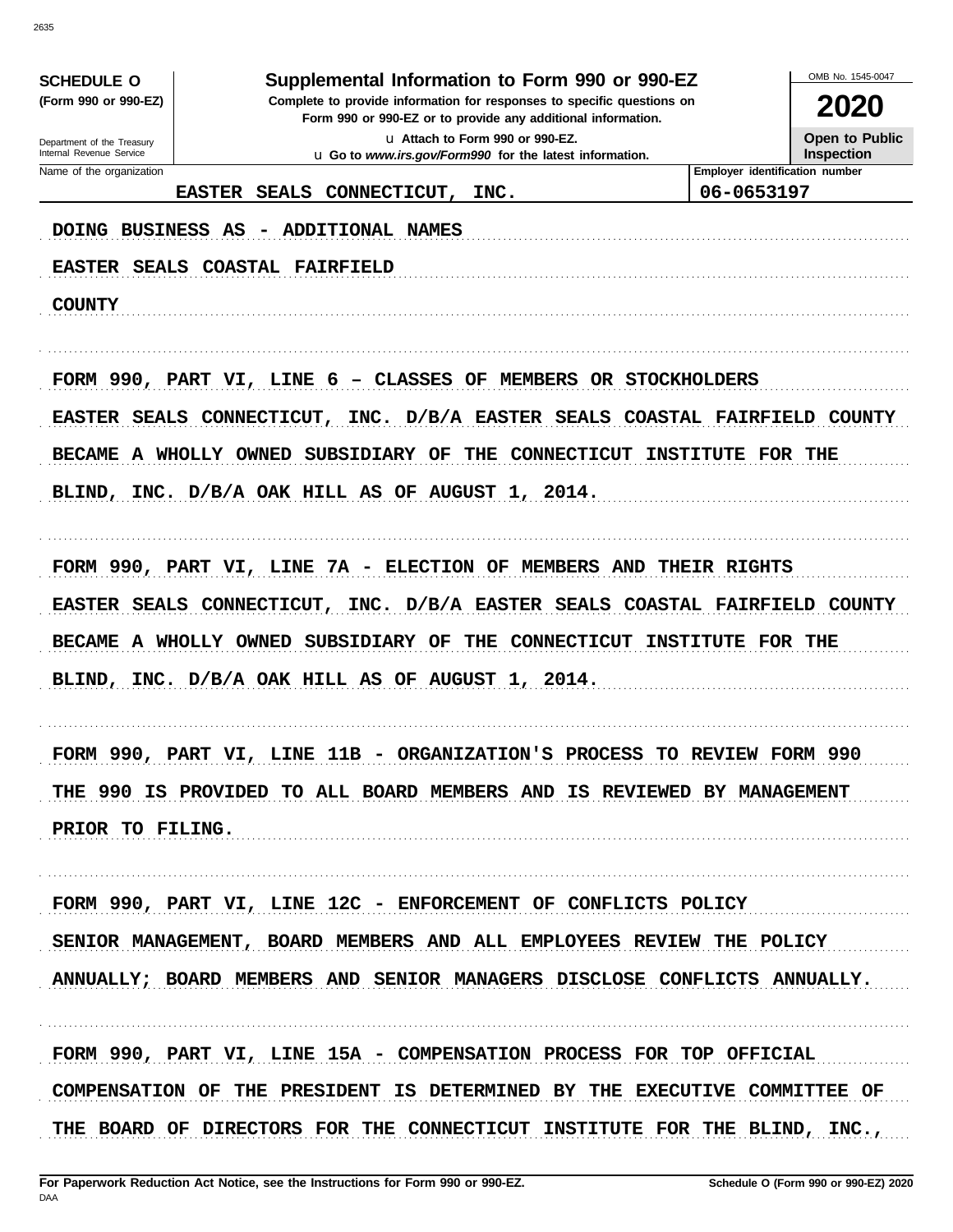| Schedule O (Form 990 or 990-EZ) 2020<br>Name of the organization           | Page 2<br>Employer identification number |  |  |  |  |  |  |
|----------------------------------------------------------------------------|------------------------------------------|--|--|--|--|--|--|
| EASTER SEALS CONNECTICUT, INC.                                             | 06-0653197                               |  |  |  |  |  |  |
| A RELATED 501(C)(3), WHICH RELIES UPON COMPARATIVE DATA, THE AMOUNT OF     |                                          |  |  |  |  |  |  |
| STATE FUNDING AND OTHER FINANCIAL RESOURCES. AN INDEPENDENT CONTRACTOR WAS |                                          |  |  |  |  |  |  |
| RETAINED TO PROVIDE THE COMPARATIVE DATA. COMPENSATION OF THE OTHER SENIOR |                                          |  |  |  |  |  |  |
| MANAGEMENT IS SET BY THE PRESIDENT BASED ON FINANCIAL AVAILABILITY AND     |                                          |  |  |  |  |  |  |
|                                                                            |                                          |  |  |  |  |  |  |
| MARKETPLACE CONDITIONS.                                                    |                                          |  |  |  |  |  |  |
|                                                                            |                                          |  |  |  |  |  |  |
| FORM 990, PART VI, LINE 19 - GOVERNING DOCUMENTS DISCLOSURE EXPLANATION    |                                          |  |  |  |  |  |  |
| GOVERNANCE DOCUMENTS AND COI POLICY ARE AVAILABLE UPON REQUEST.<br>THE     |                                          |  |  |  |  |  |  |
| FINANCIAL STATEMENTS ARE<br>INCLUDED IN THE SUPPORTING ORGANIZATION'S      |                                          |  |  |  |  |  |  |
| CONSOLIDATED ANNUAL REPORT. FORM 990 IS AVAILABLE ON THE ORGANIZATION'S    |                                          |  |  |  |  |  |  |
| WEBSITE OR UPON REQUEST.                                                   |                                          |  |  |  |  |  |  |
|                                                                            |                                          |  |  |  |  |  |  |
|                                                                            |                                          |  |  |  |  |  |  |
|                                                                            |                                          |  |  |  |  |  |  |
|                                                                            |                                          |  |  |  |  |  |  |
|                                                                            |                                          |  |  |  |  |  |  |
|                                                                            |                                          |  |  |  |  |  |  |
|                                                                            |                                          |  |  |  |  |  |  |
|                                                                            |                                          |  |  |  |  |  |  |
|                                                                            |                                          |  |  |  |  |  |  |
|                                                                            |                                          |  |  |  |  |  |  |
|                                                                            |                                          |  |  |  |  |  |  |
|                                                                            |                                          |  |  |  |  |  |  |
|                                                                            |                                          |  |  |  |  |  |  |
|                                                                            |                                          |  |  |  |  |  |  |
|                                                                            |                                          |  |  |  |  |  |  |
|                                                                            |                                          |  |  |  |  |  |  |
|                                                                            |                                          |  |  |  |  |  |  |
|                                                                            |                                          |  |  |  |  |  |  |
|                                                                            | 1 קר החתר                                |  |  |  |  |  |  |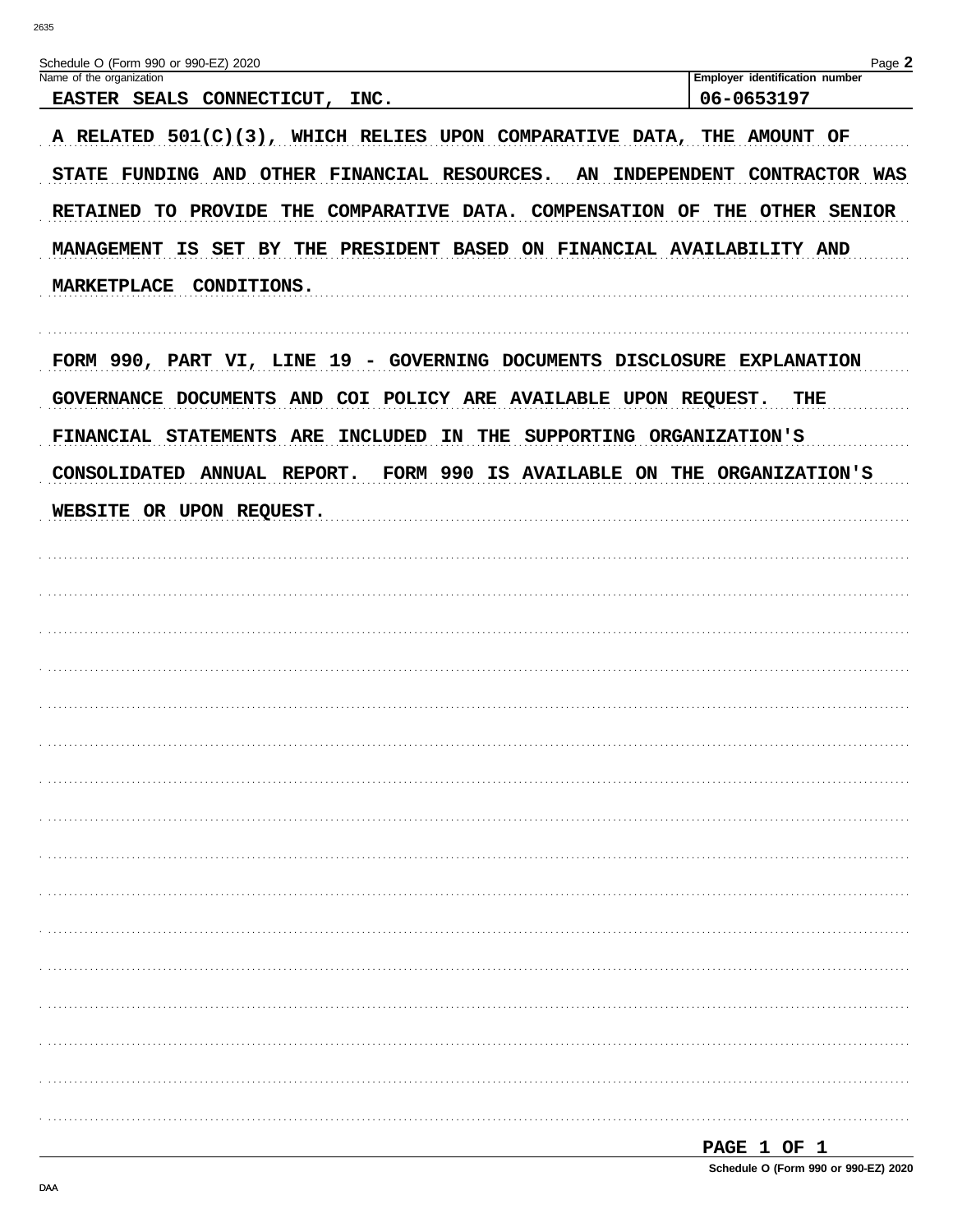| <b>SCHEDULE R</b>                                    |                    |                                                                                                                                                                                                                    |                       | <b>Related Organizations and Unrelated Partnerships</b>                  |  |                     |                                                    |                                | OMB No. 1545-0047            |                           |  |
|------------------------------------------------------|--------------------|--------------------------------------------------------------------------------------------------------------------------------------------------------------------------------------------------------------------|-----------------------|--------------------------------------------------------------------------|--|---------------------|----------------------------------------------------|--------------------------------|------------------------------|---------------------------|--|
| (Form 990)                                           |                    |                                                                                                                                                                                                                    |                       |                                                                          |  |                     |                                                    |                                |                              |                           |  |
|                                                      |                    | u Complete if the organization answered "Yes" on Form 990, Part IV, line 33, 34, 35b, 36, or 37.                                                                                                                   | u Attach to Form 990. |                                                                          |  |                     |                                                    |                                |                              |                           |  |
| Department of the Treasury                           |                    |                                                                                                                                                                                                                    |                       | u Go to www.irs.gov/Form990 for instructions and the latest information. |  |                     |                                                    |                                | Open to Public<br>Inspection |                           |  |
| Internal Revenue Service<br>Name of the organization |                    |                                                                                                                                                                                                                    |                       |                                                                          |  |                     |                                                    | Employer identification number |                              |                           |  |
|                                                      |                    | EASTER SEALS CONNECTICUT, INC.                                                                                                                                                                                     |                       |                                                                          |  |                     |                                                    | 06-0653197                     |                              |                           |  |
| Part I                                               |                    | Identification of Disregarded Entities. Complete if the organization answered "Yes" on Form 990, Part IV, line 33.                                                                                                 |                       |                                                                          |  |                     |                                                    |                                |                              |                           |  |
|                                                      |                    | (a)                                                                                                                                                                                                                | (b)                   | (c)                                                                      |  |                     | (d)                                                | (e)                            | (f)                          |                           |  |
|                                                      |                    | Name, address, and EIN (if applicable) of disregarded entity                                                                                                                                                       | Primary activity      | Legal domicile (state<br>or foreign country)                             |  | Total income        |                                                    | End-of-year assets             | Direct controlling<br>entity |                           |  |
| (1)                                                  |                    |                                                                                                                                                                                                                    |                       |                                                                          |  |                     |                                                    |                                |                              |                           |  |
|                                                      |                    |                                                                                                                                                                                                                    |                       |                                                                          |  |                     |                                                    |                                |                              |                           |  |
| (2)                                                  |                    |                                                                                                                                                                                                                    |                       |                                                                          |  |                     |                                                    |                                |                              |                           |  |
|                                                      |                    |                                                                                                                                                                                                                    |                       |                                                                          |  |                     |                                                    |                                |                              |                           |  |
|                                                      |                    |                                                                                                                                                                                                                    |                       |                                                                          |  |                     |                                                    |                                |                              |                           |  |
| (3)                                                  |                    |                                                                                                                                                                                                                    |                       |                                                                          |  |                     |                                                    |                                |                              |                           |  |
|                                                      |                    |                                                                                                                                                                                                                    |                       |                                                                          |  |                     |                                                    |                                |                              |                           |  |
| (4)                                                  |                    |                                                                                                                                                                                                                    |                       |                                                                          |  |                     |                                                    |                                |                              |                           |  |
|                                                      |                    |                                                                                                                                                                                                                    |                       |                                                                          |  |                     |                                                    |                                |                              |                           |  |
| (5)                                                  |                    |                                                                                                                                                                                                                    |                       |                                                                          |  |                     |                                                    |                                |                              |                           |  |
|                                                      |                    |                                                                                                                                                                                                                    |                       |                                                                          |  |                     |                                                    |                                |                              |                           |  |
|                                                      |                    |                                                                                                                                                                                                                    |                       |                                                                          |  |                     |                                                    |                                |                              |                           |  |
| Part II                                              |                    | Identification of Related Tax-Exempt Organizations. Complete if the organization answered "Yes" on Form 990, Part IV, line 34, because it had<br>one or more related tax-exempt organizations during the tax year. |                       |                                                                          |  |                     |                                                    |                                |                              |                           |  |
|                                                      |                    | (a)                                                                                                                                                                                                                | (b)                   | (c)                                                                      |  | (d)                 | (e)                                                | (f)                            |                              | (g)<br>Section 512(b)(13) |  |
|                                                      |                    | Name, address, and EIN of related organization                                                                                                                                                                     | Primary activity      | Legal domicile (state<br>or foreign country)                             |  | Exempt Code section | Public charity status<br>(if section $501(c)(3)$ ) | Direct controlling<br>entity   | Yes                          | controlled entity?<br>No  |  |
| THE<br>(1)                                           |                    | CT INSTITUTE FOR THE BLIND, INC                                                                                                                                                                                    |                       |                                                                          |  |                     |                                                    |                                |                              |                           |  |
|                                                      | 120 HOLCOMB STREET | 06-0669111                                                                                                                                                                                                         |                       |                                                                          |  |                     |                                                    |                                |                              |                           |  |
| <b>HARTFORD</b><br>(2)                               |                    | CT 06112-1589<br>THE OAK HILL FOUNDATION, INC                                                                                                                                                                      | <b>HEALTH</b>         | C <sub>T</sub>                                                           |  | 501C3               | 2                                                  | N/A                            | x                            |                           |  |
|                                                      | 120 HOLCOMB STREET | 86-1169503                                                                                                                                                                                                         |                       |                                                                          |  |                     |                                                    |                                |                              |                           |  |
| <b>HARTFORD</b>                                      |                    | CT 06112-1589                                                                                                                                                                                                      | <b>SUPPORT</b>        | CТ                                                                       |  | 501C3               | 12A                                                | N/A                            | х                            |                           |  |
| (3)                                                  |                    | THE CT INSTITUTE FOR THE BLIND, INC                                                                                                                                                                                |                       |                                                                          |  |                     |                                                    |                                |                              |                           |  |
|                                                      | 120 HOLCOMB STREET | 22-3319897                                                                                                                                                                                                         |                       |                                                                          |  |                     |                                                    |                                |                              |                           |  |
| <b>HARTFORD</b>                                      |                    | CT 06112-1589<br>(4) GILEAD COMMUNITY SERVICES, INC                                                                                                                                                                | <b>HEALTH</b>         | CT                                                                       |  | 501C3               | 10                                                 | N/A                            | $\mathbf x$                  |                           |  |
|                                                      |                    | 222 MAIN STREET EXT PO BOX 1000<br>06-0851549                                                                                                                                                                      |                       |                                                                          |  |                     |                                                    |                                |                              |                           |  |
|                                                      | <b>MIDDLETOWN</b>  | CT 06457                                                                                                                                                                                                           | <b>HEALTH</b>         | CT                                                                       |  | 501C3               | 7                                                  | N/A                            | x                            |                           |  |
|                                                      |                    | (5) RAINBOW HOUSING CORPORATION                                                                                                                                                                                    |                       |                                                                          |  |                     |                                                    |                                |                              |                           |  |
|                                                      |                    | 222 MAIN STREET EXT PO BOX 1000<br>06-1237602                                                                                                                                                                      |                       |                                                                          |  |                     |                                                    |                                |                              |                           |  |
|                                                      | <b>MIDDLETOWN</b>  | CT 06457                                                                                                                                                                                                           | HOUSING               | CT                                                                       |  | 501C3               | 10                                                 | GILEAD COM                     | x                            |                           |  |

**For Paperwork Reduction Act Notice, see the Instructions for Form 990. Schedule R (Form 990) 2020**

2635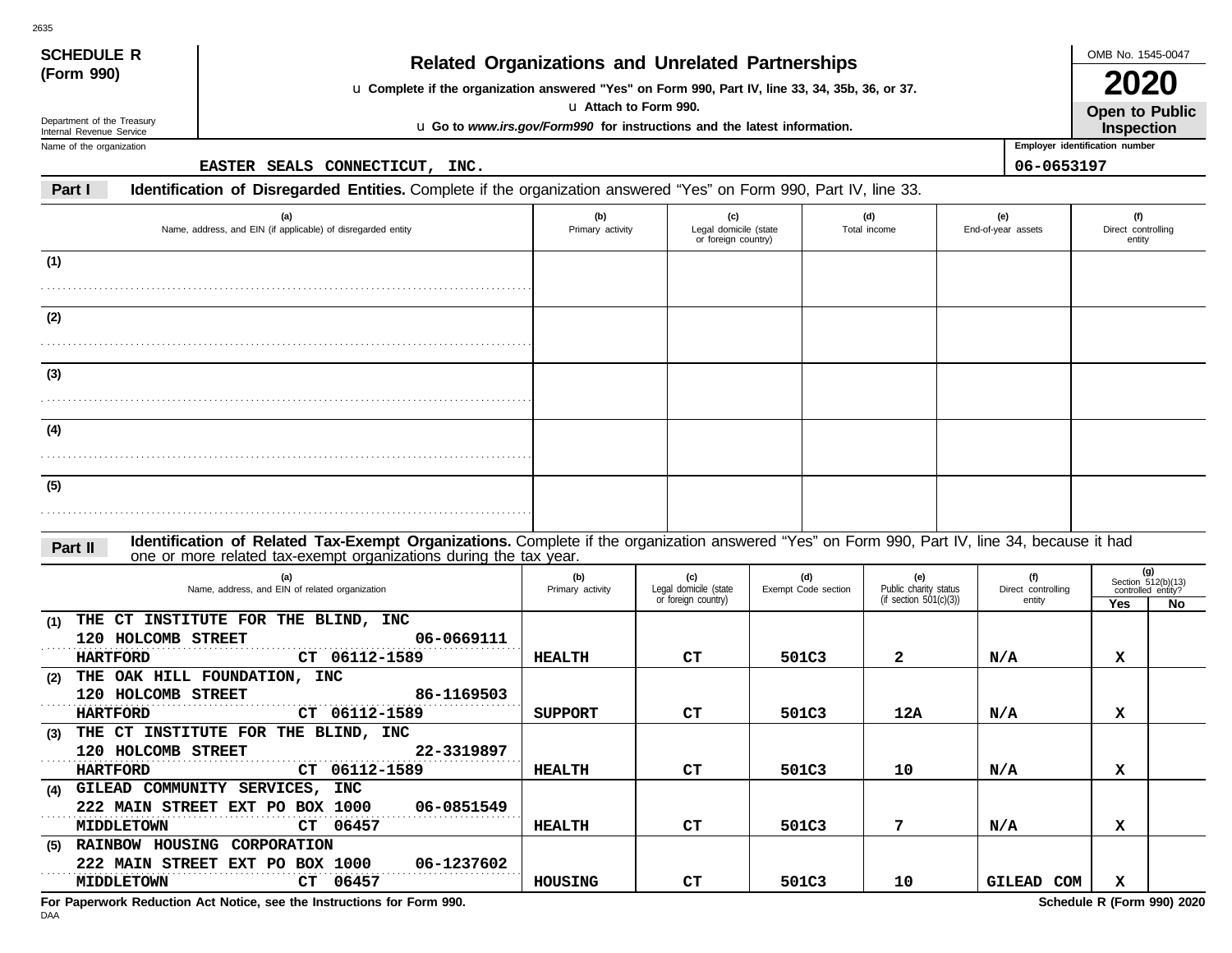| ule R (Form 990) 2020 |  | <b>EASTER SEALS CONNECTICUT</b> |
|-----------------------|--|---------------------------------|

**EASTER SEALS CONNECTICUT, INC. 06-0653197**

|          | Schedule R (Form 990) 2020 EASTER SEALS CONNECTICUT, INC.                                                                                                                                                                                                        |                         |                                                              |                                                        | 06-0653197                                                                                              |                                                        |                                        |                                         |                                                                         |                                |                                           |     | Page 2                                                |
|----------|------------------------------------------------------------------------------------------------------------------------------------------------------------------------------------------------------------------------------------------------------------------|-------------------------|--------------------------------------------------------------|--------------------------------------------------------|---------------------------------------------------------------------------------------------------------|--------------------------------------------------------|----------------------------------------|-----------------------------------------|-------------------------------------------------------------------------|--------------------------------|-------------------------------------------|-----|-------------------------------------------------------|
| Part III | Identification of Related Organizations Taxable as a Partnership. Complete if the organization answered "Yes" on Form 990, Part IV, line 34,<br>because it had one or more related organizations treated as a partnership during the tax year.                   |                         |                                                              |                                                        |                                                                                                         |                                                        |                                        |                                         |                                                                         |                                |                                           |     |                                                       |
|          | (a)<br>Name, address, and EIN of<br>related organization                                                                                                                                                                                                         | (b)<br>Primary activity | (c)<br>Legal<br>domicile<br>(state or<br>foreign<br>country) | (d)<br>Direct controlling<br>entity                    | (e)<br>Predominant<br>income (related,<br>unrelated,<br>excluded from<br>tax under<br>sections 512-514) | (f)<br>Share of total<br>income                        | (g)<br>Share of end-of-<br>year assets | (h)<br>Dispro-<br>portionate<br>alloc.? | (i)<br>Code V-UBI<br>amount in box 20<br>of Schedule K-1<br>(Form 1065) |                                | (j)<br>General or<br>managing<br>partner? |     | (k)<br>Percentage<br>ownership                        |
| (1)      |                                                                                                                                                                                                                                                                  |                         |                                                              |                                                        |                                                                                                         |                                                        |                                        | Yes   No                                |                                                                         |                                | Yes No                                    |     |                                                       |
|          |                                                                                                                                                                                                                                                                  |                         |                                                              |                                                        |                                                                                                         |                                                        |                                        |                                         |                                                                         |                                |                                           |     |                                                       |
| (2)      |                                                                                                                                                                                                                                                                  |                         |                                                              |                                                        |                                                                                                         |                                                        |                                        |                                         |                                                                         |                                |                                           |     |                                                       |
|          |                                                                                                                                                                                                                                                                  |                         |                                                              |                                                        |                                                                                                         |                                                        |                                        |                                         |                                                                         |                                |                                           |     |                                                       |
| (3)      |                                                                                                                                                                                                                                                                  |                         |                                                              |                                                        |                                                                                                         |                                                        |                                        |                                         |                                                                         |                                |                                           |     |                                                       |
|          |                                                                                                                                                                                                                                                                  |                         |                                                              |                                                        |                                                                                                         |                                                        |                                        |                                         |                                                                         |                                |                                           |     |                                                       |
| (4)      |                                                                                                                                                                                                                                                                  |                         |                                                              |                                                        |                                                                                                         |                                                        |                                        |                                         |                                                                         |                                |                                           |     |                                                       |
|          |                                                                                                                                                                                                                                                                  |                         |                                                              |                                                        |                                                                                                         |                                                        |                                        |                                         |                                                                         |                                |                                           |     |                                                       |
| Part IV  | Identification of Related Organizations Taxable as a Corporation or Trust. Complete if the organization answered "Yes" on Form 990, Part IV,<br>line 34, because it had one or more related organizations treated as a corporation or trust during the tax year. |                         |                                                              |                                                        |                                                                                                         |                                                        |                                        |                                         |                                                                         |                                |                                           |     |                                                       |
|          | (a)<br>Name, address, and EIN of related organization                                                                                                                                                                                                            | (b)<br>Primary activity |                                                              | (c)<br>Legal domicile<br>(state or<br>foreign country) | (d)<br>Direct controlling<br>entity                                                                     | (e)<br>Type of entity<br>(C corp, S corp,<br>or trust) | (f)<br>Share of total<br>income        | (g)<br>Share of<br>end-of-year assets   |                                                                         | (h)<br>Percentage<br>ownership |                                           |     | (i)<br>Section<br>512(b)(13)<br>controlled<br>entity? |
| (1)      |                                                                                                                                                                                                                                                                  |                         |                                                              |                                                        |                                                                                                         |                                                        |                                        |                                         |                                                                         |                                |                                           | Yes | No                                                    |
|          |                                                                                                                                                                                                                                                                  |                         |                                                              |                                                        |                                                                                                         |                                                        |                                        |                                         |                                                                         |                                |                                           |     |                                                       |
| (2)      |                                                                                                                                                                                                                                                                  |                         |                                                              |                                                        |                                                                                                         |                                                        |                                        |                                         |                                                                         |                                |                                           |     |                                                       |
|          |                                                                                                                                                                                                                                                                  |                         |                                                              |                                                        |                                                                                                         |                                                        |                                        |                                         |                                                                         |                                |                                           |     |                                                       |
| (3)      |                                                                                                                                                                                                                                                                  |                         |                                                              |                                                        |                                                                                                         |                                                        |                                        |                                         |                                                                         |                                |                                           |     |                                                       |
|          |                                                                                                                                                                                                                                                                  |                         |                                                              |                                                        |                                                                                                         |                                                        |                                        |                                         |                                                                         |                                |                                           |     |                                                       |
| (4)      |                                                                                                                                                                                                                                                                  |                         |                                                              |                                                        |                                                                                                         |                                                        |                                        |                                         |                                                                         |                                |                                           |     |                                                       |
|          |                                                                                                                                                                                                                                                                  |                         |                                                              |                                                        |                                                                                                         |                                                        |                                        |                                         |                                                                         |                                |                                           |     |                                                       |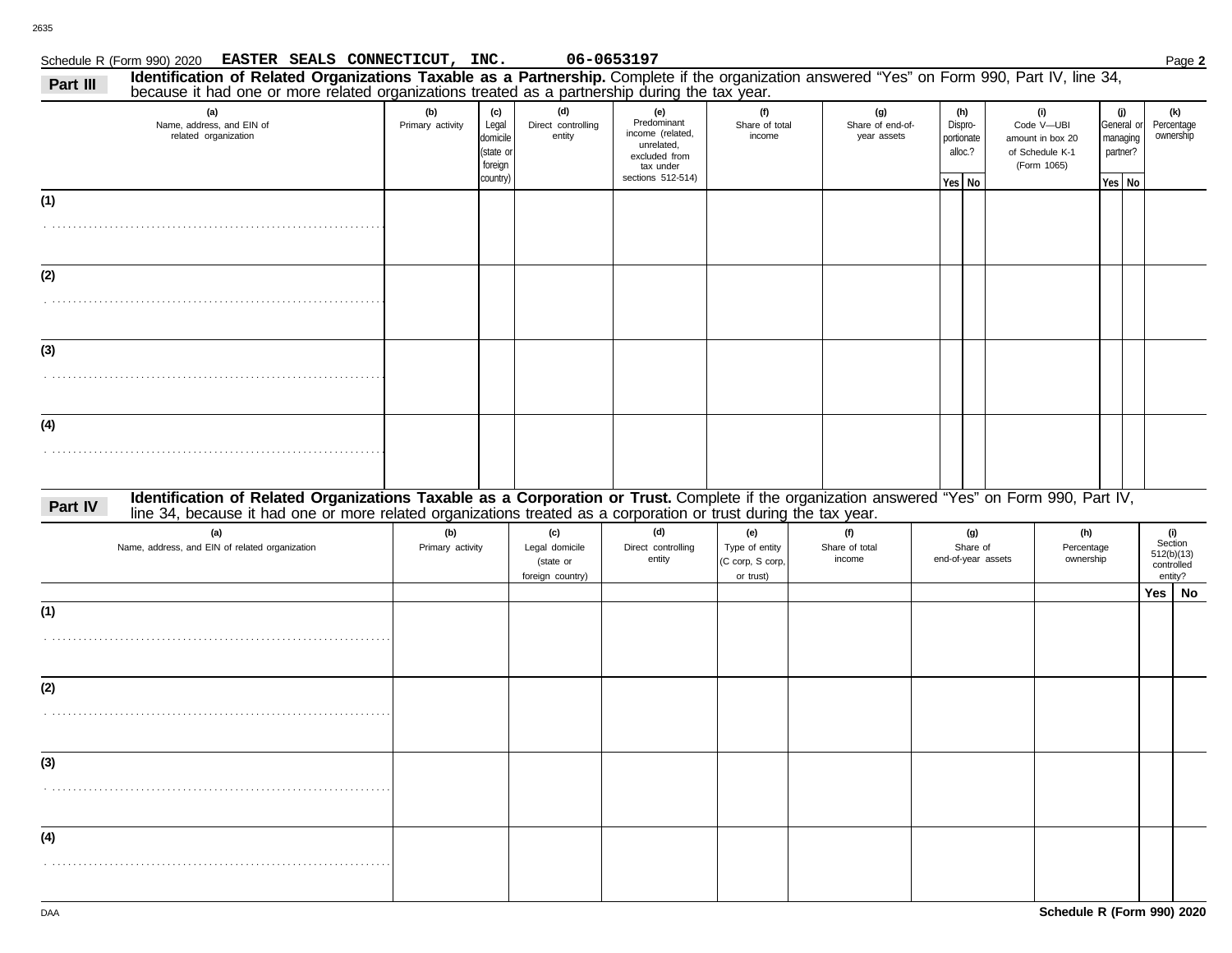## Schedule R (Form 990) 2020 Page **3 EASTER SEALS CONNECTICUT, INC. 06-0653197**

| Transactions With Related Organizations. Complete if the organization answered "Yes" on Form 990, Part IV, line 34, 35b, or 36.<br>Part V                                                                                      |     |     |     |                 |              |              |
|--------------------------------------------------------------------------------------------------------------------------------------------------------------------------------------------------------------------------------|-----|-----|-----|-----------------|--------------|--------------|
| Note: Complete line 1 if any entity is listed in Parts II, III, or IV of this schedule.                                                                                                                                        |     |     |     |                 | Yes No       |              |
| During the tax year, did the organization engage in any of the following transactions with one or more related organizations listed in Parts II-IV?                                                                            |     |     |     |                 |              |              |
|                                                                                                                                                                                                                                |     |     |     | 1a              |              | X            |
| <b>b</b> Gift, grant, or capital contribution to related organization(s) encourse contained and contribution to related organization(s)                                                                                        |     |     |     | 1 <sub>b</sub>  |              | $\mathbf{x}$ |
| c Gift, grant, or capital contribution from related organization(s) encourance contained and contribution from related organization(s)                                                                                         |     |     |     | 1c              | $\mathbf x$  |              |
| d Loans or loan guarantees to or for related organization(s) encourance contained and contained a contained and contained a contained a contained and contained a contact or for related organization(s) encourance contained  |     |     |     | 1 <sub>d</sub>  |              | $\mathbf{x}$ |
| e Loans or loan guarantees by related organization(s) encourance contained and contained a contained a contained and contained a contained a contained a contained a contained a contained a contained a contained a contained |     |     |     | 1e              | x            |              |
|                                                                                                                                                                                                                                |     |     |     |                 |              |              |
|                                                                                                                                                                                                                                |     |     |     | 1f              |              | x            |
|                                                                                                                                                                                                                                |     |     |     | 1g              |              | X            |
| h Purchase of assets from related organization(s) Material Assemblance and an example and a series and a series of assets from related organization(s) and all contact the content of the content of the content of the conten |     |     |     | 1h              |              | x            |
|                                                                                                                                                                                                                                |     |     |     | 11              |              | x            |
|                                                                                                                                                                                                                                |     |     |     | 1j              |              | $\mathbf{x}$ |
|                                                                                                                                                                                                                                |     |     |     |                 |              |              |
| k Lease of facilities, equipment, or other assets from related organization(s)                                                                                                                                                 |     |     |     | 1k              |              | x            |
|                                                                                                                                                                                                                                |     |     |     | 11              |              | X            |
|                                                                                                                                                                                                                                |     |     |     | 1 <sub>m</sub>  | $\mathbf{x}$ |              |
|                                                                                                                                                                                                                                |     |     |     | 1n              |              | x            |
| o Sharing of paid employees with related organization(s) encourance contains an accommodal container and starting of paid employees with related organization(s) encourance and container and container and starting of paid e |     |     |     | 10 <sup>°</sup> |              | $\mathbf x$  |
|                                                                                                                                                                                                                                |     |     |     |                 |              |              |
|                                                                                                                                                                                                                                |     |     |     | 1p              |              | x            |
|                                                                                                                                                                                                                                |     |     |     | 1α              |              | $\mathbf{x}$ |
|                                                                                                                                                                                                                                |     |     |     |                 |              |              |
|                                                                                                                                                                                                                                |     |     |     | 1r              |              | x            |
|                                                                                                                                                                                                                                |     |     |     | 1s              |              | x            |
| 2 If the answer to any of the above is "Yes," see the instructions for information on who must complete this line, including covered relationships and transaction thresholds.                                                 |     |     |     |                 |              |              |
| (a)                                                                                                                                                                                                                            | (b) | (c) | (d) |                 |              |              |

|     | (a)<br>Name of related organization | (b)<br>Transaction<br>$type(a-s)$ | (c)<br>Amount involved | (d)<br>Method of determining amount involved |
|-----|-------------------------------------|-----------------------------------|------------------------|----------------------------------------------|
| (1) | THE CONNECTICUT INSTITUTE FOR THE   | C.                                | 594,477                | COST                                         |
| (2) | THE OAK HILL FOUNDATION, INC.       | $\mathbf{C}$                      | 3,120                  | COST                                         |
| (3) | THE OAK HILL FOUNDATION, INC.       | Е                                 | 2,644,167              | NOTE PAYABLE                                 |
| (4) | THE CONNECTICUT INSTITUTE FOR THE   | М                                 | 96,000                 | COST                                         |
| (5) |                                     |                                   |                        |                                              |
| (6) |                                     |                                   |                        |                                              |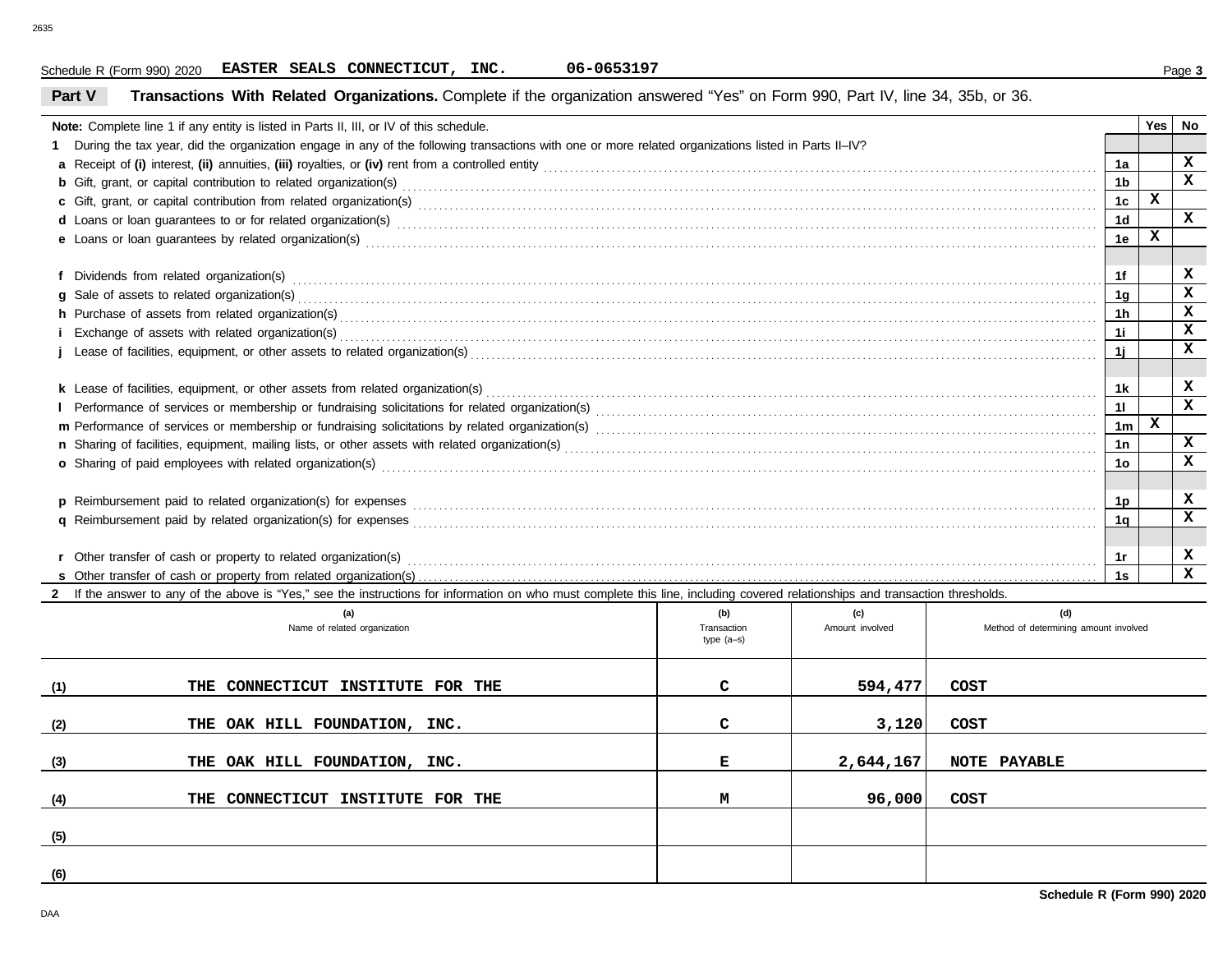# Schedule R (Form 990) 2020 Page **4 EASTER SEALS CONNECTICUT, INC. 06-0653197**

### **Part VI Unrelated Organizations Taxable as a Partnership.** Complete if the organization answered "Yes" on Form 990, Part IV, line 37.

Provide the following information for each entity taxed as a partnership through which the organization conducted more than five percent of its activities (measured by total assets or gross revenue) that was not a related organization. See instructions regarding exclusion for certain investment partnerships.

| (a)<br>Name, address, and EIN of entity | (c)<br>(b)<br>Primary activity<br>Legal<br>domicile<br>(state or<br>foreign |          | (d)<br>Predominant<br>income (related,<br>unrelated, excluded<br>from tax under | (e)<br>Are all partners<br>section<br>501(c)(3)<br>organizations? |  | (f)<br>Share of<br>total income | (g)<br>Share of<br>end-of-year<br>assets | (h)<br>Disproportionate<br>allocations? |    | (i)<br>Code V-UBI<br>amount in box 20<br>of Schedule K-1<br>(Form 1065) | (j)<br>General or<br>managing<br>partner? |           | (k)<br>Percentage<br>ownership |
|-----------------------------------------|-----------------------------------------------------------------------------|----------|---------------------------------------------------------------------------------|-------------------------------------------------------------------|--|---------------------------------|------------------------------------------|-----------------------------------------|----|-------------------------------------------------------------------------|-------------------------------------------|-----------|--------------------------------|
|                                         |                                                                             | country) | sections 512-514)                                                               | Yes No                                                            |  |                                 |                                          | Yes                                     | No |                                                                         | Yes                                       | <b>No</b> |                                |
| (1)                                     |                                                                             |          |                                                                                 |                                                                   |  |                                 |                                          |                                         |    |                                                                         |                                           |           |                                |
| (2)                                     |                                                                             |          |                                                                                 |                                                                   |  |                                 |                                          |                                         |    |                                                                         |                                           |           |                                |
| (3)                                     |                                                                             |          |                                                                                 |                                                                   |  |                                 |                                          |                                         |    |                                                                         |                                           |           |                                |
| (4)                                     |                                                                             |          |                                                                                 |                                                                   |  |                                 |                                          |                                         |    |                                                                         |                                           |           |                                |
| (5)                                     |                                                                             |          |                                                                                 |                                                                   |  |                                 |                                          |                                         |    |                                                                         |                                           |           |                                |
| (6)                                     |                                                                             |          |                                                                                 |                                                                   |  |                                 |                                          |                                         |    |                                                                         |                                           |           |                                |
| (7)                                     |                                                                             |          |                                                                                 |                                                                   |  |                                 |                                          |                                         |    |                                                                         |                                           |           |                                |
| (8)                                     |                                                                             |          |                                                                                 |                                                                   |  |                                 |                                          |                                         |    |                                                                         |                                           |           |                                |
| (9)                                     |                                                                             |          |                                                                                 |                                                                   |  |                                 |                                          |                                         |    |                                                                         |                                           |           |                                |
| (10)                                    |                                                                             |          |                                                                                 |                                                                   |  |                                 |                                          |                                         |    |                                                                         |                                           |           |                                |
| (11)                                    |                                                                             |          |                                                                                 |                                                                   |  |                                 |                                          |                                         |    |                                                                         |                                           |           |                                |